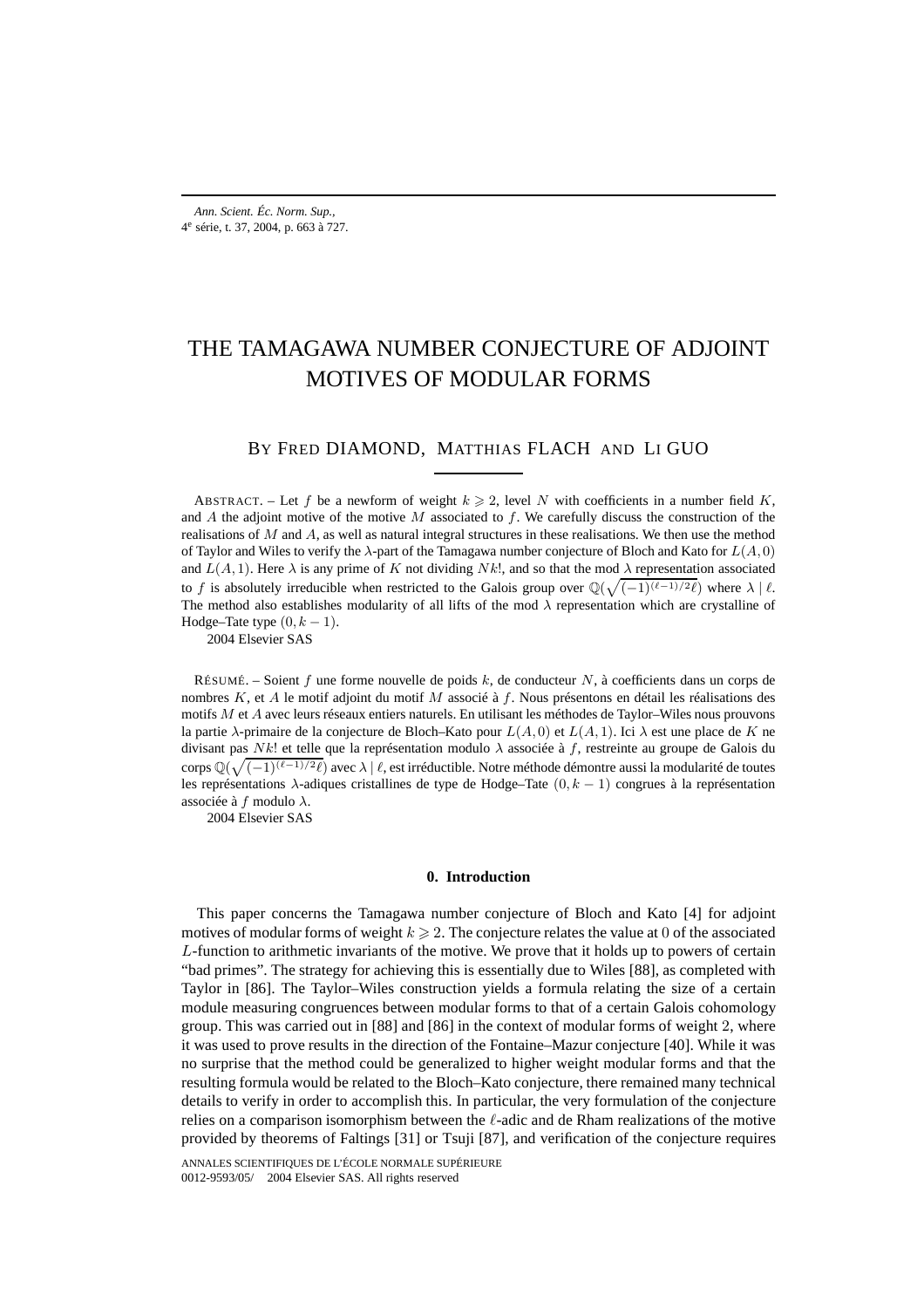the careful application of such a theorem. We also need to generalize results on congruences between modular forms to higher weight, and to compute certain local Tamagawa numbers.

## **0.1. Some history**

Special values of L-functions have long played an important role in number theory. The underlying principle is that the values of L-functions at integers reflect arithmetic properties of the object used to define them. A prime example of this is Dirichlet's class number formula; another is the Birch and Swinnerton–Dyer conjecture. The Tamagawa number conjecture of Bloch and Kato [4], refined by Fontaine, Kato and Perrin-Riou [55,41,38], is a vast generalization of these. Roughly speaking, they predict the precise value of the first non-vanishing derivative of the  $L$ -function at zero (hence any integer) for every motive over  $\mathbb Q$ . This was already done up to a rational multiple by conjectures of Deligne and Beilinson; the additional precision of the Bloch–Kato conjecture can be thought of as a generalized class number formula, where ideal class groups are replaced by groups defined using Galois cohomology.

Dirichlet's class number formula amounts to the conjecture for the Dedekind zeta function for a number field at  $s = 0$  or 1. The conjecture is also known for Dirichlet L-functions (including the Riemann zeta function) at any integer [62,4,52,8,35]. It is known up to an explicit set of bad primes for the L-function of a CM elliptic curve at  $s = 1$  if the order of vanishing is  $\leq 1$ [11,69,58]. There are also partial results for L-functions of other modular forms at the central critical value [45,56,59,64,89] and for values of certain Hecke L-functions [49,48,57]. For a more detailed survey of known results we refer to [35].

Here we consider the adjoint L-function of a modular form of weight  $k \ge 2$  at  $s = 0$  and 1. Special values of the L-function associated to the adjoint of a modular form, and more generally, twists of its symmetric square, have been studied by many mathematicians. A method of Rankin relates the values to Petersson inner products, and this was used by Ogg [65], Shimura [81], Sturm [84,85], Coates and Schmidt [10,73] to obtain nonvanishing results and rationality results along the lines of Deligne's conjecture. Hida [51] related the precise value to a number measuring congruences between modular forms. In the case of forms corresponding to (modular) elliptic curves, results relating the value to certain Galois cohomology groups (Selmer groups) were obtained by Coates and Schmidt in the context of Iwasawa theory, and by one of the authors, who in [34] obtained results in the direction of the Bloch–Kato conjecture.

A key point of Wiles' paper [88] is that for many elliptic curves, modularity could be deduced from a formula relating congruences and Galois cohomology [88]. This formula could be regarded as a primitive form of the Bloch–Kato conjecture for the adjoint motive of a modular form. His attempt to prove it using the Euler system method introduced in [34] was not successful except in the CM case using generalizations of results in [47] and [70]. Wiles, in work completed with Taylor [86], eventually proved his formula using a new construction which could be viewed as a kind of "horizontal Iwasawa theory".

In this paper, we refine the method of [88] and [86], generalize it to higher weight modular forms and relate the result to the Bloch–Kato conjecture. Ultimately, we prove the conjecture for the adjoint of an arbitrary newform of weight  $k \geq 2$  up to an explicit finite set of bad primes. We should stress the importance of making this set as small and explicit as possible; indeed the refinements in [22,13,5] which completed the proof of the Shimura–Taniyama–Weil conjecture can be viewed as work in this direction for weight two modular forms. In this paper, we make use of some of the techniques introduced in [22] and [13], as well as the modification of Taylor– Wiles construction in [24] and [42]. One should be able to improve our results using current technology in the weight two case (using [13,13,72]), and in the ordinary case (using [28,82]); one just has to relate the results in those papers to the Bloch–Kato conjecture. Finally we remark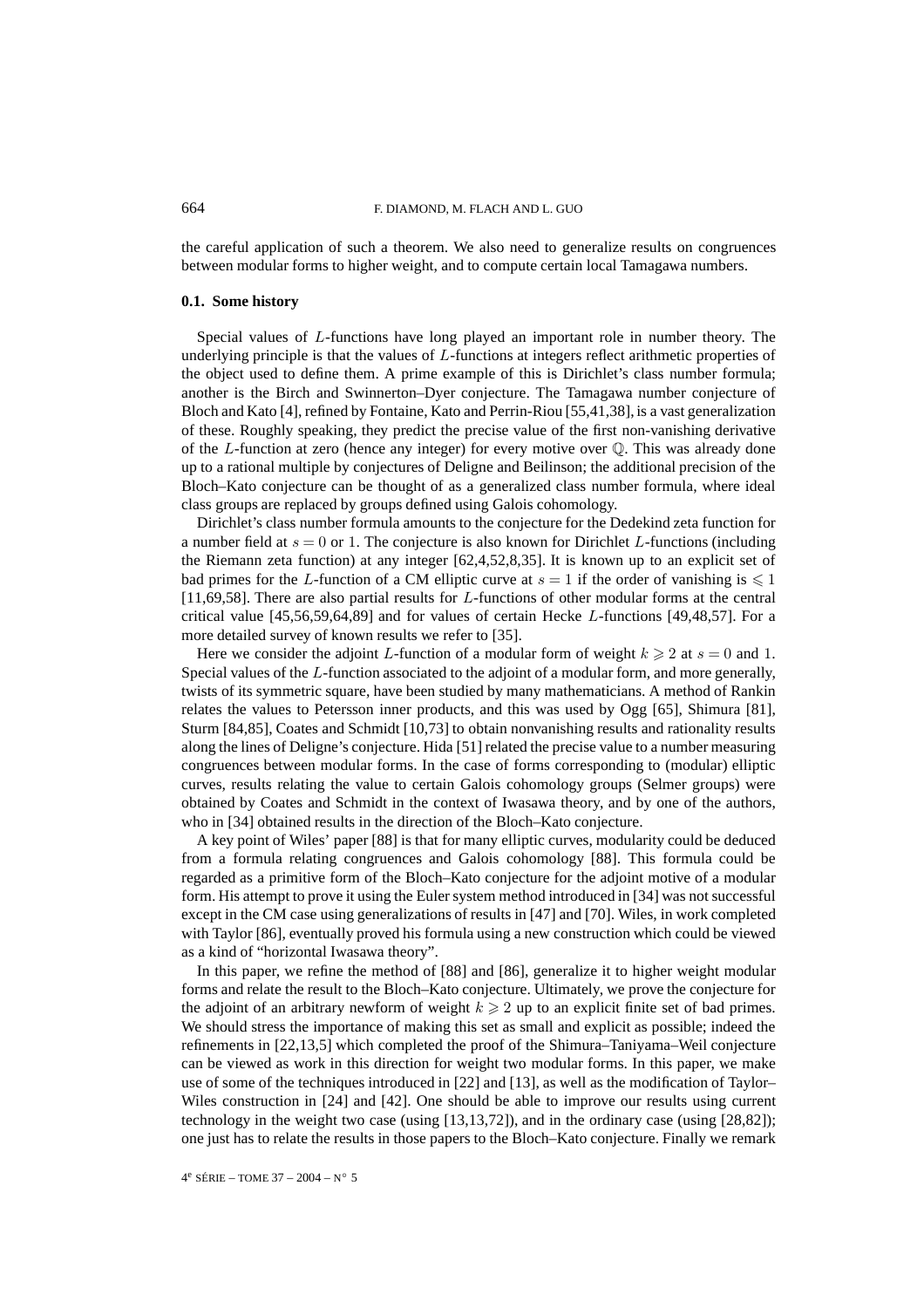that Wiles' method has been generalized to the setting of Hilbert modular forms by Fujiwara [42], Skinner–Wiles [83] (using Shimura curves) and Dimitrov [29] (using Hilbert modular varieties). Dimitrov's work allows to relate the Selmer group with the special value of the adjoint L-function of the Hilbert modular form but to verify the Bloch–Kato conjecture it remains to relate the appearing period with a motivic period.

## **0.2. The framework**

The Bloch–Kato conjecture is formulated in terms of "motivic structures," a term referring to the usual collection of cohomological data associated to a motive. This data consists of:

- vector spaces  $M_2$ , called realizations, for  $? = B$ , dR and  $\ell$  for each rational prime  $\ell$ , each with extra structure (involution, filtration or Galois action);
- comparison isomorphisms relating the realizations;
- a weight filtration.

Suppose that f is a newform of weight  $k \geq 2$  and level N. Much of the paper is devoted to the construction of the motivic structure  $A_f$  for which we prove the conjecture. This construction is not new; it is due for the most part to Eichler, Shimura, Deligne, Jannsen, Scholl and Faltings [79,15,53,75,31]. We review it however in order to collect the facts we need and set things up in a way suited to the formulation of the Bloch–Kato conjecture. For proofs of results not readily found in the literature, we direct the reader to [25].

Let us briefly recall here how the construction works. We start with the modular curve  $X_N$ parametrizing elliptic curves with level  $N$  structure. Then one takes the Betti, de Rham and  $\ell$ -adic cohomology of  $X_N$  with coefficients in a sheaf defined as the  $(k-2)$ nd symmetric power of the relative cohomology of the universal elliptic curve over  $X_N$ . These come with the additional structure and comparison isomorphisms needed to define a motivic structure  $M_{N,k}$ , the comparison between  $\ell$ -adic and de Rham cohomology being provided by a theorem of Faltings [31]. The structures  $M_{N,k}$  can also be defined as in [75] using Kuga-Sato varieties; this has the advantage of showing they arise from "motives" and provides the option of applying Tsuji's comparison theorem [87]. However the construction using "coefficient sheaves" is better suited to defining and comparing lattices in the realizations which play a key role in the proof.

The structures  $M_{N,k}$  also come with an action of the Hecke operators and a perfect pairing. The Hecke action is used to "cut out" a piece  $M_f$ , which corresponds to the newform f and has rank two over the field generated by the coefficients of  $f$ . The pairing comes from Poincaré duality, is related to the Petersson inner product and restricts to a perfect pairing on  $M_f$ . We finally take the trace zero endomorphisms of  $M_f$  to obtain the motivic structure  $A_f = ad^0 M_f$ . The construction also yields integral structures  $\mathcal{M}_f$  and  $\mathcal{A}_f$ , consisting of lattices in the various realizations and integral comparison isomorphisms outside a set of bad primes.

Our presentation of the Bloch–Kato conjecture is much influenced by its reformulation and generalization due to Fontaine and Perrin-Riou [41]. Their version assumes the existence of a category of motives with conjectural properties. Without assuming conjectures however, they define a category  $\text{SPM}_{\mathbb{O}}(\mathbb{Q})$  of premotivic structures whose objects consist of realizations with additional structure and comparison isomorphisms. The category of mixed motives is supposed to admit a fully faithful functor to it, and a motivic structure is an object of the essential image. Their version of the Bloch–Kato conjecture is then stated in terms of Ext groups of motivic structures, but whenever there is an explicit "motivic" construction of (conjecturally) all the relevant extensions, the conjecture can be formulated entirely in terms of premotivic structures. This happens in our case, for all the relevant Ext's conjecturally vanish. There will therefore be no further mention of motives in this paper. We make several other slight modifications to the framework of [41]: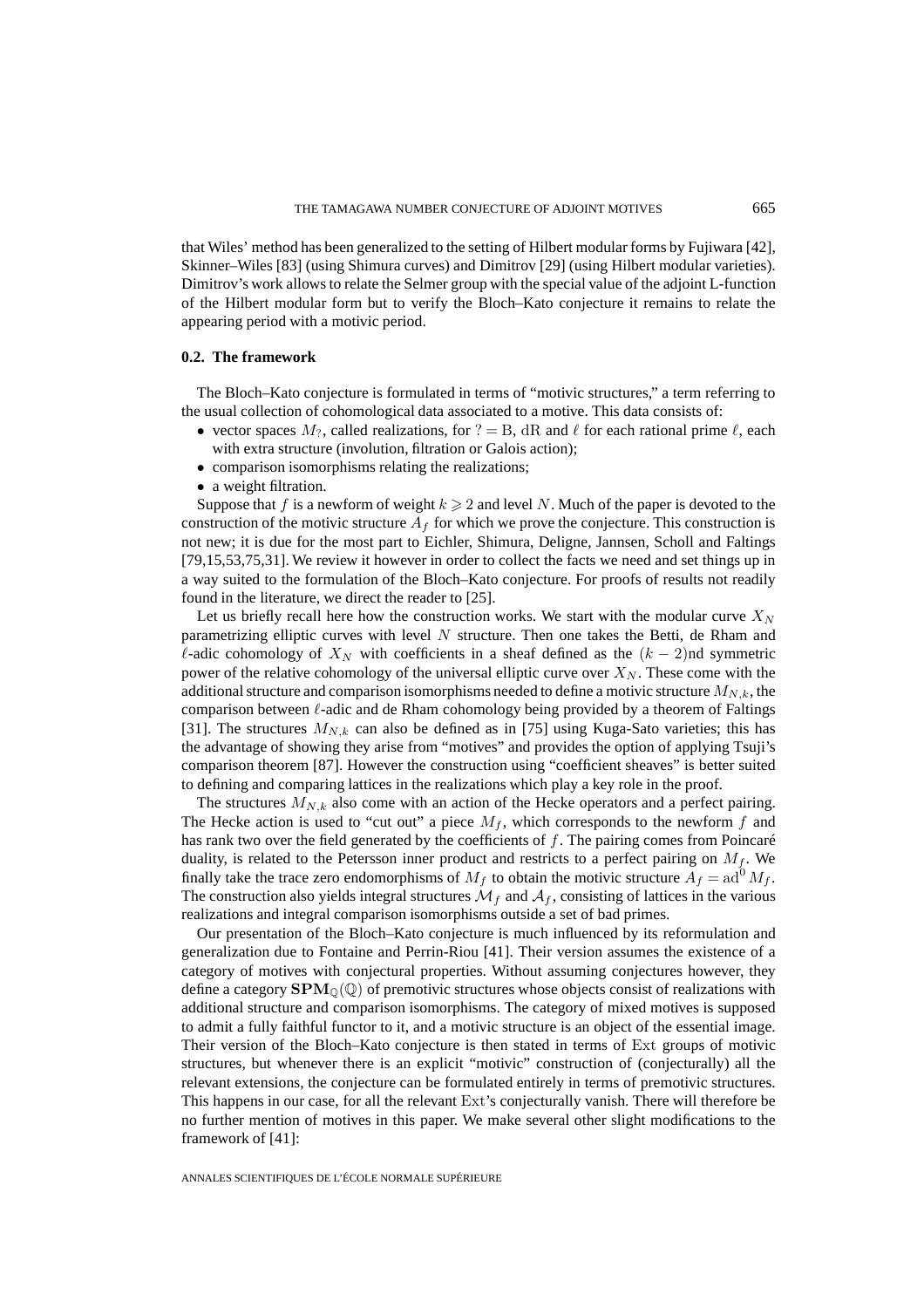- We use premotivic structures with coefficients in a number field  $K$ , as in [38].
- We forget about the  $\ell$ -adic realization and comparison isomorphisms at a finite set of "bad" primes S.
- We work with  $S$ -integral premotivic structures.

This yields a version of the conjecture which predicts the value of  $L(A_f, 0)$  up to an S-unit in K. The conjecture is independent of the choice of integral structures, but the formalism is convenient and certain lattices arise naturally in the proof.

We make our set S explicit: Let  $S_f$  be the set of finite primes  $\lambda$  in K such that either:

- $\lambda$  | *Nk*!, or
- the two-dimensional residual Galois representation  $\mathcal{M}_{f,\lambda}/\lambda\mathcal{M}_{f,\lambda}$  is not absolutely irreducible when restricted to  $G_F$ , where  $F = \mathbb{Q}(\sqrt{(-1)^{(\ell-1)/2}\ell})$  and  $\lambda \mid \ell$ .

Note that since  $S_f$  includes the set of primes dividing Nk!, we will only be applying Faltings' comparison theorem in the "easy" case of crystalline representations whose associated Dieudonné module has short filtration length.

## **0.3. The main theorems**

Our main result can be stated as follows.

THEOREM 0.1 (= Theorem 2.15). – Let f be a newform of weight  $k \geq 2$  and level N with *coefficients in* K*. If*  $\lambda$  *is not in*  $S_f$ *, then the*  $\lambda$ *-part of the Bloch–Kato conjecture holds for*  $A_f$ *and*  $A_f(1)$ *.* 

The main tool in the proof is the construction of Taylor and Wiles, which we axiomatize (Theorem 3.1), and apply to higher weight forms to obtain the following generalization of their class number formula.

THEOREM 0.2 (= Theorem 3.7). – Let f be a newform of weight  $k \geq 2$  and level N with *coefficients in* K. Suppose  $\Sigma$  *is a finite set of rational primes containing those dividing* N. *Suppose that*  $\lambda$  *is a prime of* K *which is not in*  $S_f$  *and does not divide any prime in*  $\Sigma$ *. Then the*  $\mathcal{O}_{K,\lambda}$ *-module* 

$$
H^1_\Sigma(G_\mathbb{Q},A_{f,\lambda}/\mathcal{A}_{f,\lambda})
$$

has length  $v_\lambda(\eta_f^\Sigma)$ .

Here  $\eta_f^{\Sigma}$ , defined in Section 1.7.3, is a generalization of the congruence ideal of Hida and Wiles; it can also be viewed as measuring the failure of the pairing on  $M_f$  to be perfect on  $\mathcal{M}_f$ .

Another consequence of Theorem 0.2, is the following result in the direction of Fontaine-Mazur conjecture [40].

THEOREM 0.3 (= Theorem 3.6). – *Suppose*  $\rho: G_{\mathbb{Q}} \to GL_2(K_{\lambda})$  *is a continuous geometric representation whose restriction to* G- *is ramified and crystalline and its associated Dieudonné module has filtration length less than*  $\ell - 1$ *. If its residual representation is modular and absolutely irreducible restricted to*  $\mathbb{Q}(\sqrt{(-1)^{(\ell-1)/2}\ell})$  *where*  $\lambda \mid \ell$ *, then*  $\rho$  *is modular.* 

#### **Contents**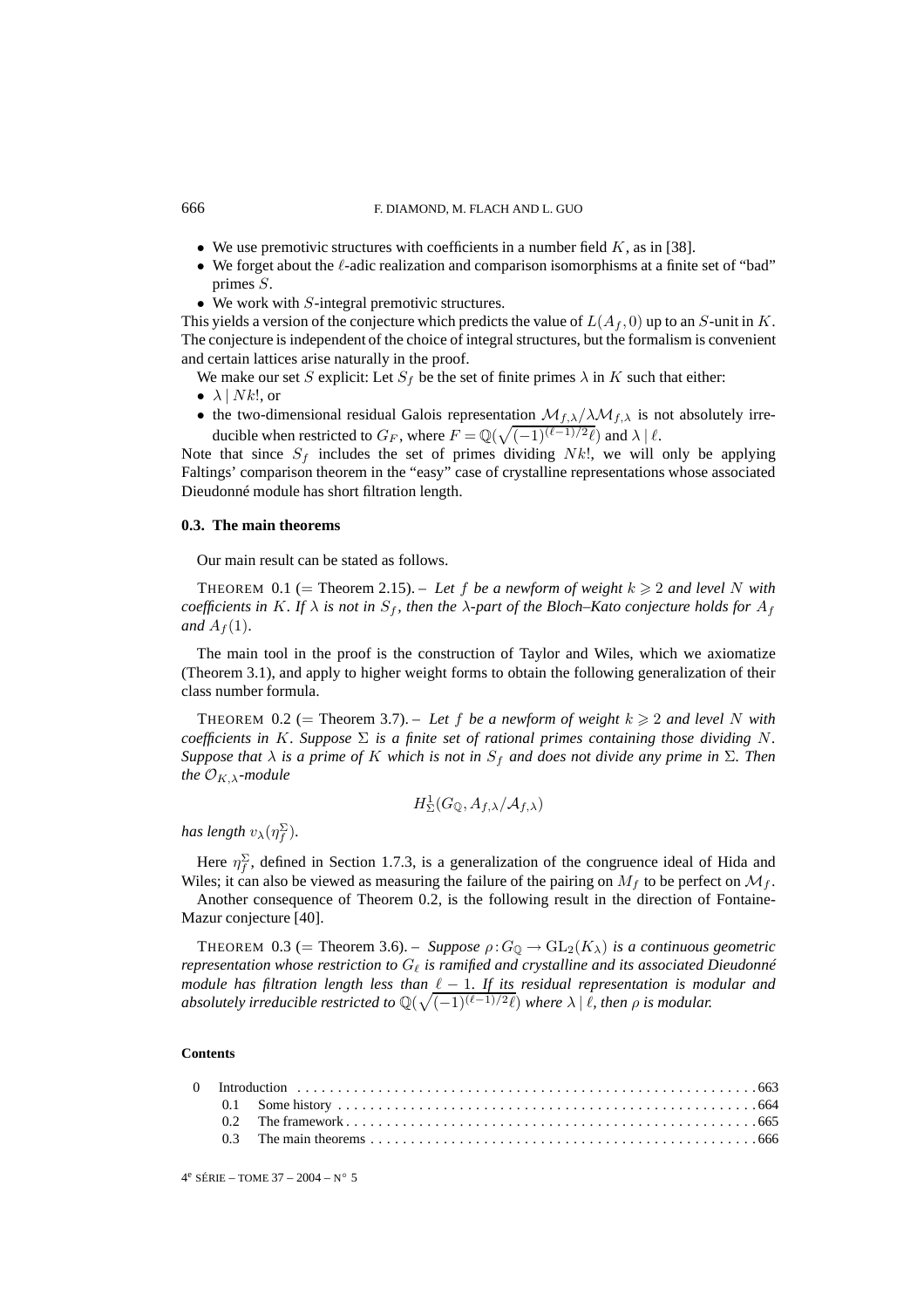# THE TAMAGAWA NUMBER CONJECTURE OF ADJOINT MOTIVES 667

| 1 |     |       |  |  |  |
|---|-----|-------|--|--|--|
|   | 1.1 |       |  |  |  |
|   |     | 1.1.1 |  |  |  |
|   |     | 1.1.2 |  |  |  |
|   |     | 1.1.3 |  |  |  |
|   | 1.2 |       |  |  |  |
|   |     | 1.2.1 |  |  |  |
|   |     | 1.2.2 |  |  |  |
|   |     | 1.2.3 |  |  |  |
|   |     | 1.2.4 |  |  |  |
|   |     | 1.2.5 |  |  |  |
|   |     | 1.2.6 |  |  |  |
|   | 1.3 |       |  |  |  |
|   |     | 1.3.1 |  |  |  |
|   |     | 1.3.2 |  |  |  |
|   | 1.4 |       |  |  |  |
|   |     | 1.4.1 |  |  |  |
|   |     | 1.4.2 |  |  |  |
|   | 1.5 |       |  |  |  |
|   |     | 1.5.1 |  |  |  |
|   |     | 1.5.2 |  |  |  |
|   |     | 1.5.3 |  |  |  |
|   | 1.6 |       |  |  |  |
|   |     | 1.6.1 |  |  |  |
|   |     | 1.6.2 |  |  |  |
|   |     | 1.6.3 |  |  |  |
|   | 1.7 |       |  |  |  |
|   |     | 1.7.1 |  |  |  |
|   |     | 1.7.2 |  |  |  |
|   |     | 1.7.3 |  |  |  |
|   | 1.8 |       |  |  |  |
|   |     | 1.8.1 |  |  |  |
|   |     | 1.8.2 |  |  |  |
|   |     | 1.8.3 |  |  |  |
|   |     | 1.8.4 |  |  |  |
|   |     |       |  |  |  |
| 2 |     |       |  |  |  |
|   | 2.1 |       |  |  |  |
|   | 2.2 |       |  |  |  |
|   | 2.3 |       |  |  |  |
|   | 2.4 |       |  |  |  |
| 3 |     |       |  |  |  |
|   | 3.1 |       |  |  |  |
|   | 3.2 |       |  |  |  |
|   |     |       |  |  |  |
|   |     |       |  |  |  |
|   |     |       |  |  |  |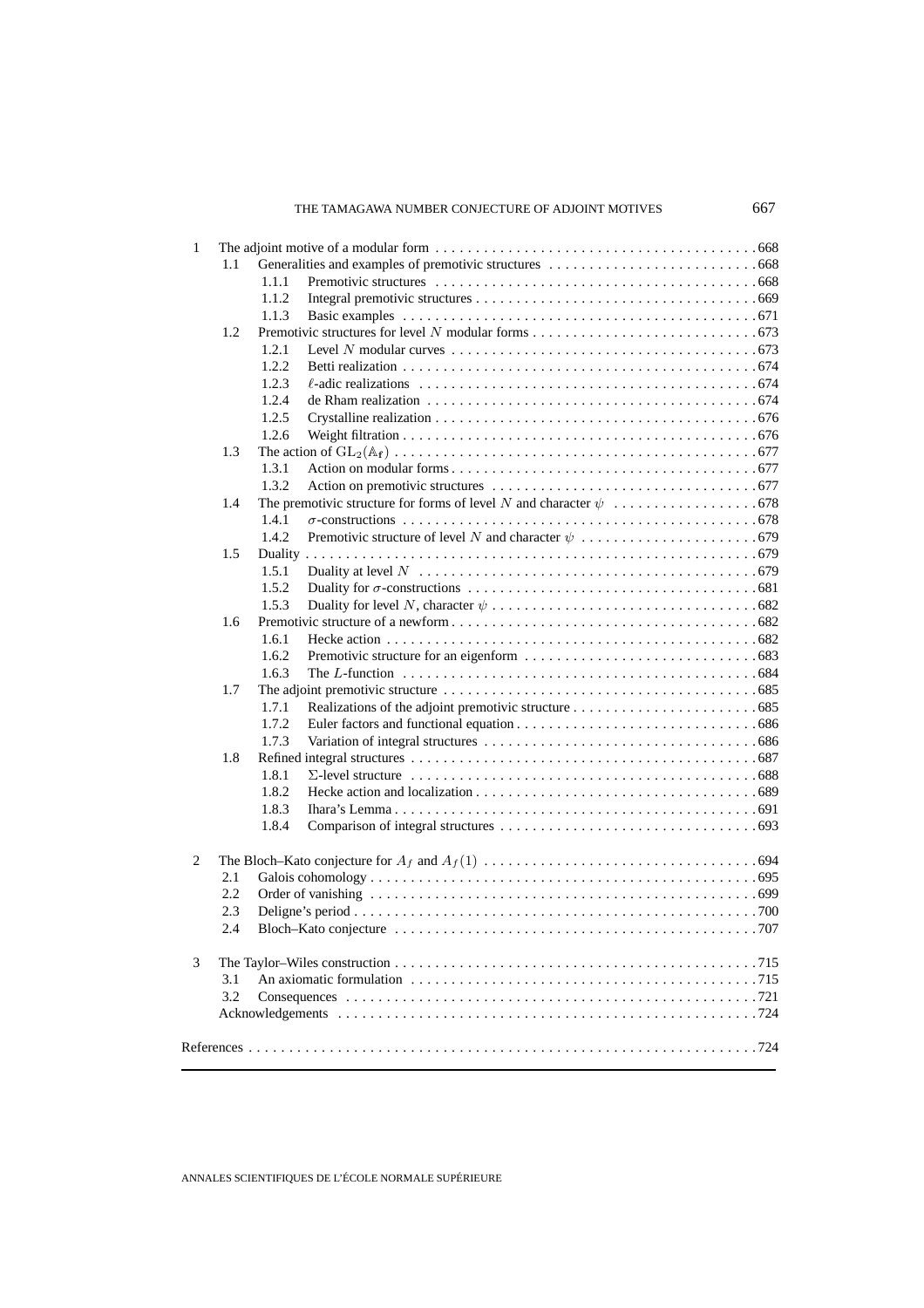#### **1. The adjoint motive of a modular form**

## **1.1. Generalities and examples of premotivic structures**

## **1.1.1. Premotivic structures**

For a field F,  $\bar{F}$  will denote an algebraic closure, and  $G_F = \text{Gal}(\bar{F}/F)$ . We fix an embedding  $\overline{\mathbb{Q}} \to \overline{\mathbb{Q}}_p$  for each prime p, and an embedding  $\overline{\mathbb{Q}} \to \mathbb{C}$ . If F is a number field, we let  $\mathbf{I}_F$  denote the set of embeddings  $F \to \mathbb{Q}$ , which we identify with the set of embeddings  $F \to \mathbb{C}$  via our fixed one of  $\overline{Q}$  in  $\mathbb{C}$ .

We write  $G_p$  for  $G_{\mathbb{Q}_p}$ ,  $I_p$  for the inertia subgroup of  $G_p$ , and Frob<sub>p</sub> for the geometric Frobenius element in  $G_p/I_p \cong G_{\mathbb{F}_p}$ . We identify  $I_p \subset G_p$  with their images in  $G_{\mathbb{Q}}$ .

If K is a number field, then  $S_f(K)$  denotes the set of finite places of K. Suppose that  $\lambda \in S_f(K)$  divides  $\ell \in S_f(\mathbb{Q})$ . Let  $B_{\text{dR}} = B_{\text{dR},\ell}$  and  $B_{\text{crys}} = B_{\text{crys},\ell}$  be the rings defined by Fontaine [37, §2], [41, I.2.1]. Suppose that V is a finite-dimensional vector space over  $K_{\lambda}$  with a continuous action of  $G_\ell$  (i.e., a  $\lambda$ -adic representation of  $G_\ell$ ). Then  $D_{\rm dR}(V) = (B_{\rm dR} \otimes_{\mathbb Q_\ell} V)^{G_\ell}$  is a filtered finite-dimensional vector space over  $K_{\lambda}$ , and  $D_{\text{crys}}(V) = (B_{\text{crys}} \otimes_{\mathbb{Q}_\ell} V)^{G_\ell}$  is a filtered finite-dimensional vector space over  $K_{\lambda}$  equipped with a  $K_{\lambda}$ -linear endomorphism  $\phi$ . The representation V is called *de Rham* if  $\dim_{K_\lambda} D_{\text{dR}}(V) = \dim_{K_\lambda} V$ , and V is called *crystalline* if  $\dim_{K_\lambda} D_{\text{crys}}(V) = \dim_{K_\lambda} V$ . We recall that if V is crystalline, then V is de Rham.

A  $\lambda$ -adic representation V of  $G_{\mathbb{Q}}$  is *pseudo-geometric* [41, II.2] if it is unramified outside of a finite number of places of Q and its restriction to  $G_{\ell}$  is de Rham. The representation V is said to have *good reduction at* p if its restriction to  $G_p$  is crystalline (resp. unramified) if  $p = \ell$  (resp.  $p \neq \ell$ ).

We work with categories of premotivic structures based on notions from [41,38,4].

For a number field K, we let  $\mathbf{PM}_K$  denote the category of premotivic structures over  $\mathbb Q$ with coefficients in K. In the notation of [41, III.2.1], this is the category  $\text{SPM}_{\mathbb{Q}}(\mathbb{Q}) \otimes K$  of K-modules in  $\text{SPM}_{\mathbb{Q}}(\mathbb{Q})$ . Thus an object M of  $\text{PM}_K$  consists of the following data:

- a finite-dimensional K-vector space  $M_{\rm B}$  with an action of  $G_{\mathbb{R}}$ ;
- a finite-dimensional K-vector space  $M_{\text{dR}}$  with a finite decreasing filtration Fil<sup>i</sup>, called the Hodge filtration;
- for each  $\lambda \in S_f(K)$ , a finite-dimensional  $K_\lambda$  vector space  $M_\lambda$  with a continuous pseudogeometric action of  $G_{\mathbb{Q}}$ ;
- a  $\mathbb{C} \otimes K$ -linear isomorphism

$$
I^{\infty} : \mathbb{C} \otimes M_{\mathrm{dR}} \to \mathbb{C} \otimes M_{\mathrm{B}}
$$

respecting the action of  $G_{\mathbb{R}}$  (where  $G_{\mathbb{R}}$  acts on  $\mathbb{C} \otimes M_{\mathbb{B}}$  diagonally and acts on  $\mathbb{C} \otimes M_{\mathbb{R}}$ via the first factor);

• for each  $\lambda \in S_f(K)$ , a  $K_\lambda$ -linear isomorphism

$$
I_{\mathcal{B}}^{\lambda}: K_{\lambda} \otimes_{K} M_{\mathcal{B}} \to M_{\lambda}
$$

respecting the action of  $G_{\mathbb{R}}$  (where the action on  $M_{\lambda}$  is via the restriction  $G_{\mathbb{R}} \to G_{\mathbb{Q}}$ determined by our choice of embedding  $\mathbb{Q} \to \mathbb{C}$ );

• for each  $\lambda \in S_f(K)$ , a  $B_{dR,\ell} \otimes_{\mathbb{Q}_{\ell}} K_{\lambda}$ -linear isomorphism

$$
I^\lambda\!:\!B_{\mathrm{dR},\ell}\otimes_{\mathbb{Q}_\ell}K_\lambda\otimes_K M_{\mathrm{dR}}\to B_{\mathrm{dR},\ell}\otimes_{\mathbb{Q}_\ell}M_\lambda
$$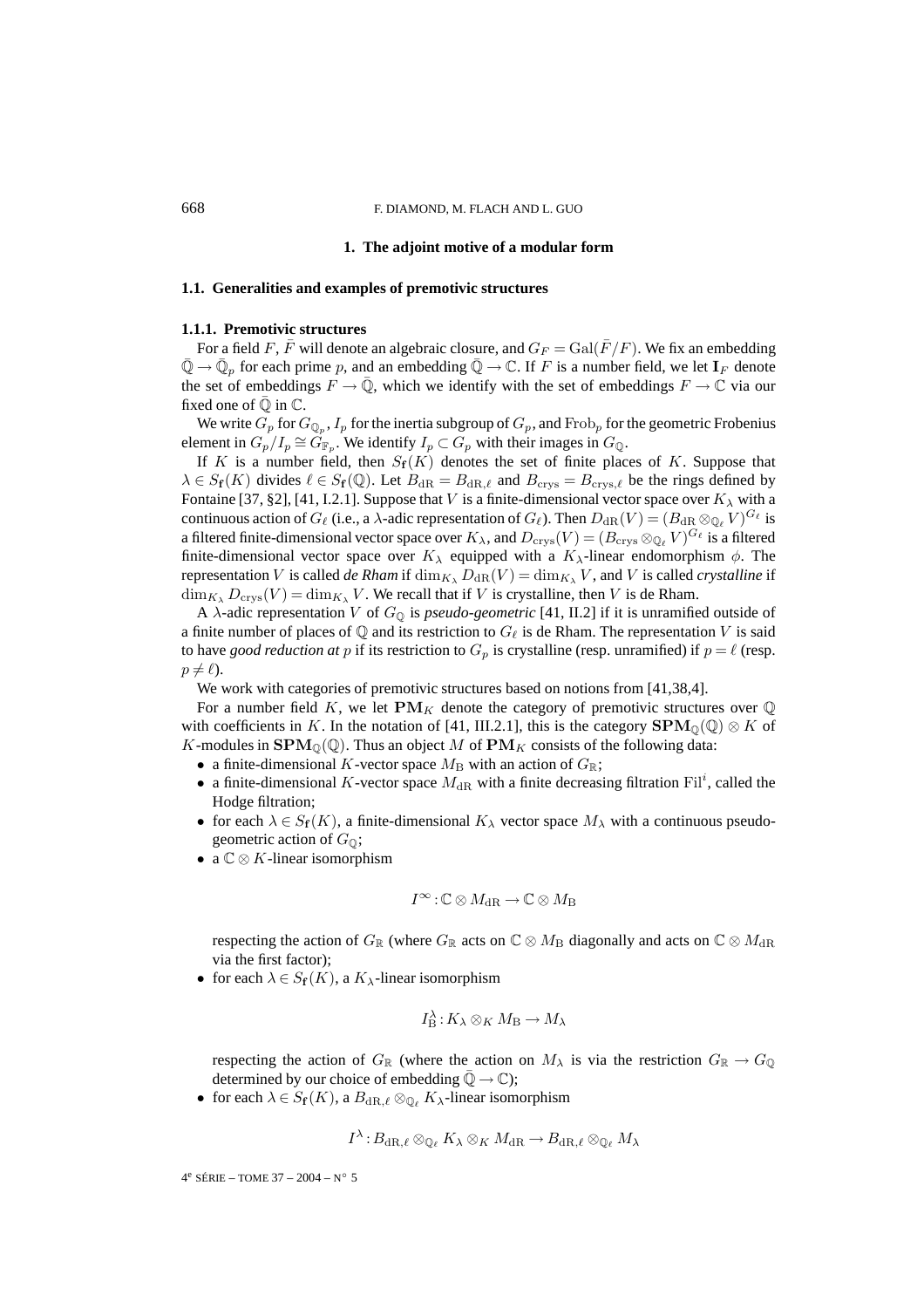respecting filtrations and the action of  $G_{\mathbb{Q}_\ell}$  (where  $\ell$  is the prime which  $\lambda$  divides,  $K_\lambda$  and  $M_{\lambda}$  are given the degree-0 filtration,  $K_{\lambda}$  and  $M_{\text{dR}}$  are given the trivial  $G_{\mathbb{Q}_{\ell}}$ -action and the action on  $M_{\lambda}$  is determined by our choice of embedding  $\bar{\mathbb{Q}} \to \bar{\mathbb{Q}}_{\ell}$ );

• increasing weight filtrations  $W^i$  on  $M_B$ ,  $M_{\rm dR}$  and each  $M_\lambda$  respecting all of the above data, and such that  $\mathbb{R} \otimes M_B$  with its Galois action and weight filtration, together with the Hodge filtration on  $\mathbb{C} \otimes M_\text{B}$  defined via  $I_\text{B}$ , defines a mixed Hodge structure over  $\mathbb{R}$  (see  $[41, III.1]$ ).

If  $S \subsetneq S_f(K)$  is a set of primes of K, we let  $\mathbf{PM}^S_K$  denote the category defined in exactly the same way, but with  $S_f(K)$  replaced by the complement of S. If  $S \subseteq S'$ , we use  $S'$  to denote the forgetful functor from  $\mathbf{PM}_{K}^{S}$  to  $\mathbf{PM}_{K}^{S'}$ .

The category  $\mathbf{PM}_{K}^{S}$  is equipped with a tensor product, which we denote  $\otimes_{K}$ , and an internal hom, which we denote  $\text{Hom}_K$ . There is also a unit object, which we denote simply by K. These are defined in the obvious way; for example,  $(M \otimes_K N)_B$  is the  $K[G_{\mathbb{R}}]$ -module  $M_B \otimes_K N_B$ . If  $K \subseteq K'$ , we let  $S^{K'}$  denote the set of primes in  $S_f(K')$  lying over those in S, then  $K' \otimes_K \cdot$ defines a functor from  $\mathbf{P}\mathbf{M}^S_K$  to  $\mathbf{P}\mathbf{M}^{S^{K'}}_{K'}$ .

If M is an object of  $PM_K^S$ , then for each prime p and each  $\lambda \notin S$ , we can associate a representation of the Deligne–Weil group of  $\mathbb{Q}_p$  (see [16, §8]), which we denote by  $WD_p(M_\lambda)$ . For  $\lambda$  not dividing p, the representation is over  $K_{\lambda}$ ; for  $\lambda$  dividing p, we have that  $M_{\lambda}|G_p$  is potentially semistable [3, Theorem 0.7], so the construction in [41, I.2.2] yields a representation over  $\mathbb{Q}_p^{\text{ur}} \otimes_{\mathbb{Q}_p} K_\lambda$ . We recall that  $M_\lambda | G_p$  is crystalline if and only if  $WD_p(M_\lambda)$  is unramified (in the sense that the monodromy operator and the inertia group act trivially), in which case  $WD_p(M_\lambda) = \mathbb{Q}_p^{\text{ur}} \otimes_{\mathbb{Q}_p} D_{\text{crys}}(M_\lambda)$  with Frob<sub>p</sub> acting via  $1 \otimes \phi^{-1}$ . An object M of  $\mathbf{PM}_K^S$ 

- has *good reduction* at p if  $WD_p(M_\lambda)$  is unramified for all  $\lambda \notin S$ ;
- is *L-admissible* at p if the Frobenius semisimplifications of  $WD_p(M_\lambda)$ , for  $\lambda \notin S$ , form a compatible system of K-rational representations of the Deligne–Weil group of  $\mathbb{Q}_p$  (see [16, §8]);
- is L*-admissible everywhere* if it is L-admissible at p for all primes p.

If M is L-admissible at p, then the local factor associated to  $WD_p(M_\lambda)$  is of the form  $P(p^{-s})^{-1}$  for some polynomial  $P(u) \in K[u]$  independent of  $\lambda$  not in S. For an embedding  $\tau: K \to \mathbb{C}$  we put  $L_p(M, \tau, s) = \tau P(p^{-s})$  and we regard the collection  $\{L_p(M, \tau, s)\}_{\tau \in I_K}$  as a meromorphic function on  $\mathbb C$  with values in  $\mathbb C^{I_K} \cong K \otimes \mathbb C$ . If S is finite and M is L-admissible everywhere, then its L-function

$$
L(M,s):=\prod_p L_p(M,s)
$$

is a holomorphic K ⊗  $\mathbb{C}$ -valued function in some right half plane Re(s) > r (with components  $L(M, \tau, s) = \prod_p L_p(M, \tau, s)$ .

#### **1.1.2. Integral premotivic structures**

Before introducing integral premotivic structures, we recall some of the theory of Fontaine and Laffaille [39]. We let  $\mathcal{MF}$  denote the category whose objects are finitely generated  $\mathbb{Z}_{\ell}$ -modules equipped with

- a decreasing filtration such that  $\text{Fil}^a A = A$  and  $\text{Fil}^b A = 0$  for some  $a, b \in \mathbb{Z}$ , and for each  $i \in \mathbb{Z}$ , Fil<sup>2</sup> A is a direct summand of A;
- $\mathbb{Z}_{\ell}$ -linear maps  $\phi^i$ : Fil<sup>i</sup>  $A \to A$  for  $i \in \mathbb{Z}$  satisfying  $\phi^i|_{\text{Fil}^{i+1} A} = \ell \phi^{i+1}$  and  $A = \sum \text{Im } \phi^i$ .

It follows from [39, 1.8] that  $M\mathcal{F}$  is an abelian category. Let  $M\mathcal{F}^a$  denote the full subcategory of objects A satisfying Fil<sup>a</sup>  $A = A$  and Fil<sup>a+l</sup>  $A = 0$  and having no non-trivial quotients A' such that  $\text{Fil}^{a+\ell-1}$   $A'=A'$ , and let  $\mathcal{MF}^a_{\text{tor}}$  denote the full subcategory of  $\mathcal{MF}^a$  consisting of objects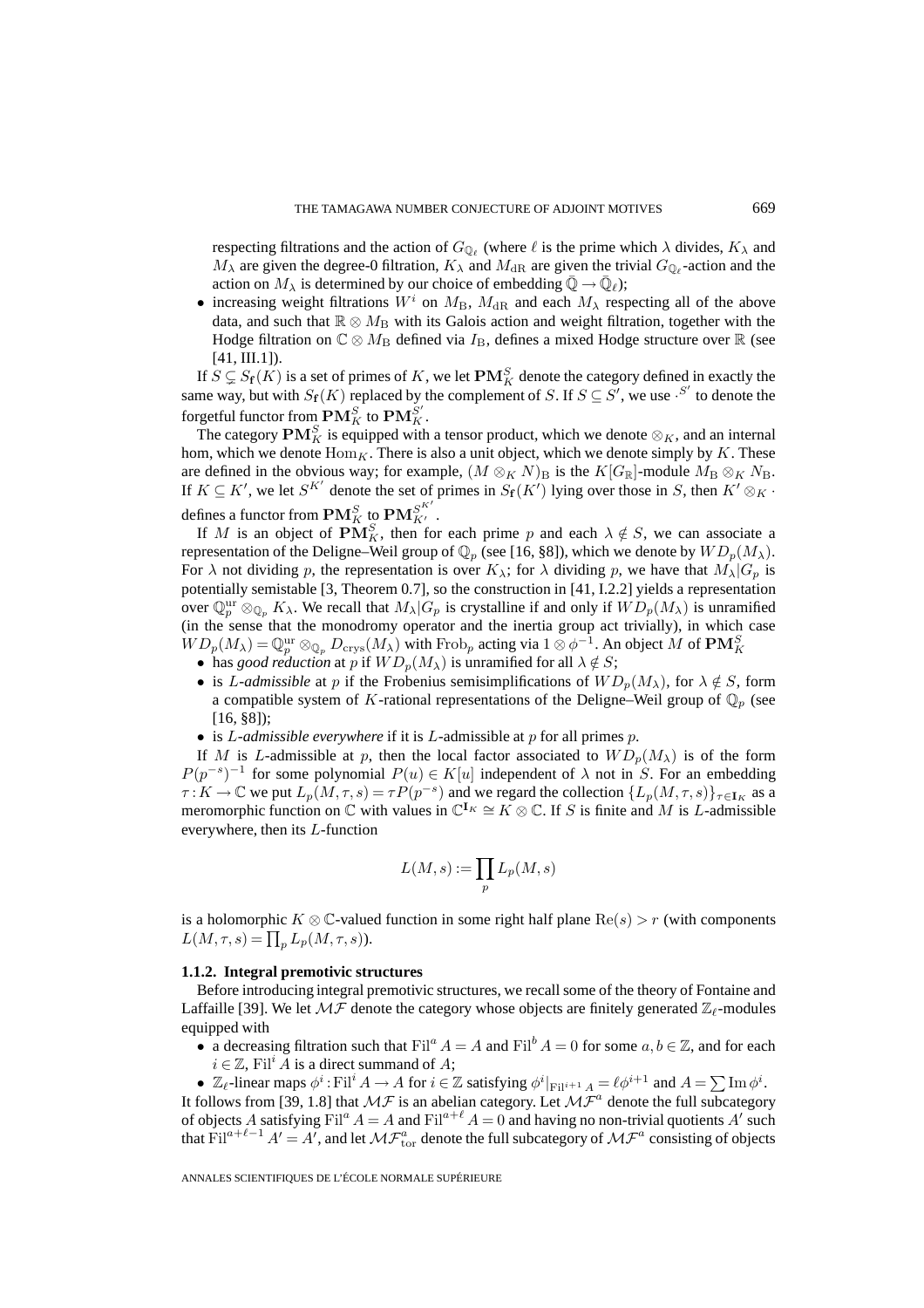of finite length. So  $\mathcal{MF}_{\text{tor}}^0$  is the category denoted  $\underline{MF}_{\text{tor}}^{f,\ell'}$  in [39], and it follows from [39, 6.1] that  $MF^a$  and  $MF^a_{\text{tor}}$  are abelian categories, stable under taking subobjects, quotients, direct products and extensions in MF.

Fontaine and Laffaille define a contravariant functor  $\underline{U}_S$  from  $\mathcal{MF}^0_{\rm tor}$  to the category of finite continuous  $\mathbb{Z}_\ell[G_\ell]$ -modules and they prove it is fully faithful [39, 6.1]. We let  $\mathbb {V}$  denote the functor defined by  $\mathbb{V}(A) = \text{Hom}(\underline{U}_S(A), \mathbb{Q}_{\ell}/\mathbb{Z}_{\ell})$  and we extend it to a fully faithful functor on  $\mathcal{MF}^0$  by setting  $\mathbb{V}(A) = \text{proj}\lim \mathbb{V}(A/\ell^n A)$ . Then V defines an equivalence between  $M\mathcal{F}^0$  and the full subcategory of  $\mathbb{Z}_{\ell}[G_{\ell}]$ -modules whose objects are isomorphic to quotients of the form  $L_1/L_2$ , where  $L_2 \subset L_1$  are finitely generated submodules of short crystalline representations. Here we define a crystalline representation V to be *short* if the following hold

- Fil<sup>0</sup>  $D = D$  and Fil<sup> $\ell$ </sup>  $D = 0$ , where  $D = (B_{\text{crys}} \otimes_{\mathbb{Q}_\ell} V)^{G_\ell}$ ;
- if V' is a nonzero quotient of V, then  $V' \otimes_{\mathbb{Q}_\ell} \mathbb{Q}_\ell(\ell-1)$  is ramified.

In particular, the essential image of  $\nabla$  is closed under taking subobjects, quotients and finite direct sums. Furthermore, one sees from [39, 8.4] that the natural transformations

(1)  
\n
$$
\mathbb{Q}_{\ell} \otimes_{\mathbb{Z}_{\ell}} A \to (B_{\text{crys}} \otimes_{\mathbb{Z}_{\ell}} V(A))^{G_{\ell}},
$$
\n
$$
B_{\text{crys}} \otimes_{\mathbb{Z}_{\ell}} A \to B_{\text{crys}} \otimes_{\mathbb{Z}_{\ell}} V(A) \text{ and }
$$
\n
$$
\text{Fil}^{0}(B_{\text{crys}} \otimes_{\mathbb{Z}_{\ell}} A)^{\phi=1} \to \mathbb{Q}_{\ell} \otimes_{\mathbb{Z}_{\ell}} V(A)
$$

are isomorphisms.

If K is a number field and  $\lambda \in S_f f(K)$  is a prime over  $\ell$ , we let  $\mathcal{O}_{\lambda} = \mathcal{O}_{K,\lambda}$  and let  $\mathcal{O}_{\lambda}$ - $\mathcal{MF}^a$ denote the category of  $\mathcal{O}_{\lambda}$ -modules in  $\mathcal{MF}^a$ . We can regard V as a functor from  $\mathcal{O}_{\lambda}$ - $\mathcal{MF}^0$  to the category of  $\mathcal{O}_{\lambda}[G_{\ell}]$ -modules.

If A and A' are objects of  $\mathcal{O}_\lambda$ - $\mathcal{MF}^0$  such that  $A\otimes_{\mathcal{O}_\lambda}A'$  defines an object of  $\mathcal{O}_\lambda$ - $\mathcal{MF}^0$ , then there is a canonical isomorphism

$$
\mathbb{V}(A\otimes_{\mathcal{O}_{\lambda}}A')\cong \mathbb{V}(A)\otimes_{\mathcal{O}_{\lambda}}\mathbb{V}(A').
$$

Analogous assertions hold for  $\text{Hom}_{\mathcal{O}_{\lambda}}(A, A').$ 

We now define a category  $\mathcal{PM}_{K}^{S}$  of *S*-integral premotivic structures as follows. We let  $\mathcal{O}_S = \mathcal{O}_{K,S}$  denote the set of  $x \in K$  with  $v_\lambda(x) \geq 0$  for all  $\lambda \notin S$ . An object M of  $\mathcal{PM}_K^S$ consists of the following data:

- a finitely generated  $\mathcal{O}_K$ -module  $\mathcal{M}_B$  with an action of  $G_\mathbb{R}$ ;
- a finitely generated  $\mathcal{O}_S$ -module  $\mathcal{M}_{dR}$  with a finite decreasing filtration Fil<sup>i</sup>, called the Hodge filtration;
- for each  $\lambda \in S_f(K)$ , a finitely generated  $\mathcal{O}_{\lambda}$ -module  $\mathcal{M}_{\lambda}$  with continuous action of  $G_{\mathbb{Q}}$ inducing a pseudo-geometric action on  $\mathcal{M}_{\lambda} \otimes_{\mathcal{O}_{\lambda}} K_{\lambda}$ ;
- for each  $\lambda \notin S$ , an object  $\mathcal{M}_{\lambda\text{-crys}}$  of  $\mathcal{O}_{\lambda\text{-}}\mathcal{MF}^0$ ;
- an  $\mathbb{R} \otimes \mathcal{O}_K$ -linear isomorphism

$$
I^\infty\!:\!\mathbb{C}\otimes\mathcal{M}_{\mathrm{dR}}\!\to\!\mathbb{C}\otimes\mathcal{M}_\mathrm{B}
$$

respecting the action of  $G_{\mathbb{R}}$ ;

• for each  $\lambda$  in  $S_f(K)$ , an isomorphism

$$
I_{\rm B}^{\lambda} : \mathcal{M}_{\rm B} \otimes_{\mathcal{O}_K} \mathcal{O}_{\lambda} \cong \mathcal{M}_{\lambda}
$$

respecting the action of  $G_{\mathbb{R}}$ ;

 $4^e$  SÉRIE – TOME 37 – 2004 – N° 5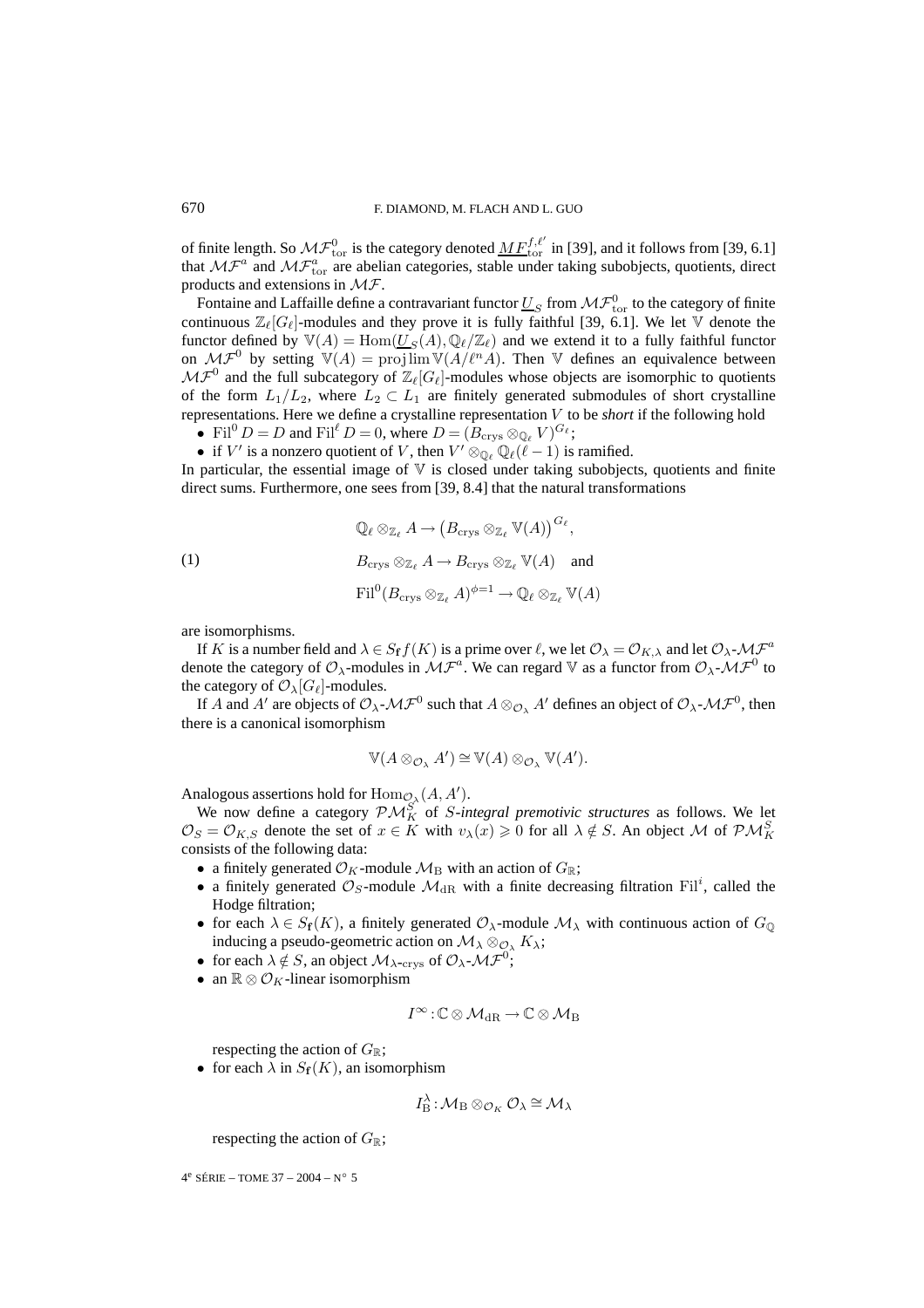• for each  $\lambda \notin S$ , an  $\mathcal{O}_{\lambda}$ -linear isomorphism

$$
I_{\mathrm{dR}}^{\lambda}:\mathcal{M}_{\mathrm{dR}}\otimes_{\mathcal{O}}\mathcal{O}_{\lambda}\cong\mathcal{M}_{\lambda\text{-crys}}
$$

respecting filtrations;

• for each  $\lambda \notin S$ , an  $\mathcal{O}_{\lambda}$ -linear isomorphism

$$
I^{\lambda}:\mathbb{V}(\mathcal{M}_{\lambda\text{-crys}})\to\mathcal{M}_{\lambda}
$$

respecting the action of  $G_{\mathbb{Q}_{\ell}}$ , where  $\ell$  is the prime which  $\lambda$  divides;

• increasing weight filtrations  $W^i$  on  $\mathbb{Q} \otimes \mathcal{M}_{\text{B}}$ ,  $\mathbb{Q} \otimes \mathcal{M}_{\text{dR}}$  and each  $\mathbb{Q} \otimes \mathcal{M}_{\lambda}$  respecting all of the above data and giving rise to a mixed Hodge structure.

With the evident notion of morphism this becomes an  $\mathcal{O}_K$ -linear abelian category. Note also that there is a natural functor  $\mathbb{Q}\otimes\cdot$  from  $\mathcal{PM}_K^S$  to  $\mathbf{PM}_K^S$ , where we set  $(\mathbb{Q}\otimes\mathcal{M})_?=\mathbb{Q}\otimes\mathcal{M}_?$ for ? = B, dR and  $\lambda$  for  $\lambda \notin S$ , with induced additional structure and comparison isomorphisms. (The comparison  $I^{\lambda}$  for  $\mathbb{Q} \otimes \mathcal{M}$  is defined as the composite

$$
B_{\mathrm{dR},\ell} \otimes_{\mathbb{Z}_\ell} \mathcal{O}_\lambda \otimes_{\mathcal{O}} \mathcal{M}_{\mathrm{dR}} \cong B_{\mathrm{dR},\ell} \otimes_{\mathbb{Z}_\ell} \mathcal{M}_{\lambda\text{-crys}} \to B_{\mathrm{dR},\ell} \otimes_{\mathbb{Z}_\ell} \mathbb{V}(\mathcal{M}_{\lambda\text{-crys}}) \to B_{\mathrm{dR},\ell} \otimes_{\mathbb{Z}_\ell} \mathcal{M}_\lambda,
$$

where the maps are respectively,  $I_{\text{dR}}^{\lambda}$ , the canonical map (1) and  $I^{\lambda}$ , each with scalars extended to  $B_{\mathrm{dR},\ell}$ .)

If  $S \subset S'$ , we define a functor  $\cdot S'$  from  $\mathcal{PM}_{K}^S$  to  $\mathcal{PM}_{K}^{S'}$  in the obvious way. We say that M is  $S'$ -flat if  $M_{\rm dR}^{S'} = M_{\rm dR} \otimes_{\mathcal{O}_{K,S}} \mathcal{O}_{K,S'}$  is flat over  $\mathcal{O}_{K,S'}$ . Note that if M is  $S'$ -flat, then so is any subobject of M. Let K' be a finite extension of K. We also have a natural functor  $\mathcal{O}_{K'} \otimes_{\mathcal{O}_K} \cdot$ from  $\mathcal{PM}_K^S$  to  $\mathcal{PM}_{K'}^{S^{K'}}$  .

We say that M has *good reduction* at p, is L-admissible at p or is L-admissible everywhere according to whether the same is true for  $\mathbb{Q} \otimes \mathcal{M}$ . Note that if M is L-admissible at p and p is not invertible in  $O$ , then  $M$  necessarily has good reduction at  $p$ .

For objects  $\cal M$  and  $\cal M'$  of  $\cal PM_{K2}^S$  we can form  $\cal M\otimes_{\cal O_K} \cal M'$  in  $\cal PM_K^S$  provided  $\cal M_{\lambda\text{-crys}}\otimes_{\cal O_{\lambda}}$  $M'_{\lambda\text{-crys}}$  defines an object of  $M\tilde{\mathcal{F}}_\lambda^0$  for all  $\lambda \notin S$ . In particular this holds if there exist positive integers a, a' such that  $\text{Fil}^a \mathcal{M}_{\text{dR}} = 0$ ,  $\text{Fil}^{a'} \mathcal{M}'_{\text{dR}} = 0$  and  $a + a' < \ell$  for all primes  $\ell$  not invertible in O. If N and N' are objects of  $\mathcal{PM}_{K}^S$  such that  $\mathcal{N} \otimes_{\mathcal{O}_{K}} \mathcal{N}'$  is as well, and if  $\alpha: \mathcal{M} \to \mathcal{N}$  and  $\alpha': \mathcal{M}' \to \mathcal{N}'$  are morphisms in  $\mathcal{PM}_K^S$ , then there is a well-defined morphism  $\alpha\otimes\alpha':\mathcal{M}\otimes_{\mathcal{O}_K}\mathcal{N}\to\mathcal{M}'\otimes_{\mathcal{O}_K}\mathcal{N}'$  in  $\mathcal{PM}_K^S$ . Analogous assertions hold for the formation and properties of  $\text{Hom}_{\mathcal{O}_K}(\mathcal{M}, \mathcal{M}').$ 

Note that if M is an object of  $\mathcal{PM}_K^S$ , then End M is a finitely generated  $\mathcal{O}_K$ -module. If I is an  $\mathcal{O}_K$ -submodule of End M, then we define an object  $\mathcal{M}[I]$  of  $\mathcal{PM}_K^S$  as the kernel of

$$
(x_1,\ldots,x_r):{\mathcal M}\to{\mathcal M}^r
$$

where  $x_1, \ldots, x_r$  generate I. This is independent of the choice of generators. This applies in particular when I is the image in End M of an ideal in a commutative  $\mathcal{O}_K$ -algebra R mapping to End M, or the augmentation ideal in  $\mathcal{O}_K[G]$  where G is a group acting on M. In the latter case, we write  $\mathcal{M}^G$  instead of  $\mathcal{M}[I]$ .

#### **1.1.3. Basic examples**

The object  $\mathbb{Q}(-1)$  in **PM**<sub>Q</sub> is the weight two premotivic structure defined by  $H^1(\mathbb{G}_{\mathbf{m}})$ . To give an explicit description, let  $\varepsilon$  denote the generator of  $\mathbb{Z}_{\ell}(1) = \lim_{\longleftarrow} \mu_{\ell^n}(\overline{\mathbb{Q}})$  defined by  $(e^{2\pi i/\ell^n})_n$  via our fixed embedding  $\bar{\mathbb{Q}} \to \mathbb{C}$ .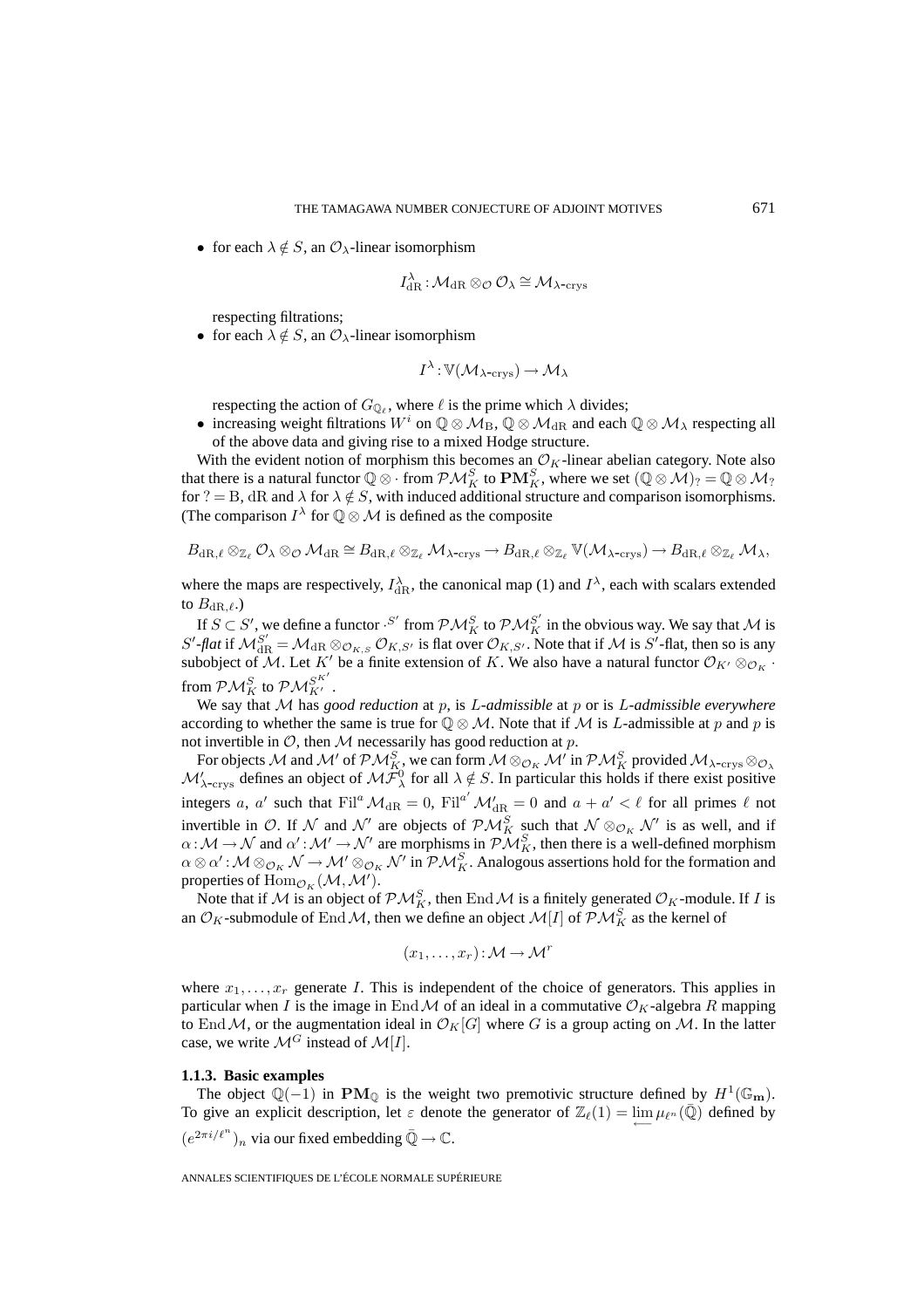- Let  $\mathcal{T}_B = H^1_B(\mathbb{G}_{\mathbf{m}}(\mathbb{C}), \mathbb{Z}) \cong (2\pi i)^{-1}\mathbb{Z} \subset \mathbb{C}$  with complex conjugation in  $G_{\mathbb{R}}$  acting by  $-1$ , and let  $\mathbb{Q}(-1)_B = \mathbb{Q} \otimes \mathcal{T}_B$ .
- Let  $T_{\text{dR}} = H_{\text{dR}}^1(\mathbb{G}_{\text{m}}/\mathbb{Z})$ , which with its Hodge filtration is isomorphic to  $\mathbb{Z}[-1]$  (where  $[n]$ denotes a shift by n in the filtration, so  $\text{Fil}^i V[n] = \text{Fil}^{i+n} V$ ). Write  $\iota$  for the canonical basis  $\frac{dx}{x}$  of  $\mathcal{T}_{\text{dR}} \cong \mathbb{Z}[-1]$  and let  $\mathbb{Q}(-1)_{\text{dR}} = \mathbb{Q} \otimes \mathcal{T}_{\text{dR}}$ , so  $\text{Fil}^1 \mathbb{Q}(-1)_{\text{dR}} = \mathbb{Q} \iota$  and  $\text{Fil}^2 \mathbb{Q}(-1)_{\text{dR}} = 0.$
- Let  $\mathcal{T}_{\ell} = H^1_{\text{et}}(\mathbb{G}_{\mathbf{m},\bar{\mathbb{Q}}}, \mathbb{Z}_{\ell}) \cong \text{Hom}_{\mathbb{Z}_{\ell}}(\mathbb{Z}_{\ell}(1), \mathbb{Z}_{\ell}) = \mathbb{Z}_{\ell} \delta$  where  $\delta(\varepsilon) = 1$ , and let  $\mathbb{Q}(-1)_{\ell} =$  $\mathbb{Q}\otimes \mathcal{T}_{\ell}.$
- Let  $\mathcal{T}_{\ell\text{-crys}}$  denote the object of  $\mathcal{MF}_{\ell}$  defined by  $\mathbb{Z}_{\ell} \otimes \mathcal{T}_{dR} = \mathbb{Z}_{\ell} \iota$  with  $\phi^1(\iota) = \iota$ .
- $I^{\infty}$ :  $\mathbb{C} \otimes_{\mathbb{Z}} \mathcal{T}_{dR} \to \mathbb{C} \otimes_{\mathbb{Z}} \mathcal{T}_{B}$  is defined by  $1 \otimes \iota \mapsto 2\pi i \otimes (2\pi i)^{-1}$ .
- $I_{\text{B}}^{\ell} : \mathbb{Z}_{\ell} \otimes \mathcal{T}_{\text{B}} \to \mathcal{T}_{\ell}$  is defined by  $1 \otimes (2\pi i)^{-1} \mapsto \delta$ .
- $I_{\text{dR}}^{\ell} : \mathcal{T}_{\text{dR}} \otimes_{\mathbb{Z}} \mathbb{Z}_{\ell} \to \mathcal{T}_{\ell\text{-crys}}$  is given by  $\iota \mapsto \iota$ .
- $I^{\ell}: B_{\mathrm{dR},\ell} \otimes \mathbb{Q}[-1] \to B_{\mathrm{dR},\ell} \otimes_{\mathbb{Q}_{\ell}} \mathbb{Q}(-1)_{\ell}$  is defined by  $1 \otimes \iota \mapsto t \otimes \delta$  where  $t = \log[\varepsilon]$  (see e.g., [41, I.2.1.3]).
- For  $\ell > 2$ ,  $\mathcal{T}_{\ell\text{-crys}}$  is an object of  $\mathcal{MF}^0$  and  $I^{\ell}$  is induced by an isomorphism  $\mathbb{V}(\mathcal{T}_{\ell\text{-crys}}) \cong \mathcal{T}_{\ell}$ .

The above data defines objects in **PM**<sub>Q</sub> and  $\mathcal{PM}_{\mathbb{Q}}^{\{2\}}$  which we denote by  $\mathbb{Q}(-1)$  and T. These could be described equivalently by  $H^2(\mathbb{P}^1)$ , or indeed  $H^2(X)$  for any smooth, proper, geometrically connected curve  $X$  over  $\mathbb{Q}$ .

The *Tate premotivic structure*  $\mathbb{Q}(1)$  is the object of **PM**<sub>Q</sub> defined by Hom<sub>Q</sub>( $\mathbb{Q}(-1)$ ,  $\mathbb{Q}$ ) and  $\mathbb{Q}(n)$  is defined by  $\mathbb{Q}(1)^{\otimes n}$  for integer n. We have  $L(\mathbb{Q}(n), s) = \zeta(s+n)$  where  $\zeta$  is the Riemann  $\zeta$ -function. More generally, for any object M in  $\mathbf{PM}_K$  and integer n,  $M(n)$  is defined as  $M\otimes_{\mathbb{Q}}\mathbb{Q}(1)^{\otimes n}$ . For any integer  $n\geqslant 0,$   $T^{S,\otimes n}$  defines an object of  $\mathcal{PM}_{\mathbb{Q}}^S$  where  $S$  is any set of primes containing those dividing  $(n + 1)!$ ; note also that  $\mathbb{Q} \otimes T^{S, \otimes n} \cong \mathbb{Q}(-n)^S$ .

For any number field  $F \subset \overline{\mathbb{Q}}$ , let  $M_F$  denote the premotivic structure  $M_F$  of weight zero defined by  $H^0(\text{Spec } F)$ , called the *Dedekind premotivic structure* of F. To give an explicit description, let S denote the set of primes dividing  $D = Disc(F/\mathbb{Q})$ . We let

- $M_{F,B} = \mathbb{Z}^{I_F}$  with the natural action of  $G_{\mathbb{R}}$ , and  $M_{F,B} = \mathbb{Q} \otimes M_{F,B} = \mathbb{Q}^{I_F}$ . (Recall that we identified  $\mathbf{I}_F$  with the set of embeddings  $F \to \mathbb{C}$  via the chosen embedding  $\mathbb{Q} \to \mathbb{C}$ , so for  $\alpha: I_F \to \mathbb{Z}$  and  $\sigma \in G_\mathbb{R}$ , we define  $\sigma \alpha$  by  $\tau \mapsto \alpha(\sigma^{-1} \circ \tau)$ );
- $M_{F,dR} = \mathcal{O}_F[1/D]$  with Fil<sup>0</sup>  $M_{F,dR} = M_{F,dR}$  and Fil<sup>1</sup>  $M_{F,dR} = 0$ , and  $M_{F,dR} =$  $\mathbb{Q} \otimes \mathcal{M}_{F, \mathrm{dR}} = F;$
- $M_{F,\ell} = \mathbb{Z}_{\ell} \otimes M_{F,B} = \mathbb{Z}_{\ell}^{\mathbf{I}_F}$  with the natural action of  $G_{\mathbb{Q}}$ , and  $M_{F,\ell} = \mathbb{Q} \otimes M_{F,\ell} = \mathbb{Q}_{\ell}^{\mathbf{I}_F}$ <br>(so for  $\alpha: \mathbf{I}_F \to \mathbb{Z}_{\ell}$ ,  $\sigma \in G_{\mathbb{Q}}$  and  $\tau: F \to \bar{\mathbb{Q}}$ , we have  $(\sigma \alpha)(\tau$
- $M_{F,\ell\text{-crys}} = \mathbb{Z}_\ell \otimes M_{F,\mathrm{dR}} = \mathbb{Z}_\ell \otimes \mathcal{O}_F$  for  $\ell \notin S$ , with the same filtration as  $M_{F,\mathrm{dR}}$  and with  $\phi^0 = \phi_\ell$ .

The comparisons  $I_{\text{B}}^{\ell}$  and  $I_{\text{dR}}^{\ell}$  are identity maps,  $I^{\infty}$  is defined by  $I^{\infty}(1 \otimes x)(\tau) = \tau(x)$  after identifying  $\mathbb{C} \otimes M_{F,B}$  with  $\mathbb{C}^{I_F}$ , and  $I^{\ell}$  is defined similarly. We thus obtain objects  $\mathcal{M}_F$  of  $\mathcal{PM}_{\mathbb{Q}}^S$  and  $M_F$  of  $\mathbf{PM}_{\mathbb{Q}}$ , and  $L(M_F, s)$  is the  $\zeta$ -function of F. If F is Galois over  $\mathbb{Q}$ , then there is a natural action of  $G = \text{Gal}(F/\mathbb{Q})$  on  $\mathcal{M}_F$ , where for  $\alpha \in \mathcal{M}_{F,B}$ ,  $g \in G$  and  $\tau \in \mathbf{I}_F$ , we have  $g\alpha$  by  $\tau \mapsto \alpha(\tau \circ g)$ .

Let  $\psi : \hat{\mathbb{Z}}^\times \to K^\times$  be a character, regarded also as a character of  $\mathbb{A}^\times$  and  $G_0$  via the isomorphisms  $\hat{\mathbb{Z}}^{\times} \cong \mathbb{A}^{\times}/\mathbb{R}_{>0}^{\times}\mathbb{Q}^{\times} \cong G_{\mathbb{Q}}^{ab}$ , where the first isomorphism is induced by the natural inclusion  $\hat{\mathbb{Z}}^{\times} \to \mathbb{A}^{\times}$  and the second is given by class field theory. (Our convention is that a uniformizer in  $\mathbb{Q}_p^{\times}$  maps to  $Frob_p$  in the Galois group of any abelian extension of  $\mathbb Q$  unramified at p.) If F is a Galois extension of Q such that  $\psi$  is trivial on the image of  $G_F$  in  $G_0$ , then we can regard  $\psi$  as a character of  $G = \text{Gal}(F/\mathbb{Q})$  and define the *Dirichlet premotivic structure*  $M_{\psi}$  as  $(V \otimes M_F)^G$  where  $V = K$  with G acting by  $\psi$ . The construction is independent of the choice of F and embedding of F in  $\overline{Q}$ . To describe  $M_{\psi}$  explicitly, we choose  $F = Q(e^{2\pi i/N}) \subset \mathbb{C}$  where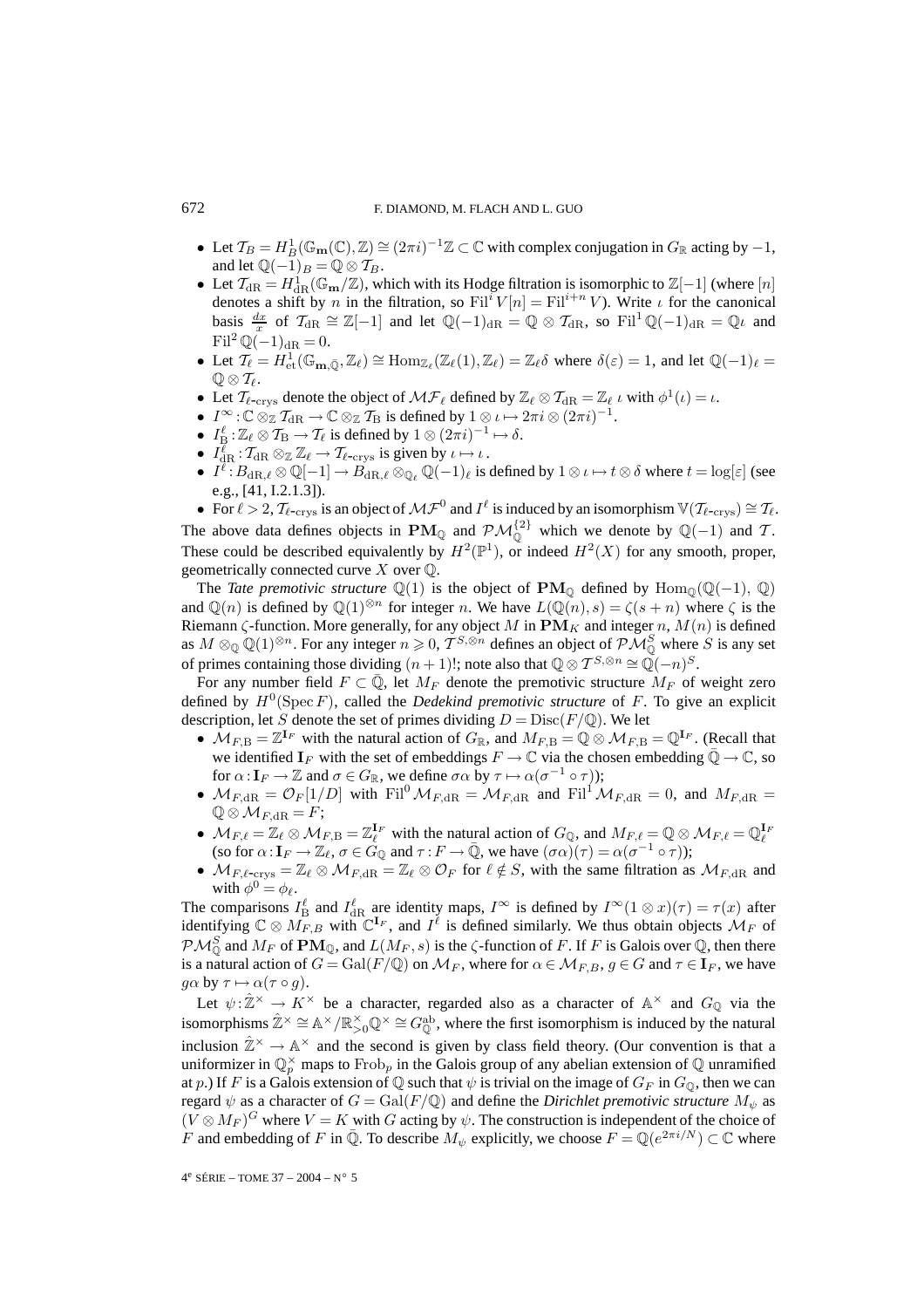$\psi$  has conductor N. We let  $\tau_0 : F \to \overline{\mathbb{Q}}$  denote the embedding compatible with our fixed  $\overline{\mathbb{Q}} \to \mathbb{C}$ , and we regard  $\psi$  as a Dirichlet character via the canonical isomorphism  $(\mathbb{Z}/N\mathbb{Z})^{\times} \cong G$ . Let S denote the set of primes in K lying over those dividing N and define an object  $\mathcal{M}_{\psi}$  of  $\mathcal{PM}_K^S$ by  $(\mathcal{V} \otimes \mathcal{M}_F)^G$  where  $\mathcal{V} = \mathcal{O}_K^S$  with  $G$  acting by  $\psi$ . We then have:

- $\mathcal{M}_{\psi,B}$  is the  $\mathcal{O}_K$ -submodule of  $\mathcal{O}_K^{\mathbf{I}_F}$  spanned by the map  $b_B$  defined by  $\tau_0 \circ g \mapsto \psi^{-1}(g)$ , where  $\tau_0$  is the inclusion of F in  $\overline{\mathbb{Q}}$ ;
- $\mathcal{M}_{\psi, \mathrm{dR}}$  is the  $\mathcal{O} = \mathcal{O}_K[1/N]$ -submodule of  $\mathcal{O}_K \otimes \mathcal{O}_F[1/N]$  spanned by

$$
b_{\rm dR} = \sum_a \psi(a) \otimes e^{2\pi i a/N},
$$

where a runs over  $(\mathbb{Z}/N\mathbb{Z})^{\times}$  with Fil<sup>1</sup>  $\mathcal{M}_{\psi, \mathrm{dR}} = 0$  and Fil<sup>0</sup>  $\mathcal{M}_{\psi, \mathrm{dR}} = \mathcal{M}_{\psi, \mathrm{dR}}$ ;

- $M_{\psi, \lambda} = \mathcal{O}_{\lambda} \otimes_{\mathcal{O}_K} \mathcal{M}_{\psi, \text{B}}$  with  $G_{\mathbb{Q}}$  acting via  $\psi$ ;
- for  $\lambda \nmid N$ ,  $\mathcal{M}_{\psi, \lambda\text{-crys}} = \mathcal{O}_{\lambda} \otimes_{\mathcal{O}_K} \mathcal{M}_{\psi, dR}$  with the same filtration as  $\mathcal{M}_{\psi, dR}$  and  $\phi^0 =$  $\psi^{-1}(\ell)$ .

The comparison isomorphisms are induced from those of  $M_F$ . Similarly, we get the object  $M_{\psi}$  of **PM**<sub>K</sub> by setting  $M_{\psi, ?} = \mathbb{Q} \otimes M_{\psi, ?}$  with comparison isomorphisms induced from those of  $M_F$ . In particular, we have  $I^{\infty}(1 \otimes b_{\text{dR}}) = G_{\psi}(1 \otimes b_B)$  where  $G_{\psi}$  is the Gauss sum  $\sum_a e^{2\pi i a/N} \otimes \psi(a)$  in  $\mathbb{C} \otimes K$ .

We have that  $\bar{\mathbb Q}\otimes\mathcal M_\psi\cong M_\psi^S,M_\psi$  has good reduction at all primes not dividing the conductor of  $\psi$  and is L-admissible everywhere, and  $L(M_{\psi}, s)$  is the Dirichlet L-function  $L(\psi^{-1}, s)$ .

## **1.2. Premotivic structures for level** N **modular forms**

In this section we review the construction of premotivic structures associated to the space of modular forms of weight k and level N. More precisely, if  $k \ge 2$  and  $N \ge 3$ , we construct objects of  $\mathcal{PM}_{\mathbb{Q}}^S$  whose de Rham realization contains the space of such forms, where  $S = S_N$  is the set of primes dividing  $N k!$ .

## **1.2.1. Level** N **modular curves**

These premotivic structures are obtained from the cohomology of modular curves. Let k and N be integers with  $k \geq 2$  and  $N \geq 3$ . Let  $T = \text{Spec } \mathbb{Z}[1/Nk!]$ , and consider the functor which associates to a T-scheme  $T'$  the set of isomorphism classes of generalized elliptic curves over  $T'$ with level N structure  $[18, IV.6.6]$ . By  $[18, IV.6.7]$ , the functor is represented by a smooth, proper curve over T. We denote this curve by  $\bar{X}$ , and we let  $\bar{s}: \bar{E} \to \bar{X}$  denote the universal generalized elliptic curve with level N structure. We let X denote the open subscheme of  $\bar{X}$  over which  $\bar{E}$  is smooth. Then X is the complement of a reduced divisor, called *the cuspidal divisor*, which we denote by  $X^{\infty}$ . We let  $E = \overline{s}^{-1}X$ ,  $s = \overline{s}|_E$  and  $E^{\infty} = \overline{E} \times_{\overline{X}} X^{\infty}$ . Using the arguments of [18, VII.2.4], one can check that  $\overline{E}$  is smooth over T and  $E^{\infty}$  is a reduced divisor with strict normal crossings (in the sense of [46, 1.8] as well as [1, XIII.2.1]).

Let us also recall the standard description of

$$
\bar s^{\mathrm{an}}: \bar E^{\mathrm{an}} \to \bar X^{\mathrm{an}},
$$

where we use <sup>an</sup> to denote the associated complex analytic space. We let

$$
X_N = \coprod_{t \in (\mathbb{Z}/N\mathbb{Z})^\times} X_{N,t},
$$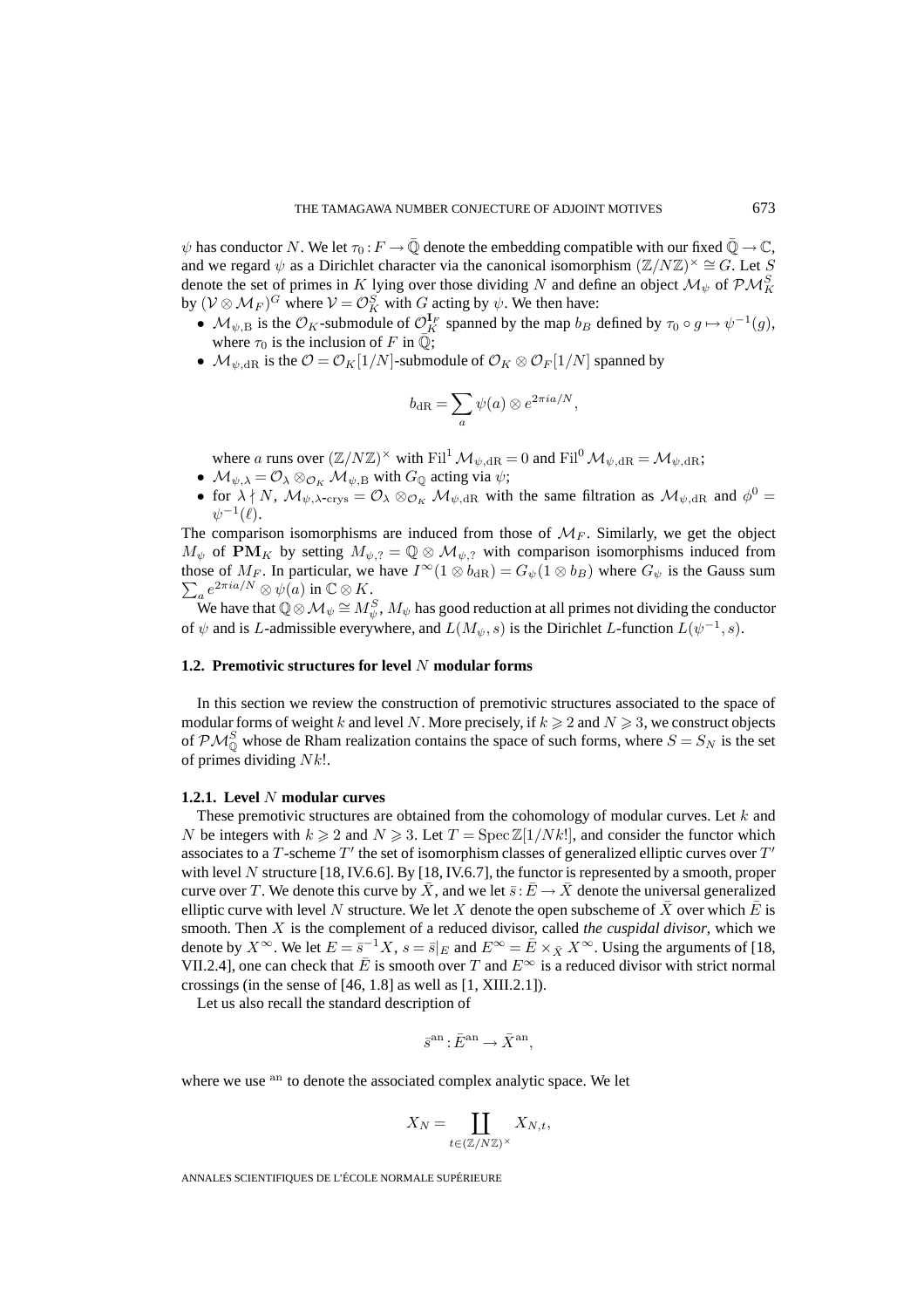where for each t,  $X_{N,t}$  denotes a copy of  $\Gamma(N)\$ , the quotient of the complex upper half-plane  $\mathfrak{H}$ , by the principal congruence subgroup  $\Gamma(N)$  of  $SL_2(\mathbb{Z})$ . Similarly we let

$$
\bar{X}_N = \coprod_{t \in (\mathbb{Z}/N\mathbb{Z})^\times} \bar{X}_{N,t},
$$

where  $\bar{X}_{N,t}$  is the compactification of  $X_{N,t}$  obtained by adjoining the cusps. We write  $\bar{X}_N^{\text{alg}}$  for the corresponding algebraic curve over C.

For each  $t \in (\mathbb{Z}/N\mathbb{Z})^{\times}$ , we define the complex analytic surface  $E_{N,t}$  to be a copy of the quotient

$$
\Gamma(N) \setminus ((\mathfrak{H} \times \mathbb{C})/(\mathbb{Z} \times \mathbb{Z})),
$$

where  $(m, n) \in \mathbb{Z} \times \mathbb{Z}$  acts on  $\mathfrak{H} \times \mathbb{C}$  via  $(\tau, z) \mapsto (\tau, z + m\tau + n)$ , and  $\gamma = \begin{pmatrix} a & b \\ c & d \end{pmatrix} \in \Gamma(N)$  acts by sending the class of  $(\tau, z)$  to that of  $(\gamma(\tau), (c\tau + d)^{-1}z)$ . We can regard  $E_N = \coprod E_{N,t}$  as a complex analytic family of elliptic curves over  $X_N$  with level N-structure defined by the pair of sections  $(\tau, \tau/N)$  and  $(\tau, t/N)$  on  $X_{N,t}$ . We can then extend  $E_N$  to a family  $\bar{E}_N$  of generalized elliptic curves with level N-structure over  $X_N$  using analytic Tate curves, as in [18, VII.4]. One checks that  $\bar{E}_N$  is algebraic, so  $\bar{E}_N \to \bar{X}_N$  is the analytification of a generalized elliptic curve  $\bar{E}_N^{\text{alg}} \to \bar{X}_N^{\text{alg}}$ . The resulting morphism  $\bar{X}_N^{\text{alg}} \to \bar{X}_\mathbb{C}$  induces an isomorphism  $X_N \to \bar{X}^{\text{an}}$ . The analytification of the universal generalized elliptic curve with level  $N$ -structure is therefore isomorphic to  $E_N \to X_N$  with the level N-structure defined above.

## **1.2.2. Betti realization**

To construct the Betti realization, define  $\mathcal{F}_B$  as the locally constant sheaf  $R^1s_*^{\text{an}}\mathbb{Z}$  on  $X^{\text{an}}$ . Let  $\mathcal{F}_{B}^{k} = \text{Sym}_{\mathbb{Z}}^{k-2} \mathcal{F}_{B}$ , where our convention for defining symmetric powers is to take coinvariants under the symmetric group. We then define  $\mathcal{M}_B = H^1(X^{\text{an}}, \mathcal{F}_B^k)$ , and  $\mathcal{M}_{c,B} = H^1_c(X^{\text{an}}, \mathcal{F}_B^k)$ . Identifying  $X^{\text{an}}$  with  $X_N$  as above, we find that  $\mathcal{F}_{B}^{k}$  is identified with the locally constant sheaf defined by

$$
\Gamma(N) \backslash (\mathfrak{H} \times \operatorname{Sym}^{k-2} \mathbb{Z}^2)
$$

where  $\Gamma(N)$  acts on  $\mathbb{Z}^2$  by left-multiplication. It follows that

(2) 
$$
H^{i}(X^{\text{an}}, \mathcal{F}_{B}^{k}) \cong \bigoplus_{t \in (\mathbb{Z}/N\mathbb{Z})^{\times}} H^{i}(\Gamma(N), \text{Sym}^{k-2}\mathbb{Z}^{2}).
$$

In particular, it follows easily that  $\mathcal{M}_B$  has no  $\ell$ -torsion if  $k = 2$  or  $\ell$  does not divide  $N(k - 2)!$ . The actions of complex conjugation in  $G_{\mathbb{R}}$  on  $\mathcal{M}_B$  and  $\mathcal{M}_{c,B}$  are induced by its action on  $E^{\text{an}}$ and  $X^{\text{an}}$ . We let  $M_B = \mathbb{Q} \otimes \mathcal{M}_B$  and  $M_{c,B} = \mathbb{Q} \otimes \mathcal{M}_{c,B}$ .

#### **1.2.3. -adic realizations**

For any finite prime  $\ell$ , we let  $\mathcal{F}_{\ell}$  denote the  $\ell$ -adic sheaf  $R^1s_*\mathbb{Z}_{\ell}$  on X. Let  $\mathcal{F}_{\ell}^k = \text{Sym}_{\mathbb{Z}_{\ell}}^{k-2} \mathcal{F}_{\ell}$ ,  $\mathcal{M}_{\ell} = H^1(X_{\bar{\mathbb{Q}}}, \mathcal{F}_{\ell}^k)$  and  $\mathcal{M}_{c,\ell} = H^1_c(X_{\bar{\mathbb{Q}}}, \mathcal{F}_{\ell}^k)$ . Then  $G_{\mathbb{Q}}$  acts on  $\mathcal{M}_{\ell}$  and  $\mathcal{M}_{c,\ell}$  by transport of structure. We let  $M_{\ell} = \mathbb{Q} \otimes \mathcal{M}_{\ell}$  and  $M_{c,\ell} = \mathbb{Q} \otimes \mathcal{M}_{c,\ell}$ . A standard construction using the comparison between classical and étale cohomology [2, XI.4.4, XVII.5.3] yields the isomorphisms  $\mathbb{Z}_{\ell} \otimes M_B \cong M_{\ell}$  and  $\mathbb{Z}_{\ell} \otimes M_{c,B} \cong M_{c,\ell}$ .

## **1.2.4. de Rham realization**

The construction of the de Rham realization is similar to the one given in [74] except we use the language of log schemes [54]. We let  $\mathcal{N}_E$  (resp.  $\mathcal{N}_X$ ) denote the log structure on E (resp.

 $4^e$  SÉRIE – TOME 37 – 2004 – N° 5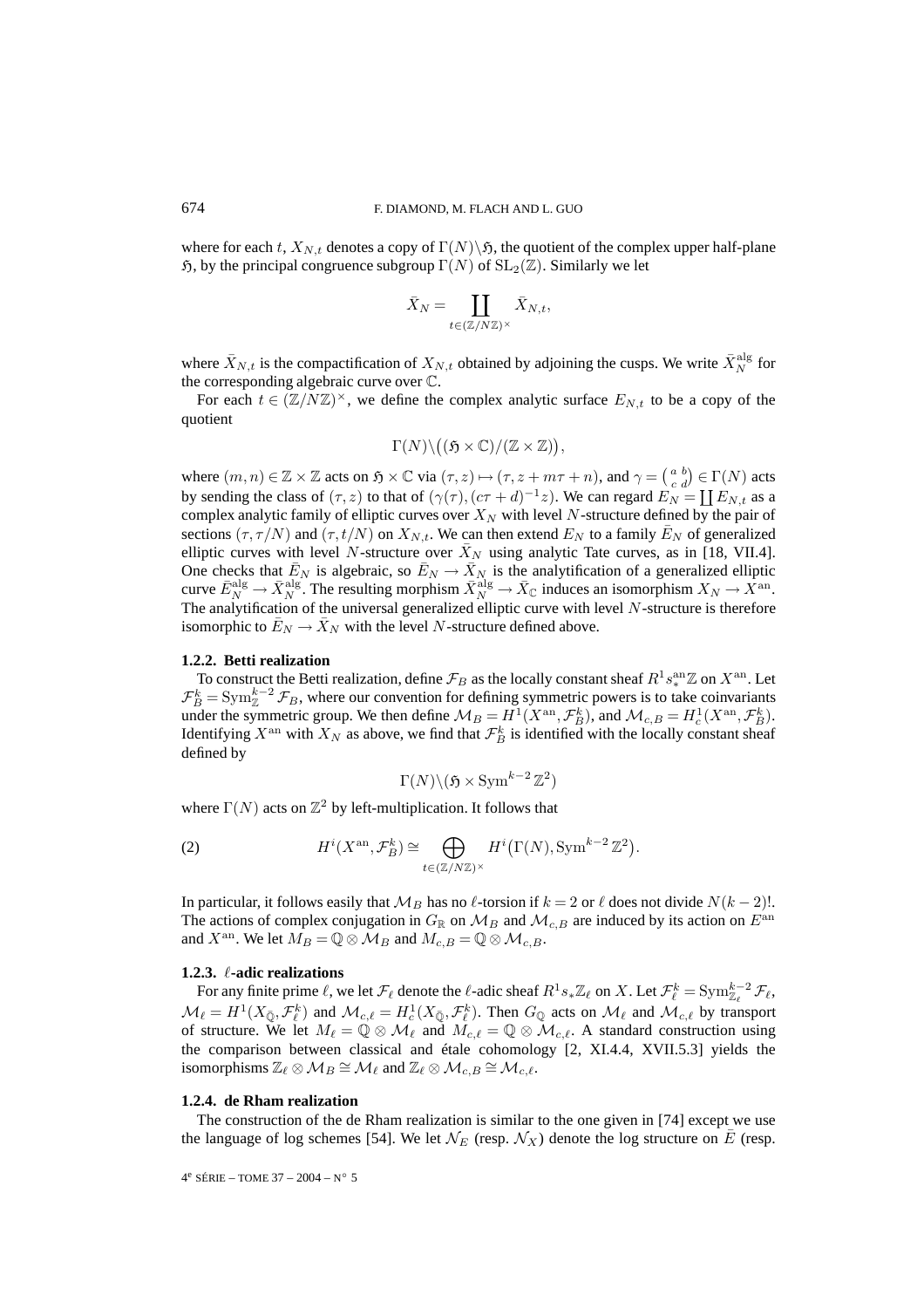$\bar{X}$ ) associated to  $E^{\infty}$  (resp.  $X^{\infty}$ ) [54, 1.5]. By [54, 3.5, 3.12], we have an exact sequence of coherent locally free  $\mathcal{O}_{\bar{E}}$ -modules

(3) 
$$
0 \to \bar{s}^* \omega^1_{\bar{X}/T} \to \omega^1_{\bar{E}/T} \to \omega^1_{\bar{E}/\bar{X}} \to 0,
$$

where  $\omega^1$  denotes the sheaf of logarithmic relative differentials defined in [54, 1.7]. The sheaves  $\omega_{\bar{X}/T}^1$  and  $\omega_{\bar{E}/\bar{X}}^1$  are invertible, and can be identified, respectively, with  $\Omega_{\bar{X}/T}^1(X^{\infty})$  and the sheaf of regular differentials for  $\bar{s}$  (denoted  $\omega_{\bar{E}/\bar{X}}$  in [18, I.2.1]). Define  $\mathcal{F}_{\text{dR}}$  as the locally free sheaf  $\mathbf{R}^1 \bar{s}_* \omega_{\bar{E}/\bar{X}}^{\bullet}$  of  $\mathcal{O}_{\bar{X}}$ -modules on  $\bar{X}$ , where  $\omega_{\bar{E}/\bar{X}}^{\bullet}$  is the complex  $d \colon \mathcal{O}_{\bar{E}} \to \omega_{\bar{E}/\bar{X}}^1$ . This has a decreasing filtration with  $\text{Fil}^2 \mathcal{F}_{\text{dR}} = 0$ ,  $\text{Fil}^1 \mathcal{F}_{\text{dR}} = \bar{s}_* \omega_{\bar{E}/\bar{X}}^1$ , and  $\text{Fil}^0 \mathcal{F}_{\text{dR}} = \mathcal{F}_{\text{dR}}$ . We denote  $\text{Fil}^1 \, \mathcal{F}_{\text{dR}}$  simply as  $\omega$ . We define  $\mathcal{F}_{\text{dR}}^k$  as the filtered sheaf of  $\mathcal{O}_{\bar{X}}$ -modules  $\text{Sym}^{k-2}_{\mathcal{O}_{\bar{X}}} \mathcal{F}_{\text{dR}}$ , and we let  $\mathcal{F}^k_{c, \mathrm{dR}} = \mathcal{F}^k_{\mathrm{dR}}(-X^\infty)$ .

The (logarithmic) Gauss–Manin connection

$$
\nabla\!:\!\mathcal{F}_{\mathrm{dR}}\!\rightarrow\!\mathcal{F}_{\mathrm{dR}}\otimes_{\mathcal{O}_{\bar{X}}}\omega_{\bar{X}/T}^{1}
$$

induces logarithmic connections on  $\mathcal{F}^k_{\text{dR}}$  and  $\mathcal{F}^k_{c,\text{dR}}$  satisfying Griffiths transversality. We set  $\mathcal{M}_{\mathrm{dR}} = \mathbf{H}^1(\bar{X}, \omega^{\bullet}(\mathcal{F}_{\mathrm{dR}}^k))$  and  $\mathcal{M}_{c,\mathrm{dR}} = \mathbf{H}^1(\bar{X}, \omega^{\bullet}(\mathcal{F}_{c,\mathrm{dR}}^k))$ , where we write  $\omega^{\bullet}(\mathcal{G})$  for the complex associated to the module G with its connection. The filtrations on  $\mathcal{M}_{dR}$  and  $\mathcal{M}_{c,dR}$ are defined by those on  $\mathcal{F}_{\text{dR}}^k$  and  $\mathcal{F}_{c,\text{dR}}^k$ . We let  $M_{\text{dR}} = \mathbb{Q} \otimes \mathcal{M}_{\text{dR}}$  and  $M_{c,\text{dR}} = \mathbb{Q} \otimes \mathcal{M}_{c,\text{dR}}$ . Letting  $\omega = \bar{s}_*\omega_{\bar{E}/\bar{X}}^1$ , we have  $\text{gr}^0 \mathcal{F}_{\text{dR}} \cong \omega^{-1}$  by Grothendieck–Serre duality and  $\omega^2 \cong \omega_{\bar{X}/T}^1$ by the Kodaira–Spencer isomorphism [18, VI.4.5.2]. It follows that  $\omega^2 \cong \omega_{\bar{X}/T}^1$ , and one deduces that

$$
\operatorname{gr}^i \mathcal{M}_{\mathrm{dR}} \cong \begin{cases} H^0(\bar{X}, \omega^{k-2} \otimes \omega^1_{\bar{X}/T}), & \text{if } i = k - 1; \\ H^1(\bar{X}, \omega^{2-k}), & \text{if } i = 0; \\ 0, & \text{otherwise.} \end{cases}
$$

Similarly one finds

$$
\operatorname{gr}^i \mathcal{M}_{c, \mathrm{dR}} \cong \begin{cases} H^0(\bar{X}, \omega^{k-2} \otimes \Omega^1_{\bar{X}/T}), & \text{if } i = k - 1; \\ H^1(\bar{X}, \omega^{2-k}(-X^{\infty})), & \text{if } i = 0; \\ 0, & \text{otherwise.} \end{cases}
$$

Pulling back to  $\prod_t \mathfrak{H}$  and trivializing by  $(2\pi i)^{k-1}(dz)^{\otimes (k-2)}d\tau$  yields an isomorphism

(4) 
$$
\alpha : \mathbb{C} \otimes \mathrm{Fil}^{k-1} \mathcal{M}_{\mathrm{dR}} \to \bigoplus_{t \in (\mathbb{Z}/N\mathbb{Z})^{\times}} M_k(\Gamma(N))
$$

where  $M_k(\Gamma(N))$  is the space of modular forms of weight k with respect to  $\Gamma(N)$ . By the q-expansion principle [18, VII], the map

$$
\bigoplus_{t \in (\mathbb{Z}/N\mathbb{Z})^\times} M_k(\Gamma(N)) \to \bigoplus_{t \in (\mathbb{Z}/N\mathbb{Z})^\times} \mathbb{C}[[q^{1/N}]]
$$

that sends  $f(\tau) = g(e^{2\pi i \tau/N})$  to  $g(q^{1/N})$  identifies Fil<sup>k-1</sup>  $\mathcal{M}_{\rm dR}$  as the subset of

$$
\bigoplus_{t \in (\mathbb{Z}/N\mathbb{Z})^\times} M_k\big(\Gamma(N)\big)
$$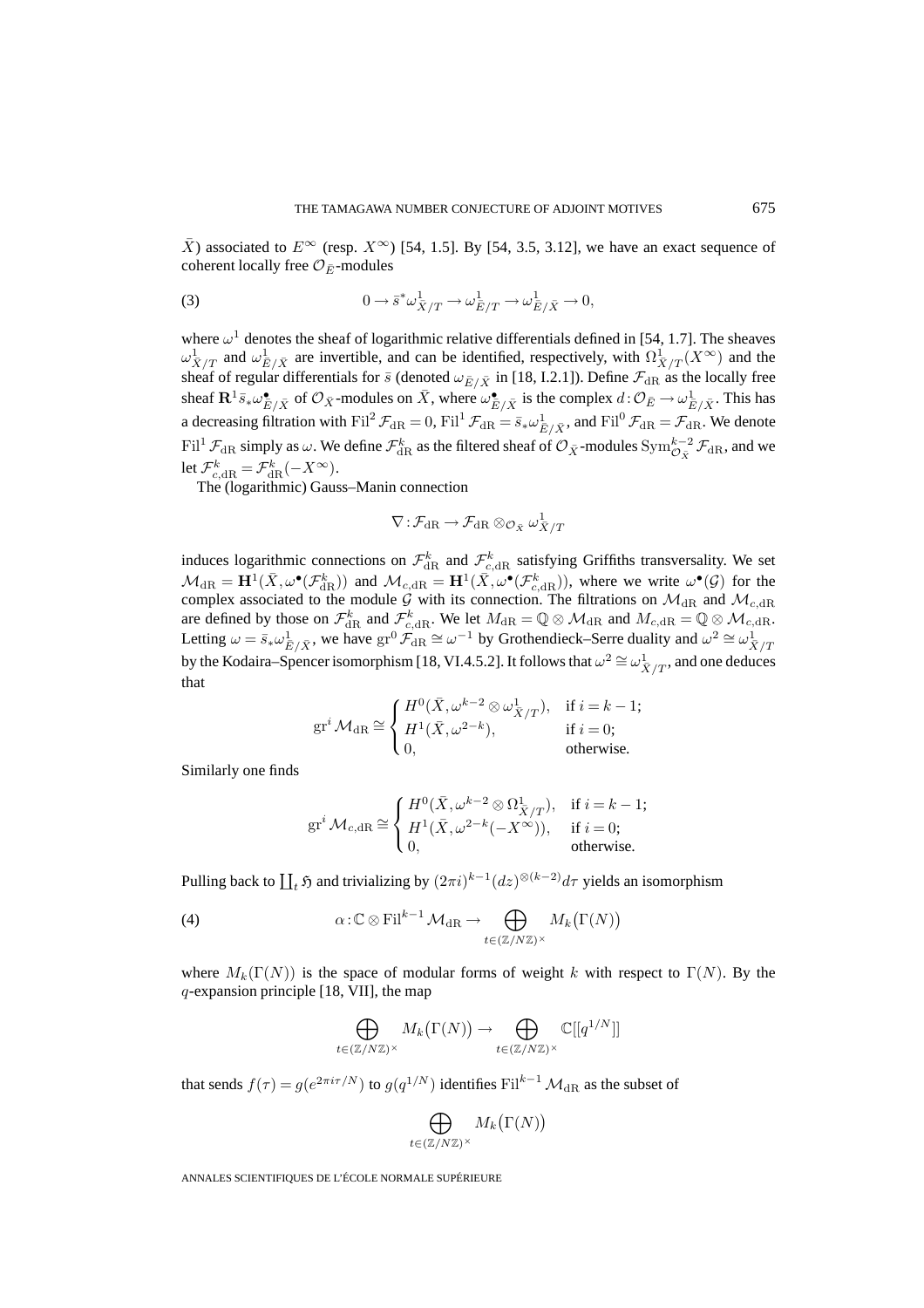whose q-expansion at  $\infty$  has coefficients in  $\mathbb{Z}[1/Nk!, \mu_N]$ , which we view as a subring of  $\prod_t \mathbb{C}$ via the embedding defined by  $(e^{2\pi i t/N})_t$ . The same assertions hold with  $\mathcal{M}_{\text{dR}}$  replaced by  $\mathcal{M}_{c,dR}$  and  $M_k(\Gamma(N))$  by  $S_k(\Gamma(N))$ , the subspace of cusp forms.

To construct of the comparison isomorphisms  $I^{\infty}$ , apply GAGA [76] and the Poincaré Lemma to conclude that the pull-back of  $\omega^{\bullet}(\mathcal{F}_{dR})$  to  $X^{an}$  defines a resolution of  $\mathbb{C}\otimes\mathcal{F}_B$ . Taking symmetric powers then provides resolutions of  $\mathbb{C} \otimes \mathcal{F}_{B}^{k}$  and  $\mathbb{C} \otimes j_{!} \mathcal{F}_{B}^{k}$  where  $j$  :  $X^{\mathrm{an}} \to \bar{X}^{\mathrm{an}}$ , and taking cohomology yields the desired comparisons. We refer the reader to [25] for more details.

#### **1.2.5. Crystalline realization**

We define the crystalline realization using the language of logarithmic crystals as in [31]. Suppose that  $\bar{Y}$  is a smooth, proper scheme over  $\text{Spec } \mathbb{Z}_{\ell}$  with a relative divisor D with strict normal crossings, and let  $Y = \overline{Y} - D$ . For each integer a with  $0 \le a \le \ell - 2$ , Faltings [31, §2i)] defines a category  $\mathcal{MF}_{[0,a]}^{\nabla}(Y)$ . In the case of  $Y = \overline{Y} = \text{Spec } \mathbb{Z}_{\ell}$ , Faltings' category can be identified with the full subcategory of  $\mathcal{MF}^0_{\rm tor}$  whose objects A satisfy  ${\rm Fil}^{a+1} A = 0$ . Assuming  $\ell$ does not divide  $2N$ , let  $\mathcal{F}_{\ell\text{-crys}}$  denote the inverse system in  $\mathcal{MF}^{\nabla}_{[0,1]}(X_{\mathbb{Z}_\ell})$  defined by reduction mod  $\ell^n$  of  $\mathcal{F}_{dR}$  with its filtration, logarithmic Gauss–Manin connection and locally defined Frobenius maps. Assuming further that  $\ell > k - 1$ , we let  $\mathcal{F}_{\ell\text{-crys}}^k$  denote the inverse system in  $\mathcal{MF}^{\nabla}_{[0,k-2]}(X_{\mathbb{Z}_\ell})$  defined by  $\text{Sym}^{k-2}_{\mathcal{O}_{\bar{Y}}}\mathcal{F}_{\ell\text{-crys}}$ . If  $\ell > k$ , we obtain an object

$$
\mathcal{M}_{\ell\text{-crys}} = H^1_{\text{crys}}(X_{\mathbb{Z}_{\ell}}, \mathcal{F}^k_{\ell\text{-crys}})
$$

of  $M\mathcal{F}^0$  whose underlying filtered module can be identified with  $\mathbb{Z}_{\ell}\otimes\mathcal{M}_{\mathrm{dR}}$  (see [31, §4c)]). Similarly, taking cohomology with compact support (in the sense of [31]) yields an object  $\mathcal{M}_{c,\ell\text{-crys}}$  whose underlying filtered module is  $\mathbb{Z}_{\ell}\otimes\mathcal{M}_{c,\mathrm{dR}}.$ 

The above identifications provide the comparison isomorphisms  $I_{\text{dR}}^{\ell}$ . The construction of the comparisons  $I^{\ell}$  relies on Faltings' comparison theorem between  $\ell$ -adic and crystalline cohomology. Faltings [31, Theorem 2.6] defines a functor  $\mathbb D$  from  $\mathcal{MF}_{[0,a]}^{\nabla}(Y)$  to the category of finite locally constant étale sheaves on  $Y_{\mathbb{Q}_\ell}$  so that  $\mathbb{V} = \text{Hom}(\mathbb{D}(\cdot), \mathbb{Q}_\ell/\mathbb{Z}_\ell)$  coincides with that of [39] for  $Y = \text{Spec } \mathbb{Z}_{\ell}$ . If  $\ell \nmid Nk!$ , then we have  $\mathbb{V}(\mathcal{F}_{\ell\text{-crys}}) \cong \mathcal{F}_{\ell}$  by [31, Theorem 6.2], so  $\mathbb{V}(\mathcal{F}_{\ell-\text{crys}}^k) \cong \mathcal{F}_{\ell}^k$  by [31, IIh], giving  $\mathbb{V}(\mathcal{M}_{\ell-\text{crys}}) \cong \mathcal{M}_{\ell}$  and  $\mathbb{V}(\mathcal{M}_{c,\ell-\text{crys}}) \cong \mathcal{M}_{c,\ell}$  by [31, Theorem 5.3].

#### **1.2.6. Weight filtration**

There is a natural map  $\mathcal{M}_{c,2} \to \mathcal{M}_2$  for each realization respecting all of the data and comparison isomorphisms. Setting

$$
W_i M_? = \begin{cases} 0, & \text{if } i < k - 1; \\ \text{im}(M_{c,?} \to M_?,) & \text{if } k - 1 \leqslant i < 2(k - 1); \\ M_?, & \text{if } 2(k - 1) \leqslant i; \end{cases}
$$
\n
$$
W_i M_{c,?} = \begin{cases} 0, & \text{if } i < 0; \\ \text{ker}(M_{c,?} \to M_?,) & \text{if } 0 \leqslant i < k - 1; \\ M_{c,?}, & \text{if } k - 1 \leqslant i \end{cases}
$$

defines weight filtrations. So we can regard M and  $M_c$  as objects of  $\mathcal{PM}_{\mathbb{Q}}^S$ , and  $M = \mathbb{Q} \otimes \mathcal{M}$ and  $M_c = \mathbb{Q} \otimes \mathcal{M}_c$  as objects of  $\mathbf{PM}^S_{\mathbb{Q}}$ , where S contains the set of primes dividing Nk!. The integer  $k \geq 2$  will always be fixed in the discussion and suppressed from the notation; when it is necessary to specify N, we denote the objects  $\mathcal{M}(N)$  and  $\mathcal{M}(N)_{c}$ .

We let  $\mathcal{M}_{\text{tf}}$  denote the maximal torsion-free quotient of  $\mathcal{M}$  (i.e.,  $\mathcal{M}/\mathcal{M}[r]$  where  $r \in \mathbb{Z}_{>0}$  is chosen to annihilate the torsion in  $\mathcal{M}_B$  and  $\mathcal{M}[r]$  denotes the kernel of multiplication by r on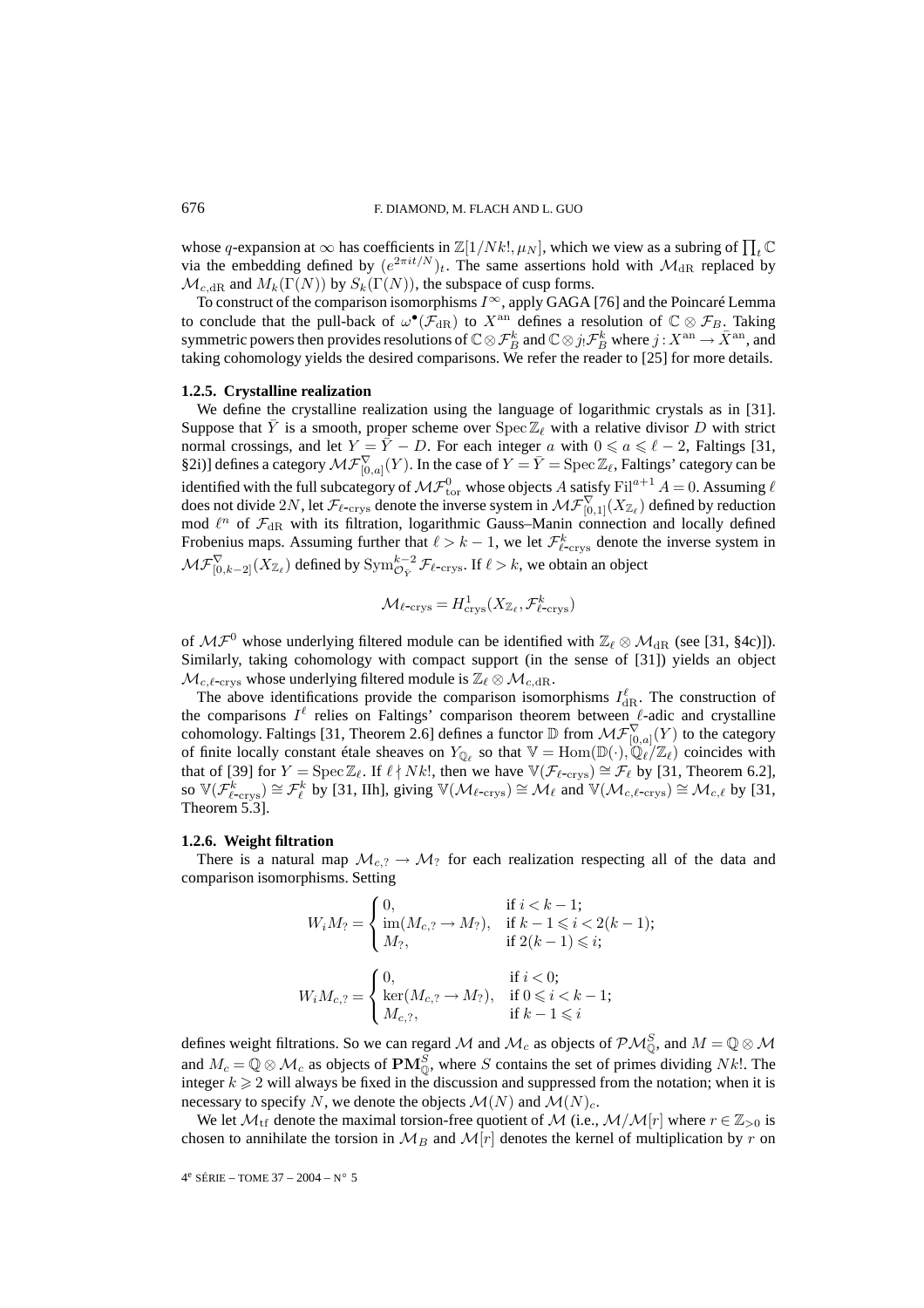M.) We then let  $M_!$  denote the premotivic structure  $\text{im}(\mathcal{M}_c \to \mathcal{M}_{\text{tf}})$  in  $\mathcal{PM}_{\mathbb{Q}}^S$ , pure of weight  $k-1$ . We let  $M_1 = \mathbb{Q} \otimes \mathcal{M}_1$ .

## **1.3. The action of**  $GL_2(\mathbb{A}_f)$

In this section we define the adelic action on premotivic structures associated to modular forms.

## **1.3.1. Action on modular forms**

We first recall the adelic definition of modular curves and forms. Suppose that  $U$  is an open compact subgroup of  $GL_2(\mathbb{A}_f)$  where  $\mathbb{A}_f$  denotes the finite adeles. Let  $U_\infty$  denote the stabilizer of i in  $GL_2(\mathbb{R})$ , so  $U_{\infty} = \mathbb{R}^{\times}$  SO<sub>2</sub>( $\mathbb{R}$ ). The analytic modular curve  $X_U$  of level U is defined as the quotient

$$
GL_2(\mathbb{Q})\backslash GL_2(\mathbb{A})/UU_{\infty}.
$$

The analytic structure is characterized by requiring that if g is in  $GL_2(\mathbb{A}_f)$ , then the map  $\mathfrak{H} \to X_U$ defined by  $\gamma(i) \to \mathrm{GL}_2(\mathbb{Q})$   $g \gamma U U_{\infty}, \ \gamma \in \mathrm{GL}_2^+(\mathbb{R})$ , is holomorphic.

If  $\phi: GL_2(\mathbb{A}) \to \mathbb{C}$  is such that  $\phi(\delta xuv) = \det v (ci + d)^{-k} \phi(x)$  for all  $\delta \in GL_2(\mathbb{Q})$ ,  $x \in GL_2(\mathbb{A}), u \in U$  and  $v = \begin{pmatrix} a & b \\ c & d \end{pmatrix} \in U_{\infty}$ , then we define  $\phi_g : \mathfrak{H} \to \mathbb{C}$ 

$$
\phi_g(\gamma(i)) = (\det \gamma)^{-1} (ci+d)^k \phi(g\gamma) \quad \text{for } \gamma = \begin{pmatrix} a & b \\ c & d \end{pmatrix} \in \text{GL}_2^+(\mathbb{R}).
$$

We say that such a function  $\phi$  is a *modular form of level* U if for all  $g \in GL_2(\mathbb{A}_f)$ ,  $\phi_g$  is a modular form of weight k with respect to  $gUg^{-1} \cap \text{GL}_2^+(\mathbb{Q})$ . We denote this space by  $M_k(U)$ , and similarly define  $S_k(U)$ , the space of cusp forms of level U.

Suppose now that U and U' are open compact subgroups of  $GL_2(\mathbb{A}_f)$ , and g is an element of  $GL_2(\mathbb{A}_f)$  such that  $g^{-1}U'g \subset U$ . Note that right multiplication by g induces a holomorphic map  $X_{U'} \to X_U$ , and inclusions  $M_k(U) \to M_k(U')$  and  $S_k(U) \to S_k(U')$ . We thus obtain an action of  $GL_2(\mathbb{A}_f)$  on

$$
\mathcal{A}_k = \lim_{\substack{\longrightarrow \\ U}} M_k(U) \quad \text{and} \quad \mathcal{A}_k^0 = \lim_{\substack{\longrightarrow \\ U}} S_k(U).
$$

Suppose now that  $U = U_N$  for some  $N \ge 3$ , where  $U_N \subset GL_2(\mathbb{A}_f)$  is the kernel of the reduction map  $GL_2(\hat{\mathbb{Z}}) \to GL_2(\mathbb{Z}/N\mathbb{Z})$ . For each class  $t \in (\mathbb{Z}/N\mathbb{Z})^{\times}$ , we choose an element  $g_t \in GL_2(\hat{\mathbb{Z}})$  whose image in  $GL_2(\mathbb{Z}/N\mathbb{Z})$  is  $\left(\begin{smallmatrix} 1 & 0 \\ 0 & t^{-1} \end{smallmatrix}\right)$ . We identify  $X_N$  with  $X_U$  via the maps  $\eta_t: X_{N,t} \to X_U$  defined by

$$
\Gamma(N) \cdot \gamma(i) \mapsto \mathrm{GL}_2(\mathbb{Q}) \cdot g_t \gamma \cdot U U_{\infty}
$$

for  $\gamma \in \mathrm{GL}_2^+(\mathbb{R})$ . We identify  $M_k(U)$  with  $\bigoplus_t M_k(\Gamma(N))$  via the isomorphism  $\beta$  defined by  $\beta(\phi)_t = \phi_{q_t}$ . (Note that  $\eta$  and  $\beta$  are independent of the choices of the  $g_t$ .) We thus obtain isomorphisms

(5) 
$$
\beta^{-1} \circ \alpha : \mathbb{C} \otimes \mathrm{Fil}^{k-1} \mathcal{M}_{\mathrm{dR}} \cong M_k(U)
$$
 and  $\mathcal{A}_k \cong \mathbb{C} \otimes \lim_{\substack{\longrightarrow \\ N}} \mathrm{Fil}^{k-1} \mathcal{M}(N)_{\mathrm{dR}},$ 

where  $\alpha$  was defined in (4).

## **1.3.2. Action on premotivic structures**

For  $h \in GL_2(\mathbb{A}_f)$  and integers  $N, N' \geq 3$ , we call  $(h, N, N')$  an *admissible triple* if both h and  $N'N^{-1}h^{-1} \in M_2(\hat{\mathbb{Z}})$ . If  $(h, N, N')$  is an admissible triple, then  $N|N'$  and  $h^{-1}U_{N'}h \subset U_N$ . Let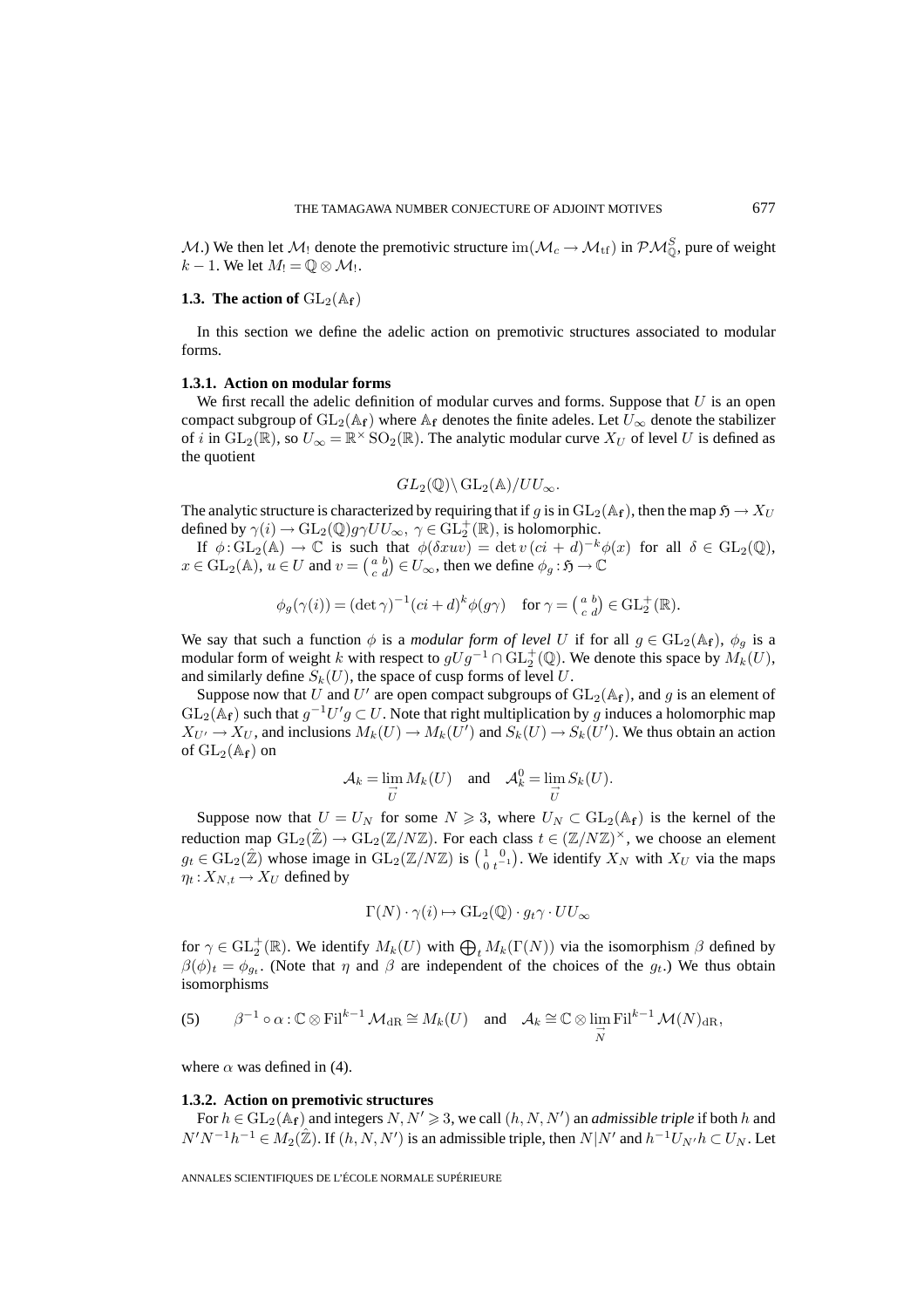$\bar{E}/\bar{X}$  (resp.  $\bar{E}'/\bar{X}'$ ) denote the universal generalized elliptic curve with level N (respectively N') structure. Note that right multiplication by  $N' h^{-1} \in M_2(\hat{\mathbb{Z}})$  defines an endomorphism of  $\bar{E}^{\prime}[N'] = (\mathbb{Z}/N'\mathbb{Z})^2_{/X'}$ . We define  $\tilde{G}$  to be its image which is a finite flat subgroup of  $E^{\prime}$ . Right multiplication by  $N^{-1}N'h^{-1}$  defines an injective map

$$
(\mathbb{Z}/N\mathbb{Z})^2 \to (\mathbb{Z}/N'\mathbb{Z})^2/((\mathbb{Z}/N'\mathbb{Z})^2(N'h^{-1})
$$

which gives rise to a level N-structure on  $E'/G$  extending to  $(\bar{E}'/G)_{\text{cont}}$ , the contraction of  $\bar{E}'/G$  whose cuspidal fibers are N-gons [18, IV.1]. By the universal property of  $\bar{E}_{/\bar{X}}$ , this defines a map  $\bar{X}' \to \bar{X}$  such that  $(\bar{E}'/G)_{\text{cont}} \to \bar{E} \times_{\bar{X}} \bar{X}'$  as generalized elliptic curves with level *N*-structures. Composing with the natural map  $\overline{E'} \to (\overline{E'}/G)_{\text{cont}}$ , we get a commutative diagram

$$
\begin{array}{ccc}\n\bar{E}' & \longrightarrow & \bar{E} \\
\downarrow & & \downarrow \\
\bar{X}' & \longrightarrow & \bar{X}.\n\end{array}
$$

Suppose that  $g \in M_2(\hat{\mathbb{Z}}) \cap GL_2(\mathbb{A}_f)$  with  $g^{-1}U_{N'}g \subseteq U_N$ . One can then factor  $g = rh$  so that  $r \in \mathbb{Z}$  and  $(h, N, N')$  is admissible. Suppose that S is a set of primes containing those dividing N'k!. For  $\sharp = \emptyset$ , c and !, we write  $\mathcal{M}_{\sharp} = \mathcal{M}(N)_{\sharp}^S$  and  $\mathcal{M}'_{\sharp} = \mathcal{M}(N')_{\sharp}^S$  for the objects of  $\mathcal{PM}_{\mathbb{Q}}^S$  defined in Section 1.2.6. For ? = B, dR,  $\ell$  and  $\ell$ -crys with  $\ell \nmid N'k!$ , we use the top row of (6) to define compatible maps from  $\mathcal{F}'_?$  to the pullback of  $\mathcal{F}_?$  along the bottom row, take symmetric products and then take cohomology, yielding morphisms  $[h]_\sharp : \mathcal{M}_\sharp \to \mathcal{M}'_\sharp$ . We then obtain morphisms  $[g]_\sharp : \mathcal{M}_\sharp \to \mathcal{M}_\sharp'$  by defining  $[g]_\sharp = r^{k-2}[h]_\sharp$ , and this is independent of the factorization  $g = rh$ . Furthermore, if  $N'' \ge 3$  is an integer,  $g' \in M_2(\hat{\mathbb{Z}}) \cap GL_2(\mathbb{A}_f)$  is such that  $g'$ <sup>,-1</sup> $U_{N''}g' \subseteq U'_{N}$  and S contains the set of primes dividing  $N''k!$ , then  $[g']_{\sharp} \circ [g]_{\sharp} = [g'g]_{\sharp}$  in  $\mathcal{PM}_{\mathbb{Q}}^{S''}$  for  $\sharp = \emptyset$ , c and !, where S'' is the set of primes dividing  $N''k!$ . In particular, we obtain an action of  $GL_2(\hat{\mathbb{Z}})/U_N \cong GL_2(\mathbb{Z}/N\mathbb{Z})$  on  $\mathcal{M}_{\sharp}$ . We note the following:

LEMMA 1.1. – If  $g \in M_2(\hat{\mathbb{Z}}) \cap GL_2(\mathbb{A}_f)$  and  $U_{N'} \subset gU_N g^{-1} ⊆ GL_2(\hat{\mathbb{Z}})$ , then the injective  ${\it morphism}\; [g]_c\!:\!{\cal M}_c\!\to\! ({\cal M}'_c)^{gU_Ng^{-1}}\;{\it has\;cokernel\;killed\;by}\parallel\det g\parallel^{-1}.$ 

Suppose now that  $g \in GL_2(\mathbb{A}_f)$  with  $g^{-1}U_{N}g \subseteq U_N$ . We can then write  $g = rh$  for some  $r \in \mathbb{Q}$  so that  $(h, N, N')$  is admissible and obtain morphisms in  $\mathbf{PM}_{\mathbb{Q}}^S$  which we also denote  $[g]_\sharp$ . These behave naturally under composition and the resulting action of  $GL_2(\mathbb{A}_f)$  is compatible with the isomorphisms in  $(5)$ .

## **1.4. The premotivic structure for forms of level N and character**  $\psi$

## **1.4.1.** σ**-constructions**

Suppose U is any open compact subgroup of  $GL_2(\hat{\mathbb{Z}})$ . Let K be a number field with ring of integers  $\mathcal{O}_K$ . Let V be a finite dimensional vector space over K and let  $\sigma: U \to \text{Aut}_K(V)$  be a continuous representation of U. Define

$$
S_{\sigma} = \{ \ell \in S_{\mathbf{f}}(\mathbb{Q}) | \ell | k! \text{ or } \mathrm{GL}_2(\mathbb{Z}_\ell) \not\subset \ker \sigma \},
$$

and suppose that  $S \subset S_f(K)$  with  $S_\sigma^K \subset S$ .

Choose  $N \geq 3$  such that  $U_N \subset \text{ker}\,\sigma$  and N is divisible only by primes in S, and let  $M = M(N)^S$ . Since  $U_N$  is normal in U, by Section 1.3.2, we have a group action of U on

 $4^e$  SÉRIE – TOME 37 – 2004 – N° 5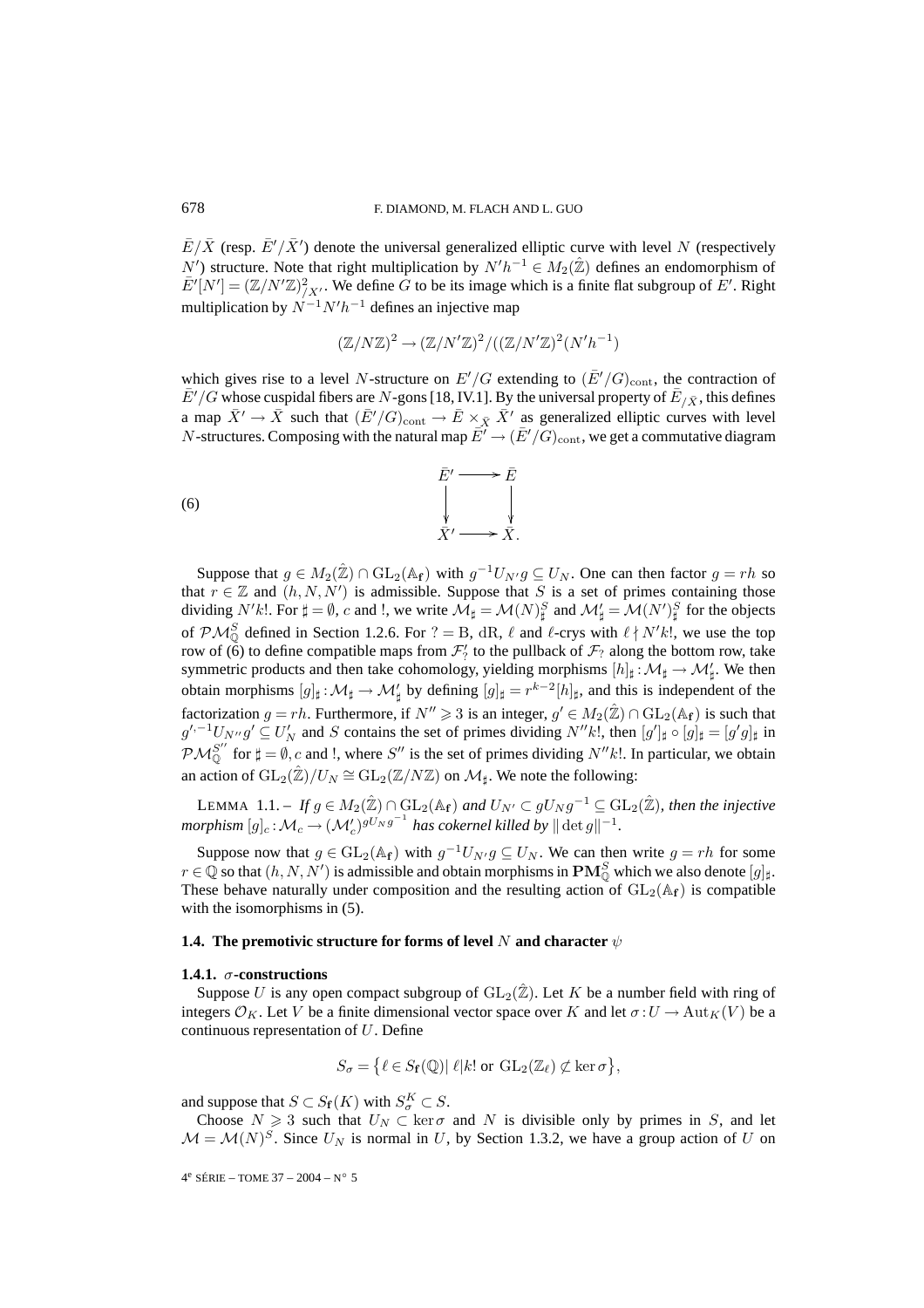M. Let V be an  $\mathcal{O}_K$ -lattice in V that is stable under the action of U. We then have an object  $\mathcal{M} \otimes \mathcal{V}$  of  $\mathcal{PM}_K^S$  defined by  $(\mathcal{M} \otimes \mathcal{V})_? = \mathcal{M}_? \otimes \mathcal{V}$  where all additional structures on  $\mathcal{V}$  are trivial. Letting U act diagonally on  $M \otimes V$ , we obtain an object

$$
\mathcal{M}(\sigma) = (\mathcal{M} \otimes \mathcal{V})^U
$$

of  $\mathcal{PM}_K^S$  as in Section 1.1.1. We also define objects  $\mathcal{M}(\sigma)_{\sharp} = (\mathcal{M}_{\sharp} \otimes \mathcal{V})^U$  for  $\sharp = \text{tf}$  or c and define

$$
\mathcal{M}(\sigma) = \operatorname{im}(\mathcal{M}(\sigma)_c \to \mathcal{M}(\sigma)_{\text{tf}}).
$$

We remark that  $\mathcal{M}(\sigma)$  may lie properly in  $(\mathcal{M}_1 \otimes \mathcal{V})^U$  and that  $\mathcal{M}(\sigma)$  and  $\mathcal{M}(\sigma)$ <sub>tf</sub> may rely on the choice of N as above. However using the fact that if N' is another choice with N|N' and  $\mathcal{M}_c'$ denotes  $\mathcal{M}(N')_c^S$ , then the natural map  $\mathcal{M}_c \to (\mathcal{M}'_c)^{U_N}$  is an isomorphism (by Lemma 1.1), we conclude that  $\mathcal{M}(\sigma)_c$  and  $\mathcal{M}(\sigma)$  are independent of N. We also define  $M(\sigma)_{\sharp} = \mathcal{M}(\sigma)_{\sharp} \otimes \mathbb{Q}$ in  $\mathbf{PM}_{K}^{S}$  for  $\sharp = \emptyset$ , c and !; these are also independent of N.

Let  $\hat{U}$  and  $U'$  be two open compact subgroups contained in  $\mathrm{GL}_2(\hat{\mathbb{Z}})$ . Let  $\sigma: U \to \mathrm{Aut}_K(V)$ and  $\sigma': U' \to \text{Aut}_K(V')$  be two representations with stable  $\mathcal{O}_K$ -lattices V and V'. Suppose we are given a  $g \in GL_2(\mathbb{A}_f) \cap M_2(\hat{\mathbb{Z}})$  and a K-linear homomorphism  $\tau: V \to V'$  such that  $\tau(\sigma(g^{-1}ug)v) = \sigma'(u)\tau(v)$  for all  $v \in V$  and  $u \in U'_1 = U' \cap gUg^{-1}$ . Let S be a subset of  $S_f(K)$  containing  $S_\sigma^K \cup S_{\sigma'}^K \cup S_g^K$  where  $S_g$  is the set of  $\ell$  such that  $g_\ell \notin GL_2(\mathbb{Z}_\ell)$ . Choosing suitable N and N' and a coset decomposition  $U' = \coprod_i g_i U'_1$ , the formula

$$
x\otimes v\mapsto \sum_i [g_ig]_\sharp x\otimes \sigma'(g_i)\tau(v)
$$

defines maps  $[U'gU]_\sharp : \mathcal{M}(\sigma)_\sharp \to \mathcal{M}(\sigma')_\sharp$ . The map is independent of the choices for  $\sharp = c$  and !, and for  $\sharp = \emptyset$  after tensoring with  $\mathbb{Q}$ ,

# **1.4.2. Premotivic structure of level** N **and character** ψ

Suppose that  $k \ge 2$  and  $N \ge 1$ . Let  $\psi$  be a character  $\hat{\mathbb{Z}}^{\times} \to K^{\times}$  of conductor dividing N. Let  $\hat{U} = U_0(N)$  denote the set of matrices  $\begin{pmatrix} a & b \\ c & d \end{pmatrix} \in GL_2(\hat{\mathbb{Z}})$  with  $c \in N\hat{\mathbb{Z}}$ . Define  $\sigma = \sigma(N, \psi)$ by the character  $\psi: U_0(N) \to K^\times$  sending  $\begin{pmatrix} a & b \\ c & d \end{pmatrix}$  to  $\psi^{-1}(a_N)$ , where  $a_N$  denotes the image of a in  $\prod_{p|N} \mathbb{Z}_p$ . Define  $V = V(N, \psi)$  to be the vector space K with an action of U by  $\sigma$ . Let  $\mathcal{V} = \mathcal{O}_K \subset V$ . Note that  $S_\sigma = S_N^K$ . We let  $\mathcal{M}(N, \psi)_{\sharp}$  denote the premotivic structure  $\mathcal{M}(\sigma)_{\sharp}$  for  $\sharp = c$  or !, and let  $M(N, \psi)_{\sharp} = M(\sigma)_{\sharp}$  for  $\sharp = \emptyset$ , c or !.

Recall that the isomorphism  $\mathbb{C} \otimes \mathrm{Fil}^{k-1}\mathcal{M}(M)_{\mathrm{dR}} \cong M_k(U_M)$  in (5) respects the action of  $GL_2(\hat{\mathbb{Z}})$ . It follows that for any embedding  $K \to \mathbb{C}$ , the isomorphism identifies  $\mathbb{C} \otimes_K$  $\text{Fil}^{k-1} M(N, \psi)_{\text{dR}}$  with  $M_k(N, \psi)$ , the space of classical modular forms of weight k, level N and character  $\psi$ . Under this isomorphism, Fil<sup>k-1</sup> $\mathcal{M}(N, \psi)_{\text{dR}}$  corresponds to the set of forms whose q-expansion at  $\infty$  has coefficients in  $\tau(\mathcal{O}_S)$ . Replacing  $M(N,\psi)$  by  $\mathcal{M}(N,\psi)_c$ or  $\mathcal{M}(N,\psi)$  gives the same identifications, but for the space of cusp forms  $S_k(N,\psi)$ .

## **1.5. Duality**

We now define duality morphisms arising from pairings on the realizations of the premotivic structures associated to modular forms.

#### **1.5.1. Duality at level** N

For  $N \ge 3$ , we let  $\mathcal{H} = H_N$  denote the premotivic structure  $H_c^2(X_N) = H^2(\bar{X}_N)$ . More precisely, we let  $\mathcal{H}_{\text{B}} = H^2(\bar{X}^{\text{an}}, \mathbb{Z})$ ,  $\mathcal{H}_{\ell} = H^2(\bar{X}_{\bar{\mathbb{Q}}}, \mathbb{Z}_{\ell})$ ,  $\mathcal{H}_{\text{dR}} = H^1(\bar{X}, \Omega^1_{\bar{X}/T})$  and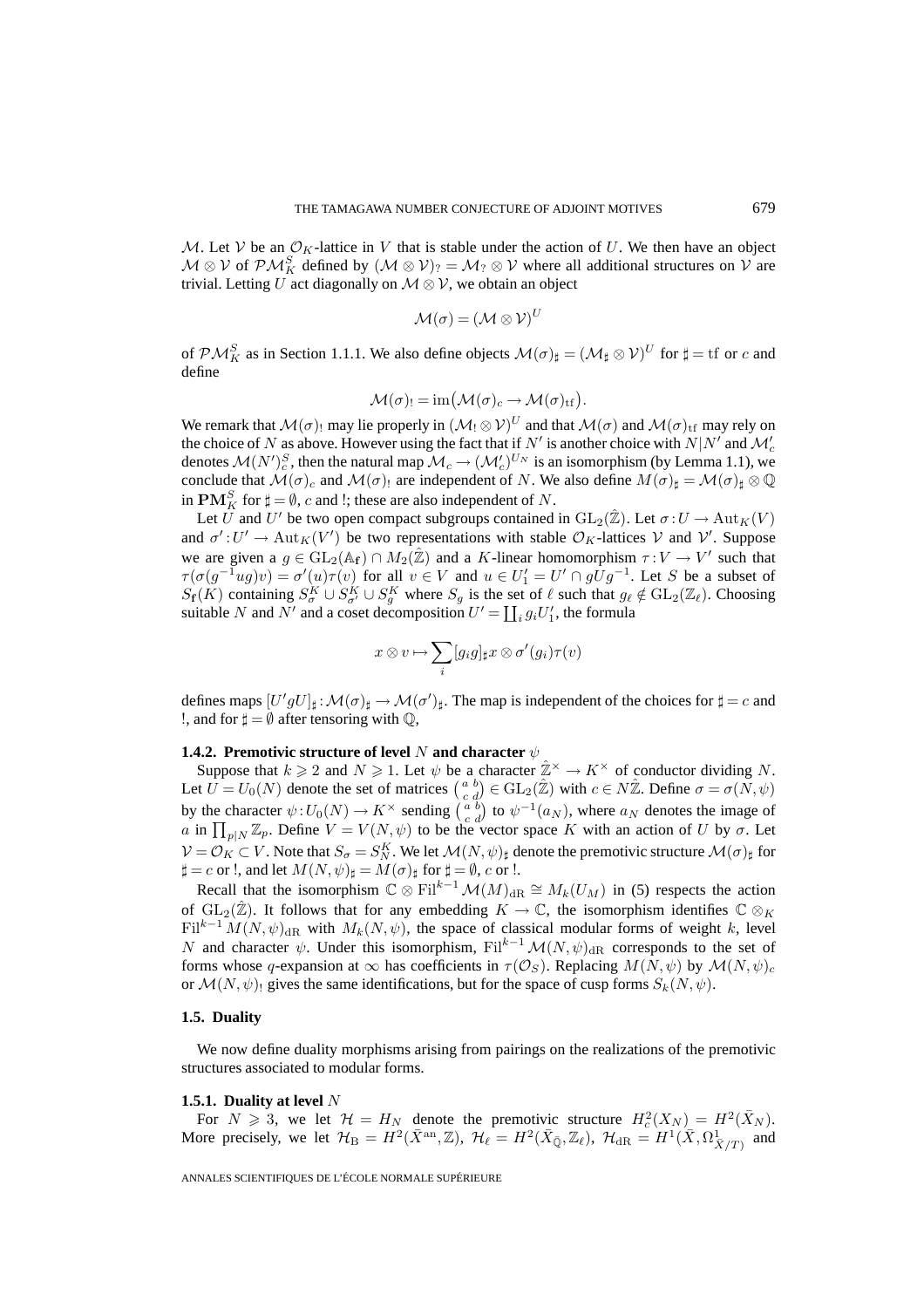$\mathcal{H}_{\ell\text{-crys}} = H^2_{\text{crys}}(\bar{X}_{\mathbb{Z}_{\ell}}, \mathcal{O}_{\bar{X}_{\mathbb{Z}_{\ell}},\text{crys}})$  for  $\ell \notin S_N$ . These come equipped with additional structure and comparison isomorphisms making  $H$  an object of  $\mathcal{PM}_{\mathbb{Q}}^{S_N}$ , and we let  $H = \mathbb{Q} \otimes \mathcal{H}$ .

Let  $F = \mathbb{Q}(\mu_N)$ . The Weil pairing on  $(\mathbb{Z}/N\mathbb{Z})^2 \cong E[N]$  defines an isomorphism between  $(\mathbb{Z}/N\mathbb{Z})_X$  and  $\mu_{N,X}$ , hence a morphism  $X \to \text{Spec } \mathcal{O}_F[1/N]$ . The fibers being geometrically connected, this induces an isomorphism

$$
M_F(-1) \to \mathcal{H}
$$

in  $\mathcal{PM}_{\mathbb{Q}}^{S_N}$  whose realizations are given by Poincaré and Serre dualities. Furthermore, the action of  $u \in GL_2(\hat{\mathbb{Z}})$  on H corresponds to that of det u on  $\mathcal{M}_F$ , where the action on H arises from the action on  $\bar{X}$  (see Section 1.3.2) and that of  $\hat{\mathbb{Z}}^{\times}$  on  $\mathcal{M}_F$  is via the isomorphism of class field theory (see Section 1.1.3).

Recall from Section 1.2.2 that  $\mathcal{F}_B$  denotes the sheaf  $R^1s^{\mathrm{an}}_*\mathbb{Z}$  on  $X^\mathrm{an}.$  The cup product defines a morphism  $\mathcal{F}_B \otimes \mathcal{F}_B \to (2\pi i)^{-1}\mathbb{Z}$  of locally constant sheaves on  $X^{\text{an}}$ , inducing a morphism  $\mathcal{F}_{B}^{k}\otimes \mathcal{F}_{B}^{k} \rightarrow (2\pi i)^{2-k}\mathbb{Z}$  defined on sections by

(8) 
$$
x_1 \otimes \cdots \otimes x_{k-2} \otimes y_1 \otimes \cdots \otimes y_{k-2} \mapsto \sum_{\sigma \in \Sigma_{k-2}} \prod_{i=1}^{k-2} x_i \cup y_{\sigma(i)}.
$$

Taking cohomology and composing this with the cup product yields a morphism

$$
(\ ,\ )_B:\mathcal{M}_{c,B}\otimes\mathcal{M}_B\to\mathcal{H}_B(2-k)\cong\mathcal{M}_F(1-k)_B,
$$

which induces  $\mathcal{M}_{c,B} \to \text{Hom}_{\mathbb{Z}}(\mathcal{M}_B, \mathcal{M}_F(1-k)_B)$ . Defining pairings  $( , )_{\text{dR}}$  and  $( , )_{\ell}$ , one finds that they respect the comparison isomorphisms and weight filtrations yielding morphisms

(9) 
$$
\delta : \mathcal{M}_c \to \text{Hom}(\mathcal{M}, \mathcal{M}_F(1-k))
$$
 and  $\delta_! : \mathcal{M}_! \to \text{Hom}(\mathcal{M}_!, \mathcal{M}_F(1-k))$ 

in  $\mathcal{PM}_{\mathbb{Q}}^S$  if  $S_N \subset S$ .

The pairing  $\left( \ , \ \right)$ <sub>dR</sub> is compatible with the Petersson inner product

$$
(g,h)_{\Gamma(N)} = (-2i)^{-1} \int_{\Gamma(N)\setminus \mathfrak{H}} g(\tau) \overline{h(\tau)} (\operatorname{Im} \tau)^{k-2} d\tau \wedge d\bar{\tau}
$$
  
for  $g \in S_k(\Gamma(N)), h \in M_k(\Gamma(N))$ 

as follows. For  $g \in \mathbb{C} \otimes \mathrm{Fil}^{k-1} M_{c,dR}$  and  $h \in \mathbb{C} \otimes \mathrm{Fil}^{k-1} M_{dR}$ , write

$$
\alpha(g)=(g_t)_t\in \bigoplus_{t\in (\mathbb{Z}/N\mathbb{Z})^\times} S_k\big(\Gamma(N)\big) \quad \text{and} \quad \alpha(h)=(h_t)_t\in \bigoplus_{t\in (\mathbb{Z}/N\mathbb{Z})^\times} M_k\big(\Gamma(N)\big).
$$

After extending scalars to  $\mathbb C$  for the pairing  $( , )_{\text{dR}}$ , we have

$$
(10) \quad \pi_t\big(g,(I^{\infty})^{-1}(F_{\infty}\otimes 1)I^{\infty}h\big)_{\mathrm{dR}}=(k-2)!(4\pi)^{k-1}\sum_{t\in(\mathbb{Z}/N\mathbb{Z})^{\times}}(g_t,h_t)_{\Gamma(N)}\otimes \iota^{k-1}
$$

where  $\pi_t : \mathbb{C} \otimes M_{F, \mathrm{dR}} = \mathbb{C} \otimes F \to \mathbb{C}$  is defined by  $e^{2\pi i t/N} \in \mu_N(\mathbb{C})$ .

4<sup>e</sup> SÉRIE – TOME 37 – 2004 – N° 5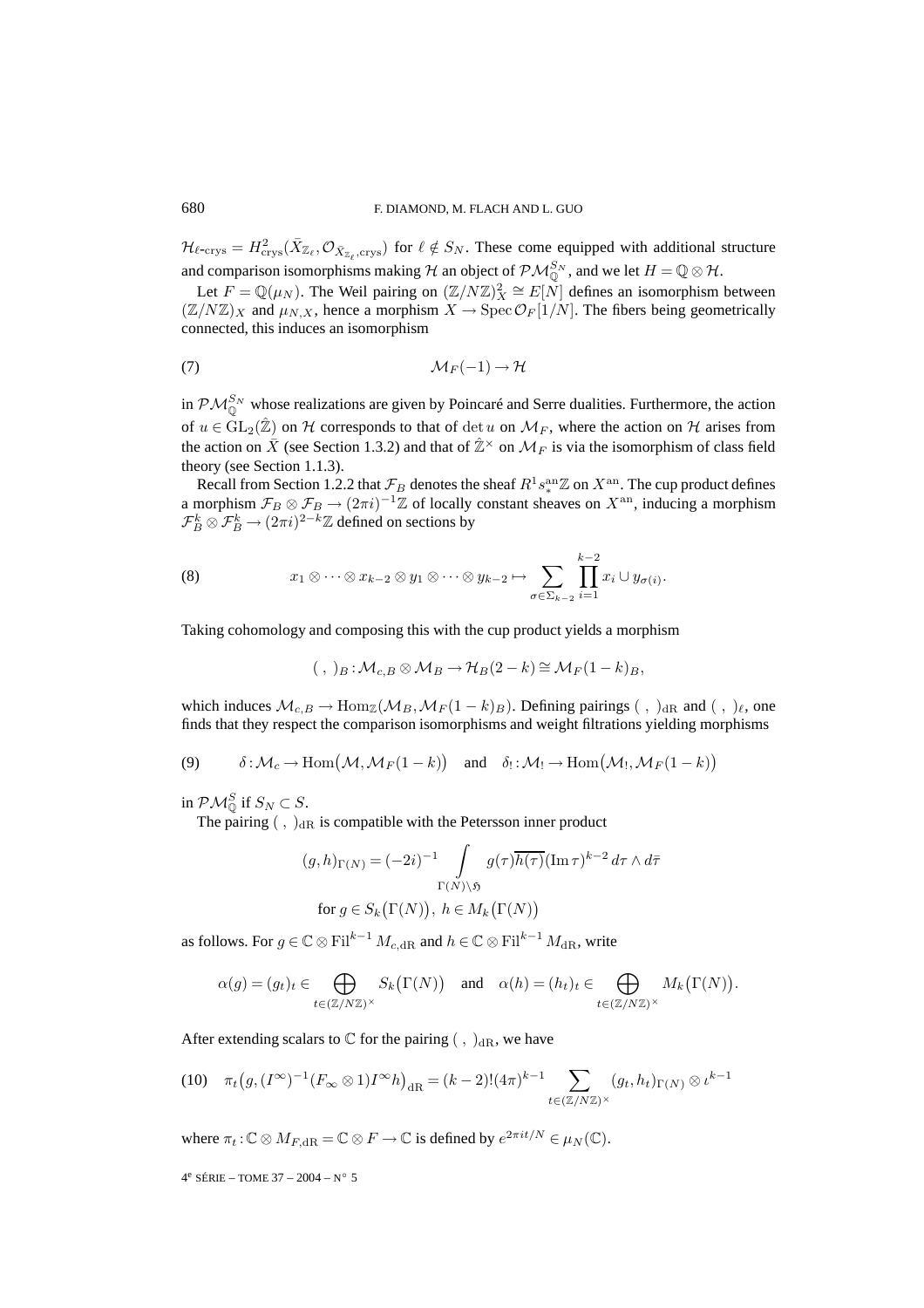## **1.5.2. Duality for** σ-constructions

For the rest of the section, we assume U is an open compact subgroup of  $GL_2(\hat{\mathbb{Z}})$  satisfying  $\det U = \hat{\mathbb{Z}}^{\times}$ , and let  $\psi : \hat{\mathbb{Z}}^{\times} \to K^{\times}$  be a continuous character. For a continuous representation  $\sigma: U \to \text{Aut}_{\mathcal{O}_K} \mathcal{V}$ , let  $\hat{\sigma}$  denote the representation defined by  $\text{Hom}_{\mathcal{O}_K}(\mathcal{V}, \mathcal{O}_K)$ . Suppose  $N \geq 3$ is such that  $U_N \subset \text{ker }\sigma$ , the conductor of  $\psi$  divides N and  $S_N^K \subset S$ . Restricting the pairings  $($ ,  $)_?$  to U-invariants, we get a morphism

(11) 
$$
\delta_N : \mathcal{M}_c(\hat{\sigma} \otimes (\psi^{-1} \circ \det)) \to \text{Hom}_{\mathcal{O}_K}(\mathcal{M}(\sigma), \mathcal{M}_{\psi}(1-k))
$$

which depends on the choice of N. Tensoring with  $\mathbb Q$  and normalizing by dividing by  $[U:U_N]$ , we get an isomorphism

$$
\bar{\delta}: M_c(\hat{\sigma} \otimes (\psi^{-1} \circ \det)) \to \text{Hom}_K\big(M(\sigma), M_{\psi}(1-k)\big)
$$

which is independent of  $N$ , and we similarly define

(12) 
$$
\bar{\delta}_!: M_!(\hat{\sigma} \otimes (\psi^{-1} \circ \det)) \to \text{Hom}_K\big(M_!(\sigma), M_\psi(1-k)\big).
$$

We say that U is *sufficiently small* if U acts freely on  $GL_2(\mathbb{Q})\backslash GL_2(\mathbb{A})/U_{\infty}$ . In particular U is sufficiently small if  $U \subset U_1(d)$  for some  $d \ge 4$ , where  $U_1(d)$  denotes the preimage in  $GL_2(\hat{\mathbb{Z}})$  of the subgroup of  $GL_2(\mathbb{Z}/d\mathbb{Z})$  consisting of matrices of the form  $\left(\begin{smallmatrix} 1 & * \\ 0 & * \end{smallmatrix}\right)$ . One then has a description of  $\mathcal{M}(\sigma)_{!,B}$  in terms of the cohomology of the curve  $X_U$  with coefficients in a sheaf depending on  $\sigma$ . Poincaré duality on  $X_U$  then shows that the isomorphism  $\delta$  arises from an injective morphism

$$
\mathcal{M}\big(\hat{\sigma} \otimes (\psi^{-1} \circ \det)\big)_{!} \to \mathrm{Hom}_{\mathcal{O}_K}\big(\mathcal{M}(\sigma)_{!}, \mathcal{M}_{\psi}(1-k)\big)
$$

whose cokernel C satisfies  $C_{\ell} = 0$  for  $\ell \nmid N(k-2)!$ . We deduce the following:

LEMMA 1.2. – *Suppose that* U *has a sufficiently small open compact normal subgroup* U-  $\mathit{such that} \det U' = \hat{\mathbb{Z}}^\times \text{ and } \ell \nmid [U:U']$ . If  $\ell > k - 2$  and  $\ker \sigma \subset U_N$  for some N not divisible by  $\ell$ , then  $\bar{\delta}_{\lambda}$  arises from an isomorphism

$$
\mathcal{M}\big(\hat{\sigma}\otimes(\psi^{-1}\circ\det)\big)_{!,\lambda}\to\text{Hom}_{\mathcal{O}_{K,\lambda}}\big(\mathcal{M}(\sigma)_{!,\lambda},\mathcal{M}_{\psi}(1-k)_{\lambda}\big)
$$

*for every*  $\lambda$  *dividing*  $\ell$ *.* 

Suppose now that  $\sigma$ ,  $\sigma'$ ,  $g$ ,  $\tau$  and  $S$  are as in Section 1.4, so we have morphisms

$$
[U'gU]_{\tau,\sharp}\colon\! M(\sigma)_{\sharp} \to M(\sigma')_{\sharp}
$$

for  $\sharp = \emptyset$ , c and !. We then also have morphisms

$$
\left[U\left(\|\det g\|g\right)^{-1}U'\right]_{\tau^t\otimes\psi(\det(g)),\sharp}\colon M\big(\sigma'\otimes(\psi^{-1}\circ\det)\big)_{\sharp}\to M\big(\sigma\otimes(\psi^{-1}\circ\det)\big)_{\sharp}
$$

which we denote by  $[U'gU]_{\tau,\sharp}^T$ . One finds then that  $[U'gU]_{\tau,c}^T$  (respectively,  $[U'gU]_{\tau,1}^T$ ) is the adjoint of  $[U'gU]_{\tau}$  (respectively,  $[U'gU]_{\tau,1}$ ) with respect to the pairing  $\bar{\delta}$ , (respectively,  $\bar{\delta}_1$ ).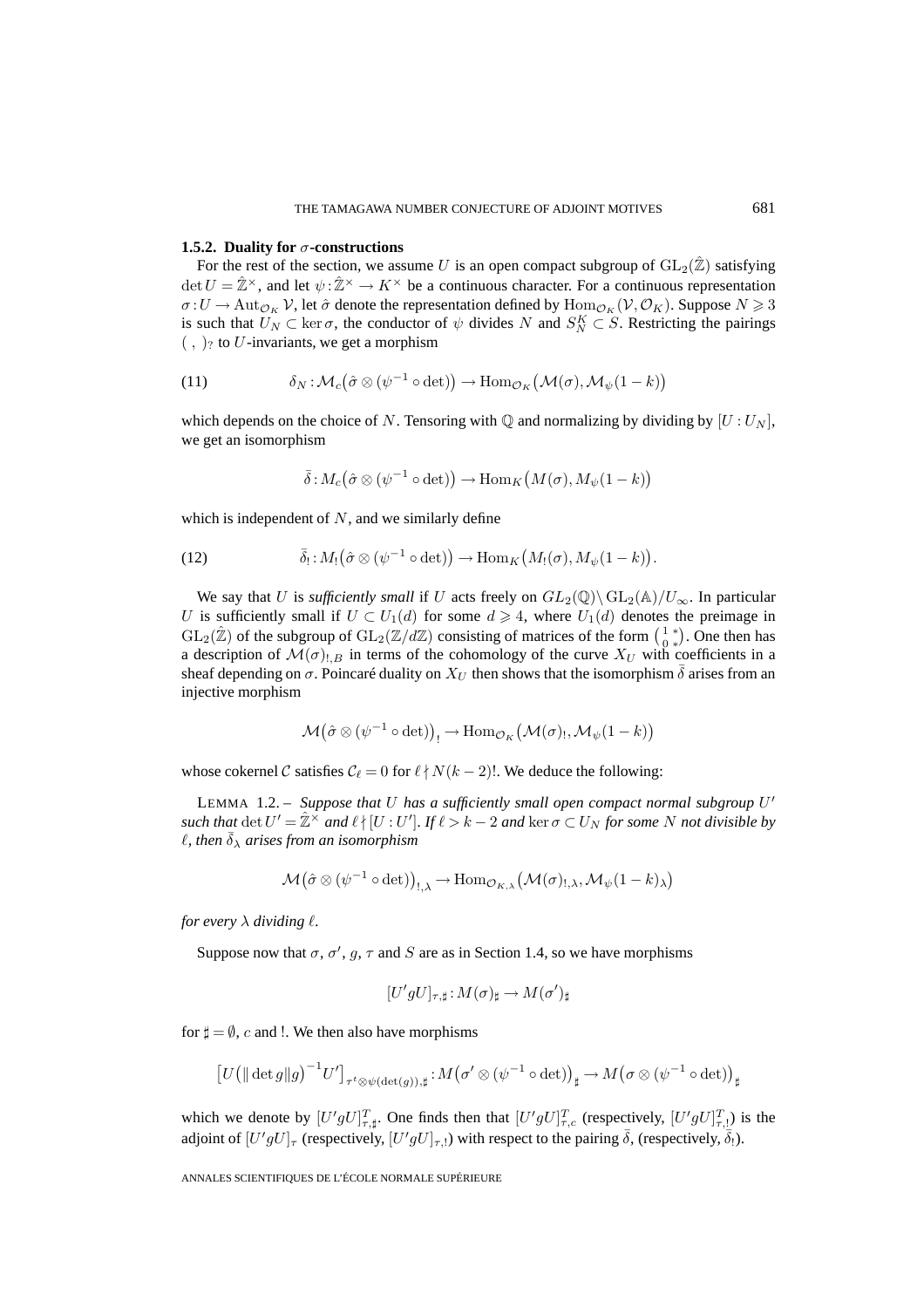#### **1.5.3. Duality for level** N, character  $\psi$

We now define duality morphisms for premotivic structures defined in Section 1.4.2. Suppose now that  $N \ge 1$ ,  $\psi$  has conductor dividing N and  $S_N^K \subset S$ . Let  $U = U_0(N)$  and  $\sigma = \sigma(N, \psi)$ be the representation on  $V = V(N, \psi)$  as in Section 1.4.2. Let V' be the one dimensional representation  $\text{Hom}_K(V,K) \otimes K_{\psi^{-1} \text{odet}}$  of U with natural lattice V'. We denote by  $\sigma' =$  $\hat{\sigma} \otimes (\psi^{-1} \circ \det)$  the representation on V'. Define  $\omega: V \to V'$  by sending  $v_0$  to  $\hat{v}_0 \otimes 1$ , where  $\hat{v}_0 \in \text{Hom}(\mathcal{V}, \mathcal{O})$  is such that  $\hat{v}_0(v_0)=1$ .

Let w denote  $\left(\begin{smallmatrix}0&-1\N&0\end{smallmatrix}\right)_N$  in  $\prod_{p|N}\mathrm{GL}_2(\mathbb{Z}_p)$ . The operator  $[UwU]_{\omega,\sharp}$  defines an isomorphism

(13) 
$$
M(N,\psi)_{\sharp} \to M(\sigma')_{\sharp}
$$

in  $\mathcal{PM}_K^S$  for  $\sharp = \emptyset$ , c and !, restricting to an isomorphism on integral structures for  $\sharp = c$  and !. One finds that  $[UwU]_{\omega}^{-1} = [Uw^{-1}U]_{\omega^t \otimes \psi(\det w)}$  and  $[UwU]_{\omega}$  is adjoint to  $N^{k-2}[Uw^{-1}U]_{\omega^t\otimes\psi(\det w))$ ,c and coincides with  $\psi(-1_{\infty})N^{k-2}[Uw^{-1}U]_{\omega}$ . Composing the operator  $[UwU]_{\omega}$  with the duality morphism  $\overline{\delta}$ , we obtain a duality isomorphism

(14) 
$$
\hat{\delta} : M(N, \psi) \to \text{Hom}_K\big(M(N, \psi)_c, M_{\psi}(1-k)\big).
$$

Similar assertions hold for  $M(N, \psi)$ , yielding an isomorphism  $\hat{\delta}$ . Since  $M(N, \psi) = 0$  unless  $\psi(-1_{\infty})=(-1)^{k-2}$ , we find that the corresponding perfect pairing is alternating.

## **1.6. Premotivic structure of a newform**

We keep the notation of Section 1.4.2. In particular, we assume  $N \geq 1$ ,  $\psi$  is a K-valued Dirichlet character of conductor dividing N, S is a set of primes containing  $S_N^K$  and  $\mathcal{M}(N,\psi)_{\sharp}$ and  $M(N,\psi)$ <sub>#</sub> are premotivic structures associated t modular forms of weight k, level N and character  $\psi$ . We describe the premotivic structures associated to Hecke eigenforms.

## **1.6.1. Hecke action**

We now define the action of Hecke operators on the premotivic structures defined in Section 1.4.2. For each rational prime p, we have an action of the classical Hecke operator  $T_p$  on the spaces  $M_k(N, \psi)$  and  $S_k(N, \psi)$ . Let  $\tilde{T}$  denote the polynomial algebra over  $\mathcal{O}_K$  generated by the variables  $t_p$  for all primes p. The operators  $T_p$  commute on  $M_k(N, \psi)$  and  $S_k(N, \psi)$ making them  $\tilde{\mathbb{T}}$ -modules with  $t_p$  acting as  $T_p$ . Denote their annihilators  $\mathfrak{a}' \subset \mathfrak{a}$ , let  $\mathbb{T}' = \tilde{\mathbb{T}}/\mathfrak{a}'$ and  $\mathbb{T} = \tilde{\mathbb{T}} / \mathfrak{a}$ .

**PROPOSITION** 1.3. – *There is a natural action of*  $\mathbb T$  *on*  $\mathcal M(N,\psi)$  *and of*  $\mathbb T'$  *on*  $\mathcal M(N,\psi)$ <sub>*c*</sub> *and*  $M(N,\psi)$  *compatible with the isomorphisms* 

 $Fil^{k-1}M(N,\psi)$ <sub>LdB</sub>  $\otimes_K \mathbb{C} \cong S_k(N,\psi)$ , Fil<sup>k-1</sup>  $M(N,\psi)_{\text{dB}} \otimes_K \mathbb{C} \cong M_k(N,\psi)$ ,

*the natural morphisms*

$$
M(N,\psi)_c \to M(N,\psi)_! \to M(N,\psi)
$$

*and the duality morphisms*  $\hat{\delta}$  *and*  $\hat{\delta}$ <sup>1</sup> *of* (14)*.* 

*Proof.* – For  $S' = S \cup S_{\{p\}}^K$ , the double coset operator

$$
\left[U_0(N)\binom{p\;0}{0\;1}^p U_0(N)\right]_{\psi(p_p)^{-1}}
$$

 $4^e$  SÉRIE – TOME 37 – 2004 – N° 5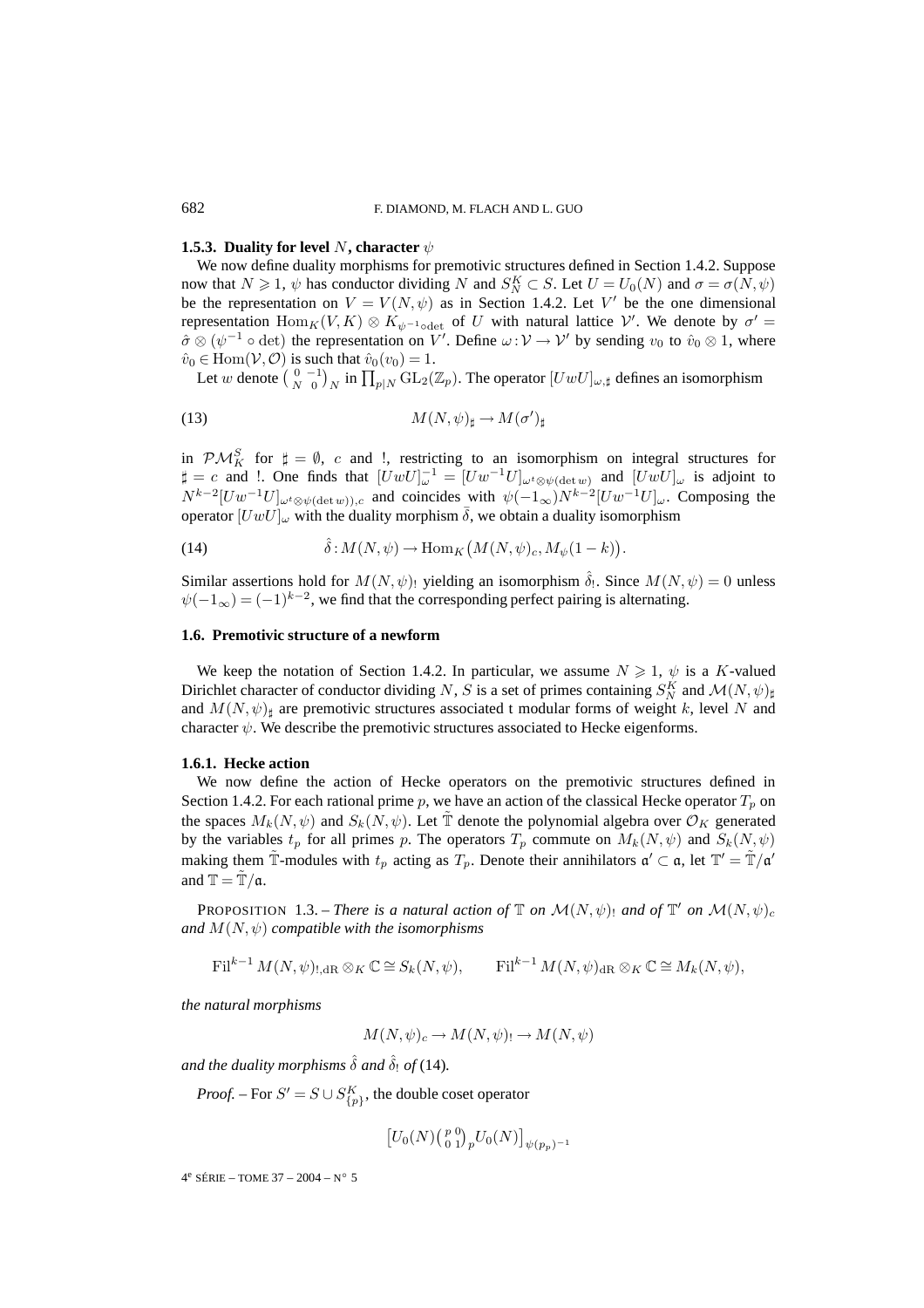defines endomorphisms of  $\mathcal{M}(N,\psi)_c^{S'}$ ,  $\mathcal{M}(N,\psi)_1^{S'}$  and  $M(N,\psi)^{S'}$ . It is straightforward to check the compatibility with  $T_p$  on  $S_k(N, \psi)$  and  $M_k(N, \psi)$  and with the indicated morphisms of objects of  $\mathbf{P}\mathbf{M}^{S'}_K$  . These double coset operators commute, yielding an action of  $\tilde{\mathbb{T}}$  on  $M(N,\psi)_{\sharp,?}$ for  $\sharp = c$ , ! and  $\hat{\psi}$  and ? = B, dR and  $\lambda$ , restricting to an action on  $\mathcal{M}(N, \psi)_{\sharp, ?}$  for  $\sharp = c$  and ! and ? =  $B$  and  $\lambda$ .

If  $T \in \mathfrak{a}$ , then T annihilates Fil<sup>k-1</sup>  $M(N, \psi)$ <sub>1.dR</sub> and is compatible with  $I_{\infty}$ , so it also annihilates

$$
\overline{\mathrm{Fil}}^{k-1} M(N, \psi)_{!, \mathrm{dR}} = (I^{\infty})^{-1} \circ (\mathrm{id} \otimes c) \circ I^{\infty} \big) \big( \mathrm{Fil}^{k-1} M(N, \psi)_{!, \mathrm{dR}} \big).
$$

From the opposition of filtrations in the Hodge structure, we deduce that the action of  $\tilde{T}$  on  $M(N, \psi)_{!, \text{dR}}$  and  $M(N, \psi)_{!, B}$  factors through  $\mathbb{T}$ . From the compatibility with  $I_B^{\lambda}$ , we deduce the same for  $M(N,\psi)_{1,\lambda}$ . The same argument shows that the action of  $\tilde{\mathbb{T}}$  on  $M(N,\psi)_{?}$  factors through  $\mathbb{T}'$  for  $? = B$ , dR and  $\lambda$ . It follows then from the compatibility with  $\hat{\delta}$  that the action on  $M(N, \psi)_{c, ?}$  factors through  $\mathbb{T}'$  for these realizations.

Suppose now that  $\lambda$  is not in S. There is then a unique action of  $\mathbb{T}'$  on  $\mathcal{M}(N,\psi)_{c,\lambda\text{-crys}}$ compatible with its action on  $\mathcal{M}(N,\psi)_{\lambda}$  and the comparison isomorphism  $I^{\lambda}$ . For p not divisible by  $\lambda$ , the action of  $T_p$  is given by the above double coset operator, hence is compatible with  $I_{\text{dR}}^{\lambda}$  as well. Since such  $T_p$  generate the K-algebra  $\mathbb{T}' \otimes \mathbb{Q}$ , it follows that the action of  $\mathbb{T}'$  on  $M(N,\psi)_{c,dR}$  preserves the localization of  $\mathcal{M}(N,\psi)_{dR}$  at  $\lambda$  and is compatible with  $I_{dR}^{\lambda}$ . We thus obtain the desired action of  $\mathbb{T}'$  on the object  $\mathcal{M}(N,\psi)_c$  of  $\mathcal{PM}_K^S.$  Similarly we conclude that  $\mathbb{T}'$ acts on  $M(N, \psi)$  and T acts on  $\mathcal{M}(N, \psi)$  as desired.  $\Box$ 

#### **1.6.2. Premotivic structure for an eigenform**

Now suppose that f is an eigenform in Fil<sup>k-1</sup> $\mathcal{M}(N, \psi)$ <sub>!dR</sub> for the action of T. So for  $T \in \mathbb{T}$  we have  $T(f) = \theta_f(T)f$  for some  $\mathcal{O}_K$ -linear homomorphism  $\mathbb{T} \to \mathcal{O}_K$ . We assume f is normalized so that its q-expansion  $\sum a_n(f)q^n$  at  $\infty$  has leading term q. We then have  $a_p(f) = \theta_f(T_p) \in \mathcal{O}_K$  for all primes p. Let  $I_f = \ker \theta_f$  and  $\mathcal{M}_f = \mathcal{M}(N, \psi)$  [ $I_f$ ] in the notation of Section 1.1.2; thus  $\mathcal{M}_f$  is an object of  $\mathcal{PM}_K^S$  and  $M_f = \mathcal{M}_f \otimes_{\mathcal{O}_K} K$  is in  $\mathbf{PM}_K^S$ . Then

$$
\text{Fil}^{k-1} \mathcal{M}_{f,\text{dR}} = \mathcal{O}_{K,S} f
$$

and  $M_f$  is a premotivic structure of rank 2 over K. The  $G_{\mathbb{Q}}$ -module  $M_{f,\lambda}$  is irreducible. We write  $\mathcal{M}_{f,\lambda}$  for the residual representation  $\mathcal{M}_{f,\lambda}/\lambda \mathcal{M}_{f,\lambda}$ .

 $\sum \tau(a_n(f))q^n$  in  $S_k(N,\psi)$ . Conversely, if f is a normalized eigenform in  $S_k(N,\psi)$ , its For each embedding  $\tau : K \to \mathbb{C}$ , we obtain a (classical) normalized eigenform  $\tau(f)$  = q-expansion coefficients  $a_n(f)$  generate a number field  $K_f \subset \mathbb{C}$ , and taking  $K \supset K_f$ , we can regard f as an eigenform in Fil<sup>k−1</sup>  $\mathcal{M}(N, \psi)$ <sub>!,dR</sub> and consider the associated premotivic structures  $\mathcal{M}_f$  and  $M_f$ .

We say that f is a newform of level N if each (equivalently, some)  $\tau(f)$  is a classical newform of level N. If g is a normalized eigenform in Fil<sup>k-1</sup> $\mathcal{M}(N,\psi)_{1,\text{dR}}$ , then there is a unique newform f of some level  $N_f$  dividing N such that  $a_p(f) = a_p(g)$  for all p not dividing  $N/N_f$ . In that case, a straightforward construction using double-coset operators defines an isomorphism  $M_f \cong M_g$  in  $\mathbf{PM}_K^S$  (see Proposition 1.4 below for the cases we need).

If f is a newform of level N, then the pairing  $\delta_!$  on  $M(N, \psi)$  restricts to a perfect alternating pairing on  $M_f$ , i.e., an isomorphism

(16) 
$$
\wedge^2_K M_f \cong M_{\psi}(1-k).
$$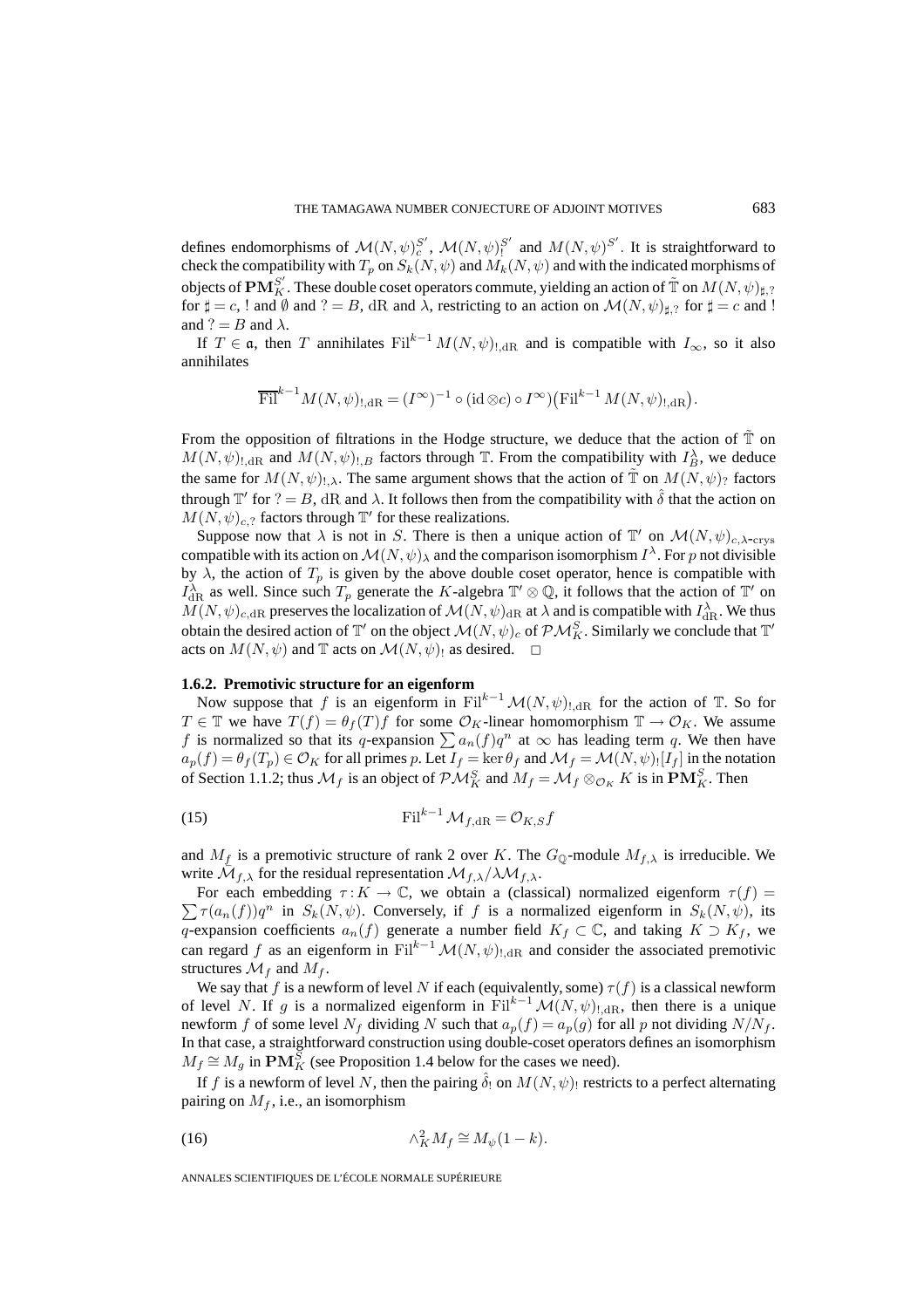With our normalization of  $T_p$ , the Eichler–Shimura relation on  $\mathcal{M}(N,\psi)_{,,\lambda}$  due to Deligne [15] takes the form

(17) 
$$
\text{Frob}_p^2 - \psi(p)^{-1} T_p \text{Frob}_p + \psi(p)^{-1} p^{k-1} = 0
$$

for all p not dividing  $N\ell$ , where  $\psi(p) = \psi(p_N) = \psi(p_p)^{-1}$ . It follows that Frob<sub>p</sub> on  $M_{f,\lambda}$  has characteristic polynomial

(18) 
$$
X^2 - \psi(p)^{-1} a_p(f) X + \psi(p)^{-1} p^{k-1}.
$$

#### **1.6.3. The** L**-function**

Suppose that  $f = \sum a_n q^n \in S_k(N, \psi)$  is a newform of weight k, conductor  $N_f$  and character  $\psi_f$ . Associated to f is the L-function with Euler product factorization:

$$
L(f,s)=\sum_{n\geqslant 1}a_{n}n^{-s}=\prod_{p\nmid N_{f}}\big(1-a_{p}p^{-s}+\psi_{f}(p)p^{k-1-2s}\big)^{-1}\prod_{p\mid N_{f}}(1-a_{p}p^{-s})^{-1}.
$$

There is also an irreducible  $GL_2(\mathbb{A}_f)$ -subrepresentation  $\pi(f)$  of  $\mathcal{A}^0_k$  with central character  $\psi_f \| \|^{2-k}$  such that f spans the image of  $\pi(f)^{U_1(N_f)}$  under the isomorphism

$$
(\mathcal{A}_k^0)^{U_1(N_f)} \cong S_k(\Gamma_1(N_f)),
$$

where we view  $\psi_f$  as a character on  $\mathbb{A}_f^{\times} \subset \mathbb{A}^{\times}$ . (Recall from Section 1.3.1 that

$$
\mathcal{A}_{k}^{0} = \lim_{\substack{\rightarrow \\ N}} S_{k}(U_{N}) \cong \lim_{\substack{\rightarrow \\ N}} \mathrm{Fil}^{k-1} \mathcal{M}(N)_{!, \mathrm{dR}} \otimes \mathbb{C}.
$$

Moreover, we have the decomposition  $\mathcal{A}_k^0 = \bigoplus_f \pi(f)$  where f runs over newforms of weight k of any conductor and character. For each f we have a factorization  $\pi(f) \cong \otimes'_p \pi_p(f)$  where  $\pi_p(f)$ is an irreducible admissible representation of  $\mathrm{GL}_2(\mathbb{Q}_p)$  and  $\otimes'$  is a restricted tensor product.

Suppose now that f is as above with  $K_f \subset K \subset \mathbb{C}$ . For every prime p of  $\mathbb{Q}$  and  $\lambda \notin S$ , the representation  $D_{\text{pst}}(M_{f,\lambda}|G_p)$ <sup>ss</sup> of the Weil–Deligne group of  $\mathbb{Q}_p$  is K-rational and corresponds via local Langlands to  $\pi_p(f)$  (where we extend scalars to  $\mathbb C$  via  $\tau$  and normalize the local Langlands correspondence as in [9]). For  $\lambda$  not dividing p and p not dividing N, this is the Eichler–Shimura relation (18); for  $\lambda$  dividing p and p dividing N, this is due to Deligne, Langlands and Carayol [9]; for  $\lambda |p, p \notin S$ , this is due to Scholl [75]. It follows that  $M_f$  is L-admissible everywhere<sup>1</sup> and that its L-function is related to that of f by the formula

(19) 
$$
L(M_f \otimes_K M_{\psi_f^{-1}}, s) = L(f, s),
$$

where the Euler factors defining the first L-function are viewed as  $\mathbb{C}$ -valued via the inclusion  $K \subset \mathbb{C}$ . More generally, for a newform f with coefficients in a number field K, we have

$$
L(M_g \otimes_K M_{\psi_g^{-1}}, \tau, s) = L(\tau(g), s)
$$

for each embedding  $\tau : K \to \mathbb{C}$ , so (19) holds as an identity of  $K \otimes \mathbb{C}$ -valued functions.

<sup>&</sup>lt;sup>1</sup> In fact, the main theorem of [71] shows that  $M_f = M^S$  for an object M of  $\mathbf{PM}_K$  which is L-admissible everywhere.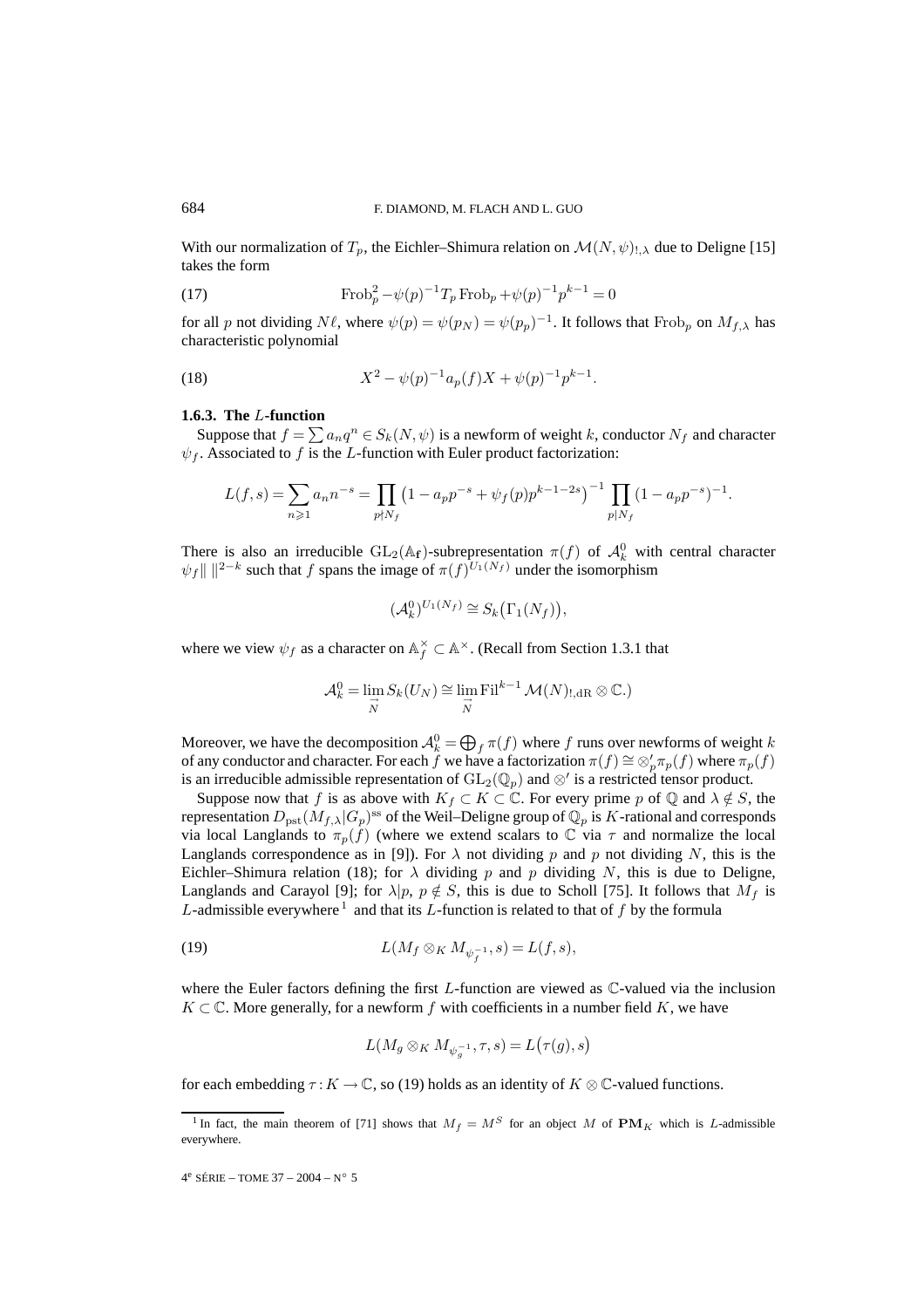## **1.7. The adjoint premotivic structure**

#### **1.7.1. Realizations of the adjoint premotivic structure**

Suppose now that f is a newform of weight k, character  $\psi$  and level N, with coefficients in K. We define  $A_f = ad^0 M_f$  to be the kernel of the trace morphism

$$
\operatorname{Hom}_K(M_f, M_f) \to K.
$$

It is a premotivic structure in  $\mathbf{PM}_{K}^{S}$  for  $S \supseteq S_{N}^{K}$ .

For ? = B, dR or  $\lambda$ ,  $A_{f,?}$  has an integral structure given by

$$
\mathcal{A}_{f,?} = \left\{ a \in \text{End}(\mathcal{M}_{f,?}) \mid \text{tr}(a) = 0 \right\}.
$$

The extra structures on the realizations of  $A_f$  are obtained by restrictions from those of  $\text{End}(\mathcal{M}_f)$ . For example the filtration on  $\mathcal{A}_{f,dR}$  is given by

$$
\mathrm{Fil}^n \mathcal{A}_{f, \mathrm{dR}} = \left\{ a \in \mathcal{A}_{\mathrm{dR}} \subseteq \mathrm{End}(\mathcal{M}_{f, \mathrm{dR}}) \mid a(\mathrm{Fil}^i \mathcal{M}_{f, \mathrm{dR}}) \subseteq \mathrm{Fil}^{n+i} \mathcal{M}_{f, \mathrm{dR}}, \forall j \right\}
$$
\n
$$
= \begin{cases} \n\mathcal{A}_{f, \mathrm{dR}}, & n \le 1 - k, \\
\left\{ a \in \mathcal{A}_{f, \mathrm{dR}} \mid a(\mathrm{Fil}^0 \mathcal{M}_{f, \mathrm{dR}}) \subseteq \mathrm{Fil}^0 \mathcal{M}_{f, \mathrm{dR}} \right\}, & n \le 1 - k, \\
\left\{ a \in \mathcal{A}_{f, \mathrm{dR}} \mid a(\mathcal{M}_{f, \mathrm{dR}}) \subseteq \mathrm{Fil}^0 \mathcal{M}_{f, \mathrm{dR}}, & a(\mathrm{Fil}^0 \mathcal{M}_{f, \mathrm{dR}}) = 0 \right\}, & 0 < n \le k - 1, \\
0, & n > k - 1. & \n\end{cases}
$$

Note that defining  $A_{f,\lambda\text{-crys}}$  as above does not yield an object of  $\mathcal{MF}^0$  since the non-trivial graded pieces are in degree  $1 - k$ , 0 and  $k - 1$  (though one can obtain such an object by suitably twisting if  $\ell - 1 > 2(k - 1)$ ).

There is a canonical isomorphism  $\det_K A_f \cong K$  in  $\mathbf{PM}_K^S$  which restricts to an isomorphism

$$
(20) \qquad \qquad \det_{\mathcal{O}_K} \mathcal{A}_{f,?} \cong \mathcal{O}_{K,?}
$$

for ?  $\in \{B, dR, \lambda\}$ , where  $\mathcal{O}_{K,B} = \mathcal{O}_K$  and  $\mathcal{O}_{K,dR} = \mathcal{O}_{K,S}$ . (To see this, note that

$$
\left(\begin{smallmatrix} 0 & 0 \\ 1 & 0 \end{smallmatrix}\right) \wedge \left(\begin{smallmatrix} 1 & 0 \\ 0 & -1 \end{smallmatrix}\right) \wedge \left(\begin{smallmatrix} 0 & 1 \\ 0 & 0 \end{smallmatrix}\right)
$$

is independent of the choice of basis used to represent an endomorphism.) We note also that  $A_f$ and  $\text{Hom}_K(A_f, K)$  are canonically isomorphic, the isomorphism being defined by the pairing

(21) 
$$
\alpha \otimes \beta \mapsto \text{tr}(\alpha \circ \beta)
$$

on each realization of  $A_f$ .

Suppose that  $\psi'$  is a character  $\mathbb{A}^{\times} \to K^{\times}$  of conductor D and that S contains  $S_{K_\lambda}^D$  as well. Let  $f \otimes \psi'$  denote the newform (of weight k, level dividing  $ND^2$  and character  $\psi(\psi')^2$ ) associated to the normalized eigenform  $g = \sum_{(n,D)=1} \psi'(n_D) a_n q^n$ . Then  $M_{f \otimes \psi'}$  is an object of  $PM_K^S$ and one checks that the double coset operator

$$
\left[U_0(ND^2)\left(\begin{smallmatrix} 1 & 1/D \\ 0 & 1 \end{smallmatrix}\right)U_0(N)\right]_1
$$

induces an isomorphism  $M_f \otimes_K M_{\psi'} \cong M_g$ . It follows that  $M_f \otimes_K M_{\psi'} \cong M_{f \otimes \psi'}$ , so

$$
(22)\qquad \qquad A_{f\otimes\psi'}\cong A_f
$$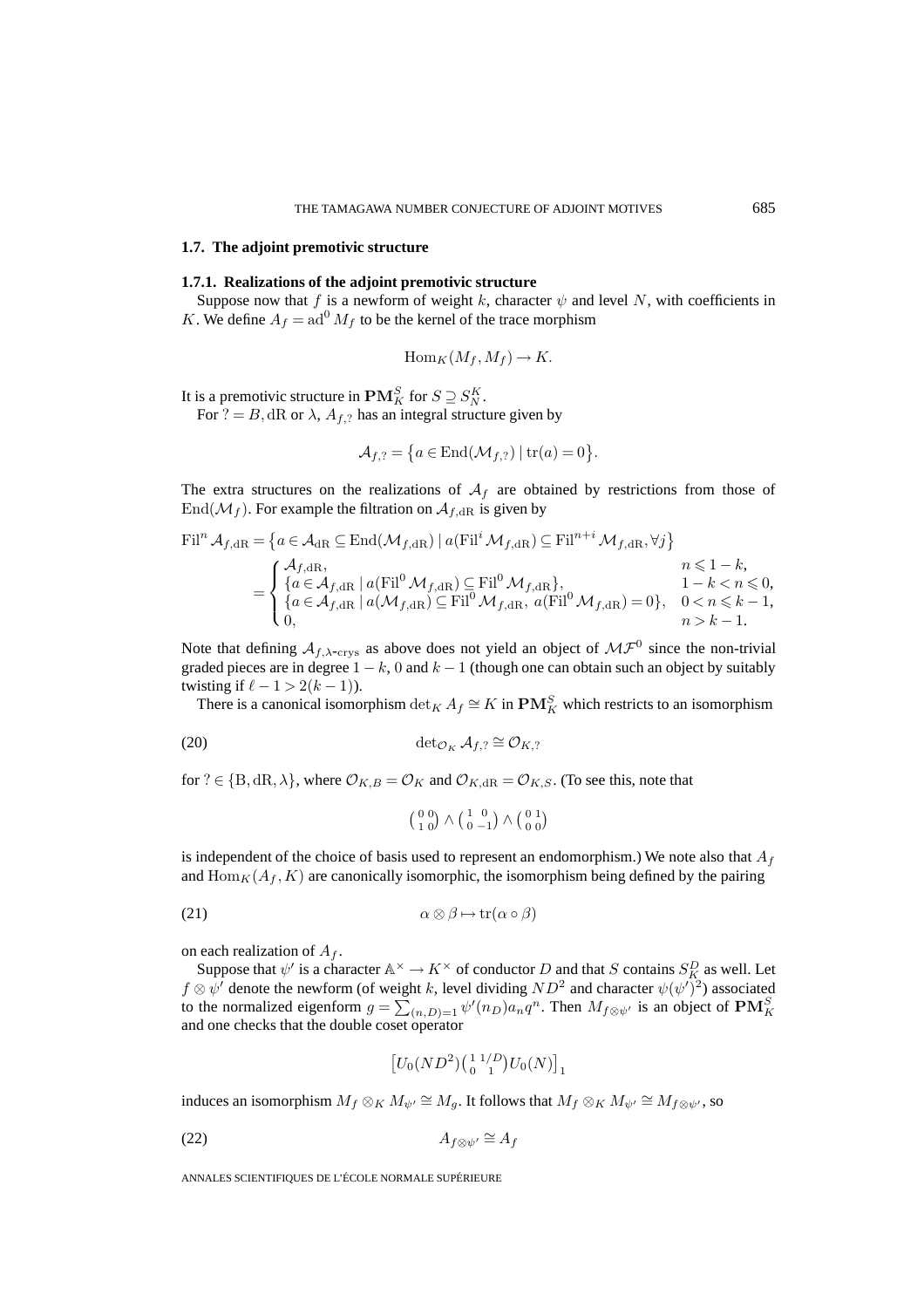in  $\mathbf{PM}_{K}^S$ . We may therefore assume  $f$  has minimal conductor among its twists when considering  $A_f$ . We also note that if we replace K by  $K' \supset K$  and S by a subset S' of the primes over those in S, then  $A_f$  is replaced by  $(A_f \otimes_K K')^{S'}$ .

# **1.7.2. Euler factors and functional equation**

For each prime p, we let  $c_p = v_p(N)$  and let  $\delta_p$  denote the dimension of  $M_{f,\lambda}^{I_p}$  for any  $\lambda$  not dividing p, so

$$
\delta_p = \begin{cases} 2, & \text{if } p \nmid N, \\ 1, & \text{if } p \mid N \text{ and } a_p \neq 0, \\ 0, & \text{if } p \mid N \text{ and } a_p = 0. \end{cases}
$$

We set  $L_p^{\text{nv}}(A_f, s) = L_p(A_f, s)$  if  $\delta_p > 0$ , and  $L_p^{\text{nv}}(A_f, s) = 1$  if  $\delta_p = 0$ . We let  $\Sigma_e = \Sigma_e(f)$ denote the set of primes p such that  $\delta_p = 0$  and  $L_p(A_f, s) \neq 1$ , and set

$$
L^{nv}(A_f, s) = \prod_p L_p^{nv}(A_f, s) = \prod_{p \notin \Sigma_e(f)} L_p(A_f, s).
$$

We call the primes in  $\Sigma_e$  *exceptional* for f.

Recall that if  $\delta_p = 2$ , then writing

$$
L_p(f,s) = \left(1 - a_p p^{-s} + \psi(p) p^{k-1-2s}\right)^{-1} = (1 - \alpha_p p^{-s})^{-1} (1 - \beta_p p^{-s})^{-1},
$$

we have

$$
L_p(A_f, s) = (1 - \alpha_p \beta_p^{-1} p^{-s})^{-1} (1 - p^{-s})^{-1} (1 - \alpha_p^{-1} \beta_p p^{-s})^{-1}.
$$

If  $\delta_p = 1$ , then

(23) 
$$
L_p(A_f, s) = \begin{cases} (1 - p^{-1-s})^{-1} & \text{if } \pi_p(f) \text{ is special;}\\ (1 - p^{-s})^{-1} & \text{if } \pi_p(f) \text{ is principal series.} \end{cases}
$$

Shimura [80] proved that  $L(A_f, s)$  extends to an entire function on the complex plane. Recall that we regard  $L(M,s)$  as taking values in  $K \otimes \mathbb{C}$ . Each embedding  $\tau : K \to \mathbb{C}$  gives a map  $K \otimes \mathbb{C} \to \mathbb{C}$  and we write  $L(M, \tau, s)$  for the composite with  $L(M, s)$ . Moreover, the work of Gelbart and Jacquet [43] and others (see [73]) shows that

$$
\Lambda(A_f, s) = L(A_f, s) \Gamma_{\mathbb{R}}(s+1) \Gamma_{\mathbb{C}}(s+k-1)
$$
  
=  $2^{2-k-s} \pi^{(1-2k-3s)/2} L(A_f, s) \Gamma\left(\frac{s+1}{2}\right) \Gamma(s+k-1)$ 

satisfies the functional equation

(24) 
$$
\Lambda(A_f, s) = \epsilon(A_f, s) \Lambda(A_f, 1 - s),
$$

where  $\epsilon(A_f, s)$  is as defined by Deligne [16]. Here we have used that  $A_f$  and  $\text{Hom}_K(A_f, K)$  are isomorphic (using (21)).

#### **1.7.3. Variation of integral structures**

We maintain the above notation, but now we fix a prime  $\lambda$  of K not in  $S_N^K$  and let  $S =$  $S_f(K) \setminus \{\lambda\}$ . For each finite set of primes  $\Sigma \subset S$ , we shall define integral structures on  $M_f$  and  $\wedge^2_K M_f$ . We then compare these as  $\Sigma$  varies, showing that under certain hypotheses, the integral

4e SÉRIE – TOME 37 – 2004 – N◦ 5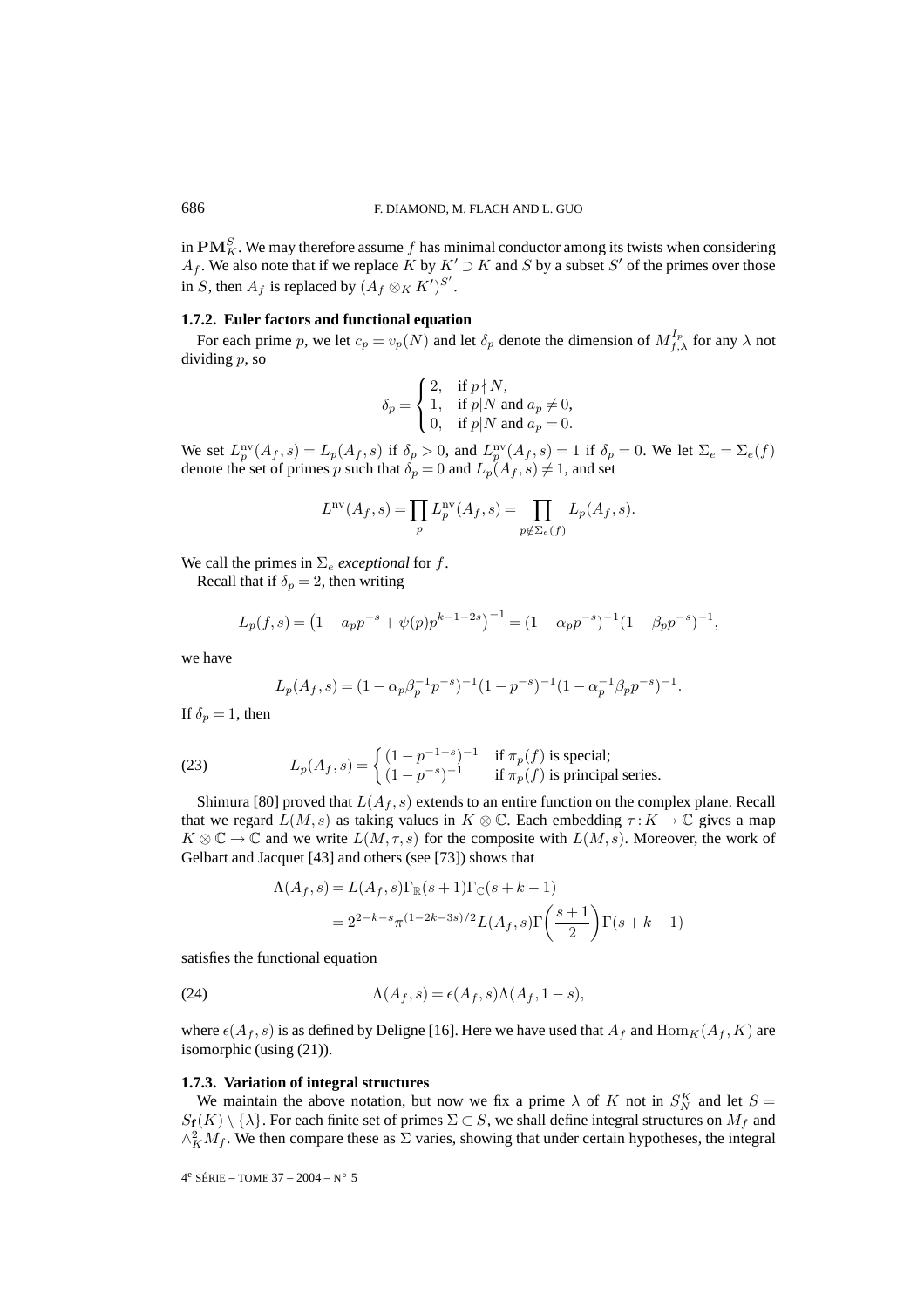structure on  $M_f$  is invariant, but the variation on  $\wedge_K^2 M_f$  is controlled by Euler factors of the adjoint L-function.

Let  $N^{\Sigma} = N \prod_{p \in \Sigma} p^{\delta_p}$ . Setting  $a'_n = 0$  if n is divisible by a prime in  $\Sigma$  and  $a'_n = a_n$ otherwise, we have that  $f^{\Sigma} = \sum a'_n q^n$  is an eigenform of level  $N^{\Sigma}$  with associated newform f. The construction of Section 1.6.2 thus yields a premotivic structure  $\mathcal{M}_{f^{\Sigma}}$  in  $\mathcal{PM}_{K}^{S}$  contained in  $\mathcal{M}(N^{\Sigma}, \psi)$ . The pairing  $\hat{\delta}_!$  defined in Section 1.5.3 restricts to an alternating pairing on  $M_f$  z, which Proposition 1.4 below shows is non-degenerate, hence induces an isomorphism  $\wedge^2_K M_f$   $\stackrel{\sim}{\sim}$   $M_{\psi}(1-k)$ . The image of  $\wedge^2_{\mathcal{O}_K} \mathcal{M}_{f^{\Sigma}}$  therefore defines an integral structure for  $M_\psi(1-k)$ , necessarily of the form  $\eta_f^\Sigma \mathcal M_\psi(1-k)$  for some fractional ideal  $\eta_f^\Sigma\subset K.$  We call  $\eta_f^\Sigma$ the (naive,  $\Sigma$ -finite) *congruence*  $\mathcal{O}_K$ -ideal of f. Note that  $\eta_f^{\Sigma}$  is well-behaved under extension of scalars  $\mathcal{O}_{K'} \otimes_{\mathcal{O}_K} \cdot \text{ if } K \subset K'.$ 

For positive integers m dividing  $N^{\Sigma}/N = \prod_{p \in \Sigma} p^{\delta_p}$ , we let  $\epsilon_m$  denote the morphism  $M(N, \psi)$ !  $\rightarrow M(N^{\Sigma}, \psi)$ ! defined by the operator

$$
m^{-1}\big[U_0(N^{\Sigma})\big(\begin{array}{c}m^{-1} \ 0\\0\end{array}\big)U_0(N)\big]_1 = m^{1-k}\big[U_0(N^{\Sigma})\big(\begin{array}{c}1 \ 0\\0\end{array}\big)U_0(N)\big]_1.
$$

We also define the endomorphism  $\phi_m$  of  $M(N,\psi)$ ! by

•  $\phi_1 = 1, \, \phi_p = -T_p, \, \phi_{p^2} = \psi(p)p^{k-1};$ •  $\phi_{m_1m_2} = \phi_{m_1} \phi_{m_2}$  if  $(m_1, m_2) = 1$ .

We also define

$$
\gamma = \sum_{m} \epsilon_m \phi_m : M(N, \psi) \to M(N^{\Sigma}, \psi)
$$

and let  $\gamma^t$  denote its adjoint with respect to the pairings defined in Section 1.5.3.

PROPOSITION 1.4. -

- (a) *The morphism*  $\gamma$  *restricts to an isomorphism*  $M_f \to M_f$  *z in*  $\text{PM}^S$  *with*  $\gamma_{\text{dR}}(f) = f^{\Sigma}$ *.*
- (b) *We have*

$$
\gamma^t \circ \gamma = \phi_{N^{\Sigma}/N_f} \prod_{p \in \Sigma} L_p^{\text{nv}}(A_f, 1)^{-1}
$$

*on*  $M_f$ , so  $\hat{\delta}_!$  *is non-degenerate on*  $M_f$   $\ge$ .

(c) *If*  $\overline{M}_{f,\lambda}$  *is an irreducible*  $(\mathcal{O}_K/\lambda)[G_{\mathbb{Q}}]$ *-module, then*  $\gamma$  *induces an isomorphism*  $\mathcal{M}_{f,\lambda} \rightarrow \mathcal{M}_{f,\lambda}^{\Sigma}$  in  $\mathcal{PM}^S$  and

$$
\eta_{f,\lambda}^{\Sigma} = \eta_{f,\lambda}^{\emptyset} \prod_{p \in \Sigma} L_p^{\rm nv}(A_f,1)^{-1}.
$$

*Proof.* – Part (a) and the formula in (b) follow from straightforward double-coset computations similar to those in Chapter 2 of [88] (see also p. 121 of [14]). The non-degeneracy of the pairing follows from  $\phi_{N^{\Sigma}/N_f}$  being non-zero on  $M_f$ ; in fact it is invertible on  $\mathcal{M}_{f,\lambda}$ . If  $\mathcal{M}_{f,\lambda}$ is irreducible, then the image of  $\mathcal{M}_{f,\lambda}$  must be of the form  $\lambda^n \mathcal{M}_{f^{\Sigma},\lambda}$  for some  $n \geq 0$ ; since  $\gamma_{\text{dR}}(f) = f^{\Sigma}$ , we see that  $n = 0$ . The formula for  $\eta_{f,\lambda}^{\Sigma}$  in part (c) then follows from part (b).  $\Box$ 

#### **1.8. Refined integral structures**

We now modify some of the constructions of the preceding sections in order to obtain perfect pairings on integral structures and to account for the congruences corresponding to Euler factors missing from  $L^{\text{nv}}(A_f, s)$ . We also prove some technical results needed for Section 3.2.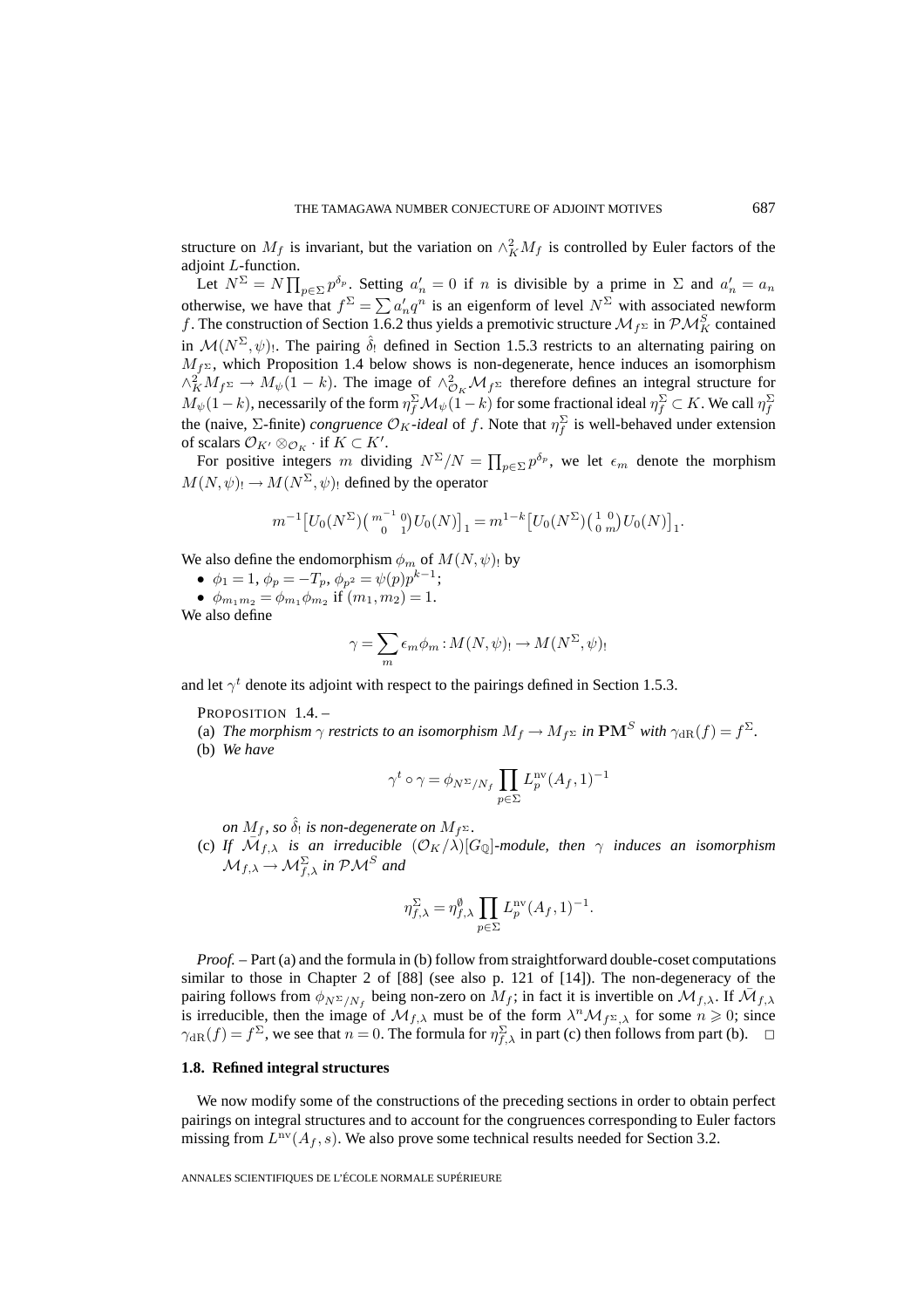We maintain the notation of Section 1.7.3. In particular  $S = S_f(K) \setminus {\{\lambda\}}$  for some  $\lambda \notin S_N^K$ . We assume also that  $f$  has minimal conductor among its twists. We further assume that the representation of  $G_{\mathbb{Q}}$  on  $\mathcal{M}_{f,\lambda}$  is irreducible; moreover if  $3 \in \lambda$ , then we require its restriction to  $G_{\mathbb{Q}(\mu_3)}$  to be absolutely irreducible.

#### **1.8.1.** Σ**-level structure**

Recall that  $\Sigma_e$  denotes the set of exceptional primes defined in Section 1.7.2. Since we assume f has minimal conductor among its twists, we have  $p \in \Sigma_e$  if and only if  $L_p(A_f, s)$  =  $(1 + p^{-s})^{-1}$ , which is equivalent to  $M_{f,\lambda}|G_p$  being an absolutely irreducible representation induced from a character of  $G_F$  where F is the unramified quadratic extension of  $\mathbb{Q}_p$ . In particular, its conductor exponent  $c_p = v_p(N)$  is even and  $\delta_p = 0$ . We let

$$
\Sigma_1 = \{ p \in \Sigma_e \, | \, p \equiv -1 \bmod \lambda \}.
$$

The irreducibility hypotheses allow us to choose an auxiliary prime  $r > 3$  not dividing  $N\ell$ such that  $L_r(A_f, 1)^{-1} \in \mathcal{O}_{K, S}^{\times}$  by Lemma 3 of [27]. We then define

$$
N_1^{\Sigma} = \prod_{p \notin \Sigma_1 \cup \Sigma} p^{c_p} \prod_{p \in \Sigma \cup \{r\}} p^{c_p + \delta_p}.
$$

We then define  $U^{\Sigma} = U_0(N_1^{\Sigma})$ . Note that  $U^{\Sigma} = \prod_p U_p^{\Sigma}$ , where the subgroup  $U_p^{\Sigma}$  of  $GL_2(\mathbb{Z}_p)$  is determined by whether  $p \in \Sigma$ . Next we shall define a representation of  $U^{\Sigma}$  as a tensor product of certain representations of the  $U_p^{\Sigma}$  for  $p|N$ .

If  $p \in \Sigma$  or  $p \notin \Sigma_1$ , we let  $\mathcal{V}_p = \mathcal{O}_K$  with  $\binom{a}{c}$   $d \in U_p^{\Sigma}$  acting via  $\psi(a)$  (which is trivial if  $c_p = 0$ ). For  $p \in \Sigma_1$ , we let  $U_p = U_0(p^{c_p}) \cap GL_2(\mathbb{Z}_p)$  and  $g_p = \begin{pmatrix} 1 & 0 \\ 0 & p^{c_p/2} \end{pmatrix}$ . We then define a representation  $\mathcal{V}'_p$  of  $\mathrm{GL}_2(\mathbb{Z}_p)$  by the following lemma:

LEMMA 1.5. – *There is a finite extension* K' of K, a prime  $\lambda'$  of  $\mathcal{O}' = \mathcal{O}_{K'}$  over  $\lambda$  and a finite flat  $\mathcal{O}'$  -module  $\mathcal{V}'_p$  with a continuous action of  $\mathrm{GL}_2(\mathbb{Z}_p)$  such that the following hold:

- (a)  $(\mathcal{V}'_p\otimes_{\mathcal{O}',\tau}\pi_p(\tau(f)))^{\operatorname{GL}_2(\mathbb{Z}_p)}$  *is one-dimensional for any embedding*  $\tau:K'\to\mathbb{C}$ ;
- (b)  $\mathcal{V}_p'/\lambda' \mathcal{V}_p'$  is an absolutely irreducible  $(\mathcal{O}'/\lambda')[\mathrm{GL}_2(\mathbb{Z}_p)]$ -module;
- (c) there is a homomorphism of  $\mathcal{O}'[\operatorname{GL}_2(\mathbb{Z}_p)]$ -modules

$$
\omega_p: \mathcal{V}'_p \cong \text{Hom}'_{\mathcal{O}}(\mathcal{V}'_p, \mathcal{O}'(\psi^{-1} \circ \det))
$$

such that  $\omega_{p,\lambda'}$  is an isomorphism; (d) there is a homomorphism of  $\mathcal{O}'[U_p]$ -modules

$$
\tau_p:\operatorname{res}^{U_p}_{g_p\operatorname{GL}_2(\mathbb{Z}_p)g_p^{-1}}g_p\mathcal{V}'_p\rightarrow \mathcal{V}_p
$$

such that  $\tau_{p,\lambda'}$  is surjective.

*Proof.* – Let  $\varepsilon$  :  $\mathcal{O}_F^{\times} \to \bar{K}_\lambda^{\times}$  be the restriction of a character of  $F^\times$  corresponding via class field theory to one from which  $M_{f,\lambda}|G_p$  is induced. The minimality of the conductor of f among twists implies that  $\varepsilon/(\varepsilon \circ \text{Frob}_p)$  has conductor  $p^{c_p/2}\mathcal{O}_F$ . We let  $K'$  be a finite extension of K over which the K-rational representation denoted  $\Theta(\varepsilon)$  in Section 3 [13] is defined. Then part (a) follows from compatibility with the local Langlands correspondence and its explicit description in Section 3 of [44]. Part (b) is contained in Lemma 3.2.1 of [13]. Part (c), after tensoring with  $K'$ , follows from the first paragraph of Section 3.3 of [13]. Rescaling and applying (b) gives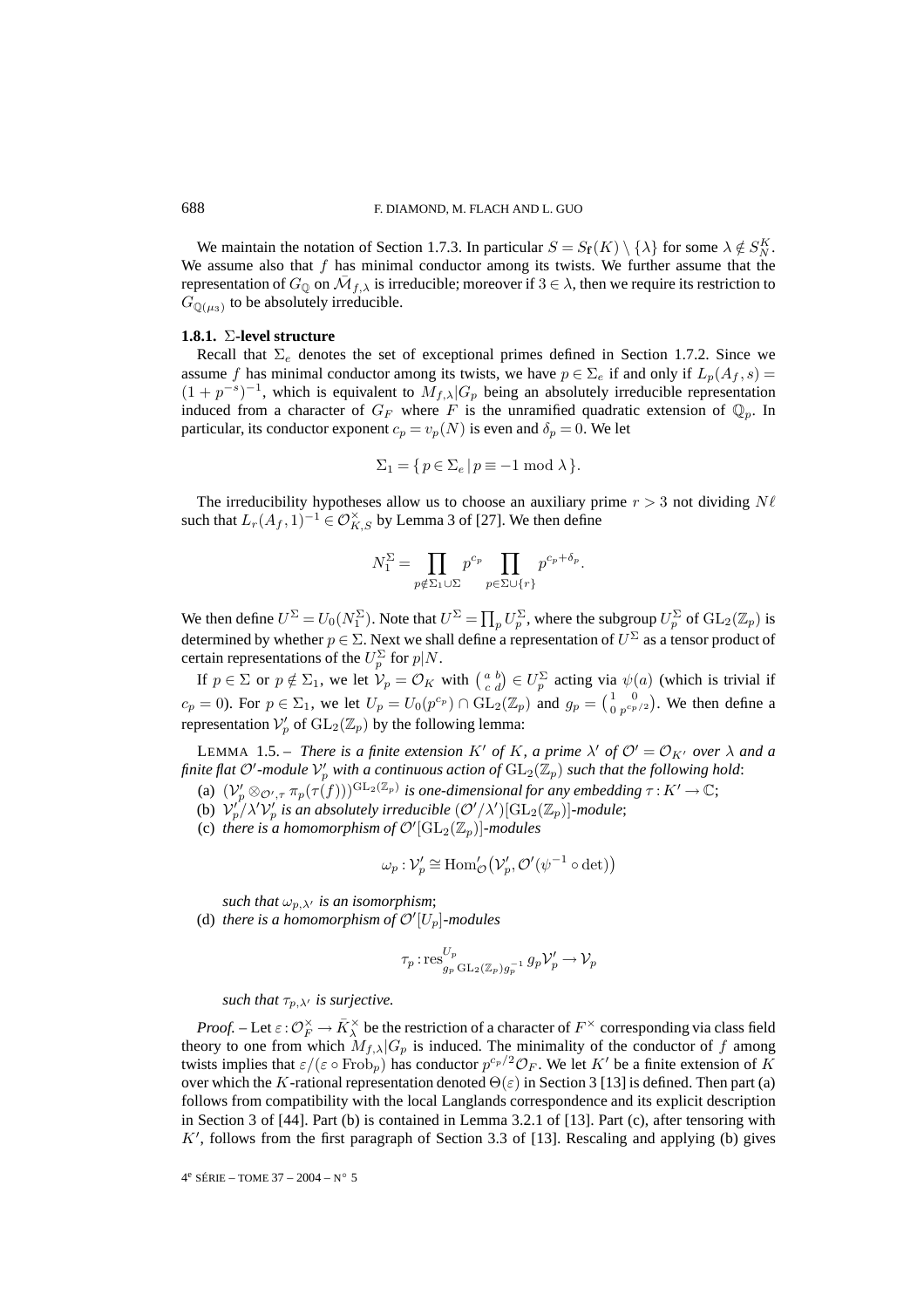the desired homomorphism  $\omega_p$ . Part (d), after tensoring with  $\mathbb C$  via  $\tau$ , follows from the fact that  $(\mathcal{V}_p \otimes_{\mathcal{O}', \tau} \pi_p(\tau(f)))^{U_p}$  is one-dimensional. It therefore holds after tensoring with K', and rescaling again gives the desired homomorphism.  $\Box$ 

Replacing K by a larger K' (and  $\lambda$  by  $\lambda'$ ) if necessary to define the representations  $\mathcal{V}'_p$  for  $p \in \Sigma_1$ , we let  $\mathcal{V}_p^{\Sigma} = \mathcal{V}_p'$  or  $\mathcal{V}_p$  according to whether  $p \in \Sigma_1 \setminus \Sigma$ . We then let  $\mathcal{V}^{\Sigma} = \bigotimes_p \mathcal{V}_p^{\Sigma}$ ,  $\sigma^{\Sigma}: U^{\Sigma} \to \text{Aut}_{\mathcal{O}_K}(\mathcal{V}^{\Sigma})$  and consider the  $\Sigma$ -level premotivic structures  $M(\sigma^{\Sigma})$  and  $\mathcal{M}(\sigma^{\Sigma})_{\sharp}$ for  $\sharp = c$  and !. Note that if  $\Sigma_1 \cup \{r\} \subset \Sigma$ , then  $N_1^{\Sigma} = N^{\Sigma}$ ,  $\sigma^{\Sigma} = \sigma(N^{\Sigma}, \psi)$  as in Section 1.7.3.

We now define a perfect pairing on  $M(\sigma^{\Sigma})$ ! giving rise to a perfect pairing on  $\mathcal{M}(\sigma^{\Sigma})_{!,\lambda}$ . Define  $w = w_1^{\Sigma} = \begin{pmatrix} 0 & -1 \\ N_1^{\Sigma} & 0 \end{pmatrix}$  $\begin{matrix} N_1^{\Sigma} \in GL_2(\mathbb{A}_f)$ . Let  $\sigma = \sigma^{\Sigma}$ ,  $\mathcal{V} = \mathcal{V}^{\Sigma}$  and define

$$
\omega: \mathcal{V} \to \text{Hom}_{\mathcal{O}_K}(\mathcal{V}, \mathcal{O}_K(\psi^{-1} \circ \det)) \cong \otimes \text{Hom}_{\mathcal{O}_K}(\mathcal{V}_p^{\Sigma}, \mathcal{O}_K(\psi^{-1} \circ \det))
$$

as the tensor product of the maps  $\omega_p$ , where  $\omega_p$  is defined in Lemma 1.5 if  $p \in \Sigma_1 - \Sigma$ , and by sending a generator  $v_0$  to the map  $v_0 \mapsto 1$  otherwise. We then have that

 $\omega(\sigma(w^{-1}uw)v) = \sigma'(u)\omega(v)$ 

for all  $u \in U^{\Sigma}$  and  $v \in V$ , so the operator  $[UwU]_{\omega}$  is well-defined and induces a morphism

$$
\mathcal{M}(\sigma) \longrightarrow \mathcal{M}\big(\hat{\sigma} \otimes (\psi^{-1} \circ \det)\big) \,.
$$

Composing with the isomorphism of (12), we obtain an isomorphism

(25) 
$$
\hat{\delta}_!^{\Sigma}: M(\sigma)_! \to \text{Hom}_K\big(M(\sigma)_!, M_\psi(1-k)\big)
$$

arising from a perfect alternating pairing on  $M(\sigma)$ . Moreover Lemma 1.2 with  $U'=U^{\Sigma}\cap U_{1}(r)$ yields the following:

COROLLARY 1.6. – *The pairing*  $\hat{\delta}_{!,\lambda}$  *of* (25) *restricts to an isomorphism* 

 $\mathcal{M}(\sigma)_{!,\lambda} \to \mathrm{Hom}_{\mathcal{O}_{K,\lambda}}\big(\mathcal{M}(\sigma)_{!,\lambda},\mathcal{M}_{\psi}(1-k)_{\lambda}\big).$ 

## **1.8.2. Hecke action and localization**

We now define an action of Hecke operators on the Σ-level premotivic structures. For a finite set of primes  $\Psi$ , we write  $\tilde{\mathbb{T}}^{\Psi}$  for the  $\mathcal{O}_K$ -subalgebra of  $\tilde{\mathbb{T}}$  generated by the variables  $t_p$  for  $p \notin \Psi$ . Let  $\Psi_{\Sigma}$  denote the finite set of primes  $p \notin \Sigma$  such that  $\delta_p = 1$  or  $p \in \Sigma_1$ . For primes  $p \notin \Psi_{\Sigma}$ , we write  $T_p$  for the double coset operator

$$
T_p = \left[U^{\Sigma} \left(\begin{smallmatrix} p & 0 \\ 0 & 1 \end{smallmatrix}\right)_p U^{\Sigma}\right]_{\psi^{-1}(p_p)}.
$$

As in Section 1.6.1, we obtain an action of  $\tilde{T}^{\Psi_{\Sigma}}$  on  $M(\sigma^{\Sigma})$ ,  $\mathcal{M}(\sigma^{\Sigma})_c$  and  $\mathcal{M}(\sigma^{\Sigma})_!$  factoring through the quotient of  $\tilde{T}^{\Psi_{\Sigma}}$  by the annihilator of  $\text{Fil}^{k-1}M(\sigma^{\Sigma})_{\text{dR}}$ . Moreover the Hecke operators are self-adjoint with respect to the pairing of (25).

Recall that we are assuming irreducibility of the representation of  $G_{\mathbb{Q}}$  on  $\overline{\mathcal{M}}_{f,\lambda}$ . One way we use this hypothesis is to relate cohomology groups with different supports after localizing at maximal ideals of Hecke algebras. For the rest of the section,  $\Sigma$  and  $\Psi$  denote finite subsets of S with  $\Psi_{\Sigma} \subset \Psi$  and m is the maximal ideal of the maximal ideal  $\tilde{\mathbb{T}}^{\Psi}$  generated by  $\lambda$  and the elements  $t_p - a_p(f^{\Sigma \cup \{r\}})$  for all primes  $p \notin \Psi$ .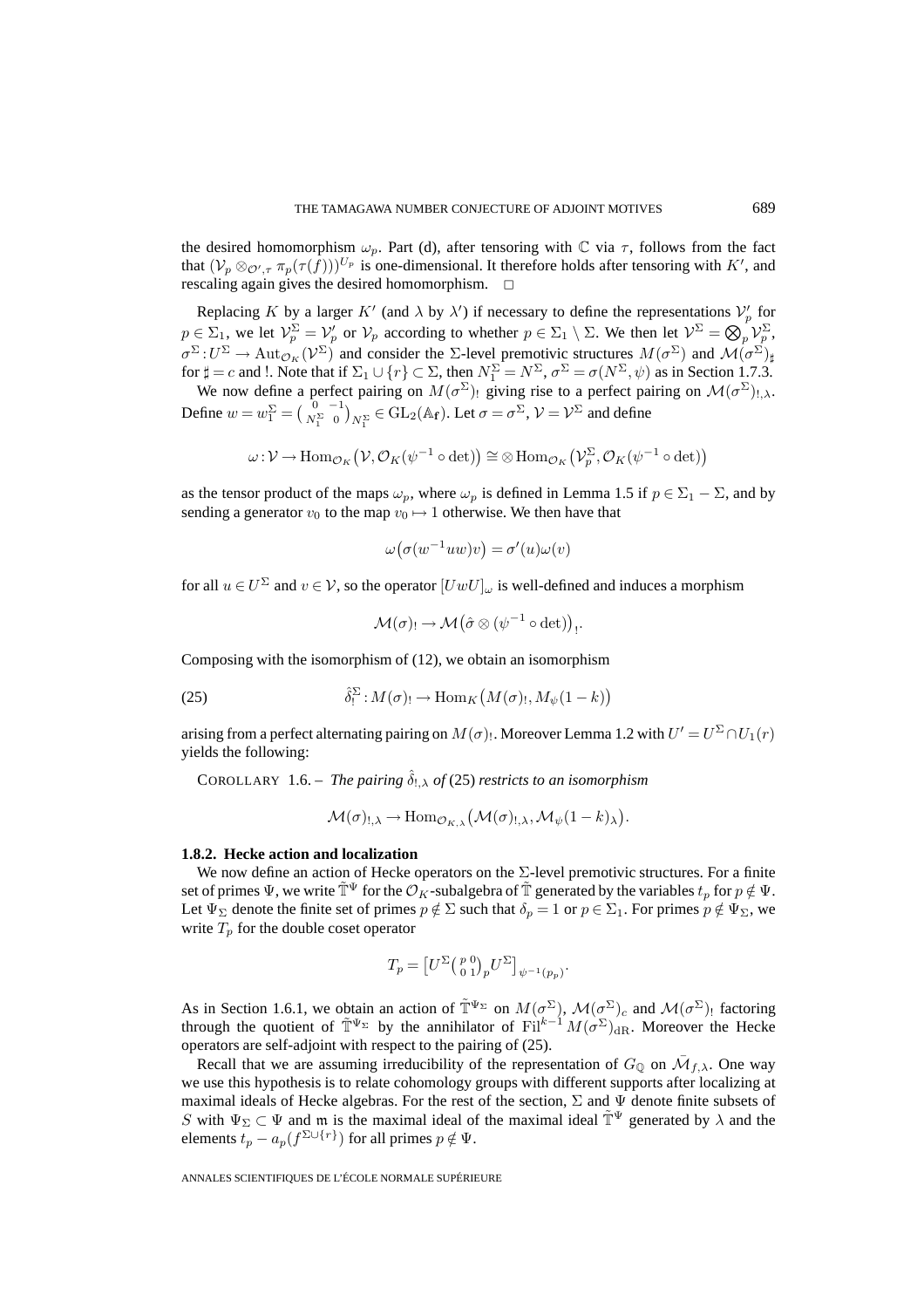We shall need to consider a slightly more general setting than that of the  $M(\sigma^{\Sigma})_{\sharp}$ , but can then restrict attention to Betti and  $\lambda$ -adic realizations. Suppose that  $N' = N_1^{\Sigma} D$  for some positive integer D not divisible by any primes in  $\Sigma_1 \cup {\ell} \setminus \Sigma$ , and that U is an open compact subgroup of  $GL_2(\mathbb{A}_f)$  satisfying  $U_1(N') \subset U \subset U_0(N')$ . Setting  $\sigma = \sigma^{\Sigma}|U$ , we define an action of  $\tilde{\mathbb{T}}^{\Psi}$  on the  $M(\sigma)_{\sharp,\mathcal{C}}$  for  $\mathcal{C} \in \{B, \lambda\}$  and  $\Psi \supset \Psi_{\Sigma}$  by letting  $t_p$  act as

$$
T_p = p^{k-2} \left[ U \left( \begin{smallmatrix} 1 & 0 \\ 0 & p^{-1} \end{smallmatrix} \right) U \right]_1.
$$

One checks that the action respects the comparison isomorphism  $I_B^{\lambda}$ , that  $\mathcal{M}(\sigma)_{\sharp,?}$  is stable for  $\sharp \in \{c, !\}$ , and that the resulting action coincides with the ones defined above if  $U = U^{\Sigma}$ .

Let  $\Sigma' = \Sigma \cup \Sigma_1$ ,  $U' = U^{\Sigma'} \cap U$  and  $\sigma' = \sigma^{\Sigma'} | U'$ . Define  $g \in GL_2(\mathbb{A}_f)$  with  $g_p$  as in Lemma 1.5 for  $p \in \Sigma_1 \setminus \Sigma$  and  $g_p = 1$  otherwise. Define  $\alpha : \mathcal{V}^{\Sigma} \to \mathcal{V}^{\Sigma'}$  by  $\otimes_p \alpha_p$  with  $\alpha_p = \tau_p g_p$ as in Lemma 1.5 for  $p \in \Sigma_1 \setminus \Sigma$  and the identity otherwise. The operator  $[U'gU]_{\alpha,c,B}$  then defines a  $\tilde{\mathbb{T}}^{\Psi}$ -linear homomorphism  $\mathcal{M}(\sigma)_{c,B} \to \mathcal{M}(\sigma')_{c,?}$ .

LEMMA 1.7. – *The map*  $[U'gU]_{\alpha,c,B}$  *is injective.* 

*Proof.* – Let  $d = \prod_{p \in \Sigma_1 \backslash \Sigma} p^{c_p/2}$ ,  $\mathcal{M}_c = \mathcal{M}_c(N'd)$ ,  $\mathcal{M}'_c = \mathcal{M}_c(N'd^2)$ ,  $\mathcal{V} = \mathcal{V}^{\Sigma}$  and  $\mathcal{V}' =$  $V^{\Sigma'}$ . Writing  $g^{-1}\alpha$  as a composite  $V \to \text{Ind}_{g^{-1}U'g}^U g^{-1}V \to g^{-1}V'$ , we can write  $[U'gU]_{\alpha,c}$  as

$$
(\mathcal{M}_{c,B} \otimes \mathcal{V})^U \to (\mathcal{M}_{c,B} \otimes \mathrm{Ind}_{g^{-1}U'g}^U g^{-1}\mathcal{V}')^U \to (\mathcal{M}_{c,B} \otimes g^{-1}\mathcal{V}')^{g^{-1}U'g} \to (\mathcal{M}'_{c,B} \otimes \mathcal{V}')^{U'}
$$

where the last map is defined by  $[g]_{c,B} \otimes g$ . The first map is injective since V is irreducible, the second is an isomorphism by Shapiro's Lemma, and the last is injective by Lemma 1.1.  $\Box$ 

Suppose for the moment that we also have  $U \subset U_1(r)$ . Letting  $\Gamma = SL_2(\mathbb{Z}) \cap U$ , we have that Γ acts freely on  $\frak H$  and  $X_U$  can be identified with  $\Gamma\backslash\frak H.$  We write  $\mathcal F_B^k$  for the locally constant sheaf  $\text{Sym}_{\mathbb{Z}}^{k-2} R^1s_*\mathbb{Z}$ , where s is the natural projection  $E_U \to X_U$  with  $E_U = \Gamma \setminus (\mathfrak{H} \times \mathbb{C}) / (\mathbb{Z} \times \mathbb{Z})$ defined as in Section 1.2.1. The representation  $\sigma$  defines an action of Γ on V, and we let  $\mathcal{F}_{\sigma}$  denote the locally constant sheaf on  $X_U$  defined by  $\Gamma \backslash (\mathfrak{H} \times \mathcal{V})$ . We can then identify  $\mathcal{M}(\sigma)_{c,B}$  with  $H^1_c(X_U, \mathcal{F}_B^k \otimes \mathcal{F}_\sigma)$  and  $M(\sigma)_B$  with  $K \otimes_{\mathcal{O}_K} H^1(X_U, \mathcal{F}_B^k \otimes \mathcal{F}_\sigma)$ . If  $\sigma$  is the trivial representation of U on  $\mathcal{O}_K$ , then the usual action of the Hecke operator  $T_p$  on  $H_c^1(X_U, \mathcal{F}_B^k \otimes \mathcal{O}_K)$  and  $H^1(X_U, \mathcal{F}_B^k \otimes \mathcal{O}_K)$  is compatible with the ones we defined on  $\mathcal{M}(\sigma)_c$ and  $M(\sigma)$ .

LEMMA 1.8. – *If*  $U \subset U_1(r)$  *and*  $\sigma$  *is trivial, then the natural map* 

$$
H^1_c(X_U, \mathcal{F}_B^k \otimes \mathcal{O}_K)_{\mathfrak{m}} \to H^1(X_U, \mathcal{F}_B^k \otimes \mathcal{O}_K)_{\mathfrak{m}}
$$

*is an isomorphism.*

We recall the idea of the proof, which is standard. The kernel of the map is torsion-free, and the cokernel has no  $\lambda$ -torsion since  $N'(k-2)! \notin \lambda$ . After tensoring with K, one has  $T_p = p^{k-1} + 1$ on the kernel and cokernel for all  $p \equiv 1 \mod N'$ . Thus if m is in the support of the kernel or cokernel, then  $T_p - 2 \in \mathfrak{m}$  for all  $p \equiv 1 \mod N' \ell$ ,  $p \notin \Psi$ . Arguing as in Proposition 2 of [26], one obtains a contradiction to the hypothesis that  $\overline{\mathcal{M}}_{f,\lambda}$  is absolutely irreducible.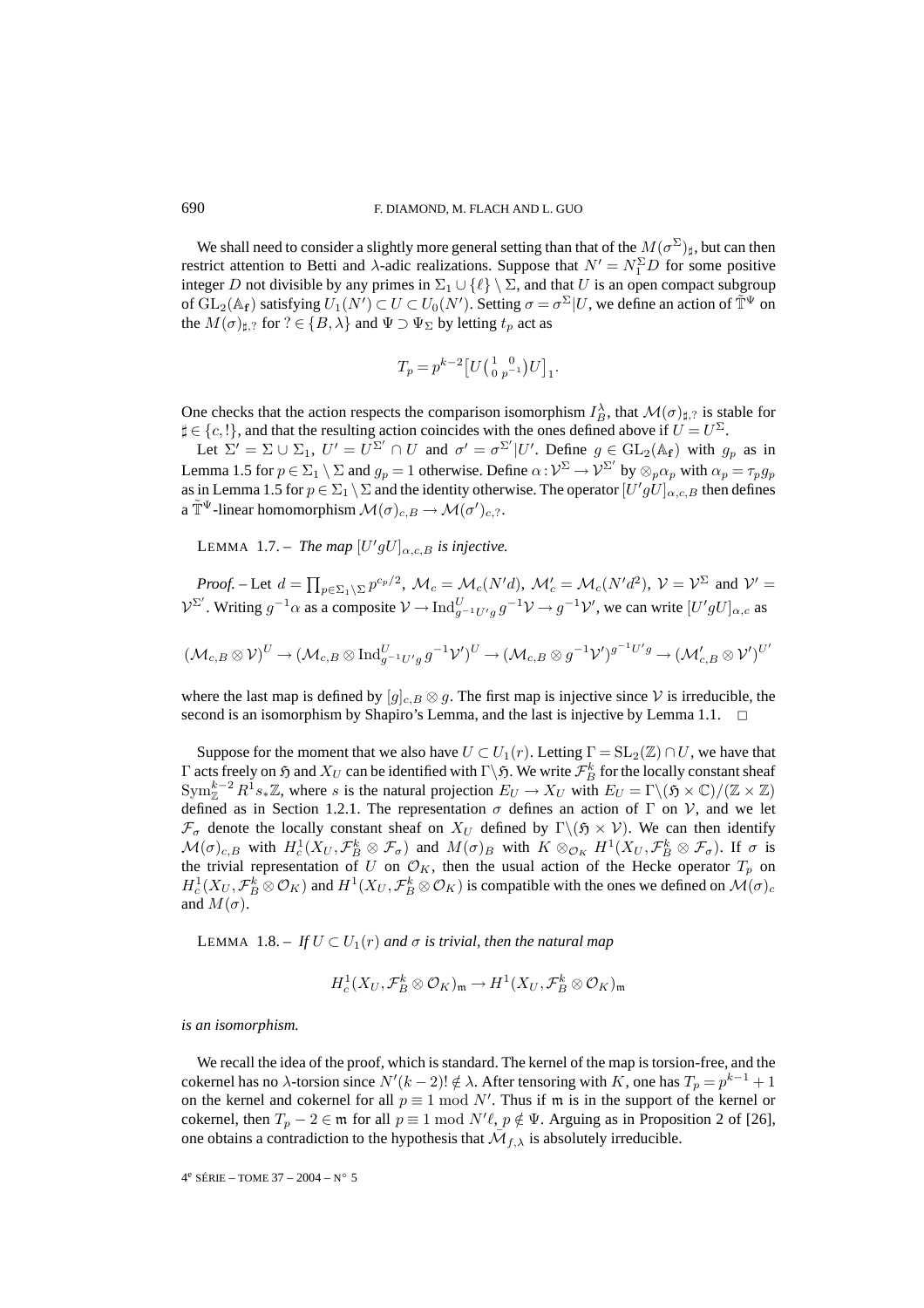Let us now return to the case of arbitrary U with  $U_1(N') \subset U \subset U_0(N')$ . We let  $U'' =$  $U' \cap U_1(r)$  and consider the commutative diagram of  $\tilde{T}^{\Psi}$ -modules

$$
\mathcal{M}(\sigma)_{c,B} \longrightarrow \mathcal{M}(\sigma')_{c,B} \longrightarrow H_c^1(X_{U''}, \mathcal{F}_B^k \otimes \mathcal{O}_K)
$$
\n
$$
\downarrow \qquad \qquad \downarrow \qquad \qquad \downarrow
$$
\n
$$
\mathcal{M}(\sigma)_{!,B} \longrightarrow \mathcal{M}(\sigma')_{!,B} \longrightarrow H^1(X_{U''}, \mathcal{F}_B^k \otimes \mathcal{O}_K)_{\mathrm{tf}}.
$$

The horizontal maps in the top row are injective (the first by Lemma 1.7) and the right most vertical map is an isomorphism after localizing at m by Lemma 1.8. We thus have:

COROLLARY 1.9. – *The localization at* m *of the natural map*  $\mathcal{M}(\sigma)_{c, ?} \to \mathcal{M}(\sigma)_{1, ?}$  *is an isomorphism for*  $? \in \{B, \lambda\}.$ 

Note that the case of ? =  $\lambda$  follows from that of ? = B. In fact,  $\mathcal{M}(\sigma)_{\sharp,\lambda}$  is isomorphic as a  $\tilde{\mathbb{T}}^{\Psi}$ -module to the completion of  $\mathcal{M}(\sigma)_{\sharp,B}$  at  $\lambda$ . Note also that  $\mathcal{M}(\sigma)_{\sharp,\lambda}$  is isomorphic to the direct sum of its localizations at the maximal ideals over  $\lambda$  in its support as a  $\tilde{\mathbb{T}}^{\Psi}$ -module.

Finally we shall need the following generalization of a lemma of De Shalit in Section 3.2.

LEMMA 1.10. – *Suppose that* U has  $\ell$ -power index in  $U_0(N')$  and let  $\Delta = U_0(N')/U$ . Then  $\mathcal{M}(\sigma)_{!,\lambda,\mathfrak{m}}^-$  *is a free*  $\mathcal{O}_{K,\lambda}[\Delta]$ *-module.* 

*Proof.* – Let  $U'' = U \cap U_1(r)$  and  $\sigma'' = \sigma |U''|$ . Note that  $(\mathbb{Z}/r\mathbb{Z})^{\times}$  has order not divisible by  $\ell$ , and that  $U_0(N')/U'' \cong \Delta \times (\mathbb{Z}/r\mathbb{Z})^{\times}$  acts on  $\mathcal{M}(\sigma'')_{c,\lambda,\mathfrak{m}}$ . It follows that  $\mathcal{M}(\sigma)_{c,\lambda,\mathfrak{m}} \cong$  $\mathcal{M}(\sigma'')_{c,\lambda,\mathfrak{m}}^{(\mathbb{Z}/r\mathbb{Z})^{\times}}$  is an  $\mathcal{O}_{K,\lambda}[\Delta]$ -module summand of  $\mathcal{M}(\sigma'')_{c,\lambda,\mathfrak{m}}$  and  $\mathcal{M}(\sigma)_{c,\lambda,\mathfrak{m}}^-$  is an  $\mathcal{O}_{K,\lambda}[\Delta]$ module summand of  $\mathcal{M}(\sigma'')_{c,\lambda,\mathfrak{m}}^-$ . Note also that the ring  $\mathcal{O}_{K,\lambda}[\Delta]$  is local.

Suppose first that  $k = 2$ ,  $\psi$  is trivial and  $\Sigma_1 \subset \Sigma$ . The argument of Proposition 1 of [86] shows that  $H^1(X_{U''}, \mathcal{F}_{B}^k \otimes \mathcal{O}_{K,\lambda})^-$  is free over  $\mathcal{O}_{K,\lambda}[\Delta]$ , hence so is its summand

$$
\mathcal{M}(\sigma'')_{c,\lambda,\mathfrak{m}}^{-} \cong H_{c}^{1}(X_{U''},\mathcal{F}_{B}^{k} \otimes \mathcal{O}_{K,\lambda})_{\mathfrak{m}}^{-} \cong H^{1}(X_{U''},\mathcal{F}_{B}^{k} \otimes \mathcal{O}_{K,\lambda})_{\mathfrak{m}}^{-},
$$

where the first isomorphism is gotten from  $I_B^{\lambda}$  and the second from Lemma 1.8. It follows that its summand  $\mathcal{M}(\sigma)_{c,\lambda,\mathfrak{m}}^-$  is free, hence so is  $\mathcal{M}(\sigma)_{1,\lambda,\mathfrak{m}}^-$  by Corollary 1.9.

Suppose next that  $k > 2$ ,  $\psi$  is non-trivial or  $\Sigma_1 \not\subset \Sigma$ . Denoting  $\mathcal{O}_{K,\lambda} \otimes_{\mathcal{O}_K} \mathcal{F}_{\sigma}$  by  $\mathcal{F}_{\sigma'',\lambda}$ , we have

$$
H_c^1(X_{U''}, \mathcal{F}_B^k \otimes \mathcal{F}_{\sigma'', \lambda}) \cong \begin{cases} \mathcal{M}(\sigma'')_{c, \lambda}, & \text{if } i = 1, \\ 0, & \text{otherwise} \end{cases}
$$

(the case  $i = 2$  following from the vanishing of  $H^0(X_{U''}, \mathcal{F}_{B}^k \otimes \mathcal{F}_{\sigma''}/\lambda)$ ). Note that this holds in the case  $U = U_0(N')$  as well, and the Serre–Hochschild spectral sequence with respect to the cover  $X_{U''} \to X_{U_0(N') \cap U_1(r)}$  gives  $H^i(\Delta, \mathcal{M}(\sigma'')_{c,\lambda}) = 0$  for all  $i > 0$ . By [6, VI.8.10], it follows that  $\mathcal{M}(\sigma'')_{c,\lambda}$  is free, hence so is its summand  $\mathcal{M}(\sigma)_{,,\lambda,\mathfrak{m}}^- \cong \mathcal{M}(\sigma)_{c,\lambda,\mathfrak{m}}^-$ .  $\Box$ 

#### **1.8.3. Ihara's Lemma**

For finite subsets  $\Sigma \subset \Sigma'$  of  $S = S_{\mathbf{f}}(K) \setminus \{\lambda\}$ , we shall define a morphism

$$
\gamma_{\Sigma}^{\Sigma'} : M(\sigma^{\Sigma})_! \to M(\sigma^{\Sigma'})_!
$$

generalizing the one in Section 1.7.3. We shall prove a result needed in Section 3.2—that this map is injective with torsion-free cokernel on certain localizations of the integral Betti realization. The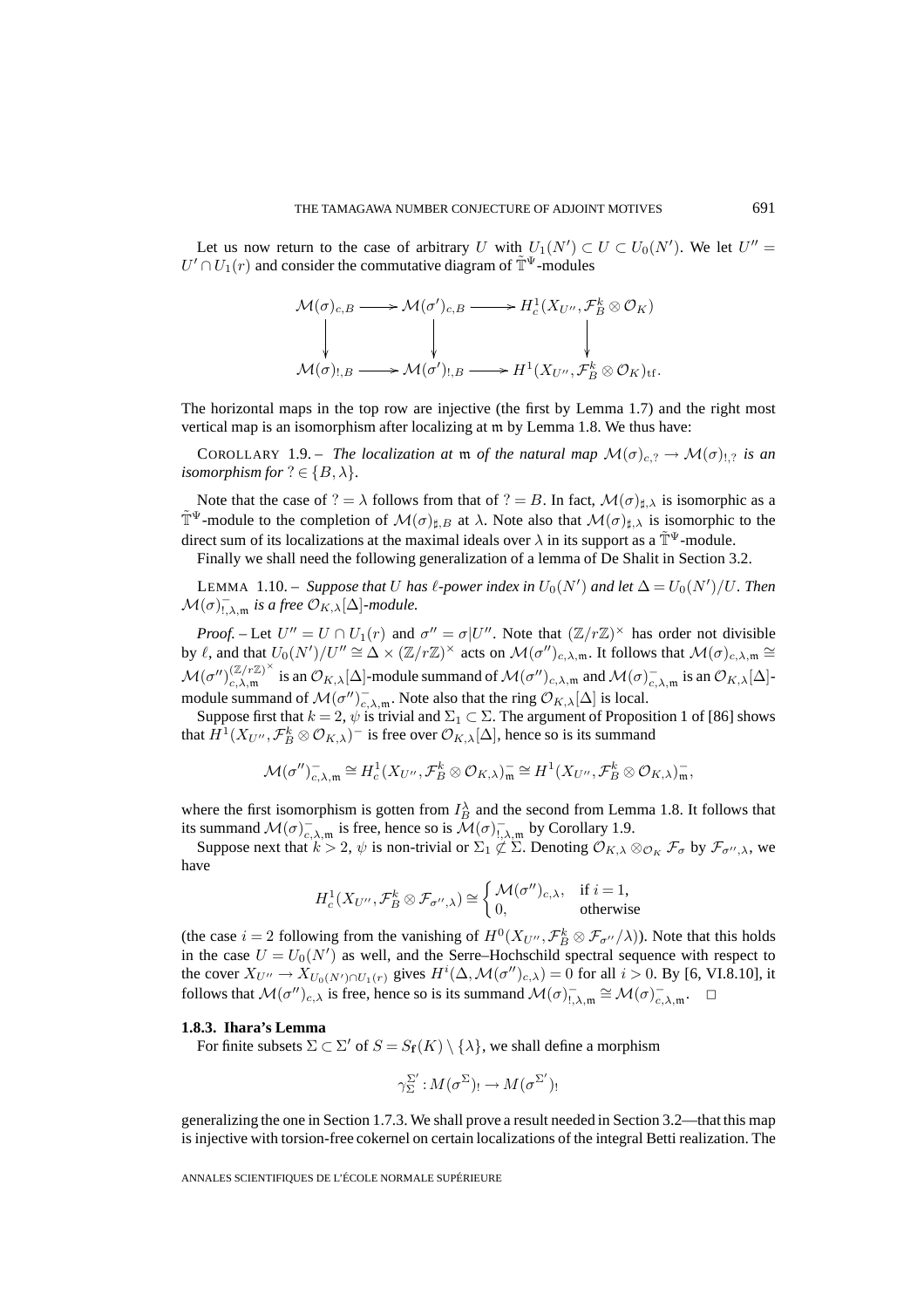result stems from a lemma of Ihara which has been generalized in various ways for applications to congruences between modular forms (see [68,20] and Chapter 2 of [88]).

For positive integers m dividing  $N^{\Sigma' \cup \{r\}}/N^{\Sigma \cup \{r\}}$ , we define

$$
\epsilon_{\Sigma,m}^{\Sigma'} = m^{1-k} \left[ U^{\Sigma'} \left( \begin{smallmatrix} 1 & 0 \\ 0 & md \end{smallmatrix} \right) U^{\Sigma} \right]_{\alpha,!} : M(\sigma^{\Sigma'})_! \to M(\sigma^{\Sigma'}),
$$

where d and  $\alpha$  are as in Lemma 1.7. We then define

$$
\gamma_{\Sigma}^{\Sigma'} = \sum_{m} \epsilon_{\Sigma,m}^{\Sigma'} \phi_m
$$

where the sum is over positive divisors of  $N^{\Sigma' \cup \{r\}}/N^{\Sigma \cup \{r\}}$  and  $\phi_m$  is defined in Section 1.7.3. Note that  $\gamma_{\Sigma}^{\Sigma'}$  is  $\tilde{T}^{\Psi}$ -linear where  $\Psi$  is the union of  $\Psi_{\Sigma}$  and the set of primes dividing  $N_1^{\Sigma'}/N_1^{\Sigma}$ . One checks also that if  $\Sigma \subset \Sigma' \subset \Sigma''$ , then  $\gamma_{\Sigma}^{\Sigma''} = \gamma_{\Sigma'}^{\Sigma''} \circ \gamma_{\Sigma}^{\Sigma'}$ .

We let m denote the maximal ideal of  $\tilde{T}^{\Psi_{\Sigma}}$  defined as in Section 1.8.2, and similarly define m' using  $\Sigma'$ . Note that m' might not lie over m, but that they lie over the same maximal ideal m'' of  $\tilde{\mathbb{T}}^{\Psi}$ .

The argument in the first part of the proof of the lemma on p. 491 of [88] shows that  $\tilde{\mathbb{T}}^{\Psi}$ and  $\tilde{\mathbb{T}}^{\Psi_{\Sigma}}$  have the same image in End<sub>K</sub>  $M(\sigma^{\Sigma})$ . Since m is in the support of  $\mathcal{M}(\sigma^{\Sigma})_{!,B}$ , it follows that the localization map  $\mathcal{M}(\sigma^{\Sigma})_{!,\,B,\mathfrak{m}''}\to \mathcal{M}(\sigma^{\Sigma})_{!,\,B,\mathfrak{m}}$  is an isomorphism. Composing its inverse with the map

$$
\mathcal{M}(\sigma^{\Sigma})_{!,B,\mathfrak{m}''}\to \mathcal{M}(\sigma^{\Sigma'})_{!,B,\mathfrak{m}''}\to \mathcal{M}(\sigma^{\Sigma'})_{!,B,\mathfrak{m}''}
$$

induced by  $\gamma_{\Sigma}^{\Sigma'}$ , we obtain a morphism

(26) 
$$
\mathcal{M}(\sigma^{\Sigma})_{!,B,\mathfrak{m}} \to \mathcal{M}(\sigma^{\Sigma'})_{!,B,\mathfrak{m}'}
$$

which we denote  $\gamma_m = \gamma_{\Sigma,m}^{\Sigma'}$ . Similarly, we have a morphism

(27) 
$$
\hat{\gamma}_{m} = \hat{\gamma}_{\Sigma,m}^{\Sigma'} : \mathcal{M}(\sigma^{\Sigma})_{!,\lambda,m} \to \mathcal{M}(\sigma^{\Sigma'})_{!,\lambda,m'}.
$$

LEMMA 1.11. – *The*  $\mathcal{O}_{K,S}$ -linear (*respectively,*  $\mathcal{O}_{K,\lambda}$ -linear) *map*  $\gamma_m$  (*respectively,*  $\hat{\gamma}_m$ ) *is injective with torsion-free cokernel.*

*Proof.* – First note the lemma is equivalent to the injectivity of  $\gamma_m$  mod  $\lambda$ , and by the formula  $\gamma_{\Sigma,\mathfrak{m}}^{\Sigma''} = \gamma_{\Sigma',\mathfrak{m}}^{\Sigma''} \circ \gamma_{\Sigma,\mathfrak{m}}^{\Sigma'}$ , we can assume  $\Sigma' = \Sigma \cup \{p\}$  for some  $p \notin \Sigma$ . Note that the case  $p = r$  is clear, and that if p divides  $N_1^{\Sigma'}/N_1^{\Sigma}$ , then  $T_p \circ \gamma = 0$  and  $\mathfrak{m}' = (\mathfrak{m}'', t_p)$ . Thus by Corollary 1.9, it suffices to prove that if  $p \neq r$ , then

(28) 
$$
\mathcal{M}(\sigma^{\Sigma})_{c,B,\mathfrak{m}''}/\lambda \to \mathcal{M}(\sigma^{\Sigma'})_{c,B,\mathfrak{m}''}/\lambda
$$

is injective.

First we consider the case  $\delta_p = 0$ . If  $p \notin \Sigma_1$  then  $\gamma$  is the identity, so we assume  $p \in \Sigma_1$ . Using part (b) of Lemma 1.5, the argument in the proof of Lemma 1.7 carries over mod  $\lambda$ , giving the injectivity of

$$
(\mathcal{M}_c\otimes\mathcal{V}/\lambda)^U\to (\mathcal{M}'_c\otimes\mathcal{V}'/\lambda)^{U'},
$$

hence that of (28).

 $4^e$  SÉRIE – TOME 37 – 2004 – N° 5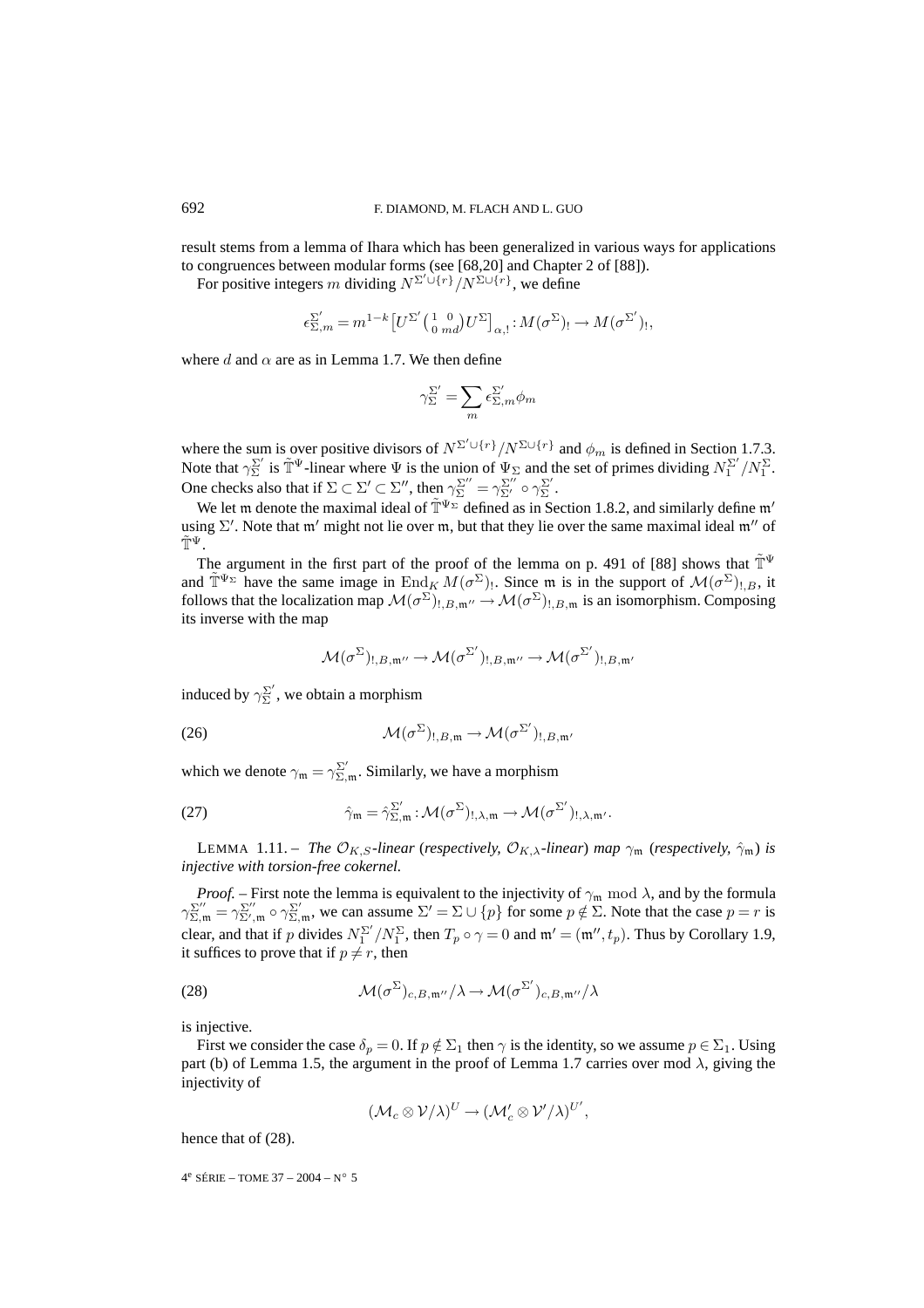Having proved the lemma for  $p \in \Sigma_1 \cup \{r\}$ , we may assume for the remaining cases ( $\delta_p = 1$ ) or 2,  $p \neq r$ ), that  $\Sigma_1 \cup \{r\} \subset \Sigma$ . Setting  $g = \begin{pmatrix} 1 & 0 \\ 0 & p \end{pmatrix}$ ,  $\mathcal{V}_0 = \mathcal{V}(N, \psi)/\lambda$ ,  $N' = N^{\Sigma}$ ,  $N'' = N^{\Sigma}p^{\delta_p}$ ,  $U = U_0(N')$ ,  $U' = U_0(N'')$ ,  $A = \mathcal{M}(N')_{c,B} \otimes V_0$  and  $A' = \mathcal{M}(N'')_{c,B} \otimes V_0$ , it suffices to show that the map

(29) 
$$
\bigoplus_{i=0}^{\delta_p} A_{\mathfrak{m}''}^U \to (A')_{\mathfrak{m}''}^{U'}
$$

defined by  $([1]_c, [g]_c, \ldots, [g]_c^{\delta_p}$  is injective.

Suppose now that  $\delta_p = 1$ . Then Lemma 1.1 yields an isomorphism  $(A')^{U'} \rightarrow (A')^{g^{-1}U'g}$  induced by  $[g]_c$  (each module being identified with the U'-invariants in  $\mathcal{M}(N^{\Sigma}p^2)_{c,B}\otimes\mathcal{V}_0)$ . Furthermore one finds that  $[1]_c$  (respectively,  $[g]_c$ ) maps  $A^U$  isomorphically  $(A')^{g^{-1}Ug}$ (respectively,  $(A')^U$ ). Therefore it suffices to prove these have trivial intersection. Suppose then that  $x \otimes v \in A'$  with  $v \neq 0$  is invariant under U and  $g^{-1}Ug$ . Since the p-part of the conductor of  $\psi$  is  $p^{c_p}$ , we may choose  $a \in 1 + p^{c_p-1} \mathbb{Z}_p$  so that  $\psi(a) \neq 1$ . One checks that  $h = \begin{pmatrix} a & 0 \\ 0 & 1 \end{pmatrix}$  is in the subgroup of GL<sub>2</sub>( $\hat{\mathbb{Z}}$ ) generated by U and  $g^{-1}Ug$ . Therefore  $x \otimes v = h(x \otimes v) = x \otimes \psi(a)v$ implies that  $x = 0$ .

Finally consider the case  $\delta_p = 2$ . Let  $A'' = \mathcal{M}(N'p)_{c,B} \otimes \mathcal{V}_0$  and  $U'' = U_0(N'p)$ . Since U is generated by U'' and  $g^{-1}U''g$ , the argument in the case  $\delta_p = 1$  applied to U'' instead of U now yields an exact sequence

(30) 
$$
A^U \to (A'')^{U''} \times (A'')^{U''} \to (A')^{U'}
$$

where the maps are given by  $\binom{-[g]_c}{[1]_c}$  and  $([1]_c, [g]_c)$ . We combine this with Lemma 3.2 of [20], whose proof shows that the map

$$
H_p^1(X_1(N'), \mathcal{F}_B^k/\lambda)^2 \to H_p^1(X_1(N', p), \mathcal{F}_B^k/\lambda)
$$

induced by  $([1],[g])$  is injective, where  $X_1(N',p)$  is the modular curve associated to  $U_1(N') \cap$  $U_0(p)$ . Lemma 1.8 then gives the injectivity of

$$
H_c^1(X_1(N'), \mathcal{F}_B^k/\lambda)_{\mathfrak{m}''}^2 \to H_c^1(X_1(N', p), \mathcal{F}_B^k/\lambda)_{\mathfrak{m}''},
$$

whence the injectivity of  $([1]_c, [g]_c) : (A^U)_{\mathfrak{m}''}^2 \to (A'')_{\mathfrak{m}''}^{U''}$ . Combining this with the exactness of the localization at  $m''$  of (30) we deduce the injectivity of (29).  $\Box$ 

## **1.8.4. Comparison of integral structures**

We now generalize Proposition 1.4 to the setting of the refined integral structures defined in Section 1.8.1. Define  $\mathcal{M}_{f,1}^{\Sigma} = \mathcal{M}(\sigma^{\Sigma}) \cdot [\tilde{I}_f^{\Sigma}]$  where  $\tilde{I}_f^{\Sigma}$  is the preimage of  $I_{f^{\Sigma \cup \{r\}}}$  in  $\tilde{\mathbb{T}}^{\Psi_{\Sigma}}$ . (Recall that  $f^{\Sigma \cup \{r\}}$  is the eigenform of level  $N^{\Sigma}$  defined in Section 1.7.3 and  $I_{q}$  was defined in Section 1.6.2.) Using strong multiplicity one and Lemma 1.5(a), one sees that  $\dim_K \mathrm{Fil}^{k-1} M_{f,1,\mathrm{dR}}^{\Sigma} = 1$  and therefore that  $M_{f,1,\mathrm{dR}}$  has rank two over K, where  $M_{f,1}^{\Sigma} =$  $K \otimes_{\mathcal{O}_K} \mathcal{M}_{f,1}^{\Sigma}$ . Note that if  $\Sigma_1 \cup \{r\} \subset \Sigma$ , then  $\mathcal{M}_{f,1}^{\Sigma} = \mathcal{M}_{f^{\Sigma}}$ .

If  $\Sigma \subset \Sigma'$ , then the restriction of  $\gamma_{\Sigma}^{\Sigma'}$  (defined in Section 1.8.3) defines a morphism  $M_{f,1}^{\Sigma} \to$  $M_{f,1}^{\Sigma'}$ . (This follows from  $\tilde{T}^{\Psi}$ -linearity with  $\Psi$  as in Section 1.8.3 and the fact that  $T_p\gamma_{\Sigma}^{\Sigma'}=0$  for  $p|N_1^{\Sigma'}/N_1^{\Sigma}$ .) Note that the maximal ideal of  $\tilde{T}^{\Psi_{\Sigma}}$  defined in Section 1.8.2 is simply  $(\tilde{I}_f^{\Sigma}, \lambda)$ , so the natural map  $\mathcal{M}_{f,1,B}^{\Sigma}\to \mathcal{M}(\sigma^{\Sigma})_{!,B,\mathfrak{m}}$  is injective. It therefore follows from Lemma 1.11 that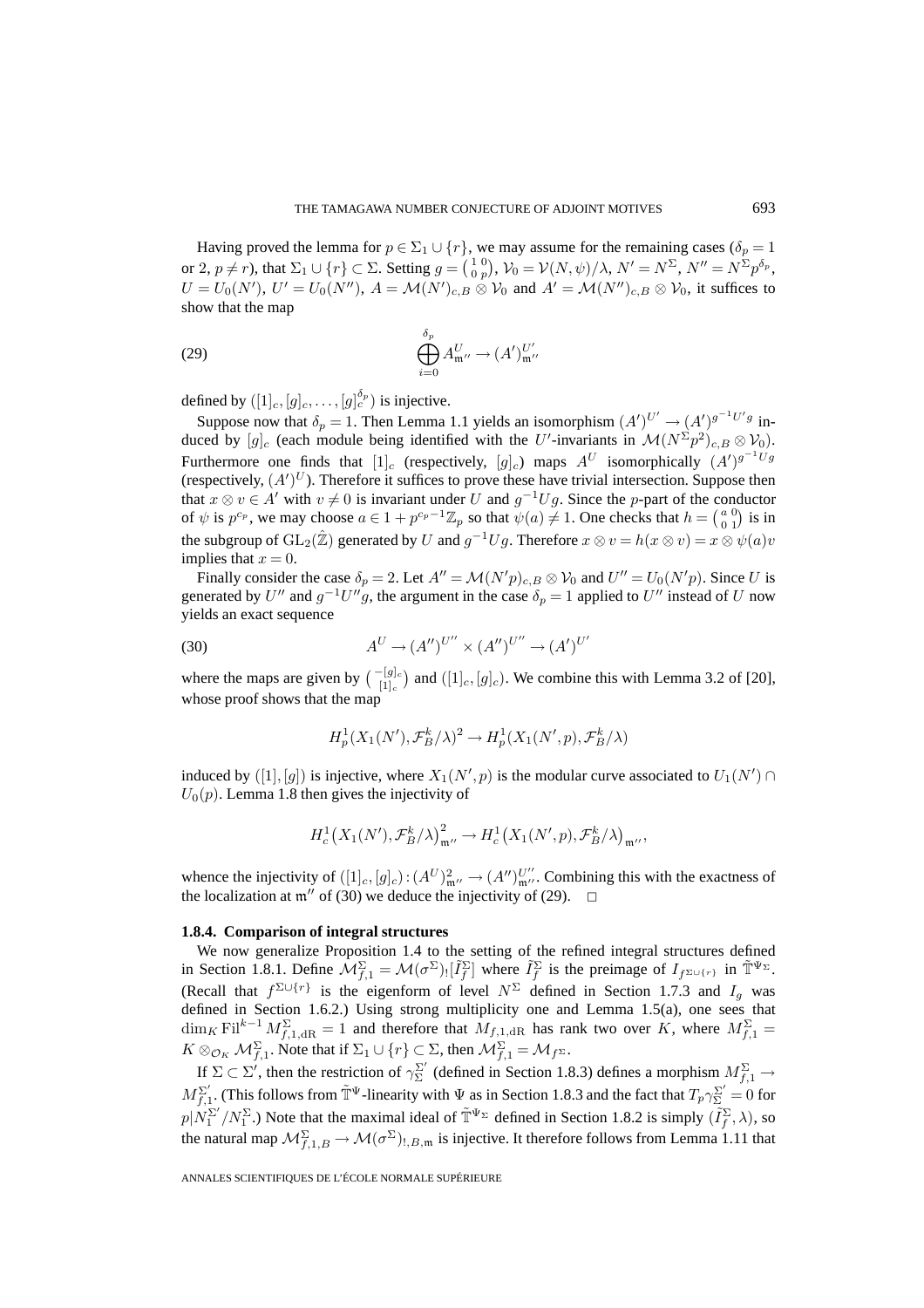$\gamma_{\Sigma}^{\Sigma'}$  is injective on  $M^{\Sigma}_{f,1}$ , hence induces an isomorphism  $M^{\Sigma}_{f,1}$  $\stackrel{\sim}{\rightarrow} M_{f,1}^{\Sigma'}$ . Moreover it restricts to isomorphisms  $\mathcal{M}^{\Sigma}_{f,1,?}$  $\stackrel{\sim}{\rightarrow}$   $\mathcal{M}_{f,1,?}^{\Sigma'}$  for ? =  $\lambda$  and dR.

Now let  $\gamma_{\Sigma'}^{\Sigma}$  denote the transpose of  $\gamma_{\Sigma}^{\Sigma'}$  with respect to the pairings  $\hat{\delta}_1^{\Sigma}$  and  $\hat{\delta}_1^{\Sigma'}$  defined in Section 1.8.1. Using  $\tilde{\Psi}$ -linearity again, we see that  $\gamma_{\Sigma'}^{\Sigma}$  maps  $M_{f,1}^{\Sigma'}$  to  $M_{f,1}^{\Sigma}$ . Recall that if  $\Sigma_1 \cup$  $\{r\} \subset \Sigma'$ , then the pairing on  $M_{f,1}^{\Sigma'} = M_{f^{\Sigma'}}$  is alternating and non-degenerate (Proposition 1.4). It follows that the same is true for arbitrary  $\Sigma$  and that for any  $\Sigma \subset \Sigma'$ , the restriction of  $\gamma_{\Sigma'}^{\Sigma}$  is an isomorphism. We thus obtain an isomorphism

$$
\wedge^2_K M_{f,1}^{\Sigma} \to M_{\psi}(1-k).
$$

We let  $\eta_{f,1}^{\Sigma}$  be the ideal in  $\mathcal{O}_{K,\lambda}$  such that  $\wedge_{\mathcal{O}_{K,\lambda}}^2 \mathcal{M}_{f,1,\lambda}^{\Sigma}$  maps isomorphically to  $\eta_{f,1}^{\Sigma} \mathcal{M}_{\psi}(1-k)_{\lambda}$ . Note that if  $\Sigma_1 \cup \{r\} \subset \Sigma$ , then  $\eta_{f,1}^{\Sigma} = \eta_{f,\lambda}^{\Sigma}$ .

We now state the generalization of Proposition 1.4.

**PROPOSITION** 1.12. – *Suppose that*  $\Sigma \subset \Sigma'$  *are finite subsets of*  $S = S_f(K) \setminus {\{\lambda\}}$ *.* 

- (a) The morphism  $\gamma_{\Sigma}^{\Sigma'}$  restricts to an isomorphism  $M_{f,1}^{\Sigma} \to M_{f,1}^{\Sigma'}$  in  $\mathbf{PM}^S$  with  $\mathcal{M}_{f,1,2}^{\Sigma}$ ∼ →  $\mathcal{M}_{f,1,?}^{\Sigma'}$  for  $? = \lambda$  and dR.
- (b) *We have*

$$
\gamma_{\Sigma'}^{\Sigma} \circ \gamma_{\Sigma}^{\Sigma'} = \beta_{f,\Sigma}^{\Sigma'} \prod_{p \in \Sigma} L_p(A_f, 1)^{-1}
$$

 $\rho$ n  $M_{f,1}^{\Sigma}$  *for some non-zero*  $\beta_{f,\Sigma}^{\Sigma'}$  *in*  $\mathcal{O}_{K,S}.$  *Moreover*  $\beta_{f,\Sigma}^{\Sigma'}=\varphi_{N^{\Sigma'}/N^{\Sigma}}$  *if*  $\Sigma_1\cap\Sigma'\setminus\Sigma=\emptyset$ (*cf. Proposition* 1.4)*.*

(c) The pairing  $\hat{\delta}_1^{\Sigma}$  is non-degenerate and S-integral on  $M_{f,1}^{\Sigma}$ , and

$$
\eta_{f,1}^{\Sigma} \subset \eta_{f,1}^{\emptyset} \prod_{p \in \Sigma} L_p(A_f, 1)^{-1}.
$$

*Proof.* – Part (a) and the first part of (c) have already been shown, and the formula in (c) follows from the one in (b). Part (b) reduces to the case  $\Sigma' = \Sigma \cup \{p\}$  for some  $p \notin \Sigma$ . If  $p = r$ , the result is clear since  $L_r(A_f, 1) \in \mathcal{O}_{K, S}^{\times}$ . If  $p \notin \Sigma_1 \cup \{r\}$ , the computation is the same as in Proposition 1.4. Finally, for  $p \in \Sigma_1$ , we factor  $\gamma_{\Sigma}^{\Sigma'} = [U^{\Sigma'} g U^{\Sigma}]_{\alpha} = \gamma_2 \circ \gamma_1$  where

$$
\gamma_1 = [U1U^{\Sigma}]_{1,!} : M(\sigma^{\Sigma})_! \to M(\sigma)_! \quad \text{and} \quad \gamma_2 = [U^{\Sigma'} g U]_{\alpha,!} : M(\sigma)_! \to M(\sigma^{\Sigma'})_!,
$$

where  $U = U_0(N_1^{\Sigma}p)$  and  $\sigma = \sigma^{\Sigma}|U$ . Defining a pairing on  $M(\sigma)$  exactly as for  $M(\sigma^{\Sigma})_!$ , using the same w and  $\omega$ , we find that  $\gamma_1^t \gamma_1 = p + 1$  and  $\gamma_2^t \gamma_2 = \beta$  for some  $\mathcal{O}_K[U]$ -linear endomorphism  $\beta$  of  $V^{\Sigma}$ , necessarily a scalar by Lemma 3.2.1 of [13]. The desired formula follows with  $\beta_{f,\Sigma}^{\Sigma'} = p\beta$ .  $\Box$ 

## **2. The Bloch–Kato conjecture for**  $A_f$  and  $A_f(1)$

In this section we shall deduce the Bloch–Kato conjecture from the main result, Theorem 3.7, of Section 3 below. More precisely, we prove the  $\lambda$ -part of the Bloch–Kato conjecture [4] for  $A_f$ and  $B_f := A_f(1)$ , where f is a newform of weight  $k \ge 2$ , conductor  $N \ge 1$ , with coefficients in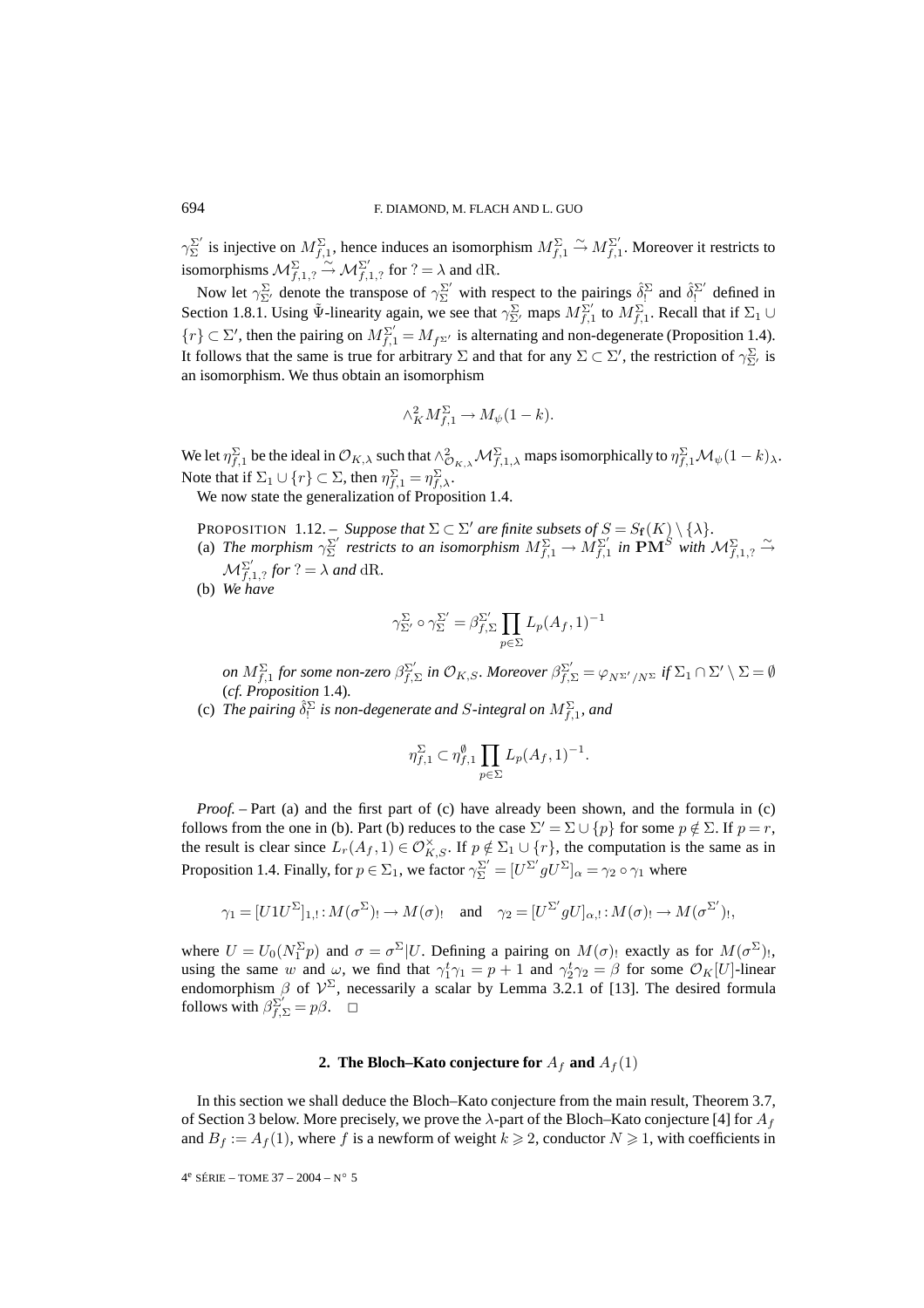the number field  $K$ , and  $\lambda$  is a prime of K not contained in the set

(31) 
$$
S_f = \begin{cases} \lambda | Nk!, \text{ or the } (\mathcal{O}_K/\lambda)[G_F]\text{-module } \bar{M}_{f,\lambda} \text{ is not absolutely irreducible,} \\ \text{where } F = \mathbb{Q}(\sqrt{(-1)^{(\ell-1)/2}\ell}) \text{ and } \lambda | \ell \end{cases}
$$
.

By  $(22)$  we can assume that f has minimal conductor among its twists and we shall do so in this section. Our formulation of the conjecture follows Fontaine and Perrin-Riou [41], generalized to motives with coefficients in  $K$ . For a more systematic discussion of the Bloch–Kato conjecture for motives with coefficients we refer to [7]. If  $A_f$  is the scalar extension of a premotivic structure with coefficients in a subfield  $K' \subseteq K$  then Theorem 4.1 and Lemma 11b) of [7] show that the conjecture over  $K$  implies the one over  $K'$  (in the context of Deligne's conjecture this was already noted in [17, Rem 2.10]). So we need not be concerned with finding the smallest coefficient field for  $A_f$ .

#### **2.1. Galois cohomology**

For any field F and continuous  $G_F$ -module M we write  $H^i(F, M)$  for  $H^i_{\text{cont}}(G_F, M)$ . Let V be a continuous finite-dimensional representation of  $G_{\mathbb{Q}}$  over  $\mathbb{Q}_\ell$ , unramified at all but finitely many primes, and let  $T \subseteq V$  be a  $G_{\mathbb{Q}}$ -stable  $\mathbb{Z}_{\ell}$ -lattice. We set  $W := V/T$ . For each place p of Q, Bloch and Kato (see [4] or [41]) define a subspace  $H^1_{\mathbf{f}}(\mathbb{Q}_p, V) \subseteq H^1(\mathbb{Q}_p, V)$  by

$$
H_{\mathbf{f}}^1(\mathbb{Q}_p, V) := \begin{cases} H_{\text{ur}}^1(\mathbb{Q}_p, V) & p \neq \ell, \infty, \\ \ker(H^1(\mathbb{Q}_p, V) \to H^1(\mathbb{Q}_p, B_{\text{crys}} \otimes V)) & p = \ell, \\ 0 & p = \infty, \end{cases}
$$

where

$$
H^1_{\text{ur}}(\mathbb{Q}_p, M) := H^1(\mathbb{F}_p, M^{I_p}) = \ker\left(H^1(\mathbb{Q}_p, M) \to H^1(I_p, M)\right)
$$

for any  $G_p$ -module M. They then define groups

$$
H^1_{\mathbf{f}}(\mathbb{Q}_p, W) := \text{im}\big(H^1_{\mathbf{f}}(\mathbb{Q}_p, V) \to H^1(\mathbb{Q}_p, W)\big)
$$

and a *Selmer group*

$$
H^1_{\mathbf{f}}(\mathbb{Q},M):=\ker\bigg(H^1(\mathbb{Q},M)\to \bigoplus_p\frac{H^1(\mathbb{Q}_p,M)}{H^1_{\mathbf{f}}(\mathbb{Q}_p,M)}\bigg),
$$

where M is either V or W and the sum is over all places p of Q. For  $p \notin \{l, \infty\}$ , note that  $H^1_{\textbf{f}}(\mathbb{Q}_p, W)$  is the maximal divisible subgroup of  $H^1_{\text{ur}}(\mathbb{Q}_p, W)$  and that the two groups coincide if  $W^{I_p}$  is divisible, e.g. when W is unramified. For any finite set  $\Sigma$  of prime numbers *not* containing  $\ell$  we define a larger Selmer group

$$
H^1_{\Sigma}(\mathbb{Q},W):=\ker\bigg(H^1(\mathbb{Q},W)\to \bigoplus_{p\notin \Sigma\cup\{\ell,\infty\}}\frac{H^1(\mathbb{Q}_p,W)}{H^1_{\mathrm{ur}}(\mathbb{Q}_p,W)}\oplus \frac{H^1(\mathbb{Q}_\ell,W)}{H^1_{\mathbf{f}}(\mathbb{Q}_\ell,W)}\bigg)
$$

without local conditions at  $p \in \Sigma \cup \{\infty\}$  and slightly relaxed local conditions at primes p where  $H^1_{\text{ur}}(\mathbb{Q}_p, W)$  is not divisible. The group  $H^1_{\mathbf{f}}(\mathbb{Q}, W)$  appears in the Bloch–Kato conjecture whereas  $H^1_{\Sigma}(\mathbb{Q}, W)$  can be analyzed using the Taylor–Wiles method in our situation.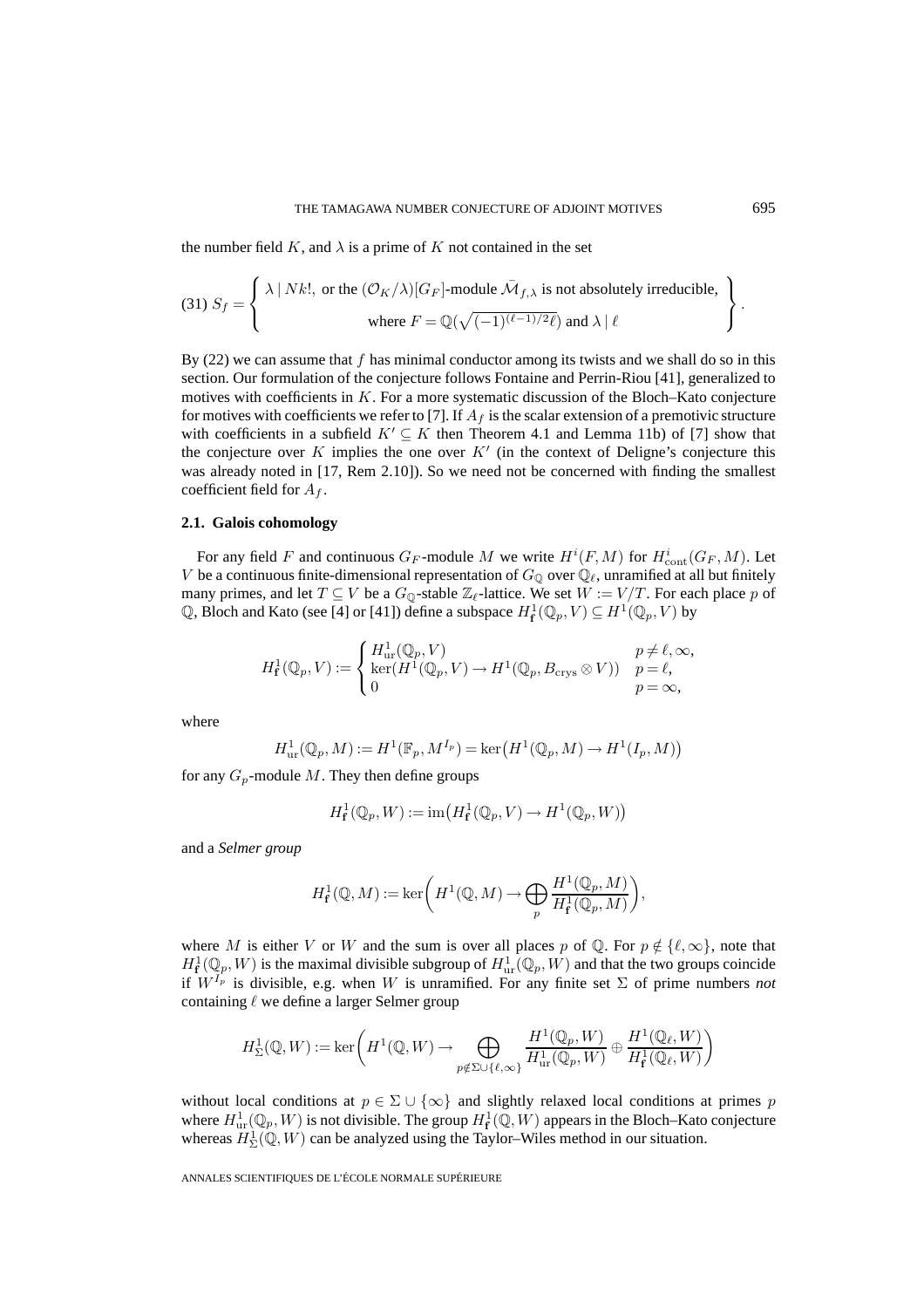LEMMA 2.1. – Put  $T^D = \text{Hom}_{\mathbb{Z}_{\ell}}(T, \mathbb{Z}_{\ell}(1)), V^D = T^D \otimes_{\mathbb{Z}_{\ell}} \mathbb{Q}_{\ell}$  and  $W^D = V^D / T^D$ , and *denote by* M<sup>∗</sup> *the Pontryagin dual of a locally compact abelian group* M*. Set*

$$
H_{\mathbf{f}}^1(\mathbb{Q}_p, T^D) := \iota^{-1} H_{\mathbf{f}}^1(\mathbb{Q}_p, V^D)
$$

*where*  $\iota: H^1(\mathbb{Q}_p, T^D) \to H^1(\mathbb{Q}_p, V^D)$  *is the natural map. If*  $\Sigma$  *is nonempty and contains all*  $\textit{primes where} \ H^{1}_{\textbf{f}}(\mathbb{Q}_p,W) \neq H^1_{\textup{ur}}(\mathbb{Q}_p,W) \text{, and if moreover } H^0(\mathbb{Q},V^D) = H^{1}_{\textbf{f}}(\mathbb{Q},V^D) = 0 \text{ then}$ *there is an exact sequence*

$$
0 \to H^1_{\mathbf{f}}(\mathbb{Q}, W) \to H^1_{\Sigma}(\mathbb{Q}, W) \to \bigoplus_{p \in \Sigma \cup \{\infty\}} H^1_{\mathbf{f}}(\mathbb{Q}_p, T^D)^* \to H^0(\mathbb{Q}, W^D)^* \to 0.
$$

*Proof. –* By [32, Proposition 1.4] there is a long exact sequence

$$
0 \to H_{\mathbf{f}}^1(\mathbb{Q}, W) \to H^1(G_S, W) \xrightarrow{\rho} \bigoplus_{p \in S} \frac{H^1(\mathbb{Q}_p, W)}{H_{\mathbf{f}}^1(\mathbb{Q}_p, W)} \xrightarrow{\rho^{D,*}} H_{\mathbf{f}}^1(\mathbb{Q}, T^D)^*
$$

$$
\to H^2(G_S, W) \to \bigoplus_{p \in S} H^2(\mathbb{Q}_p, W) \to H^0(\mathbb{Q}, T^D)^* \to 0
$$

where  $G_S$  is the Galois group of the maximal extension of Q unramified outside  $S := \{ \ell, \infty \} \cup \Sigma$ and  $H_{\mathbf{f}}^1(\mathbb{Q}, T^D) = \iota^{-1} H_{\mathbf{f}}^1(\mathbb{Q}, V^D)$ . By our assumption

$$
H^0(\mathbb{Q}, V^D) = H^1_{\mathbf{f}}(\mathbb{Q}, V^D) = 0,
$$

the natural (boundary) map  $H^0(\mathbb{Q}, W^D) \to H^1_{\mathbf{f}}(\mathbb{Q}, T^D)$  is an isomorphism. The map  $\rho^{D,*}$  is Pontryagin dual to the restriction map

$$
H^0(\mathbb{Q},W^D)=H^1_{\mathbf{f}}(\mathbb{Q},T^D)\mathop{\to}\limits^{\rho^D}\bigoplus_{p\in S}H^1_{\mathbf{f}}(\mathbb{Q}_p,T^D).
$$

Clearly,  $\rho^D$  is injective as  $H^0(\mathbb{Q}, W^D)$  injects into  $H^0(\mathbb{Q}_p, W^D) \cong H^1_{\mathbf{f}}(\mathbb{Q}_p, T^D)_{\text{tor}}$  for any  $p \in S \setminus \{\infty\} \neq \emptyset$ . This argument also shows that  $\rho^{D,*}$  restricted to

$$
L:=\bigoplus_{p\in \Sigma\cup \{\infty\}}\frac{H^1(\mathbb{Q}_p,W)}{H^1_{\mathbf{f}}(\mathbb{Q}_p,W)}\cong \bigoplus_{p\in \Sigma\cup \{\infty\}}H^1_{\mathbf{f}}(\mathbb{Q}_p,T^D)^*
$$

is still surjective since the dual map is still injective. On the other hand we have  $\rho^{-1}(L)$  =  $H^1_{\Sigma}(\mathbb{Q}, W)$  which yields the lemma.  $\Box$ 

Suppose now that  $K_{\lambda}$  is a finite extension of  $\mathbb{Q}_{\ell}$  with ring of integers  $\mathcal{O}_{\lambda}$  and uniformizer  $\lambda$ . For  $i = 1, 2$ , let  $V_i$  be representations of  $G_{\mathbb{Q}}$  over  $K_{\lambda}$  which are pseudo-geometric and short as defined in Sections 1.1.1 and 1.1.2 respectively. Suppose that  $L_i$  is a  $G_{\mathbb{Q}}$ -stable  $\mathcal{O}_{\lambda}$ -lattice in  $V_i$ and set

$$
V = \text{Hom}_{K_{\lambda}}(V_1, V_2), \qquad T = \text{Hom}_{\mathcal{O}_{\lambda}}(L_1, L_2), \qquad W = V/T.
$$

For  $n \geqslant 1$ , put

$$
W_n = \{ x \in W \mid \lambda^n x = 0 \} \cong T / \lambda^n T
$$

 $4^e$  SÉRIE – TOME 37 – 2004 – N° 5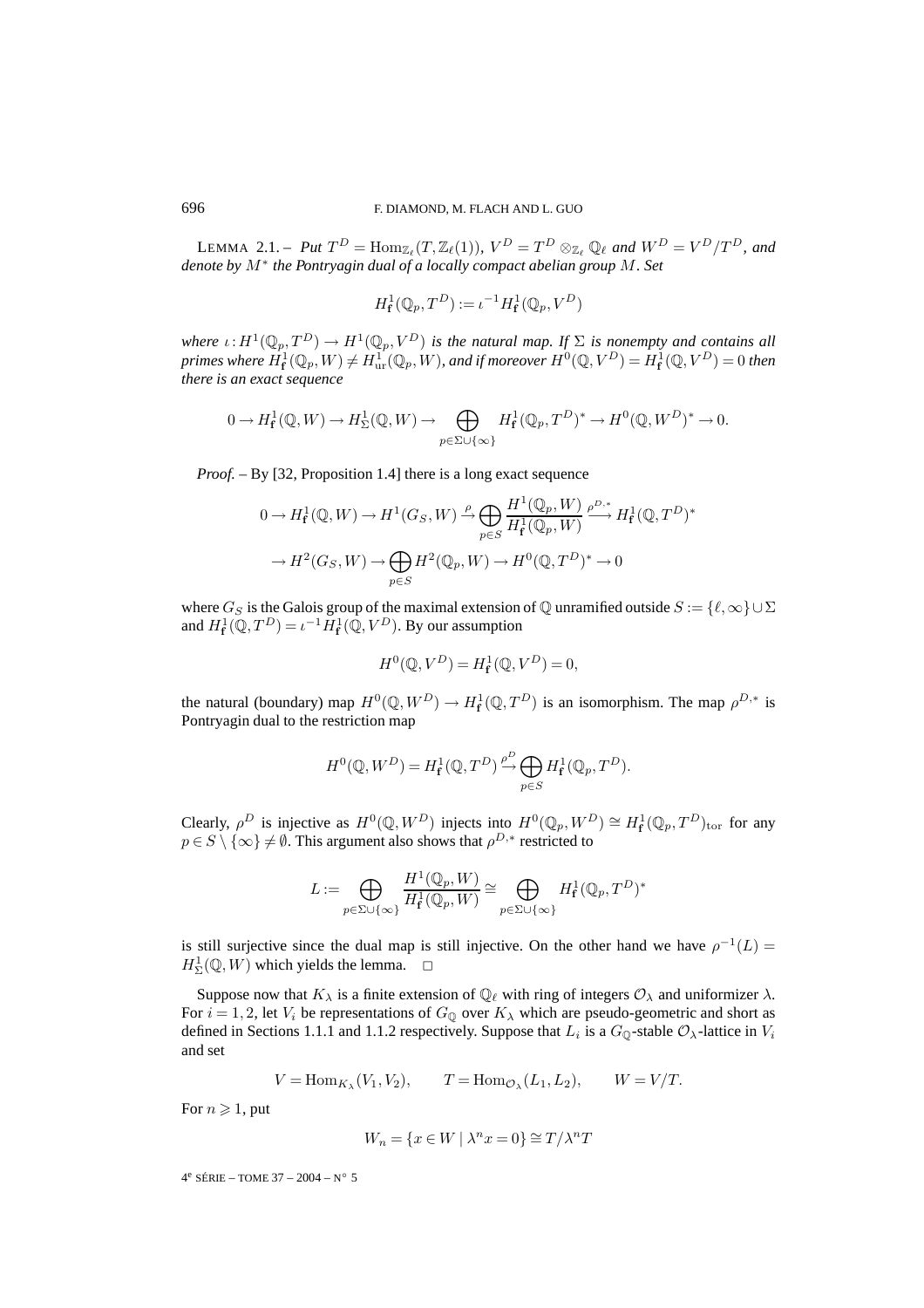and note that we have a natural isomorphism

$$
H^1(F, W_n) = \text{Ext}^1_{\mathcal{O}_{\lambda}/\lambda^n[G_F]}(L_1/\lambda^n L_1, \lambda^{-n} L_2/L_2)
$$

since  $L_1/\lambda^n L_1$  is free over  $\mathcal{O}_{\lambda}/\lambda^n$  (here  $F = \mathbb{Q}$  or  $F = \mathbb{Q}_p$ ). Since  $V_i$  is short the  $G_{\ell}$ -modules  $L_i/\lambda^n L_i$  are in the essential image of the functor

$$
\mathbb{V}\colon \!\mathcal{MF}^0_\text{tor}\ \!\to \!\mathcal{O}_{\lambda}[G_\ell]-\text{Mod}
$$

of Section 1.1.2. Let

 $H^1_{\mathbf{f}}(\mathbb{Q}_\ell, W_n) \subseteq H^1(\mathbb{Q}_\ell, W_n)$ 

be the subset of extensions of  $\mathcal{O}_{\lambda}/\lambda^{n}[G_{\ell}]$ -modules

(32) 
$$
0 \to \lambda^{-n} L_2/L_2 \to \mathcal{E} \to L_1/\lambda^n L_1 \to 0
$$

so that  $\mathcal E$  is in the essential image of  $\nabla$ . Using the stability of this essential image under direct sums, subobjects and quotients, one checks that  $H_{\mathbf{f}}^1(\mathbb{Q}_\ell, W_n)$  is a  $\mathcal{O}_\lambda$ -submodule, and that  $H^1_{\mathbf{f}}(\mathbb{Q}_\ell, W_n)$  is the preimage of  $H^1_{\mathbf{f}}(\mathbb{Q}_\ell, W_{n+1})$  under the natural map  $H^1(\mathbb{Q}_\ell, W_n) \to$  $H^1(\mathbb{Q}_\ell, W_{n+1}).$ 

**PROPOSITION** 2.2. – *The group*  $H_f^1(\mathbb{Q}_\ell, W)$  *is divisible of*  $\mathcal{O}_{\lambda}$ -corank

$$
d = \dim_{K_{\lambda}} H^0(\mathbb{Q}_{\ell}, V) + \dim_{K_{\lambda}} V - \dim_{K_{\lambda}} \mathrm{Fil}^0 D_{\mathrm{crys}}(V).
$$

*Moreover, the natural isomorphism*

$$
\varinjlim_{n} H^{1}(\mathbb{Q}_{p}, W_{n}) \cong H^{1}(\mathbb{Q}_{p}, W)
$$

*induces isomorphisms*

$$
\lim_{\substack{\longrightarrow \\ n}} H^1_{\text{ur}}(\mathbb{Q}_p, W_n) \cong H^1_{\text{ur}}(\mathbb{Q}_p, W), \qquad \lim_{\substack{\longrightarrow \\ n}} H^1_{\mathbf{f}}(\mathbb{Q}_\ell, W_n) \cong H^1_{\mathbf{f}}(\mathbb{Q}_\ell, W).
$$

*Proof.* – The divisibility of  $H^1_{\mathbf{f}}(\mathbb{Q}_\ell, W)$  follows from its definition, as does the fact that its corank coincides with  $\dim_{K_\lambda} H^1_{\mathbf{f}}(\mathbb{Q}_\ell, V) = d$  (see [4] for this last identity). The statement concerning  $H_{\text{ur}}^1$  follows from the fact that continuous group cohomology commutes with direct limits. For  $H_{\mathbf{f}}^1$  we first note that

$$
\iota_n^{-1} H^1_{\mathbf{f}}(\mathbb{Q}_\ell, W) \subseteq H^1_{\mathbf{f}}(\mathbb{Q}_\ell, W_n)
$$

where  $\iota_n: H^1(\mathbb{Q}_\ell, W_n) \to H^1(\mathbb{Q}_\ell, W)$  is the natural map. Indeed, on the level of extensions the map  $\iota_n$  is given by pushout via  $\lambda^{-n}L_2/L_2 \to V_2/L_2$ , pullback via  $L_1 \to L_1/\lambda^n L_1$ , and the isomorphism  $H^1(\overline{\mathbb{Q}_\ell}, W) \cong \text{Ext}^1_{\mathcal{O}_\lambda[G_\ell]}(L_1, V_2/L_2)$ . Similarly, the map

$$
\pi: H^1(\mathbb{Q}_\ell, V) \to H^1(\mathbb{Q}_\ell, W)
$$

is given by pushout via  $V_2 \to V_2/L_2$  and pullback via  $L_1 \to V_1$ . So for  $E \in H^1_{\bf f}(\mathbb{Q}_\ell, V)$  all finite subquotients of the locally compact continuous  $\mathcal{O}_{\lambda}[G_{\ell}]$ -module  $\pi(E)$  are in the essential image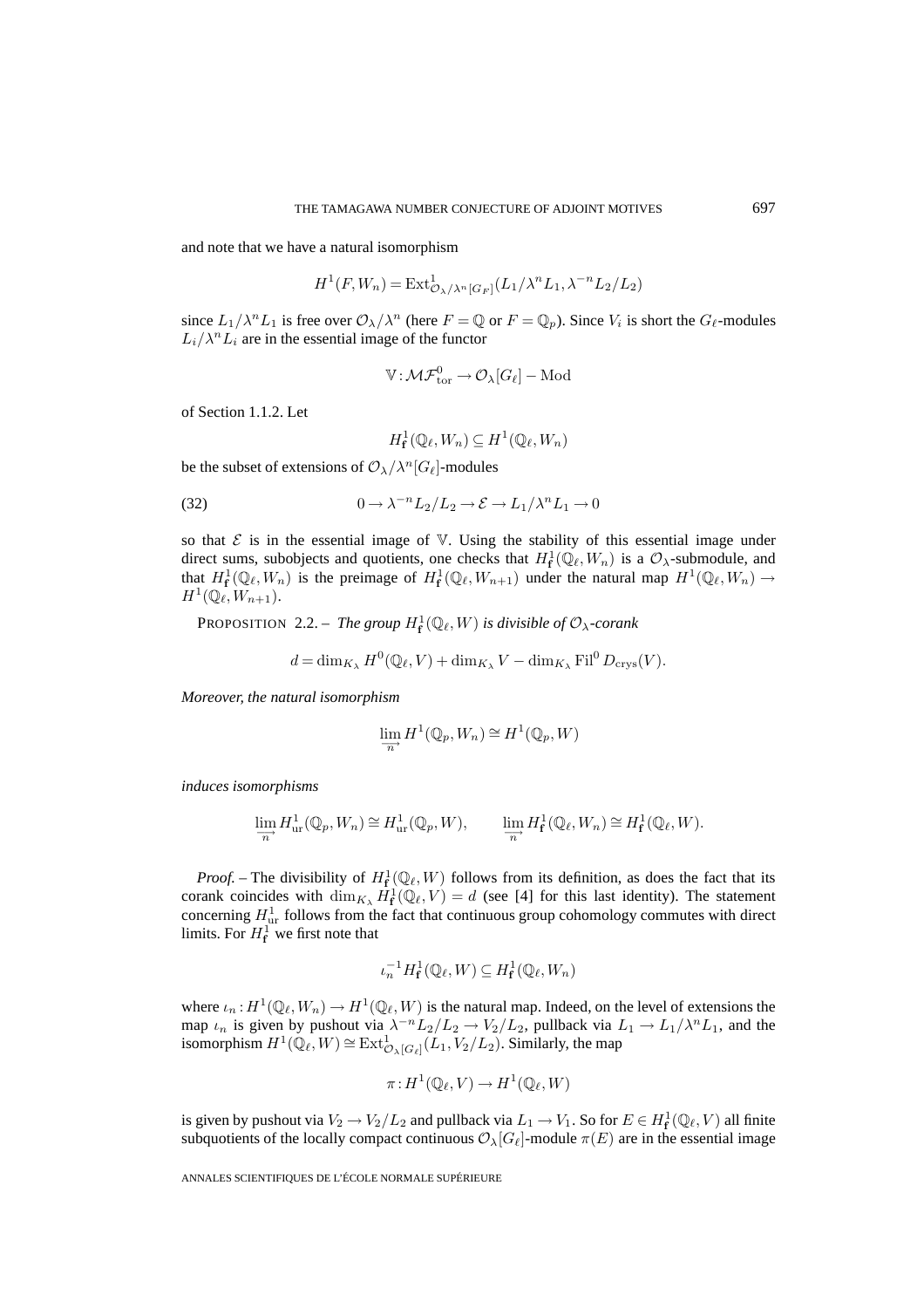of V. Hence, if  $\mathcal E$  is as in (32) and  $\iota_n(\mathcal E) = \pi(E)$  for  $E \in H^1_{\mathbf f}(\mathbb Q_\ell, V)$  then  $\mathcal E$  lies in the essential image of V.

So we obtain an inclusion of torsion groups

$$
H_{\mathbf{f}}^1(\mathbb{Q}_\ell, W) \xleftarrow{\sim} \lim_{\substack{\longrightarrow \\ n}} \iota_n^{-1} H_{\mathbf{f}}^1(\mathbb{Q}_\ell, W) \subseteq \lim_{\substack{\longrightarrow \\ n}} H_{\mathbf{f}}^1(\mathbb{Q}_\ell, W_n)
$$

which is an isomorphism if and only if the induced inclusion on the  $\lambda$ -torsion submodules is an isomorphism (as  $H^1_{\mathbf{f}}(\mathbb{Q}_\ell, W)$  is divisible). There is an exact sequence

(33) 
$$
0 \to H^0(\mathbb{Q}_\ell, W)/\lambda \to H^1_{\mathbf{f}}(\mathbb{Q}_\ell, W_1) \to \left(\varinjlim_{n} H^1_{\mathbf{f}}(\mathbb{Q}_\ell, W_n)\right)[\lambda] \to 0,
$$

and we need to prove that the right hand term has  $\kappa := \mathcal{O}_{\lambda}/\lambda$ -dimension d. Pick objects  $\mathcal{D}_i$ of  $\mathcal{MF}^0$  so that  $\mathbb{V}(\mathcal{D}_i) \cong L_i$ . Then  $\mathcal{D} := \text{Hom}_{\mathcal{O}_\lambda}(\mathcal{D}_1, \mathcal{D}_2)$  is also an object of  $\mathcal{MF}$  and  $\mathcal{D}\otimes_{\mathcal{O}_\lambda} K_\lambda \cong D_{\text{crys}}(V)$  (see Eq. (1) in Section 1.1.2). Put  $\overline{\mathcal{D}}_i = \mathcal{D}_i/\lambda$ ,  $\overline{\mathcal{D}} = \mathcal{D}/\lambda$  so that  $\mathbb{V}(\overline{\mathcal{D}}_i) \cong L_i/\lambda L_i$  and  $\mathbb{V}(\overline{\mathcal{D}}) \cong W_1$ . For all  $j \in \mathbb{Z}$  we have

(34) 
$$
\dim_{K_{\lambda}} \mathrm{Fil}^j D_{\mathrm{crys}}(V) = \dim_{\mathcal{O}_{\lambda}} \mathrm{Fil}^j \mathcal{D} = \dim_{\kappa} \mathrm{Fil}^j \bar{\mathcal{D}}.
$$

Denote by  $\kappa$ - $\mathcal{MF}$  the category of  $\kappa$ -modules in  $\mathcal{MF}$ . Then

(35) 
$$
\dim_{\kappa} H^1_{\mathbf{f}}(\mathbb{Q}_{\ell}, W_1) = \dim_{\kappa} \mathrm{Ext}^1_{\kappa - \mathcal{MF}}(\bar{\mathcal{D}}_1, \bar{\mathcal{D}}_2)
$$

and

(36) 
$$
\dim_{\kappa} H^{0}(\mathbb{Q}_{\ell}, W)/\lambda = \dim_{\kappa} H^{0}(\mathbb{Q}_{\ell}, W_{1}) - \dim_{K_{\lambda}} H^{0}(\mathbb{Q}_{\ell}, V)
$$

$$
= \dim_{\kappa} \text{Hom}_{\kappa \sim M \mathcal{F}}(\bar{\mathcal{D}}_{1}, \bar{\mathcal{D}}_{2}) - \dim_{K_{\lambda}} H^{0}(\mathbb{Q}_{\ell}, V).
$$

There is an exact sequence

(37) 
$$
0 \to \text{Hom}_{\kappa \text{-} \mathcal{M} \mathcal{F}}(\bar{\mathcal{D}}_1, \bar{\mathcal{D}}_2) \to \text{Hom}_{\kappa, \text{Fil}}(\bar{\mathcal{D}}_1, \bar{\mathcal{D}}_2) = \text{Fil}^0 \bar{\mathcal{D}}
$$

$$
\overset{1-\phi^0}{\to} \text{Hom}_{\kappa}(\bar{\mathcal{D}}_1, \bar{\mathcal{D}}_2) = \bar{\mathcal{D}} \to \text{Ext}^1_{\kappa \text{-} \mathcal{M} \mathcal{F}}(\bar{\mathcal{D}}_1, \bar{\mathcal{D}}_2) \to 0
$$

(see diagram (61) below for a similar computation) and the combination of (33)–(38) then shows that indeed

$$
\dim_{\kappa}\left(\varinjlim_{n} H_{\mathbf{f}}^1(\mathbb{Q}_{\ell}, W_n)\right)[\lambda] = d. \qquad \Box
$$

COROLLARY 2.3. – *Suppose that*  $\overline{L}$  *is a two-dimensional*  $G_{\mathbb{Q}}$ -representation over the finite  $f$ ield  $\kappa$  of characteristic  $\ell > 2$  so that  $L|_{G_{\ell}} \cong \mathbb{V}(\bar{\mathcal{D}}')$  for some object  $\bar{\mathcal{D}}'$  of  $\kappa$ -M $\mathcal{F}^0$  with  $\dim_\kappa \mathrm{Fil}^1 \, \bar{\mathcal{D}}' = 1.$  Let  $\mathrm{ad}_\kappa^0 \, \bar{L} \subset \mathrm{ad}_\kappa \, \bar{L} := \mathrm{Hom}_\kappa(\bar{L}, \bar{L})$  be the endomorphisms of trace zero. Then

$$
\dim_{\kappa} H^1_{\mathbf{f}}(\mathbb{Q}_{\ell},\mathrm{ad}_{\kappa}^0 \bar{L}) = 1 + \dim_{\kappa} H^0(\mathbb{Q}_{\ell},\mathrm{ad}_{\kappa}^0 \bar{L}).
$$

*Proof.* – From (38) applied to  $\bar{\mathcal{D}}_1 = \bar{\mathcal{D}}_2 = \bar{\mathcal{D}}'$  we have

$$
\dim _{\kappa}H_{\mathbf{f}}^1(\mathbb{Q}_{\ell},\mathrm{ad}_{\kappa}\,\bar{L})=2\cdot 2-3+\dim _{\kappa}H^0(\mathbb{Q}_{\ell},\mathrm{ad}_{\kappa}\,\bar{L})
$$

and (38) applied to  $\bar{\mathcal{D}}_1 = \bar{\mathcal{D}}_2 = \kappa[0]$  (the unit object of  $\kappa$ - $\mathcal{MF}$ ) shows that  $\dim_{\kappa} H_f^1(\mathbb{Q}_{\ell}, \kappa) =$  $\dim_{\kappa} H^0(\mathbb{Q}_{\ell}, \kappa)$ . Since  $\ell > 2$  we have  $\mathrm{ad}_{\kappa} \bar{L} = \kappa \oplus \mathrm{ad}_{\kappa}^0 \bar{L}$  which gives the lemma.  $\Box$ 

 $4^e$  SÉRIE – TOME 37 – 2004 – N° 5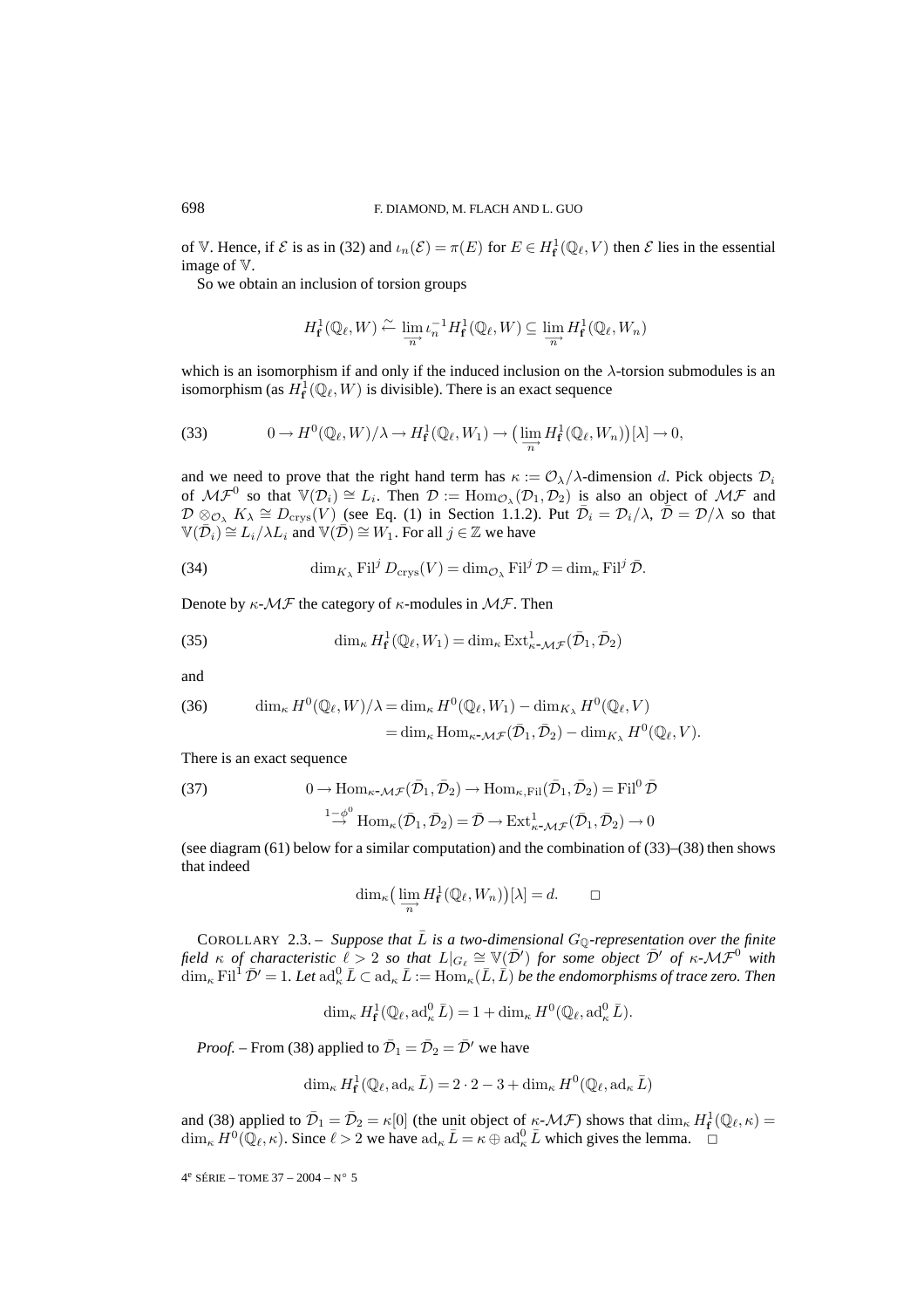Finally we record the following fact in this subsection.

LEMMA 2.4. – *The set*  $S_f$  *defined in* (31) *is finite.* 

*Proof.* – Suppose that  $\lambda$  does not divide Nk! and  $\overline{M}_{f,\lambda}$  is reducible. Its semisimplification is of the form  $\psi_1 \oplus \psi_2$  where  $\psi_1$  and  $\psi_2$  are characters of  $Gal(\mathbb{Q}(\mu_{N\ell})/\mathbb{Q})$ . The representation is necessarily ordinary at  $\ell$  (see [30]), so one of the characters is unramified at  $\ell$  and the other has restriction  $\chi_{\ell}^{1-k}$  on  $I_{\ell}$  where  $\chi_{\ell}: G_{\mathbb{Q}} \to \text{Aut}(\mu_{\ell})$  is the cyclotomic character. It follows that  $a_p \equiv p^{k-1} + 1 \mod \lambda$  for all  $p \equiv 1 \mod N$ . If this holds for infinitely many  $\lambda$ , then we get  $a_p = p^{k-1} + 1$  for all such p, violating the Ramanujan conjecture (a theorem of Deligne [15]). Having established irreducibility of  $\overline{\mathcal{M}}_{f,\lambda}$  for all but finitely many  $\lambda$ , the proof is then finished by the following lemma.  $\square$ 

LEMMA 2.5. – *Suppose that*  $\lambda$  *does not divide*  $N(2k-1)(2k-3)k!$ *. If*  $\overline{\mathcal{M}}_{f,\lambda}$  *is irreducible, then its restriction to*  $G_F$  *is absolutely irreducible.* 

*Proof.* – Consider the restriction of  $\bar{M}_{f,\lambda}$  to  $I_{\ell}$ . By results of Deligne and Fontaine (see [30]), this restriction has semisimplification of the form  $\chi_{\ell}^{1-k} \oplus 1$  or  $\psi_{\ell}^{1-k} \oplus \psi_{\ell}^{\ell(1-k)}$  $\int_{\ell}^{\ell(1-\kappa)}$  (after extending scalars if necessary), where  $\psi_{\ell}$  is a fundamental character of level 2, according to whether or not  $a_{\ell}$  is a unit mod  $\lambda$ .

Suppose that  $\overline{\mathcal{M}}_{f,\lambda}$  is irreducible but its restriction to  $G_F$  is not absolutely irreducible. Then (after extending scalars)  $\bar{M}_{f,\lambda}$  is induced from a character of  $G_F$ , and its restriction to  $I_\ell$  is induced from a character of its subgroup of index 2. It follows that the ratio of the characters into which this restriction decomposes is quadratic. Since  $\psi_{\ell}$  has order  $\ell^2 - 1$ , this forces either  $(\ell-1)|2(k-1)$  or  $(\ell+1)|2(k-1)$  and we arrive at a contradiction.  $\Box$ 

## **2.2. Order of vanishing**

Suppose that M is an L-admissible object of  $\mathbf{PM}_K$  and let  $M^D = \text{Hom}_K(M, K(1))$ . We recall the conjectured order of vanishing of  $L(M, s)$  at  $s = 0$  [41, III. 4.2.2].

CONJECTURE 2.6. – Let  $\tau: K \to \mathbb{C}$  be an embedding and  $\lambda$  any finite prime of K. Then

$$
\operatorname{ord}_{s=0} L(M,\tau,s) = \dim_{K_{\lambda}} H_{\mathbf{f}}^1(\mathbb{Q},M_{\lambda}^D) - \dim_{K_{\lambda}} H^0(\mathbb{Q},M_{\lambda}^D).
$$

THEOREM 2.7. – *Conjecture* 2.6 *holds for both*  $M = A_f$  *and*  $M = B_f$  *if*  $\lambda$  *is not in*  $S_f$ *. More precisely, we have*  $\text{ord}_{s=0} L(A_f, \tau, s) = \text{ord}_{s=0} L(B_f, \tau, s) = 0$  *and* 

$$
H^0(\mathbb{Q}, A_{f,\lambda}) \cong H^1_{\mathbf{f}}(\mathbb{Q}, A_{f,\lambda}) \cong H^1_{\mathbf{f}}(\mathbb{Q}, B_{f,\lambda}) \cong H^0(\mathbb{Q}, B_{f,\lambda}) \cong 0
$$

 $if \lambda \notin S_f$ .

*Proof. –* Lemma 2.12 below shows that

$$
L(A_f, \tau, 1) = L^{\text{nv}}(A_f, \tau, 1) \prod_{p \in \Sigma_e(f)} L_p(A_f, \tau, 1)
$$

is a nonzero multiple of the Petersson inner product of  $f$  with itself and hence it follows that  $L(B_f, \tau, 0) = L(A_f, \tau, 1) \neq 0$  for each  $\tau$ . It follows from the functional equation (24) that

(38) 
$$
L(A_f, \tau, 0) = \frac{(k-1)\epsilon(A_f)}{2\pi^2} L(A_f, \tau, 1) \neq 0
$$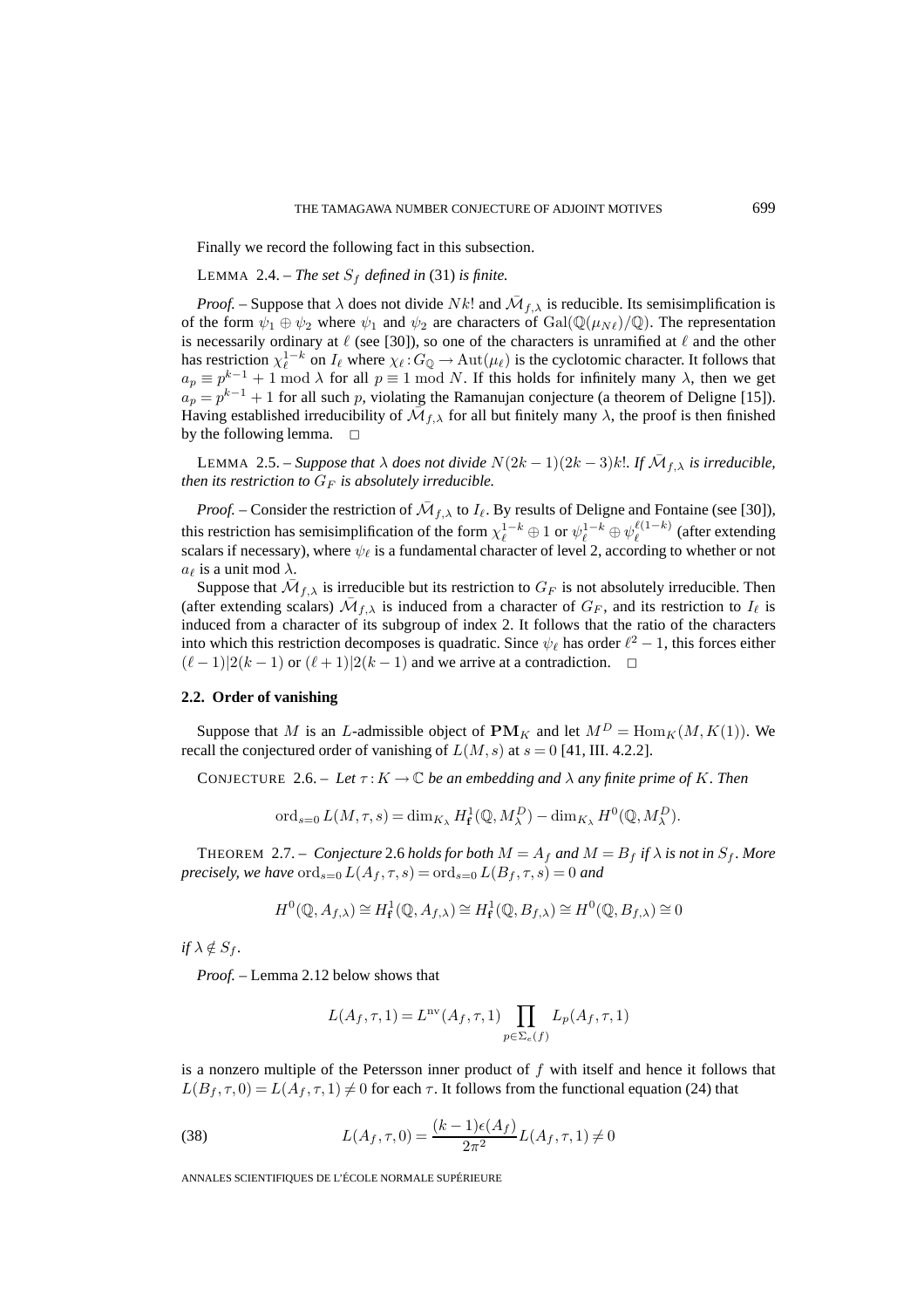for each  $\tau$  as well. The absolute irreducibility of  $M_{f,\lambda}$  for each  $\lambda$  implies that

$$
\mathrm{End}_{K_{\lambda}[G_{\mathbb{Q}}]}(M_{f,\lambda}) = K_{\lambda},
$$

so  $H^0(\mathbb{Q}, A_{f,\lambda})=0$ , and since  $M_{f,\lambda}$  is not isomorphic to  $M_{f,\lambda}(1)$ , we also have  $H^0(\mathbb{Q}, B_{f,\lambda})=0$ . It follows then from [41, II.2.2.2] (see also [32, Corollary 1.5]) that

$$
\dim_{K_{\lambda}} H^1_{\mathbf{f}}(\mathbb{Q}, A_{f,\lambda}) = \dim_{K_{\lambda}} H^1_{\mathbf{f}}(\mathbb{Q}, B_{f,\lambda})
$$

for all  $\lambda$  and hence that Theorem 2.7 is implied by the vanishing of  $H_{\mathbf{f}}^1(\mathbb{Q}, A_{f,\lambda})$ . Theorem 3.7 shows that

$$
H^1_{\mathbf{f}}(\mathbb{Q}, A_{f,\lambda}/\operatorname{ad}^0_{\mathcal{O}_\lambda} \mathcal{M}_{f,\lambda}) \subset H^1_{\Sigma}(\mathbb{Q}, A_{f,\lambda}/\operatorname{ad}^0_{\mathcal{O}_\lambda} \mathcal{M}_{f,\lambda})
$$

is finite for  $\lambda$  in  $S_f$ . Since the kernel of

$$
H^1_{\mathbf{f}}(\mathbb{Q}, A_{f,\lambda}) \to H^1_{\mathbf{f}}(\mathbb{Q}, A_{f,\lambda}/ \operatorname{ad}^0_{\mathcal{O}_{\lambda}} \mathcal{M}_{f,\lambda})
$$

is finitely generated over  $\mathcal{O}_{\lambda}$  we deduce  $H_{\mathbf{f}}^1(\mathbb{Q}, A_{f,\lambda})=0$  and Theorem 2.7 follows.  $\Box$ 

## **2.3. Deligne's period**

We now recall the formulation in [41] of Deligne's conjecture [17] for the "transcendental part" of  $L(M, 0)$  for  $M = A_f$  or  $B_f$ . The authors there actually discuss the more general conjecture of Beilinson concerning the leading coefficient  $L^*(M, 0)$  for premotivic structures arising from motives, but their formulation relies on the conjectural existence of a category of mixed motives with certain properties. We restrict our attention to those  $M$ , such as  $A_f$  and  $B_f$ , for which  $L(M, 0) \neq 0$  and which are critical in the sense of Deligne. In that case Beilinson's conjecture reduces (conjecturally) to Deligne's, which can be stated without reference to the category of mixed motives.

Under these hypotheses, the *fundamental line* for M is the K-line defined by

$$
\Delta_{\mathbf{f}}(M) = \operatorname{Hom}_{K}(\operatorname{det}_{K} M_{B}^{+}, \operatorname{det}_{K} t_{M})
$$

where <sup>+</sup> indicates the subspace fixed by  $F_{\infty}$  and  $t_M = M_{\rm dR}/\text{Fil}^0 M_{\rm dR}$ . Furthermore the composite

$$
\mathbb{R} \otimes M_B^+ \to (\mathbb{C} \otimes M_B)^+ \stackrel{(I^{\infty})^{-1}}{\longrightarrow} \mathbb{R} \otimes M_{\mathrm{dR}} \to \mathbb{R} \otimes t_M
$$

is an  $\mathbb{R} \otimes K$ -linear isomorphism. Its determinant over  $\mathbb{R} \otimes K$  defines a basis for  $\mathbb{R} \otimes \Delta_f(M)$ called the Deligne period, denoted  $c^+(M)$ .

CONJECTURE 2.8. – *There exists a basis*  $b(M)$  *for*  $\Delta_f(M)$  *such that* 

$$
L(M,0)(1 \otimes b(M)) = c^+(M).
$$

There are various rationality results for  $L(A_f, 0)$  and  $L(B_f, 0)$  in the literature (see for example [73, Theorem 2.3]) although the precise relationship with Conjecture 2.8 for  $M = A_f$ or  $B_f$  is not always clear. In this section we recall the proof of Conjecture 2.8 for  $M = A_f$  and  $B_f$  and give convenient natural descriptions for  $b(A_f)$  and  $b(B_f)$ .

4e SÉRIE – TOME 37 – 2004 – N◦ 5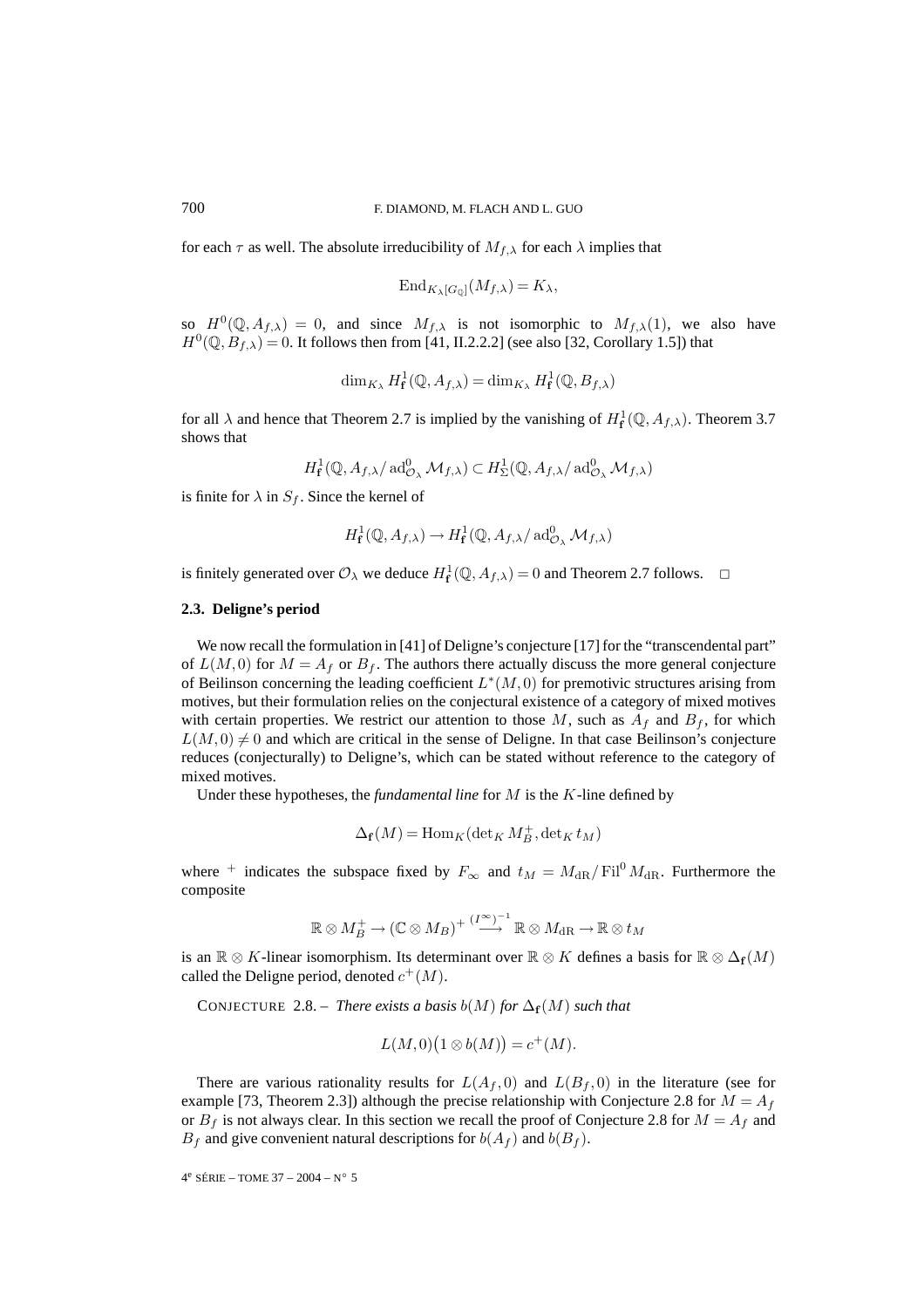We begin by observing that  $A_{f,B}^+$  and  $t_{A_f}$  are one-dimensional over K. Furthermore, complex conjugation

$$
F_{\infty}: M_{f,B} \to M_{f,B}
$$

has trace zero and commutes with  $F_{\infty}$ , so it is a basis for  $A_{f,B}^+$ . Note also that the natural map

$$
A_{f,dR} \to \text{Hom}_K(\text{Fil}^{k-1} M_{f,dR}, M_{f,dR}/\text{Fil}^{k-1} M_{f,dR})
$$

factors through an isomorphism

(39) 
$$
t_{A_f} \to \text{Hom}_K(\text{Fil}^{k-1} M_{f,\text{dR}}, M_{f,\text{dR}}/\text{Fil}^{k-1} M_{f,\text{dR}}).
$$

The fundamental line  $\Delta_f(A_f)$  can therefore be identified with

$$
\operatorname{Hom}_K(\operatorname{Fil}^{k-1} M_{f,\operatorname{dR}} \otimes \mathbb{Q} \cdot F_{\infty}, M_{f,\operatorname{dR}} / \operatorname{Fil}^{k-1} M_{f,\operatorname{dR}}).
$$

We shall describe  $b(A_f)$  by specifying the image of the canonical basis  $f \otimes F_{\infty}$  for Fil<sup>k-1</sup>  $M_{f,dR} \otimes K \cdot F_{\infty}$  where we view f as an element of  $M_{f,dR}$  by (15). Recall that we defined in (16) a perfect alternating pairing

$$
\langle \cdot \,, \cdot \rangle : M_f \otimes_K M_f \to M_{\psi}(1-k),
$$

and this induces an isomorphism

$$
M_{f,\mathrm{dR}}/\mathrm{Fil}^{k-1} M_{f,\mathrm{dR}} \to \mathrm{Hom}_K(\mathrm{Fil}^{k-1} M_{f,\mathrm{dR}}, M_{\psi}(1-k)_{\mathrm{dR}}).
$$

We shall eventually define  $b(A_f)$  by specifying the element  $\langle f, b(A_f)(f \otimes F_{\infty}) \rangle$  of  $M_{\psi}(1 - k)_{dR}$ .

We can make a similar analysis of the fundamental line  $\Delta_f(B_f)$ . One finds that  $B_{f,B}^+$  and  $t_{B_f}$ are two-dimensional over K. Note that  $B_{f,B}^+$  can be identified with  $A_{f,B}^- \otimes \mathbb{Q}(1)_B$  and that the natural map

$$
A_{f,B}^-\to\mathop{\rm Hom}\nolimits_K(M_{f,B}^+,M_{f,B}^-)\oplus\mathop{\rm Hom}\nolimits_K(M_{f,B}^-,M_{f,B}^+)
$$

defined by restrictions is an isomorphism. We therefore have an isomorphism

$$
\det\nolimits_K B^+_{f,B} \to K(2)_B
$$

which is canonical up to sign. To fix the choice of sign, we use  $\alpha \wedge \alpha^{-1}$  as a basis for  $\det_K A_{f,B}^$ where  $\alpha$ :  $M_{f,B}^+ \to M_{f,B}^-$  is any K-linear isomorphism. Next note that the natural map

$$
B_{f,dR} \to \text{Hom}_K\left(M_{f,dR}, M_f(1)_{dR}\right) \to \text{Hom}_K\left(\text{Fil}^{k-1} M_{f,dR}, M_f(1)_{dR}\right)
$$

factors through an isomorphism

$$
t_{B_f} \to \text{Hom}_K(\text{Fil}^{k-1} M_{f,\text{dR}}, M_f(1)_{\text{dR}}).
$$

Using the isomorphism

$$
\det_{K} M_{f,dR} \to \mathrm{Fil}^{k-1} M_{f,dR} \otimes_{K} (M_{f,dR}/\mathrm{Fil}^{k-1} M_{f,dR})
$$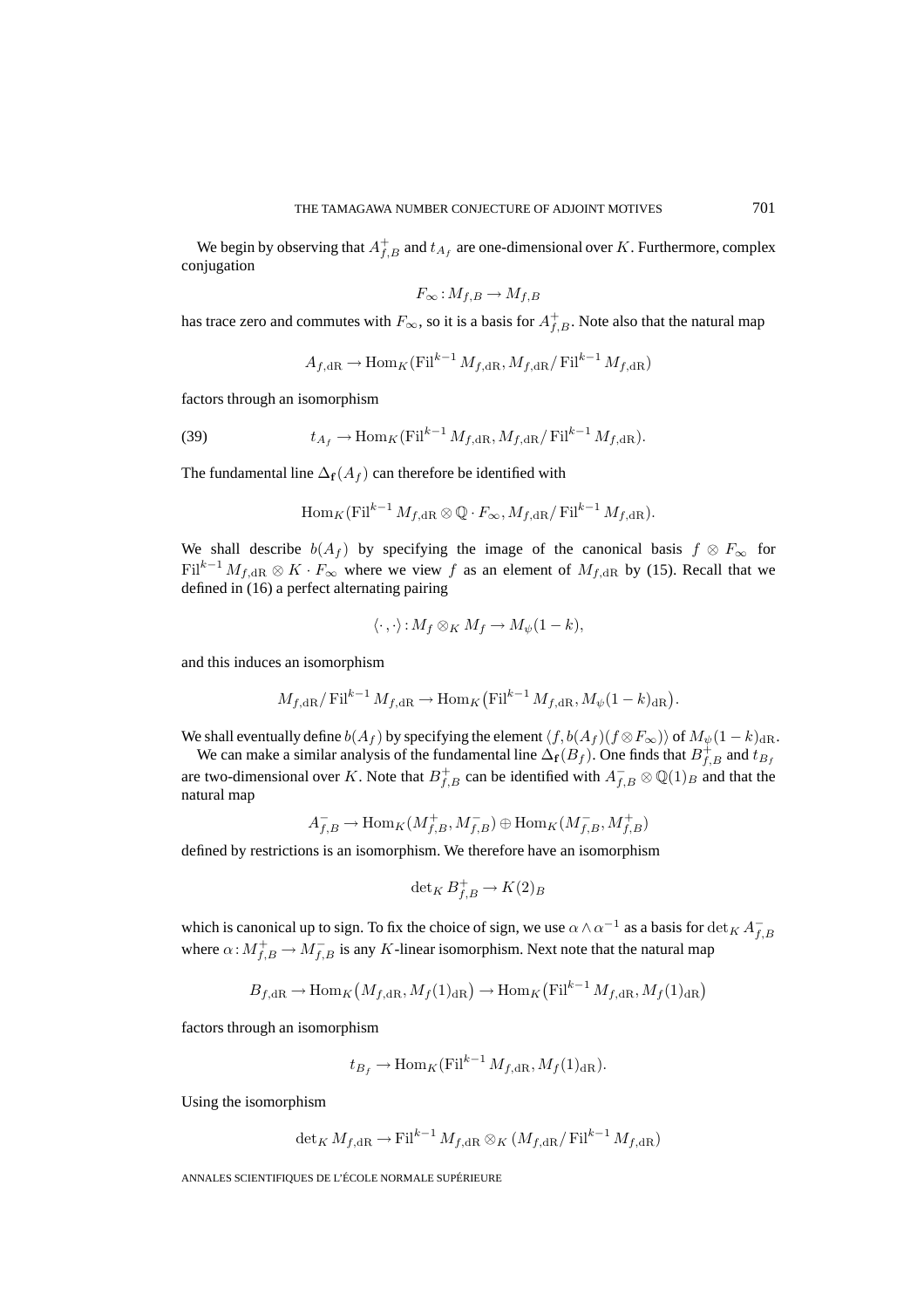(with choice of sign again indicated by the ordering), we find that  $\det_K t_{B_f}$  is naturally isomorphic to

(40) 
$$
\operatorname{Hom}_K(\operatorname{Fil}^{k-1} M_{f,\operatorname{dR}} , M_{f,\operatorname{dR}}/\operatorname{Fil}^{k-1} M_{f,\operatorname{dR}}) \otimes \mathbb{Q}(2)_{\operatorname{dR}}.
$$

We can therefore identify  $\Delta_f(B_f)$  with

(41) 
$$
\text{Hom}_K(\text{Fil}^{k-1} M_{f,\text{dR}} \otimes \mathbb{Q}(2)_B, (M_{f,\text{dR}}/\text{Fil}^{k-1} M_{f,\text{dR}}) \otimes \mathbb{Q}(2)_\text{dR}),
$$

and we arrive at a canonical isomorphism

$$
\Delta_{\mathbf{f}}(A_f) \otimes \Delta_{\mathbf{f}}(\mathbb{Q}(2)) \otimes A_{f,B}^+ \xrightarrow{\sim} \Delta_{\mathbf{f}}(B_f).
$$

Fixing the basis  $F_{\infty}$  of  $A_{f,B}^+$  and the basis  $\beta$  of  $\Delta_f(\mathbb{Q}(2))$  which sends  $(2\pi i)^2$  to  $\iota^{-2}$ , this defines an isomorphism of  $K$ -lines

(42) 
$$
\operatorname{tw} : \Delta_{\mathbf{f}}(A_f) \to \Delta_{\mathbf{f}}(B_f)
$$

so that  $\text{tw}(\phi)(x \otimes y) = \phi(x \otimes F_{\infty}) \otimes \beta(y).$ 

LEMMA 2.9. – *We have*

$$
(\mathbb{R} \otimes \text{tw})\big(c^+(A_f)\big) = -\frac{1}{2\pi^2}c^+(B_f).
$$

*Proof.* – Let  $I_M^{\infty}$ :  $\mathbb{C} \otimes M_{f, \text{dR}} \cong \mathbb{C} \otimes M_{f, B}$  be the comparison isomorphism for  $M_f$ . Via the natural isomorphism  $\mathbb{C} \otimes \text{End}_K(M_f)$ ?  $\cong \text{End}_{\mathbb{C} \otimes K}(\mathbb{C} \otimes M_{f, ?})$  where  $\mathbb{C} = B$  or  $\mathbb{C} = \text{dR}$ ,  $I^{\infty}_M$  induces the comparison isomorphism  $I^{\infty}$  for both  $\text{End}(M_f)$  and  $A_f: I^{\infty}(\phi) = I^{\infty}_M \circ \phi \circ$ A similar formula holds for  $c^+(A_f)$ .

Suppose now that x is a  $\mathbb{R} \otimes K$ -basis of  $\mathbb{R} \otimes \text{Fil}^{k-1} M_{f, \text{dR}}$  and write  $I_M^{\infty}(x) = y^+ + y^-$  with  $y^{\pm}\in\mathbb{C}\otimes M_{f,B}^{\pm}.$  Then

$$
c^+(A_f)(x \otimes F_\infty) = (I_M^{\infty})^{-1} (1 \otimes F_\infty) I_M^{\infty}(x) = (I_M^{\infty})^{-1} (y^+ - y^-) \bmod \mathbb{R} \otimes \text{Fil}^{k-1} M_{f, \text{dR}}.
$$

On the other hand we have  $\alpha(y^+) = \lambda y^-$  for some  $\lambda \in (\mathbb{C} \otimes K)^\times$  and therefore  $\alpha^{-1}(y^-) =$  $\lambda^{-1}y^+$ . Hence

$$
(I^{\infty})^{-1}(\alpha)(x) \wedge (I^{\infty})^{-1}(\alpha^{-1})(x) = (I^{\infty}_{M})^{-1}\alpha(y^{+}) \wedge (I^{\infty}_{M})^{-1}\alpha^{-1}(y^{-})
$$
  

$$
= (I^{\infty}_{M})^{-1}\lambda y^{-} \wedge (I^{\infty}_{M})^{-1}\lambda^{-1}y^{+}
$$
  

$$
= \frac{1}{2}(I^{\infty}_{M})^{-1}(y^{+} + y^{-}) \wedge (I^{\infty}_{M})^{-1}(y^{+} - y^{-})
$$
  

$$
= \frac{1}{2}x \wedge (I^{\infty}_{M})^{-1}(y^{+} - y^{-})
$$

and in the description (41) of  $\mathbb{R} \otimes \Delta_f(B_f)$  the element  $c^+(B_f)$  is given by

$$
c^{+}(B_f)(x \otimes (2\pi i)^2) \otimes \iota^2 = (2\pi i)^2 \frac{1}{2} (I_M^{\infty})^{-1} (y^+ - y^-) \bmod \mathbb{R} \otimes \mathrm{Fil}^{k-1} M_{f, \mathrm{dR}}
$$
  
=  $-2\pi^2 c^{+}(A_f)(x \otimes F_{\infty}).$ 

In view of the definition of tw in (42) this gives the lemma.  $\Box$ 

Recall that  $\Sigma_e(f)$  is the set of primes p such that  $L_p^{\text{nv}}(A_f, s) = 1$  but  $L_p(A_f, s) = (1+p^{-s})^{-1}$ . We write  $b_{\text{dR}}$  for the basis of  $M_{\psi, \text{dR}}$  defined in Section 1.1.3, and pick  $\eta \in \{0, 1\}$  so that

4e SÉRIE – TOME 37 – 2004 – N◦ 5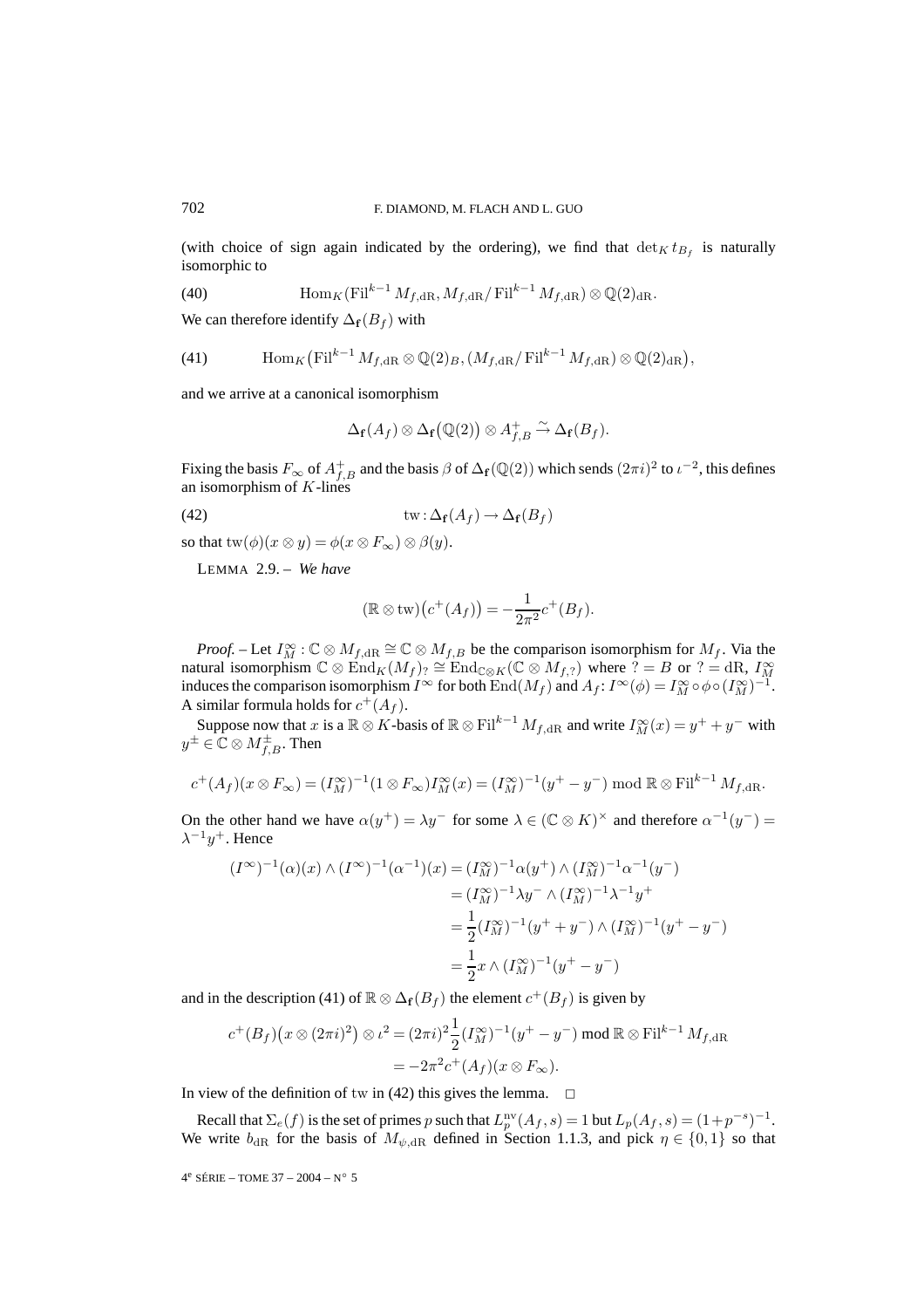$\eta \equiv k \mod 2$ . Note that by Proposition 5.5 of [17], we have  $\epsilon(M_f \otimes M_{\psi^{-1}})/\epsilon(M_{\psi^{-1}}) \in K^{\times}$ . The same proposition together with (20) gives  $\epsilon(A_f) \in K^{\times}$ .

THEOREM 2.10. – Let  $b(A_f) \in \Delta_f(A_f)$  be defined by the formula

$$
\langle f, b(A_f)(f \otimes F_{\infty}) \rangle = \frac{i^{k-\eta}((k-2)!)^2 \epsilon(M_f \otimes M_{\psi^{-1}})}{2\epsilon(M_{\psi^{-1}})\epsilon(A_f)} \prod_{p \in \Sigma_e(f)} (1+p^{-1}) \cdot (b_{\mathrm{dR}} \otimes \iota^{k-1}),
$$

*and*  $b(B_f) \in \Delta_f(B_f)$  *by the formula* 

(43) 
$$
b(B_f) = (1 - k)\epsilon(A_f)\operatorname{tw}(b(A_f)).
$$

*Then*  $L(A_f, 0)(1 \otimes b(A_f)) = c^+(A_f)$  *and*  $L(B_f, 0)(1 \otimes b(B_f)) = c^+(B_f)$ *.* 

*Proof. –* If we show

$$
\langle f, c^+(A_f)(f \otimes F_{\infty}) \rangle = \frac{i^{k-\eta}(k-1)!(k-2)! \epsilon (M_f \otimes M_{\psi^{-1}}) L^{\text{nv}}(A_f, 1)}{4\pi^2 \epsilon (M_{\psi^{-1}})} \cdot (b_{\text{dR}} \otimes \iota^{k-1})
$$

in  $\mathbb{C} \otimes M_{\psi}(1-k)_{\text{dR}}$ , then the statement concerning  $b(A_f)$  is an immediate consequence of the functional equation (38). The identity  $L(B_f, 0)(1 \otimes b(B_f)) = c^+(B_f)$  then follows by applying ( $\mathbb{R} \otimes$  tw) to the identity  $L(A_f, 0)(1 \otimes b(A_f)) = c^+(A_f)$  and using (38) and Lemma 2.9.

As in Section 1.4.2 put  $U = U_0(N)$ , let  $\sigma: U \to K^\times$  be the representation  $\begin{pmatrix} a & b \\ c & d \end{pmatrix} \mapsto \psi^{-1}(a_N)$ and set  $M(N,\psi) = M(\sigma) = M(N')(\sigma)$  for some  $N' \ge 3$  so that  $U_{N'} \subseteq U$ . Put  $w =$  $\binom{0}{N-1} \in GL_2(\mathbb{A}_f)$  and denote by  $W = [UwU]_{\omega}: M(N')(\sigma) \to M(N')(\hat{\sigma} \otimes (\psi^{-1} \circ \det))$  the isomorphism in (13). Note that  $ww_N^{-1} \in U$  so that we can work with w instead of  $w_N$ . For any one-dimensional K-representation  $\sigma$  of U whose kernel contains  $U_{N'}$  we shall view  $M(N')(\sigma)$ as a sub- $\textbf{PM}_K$ -structure of  $K \otimes M(N')$ . With  $I^{\infty}$  denoting the comparison isomorphism for both  $M_f$  and  $K \otimes M(N')$  we have

(44) 
$$
\langle f, c^+(A_f)(f \otimes F_\infty) \rangle = \langle f, (I^\infty)^{-1} (1 \otimes F_\infty) I^\infty f \rangle
$$

$$
= [U : U_{N'}]^{-1} (f, (I^\infty)^{-1} (1 \otimes F_\infty) I^\infty W f]_{N'}
$$

where this last pairing is the one defined in (12).

We proceed with the computation of  $Wf \in \text{Fil}^{k-1} M(N')(\hat{\sigma} \otimes (\psi^{-1} \circ \det))_{!, \text{dR}}$ . Note that the field  $K_f$  generated by the Fourier coefficients of the newform f is either totally real or a CM field and hence has a well defined automorphism  $\rho$  induced by complex conjugation. It is known that the Fourier expansion  $f^{\rho}(z) = \sum_{n=1}^{\infty} a_n^{\rho} e^{2\pi i z n}$  is a newform of conductor N and character  $\psi^{-1}$  [63, 4.6.15(2)], hence represents an element of Fil<sup>k-1</sup>  $M(N')(\hat{\sigma})_{!,\mathrm{dR}}$ .

Let  $P_1, P_2$  be the canonical N'-torsion sections on the moduli scheme X of level N' introduced in Section 1.2.1, denote by  $\zeta = \langle P_1, P_2 \rangle \in \Gamma(X, \mathcal{O}_X)$  their Weil pairing and consider the resulting morphism  $X \to \text{Spec}(\mathcal{O}_F)$  where  $F = \mathbb{Q}(\zeta)$ . This induces isomorphisms  $M_F \cong H^0(X)$  and

(45) 
$$
M_{\psi} \cong \left(H^{0}(X) \otimes K_{\psi^{-1} \text{odet}}\right)^{U}
$$

where in the definition of  $M_{\psi}$  in Section 1.1.3 we have to replace  $e^{2\pi i N'}$  by  $\zeta$ . Then  $M_{\psi} \otimes_K M(N')(\hat{\sigma})$ ! has a natural map into  $M(N')(\hat{\sigma} \otimes (\psi^{-1} \circ \det))$ ! via the isomorphism (45) followed by cup product on  $X$ .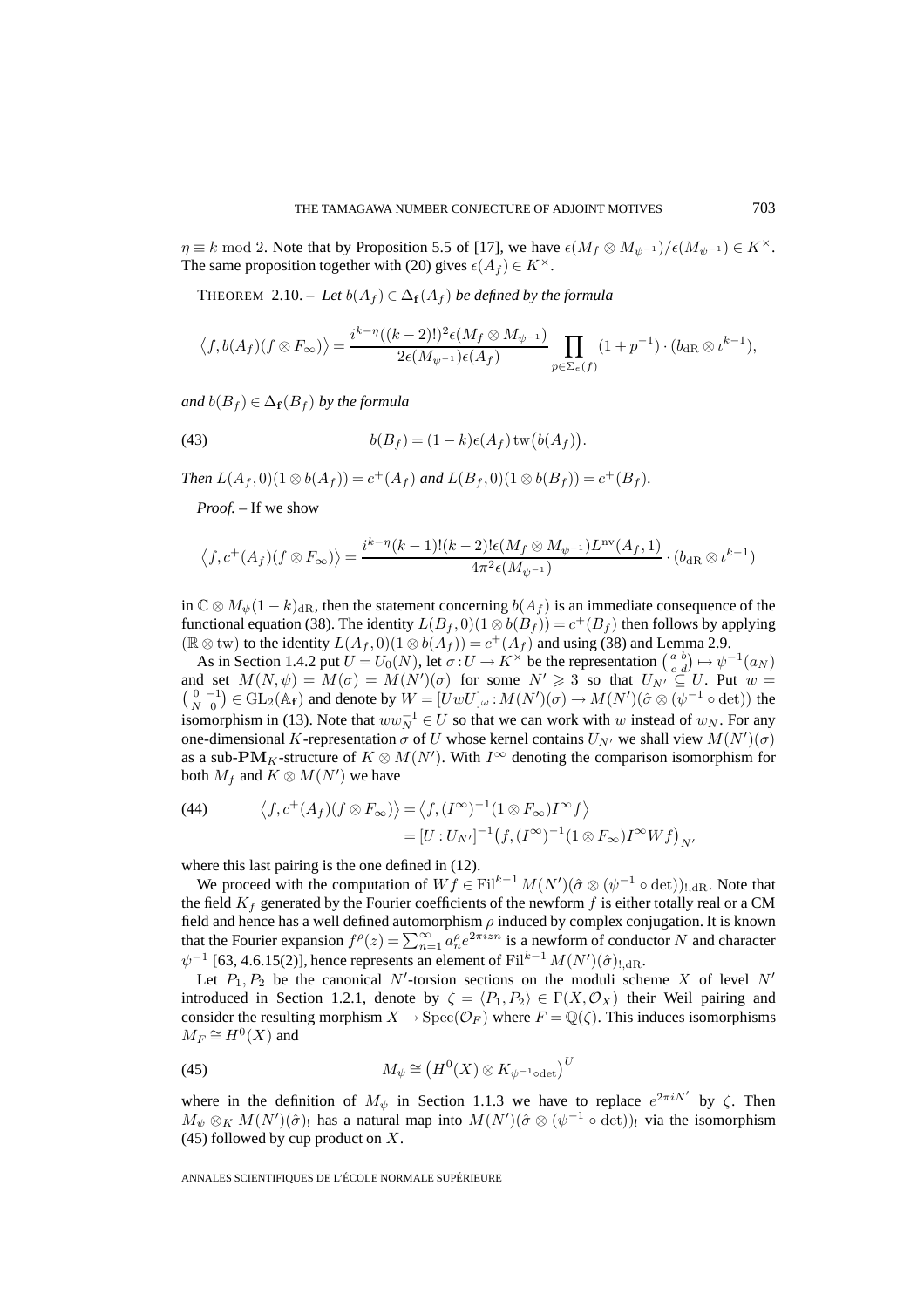LEMMA 2.11. – *We have*

(46) 
$$
Wf = \psi(-1)\frac{i^{k-\eta}\epsilon(M_f\otimes M_{\psi^{-1}})}{N\epsilon(M_{\psi^{-1}})}b_{\text{dR}}\cup f^{\rho}
$$

*where*  $b_{\text{dR}}$  *is the basis of*  $M_{\psi, \text{dR}}$  *defined in Section* 1.1.3*.* 

*Proof.* – We fix an embedding  $\tau: K \to \mathbb{C}$  and compute the images of both sides in  $S_k(U_{N'})$ (we shall suppress  $\tau$  in the notation and view all elements of K as complex numbers via  $\tau$ ). Let  $\phi \in (S_k(U_{N'})\otimes_{\mathbb{C}} \mathbb{C}_{\sigma})^U$  denote the element corresponding to f under the isomorphism (5). Recall that the isomorphism

$$
\beta: S_k(U_{N'}) \cong \bigoplus_{t \in (\mathbb{Z}/N'\mathbb{Z})^{\times}} S_k(\Gamma(N'))
$$

was defined before (5) by

$$
\beta(F)_t(\gamma(i)) := (\det \gamma)^{-1} j(\gamma, i)^k F(g_t \gamma)
$$

for  $\gamma \in GL_2(\mathbb{R})^+$ ,  $j\left(\begin{pmatrix} a & b \\ c & d \end{pmatrix}, z\right) = cz + d$  and  $g_t \equiv \begin{pmatrix} 1 & 0 \\ 0 & t^{-1} \end{pmatrix}$  mod N'. We have  $\phi(xu) =$  $\sigma^{-1}(u)\phi(x)$  for all  $u \in U$  and  $\beta(\phi)_t(z) = f(z)$  for all  $t \in (\mathbb{Z}/N'\mathbb{Z})^{\times}$  since  $g_t \in U$  and  $\sigma(g_t)=1.$ 

Recall the analytic description  $X_{N'} = \coprod_{t \in (\mathbb{Z}/N'\mathbb{Z})^{\times}} X_{N',t}$  of X and of  $P_1, P_2$  from Section 1.2.1. One checks that  $\langle (\tau, \frac{\tau}{N'}) , (\tau, \frac{t}{N'}) \rangle = e^{-2\pi it/N'}$ . Hence

$$
b_{\mathrm{dR}} = \sum_{a \in (\mathbb{Z}/N\mathbb{Z})^{\times}} \psi(a) \otimes \zeta^{N'/N} \in \mathbb{C} \otimes F,
$$

when viewed as an element of  $H^0_{\text{dR}}(X_{N'}) = \prod_t \mathbb{C}$  is given by

$$
t \mapsto \sum_{a \in (\mathbb{Z}/N\mathbb{Z})^{\times}} \psi(a) e^{-2\pi i at/N} = \psi(-t)^{-1} \sum_{a \in (\mathbb{Z}/N\mathbb{Z})^{\times}} \psi(a) e^{2\pi i a/N}
$$
  
=  $\psi(-t)^{-1} G_{\psi} = \psi(-t)^{-1} i^{\eta} \epsilon(M_{\psi^{-1}}, \tau).$ 

If now  $\phi^{\rho} \in S_k(U_{N'})$  corresponds to  $f^{\rho}$  then  $\beta(\phi^{\rho})_t(z) = f^{\rho}(z)$  is again independent of t and the right hand side of (46) is given by

(47) 
$$
t \mapsto \frac{i^k \epsilon (M_f \otimes M_{\psi^{-1}}, \tau)}{N} \psi(t)^{-1} f^{\rho}.
$$

The perfect pairing  $M_f \otimes_K M_f \to M_\psi(1 - k)$  and the identity of Hecke eigenvalues [63, (4.6.17)] induce an isomorphism  $M_f^* \cong M_f \otimes_K M_{\psi^{-1}}(k-1) \cong M_{f^{\rho}}(k-1)$  so that the functional equation for  $\Lambda(M_f \otimes M_{\psi^{-1}}, \tau, s)$  can be written

(48) 
$$
\Lambda(M_f \otimes M_{\psi^{-1}}, \tau, s) = \epsilon(M_f \otimes M_{\psi^{-1}}, \tau) N^{-s} \Lambda(M_{f^{\rho}} \otimes M_{\psi}, \tau, k-s).
$$

Recall that the definition  $(g|_k \gamma)(z) = \det(\gamma)^{k/2} j(\gamma, z)^{-k} g(\gamma(z))$  for  $\gamma \in GL_2(\mathbb{R})^+$  defines a right action of  $\mathrm{GL}_2(\mathbb{R})^+$  on functions  $g : \mathfrak{H} \to \mathbb{C}$ . Put  $W_N = \left( \begin{smallmatrix} 0 & -1 \\ N & 0 \end{smallmatrix} \right)$ . By [63, Theorem 4.3.6] we have

$$
\Lambda(M_f\otimes M_{\psi^{-1}},\tau,s)=\Lambda(f,s)=i^kN^{-s+k/2}\Lambda(f|_kW_N,k-s)
$$

 $4^e$  SÉRIE – TOME 37 – 2004 – N° 5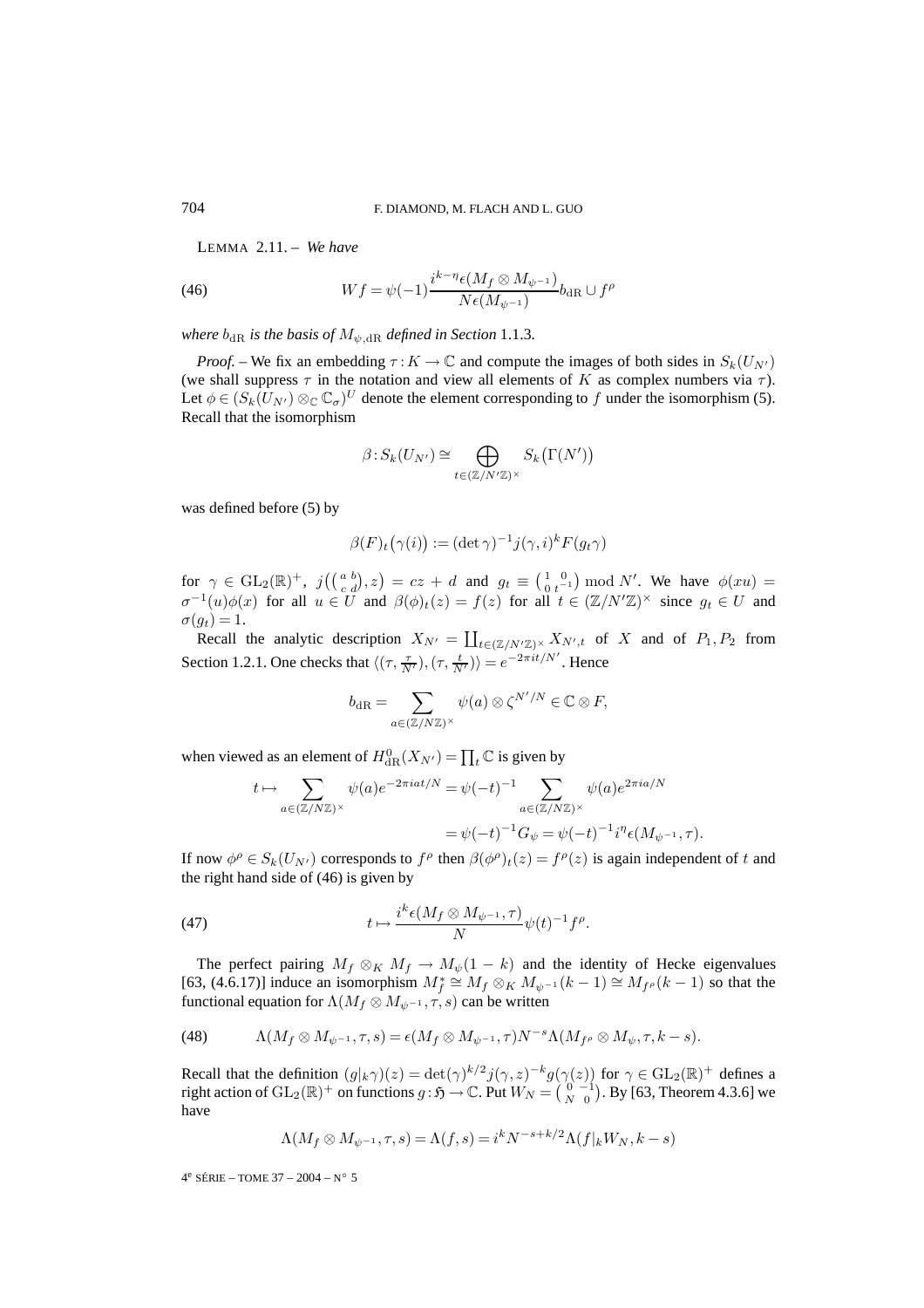which together with (48) yields

$$
f^{\rho} = \epsilon (M_f \otimes M_{\psi^{-1}}, \tau)^{-1} i^k N^{k/2} f|_k W_N.
$$

Hence (47) becomes

(49) 
$$
t \mapsto (-1)^k N^{k/2-1} \psi(t)^{-1} f|_k W_N.
$$

Turning to the left hand side of (46) we have

$$
(W\phi)(x):=\phi(xw)\quad\text{ and }\quad\phi(wh)=\phi(W_\mathbb{Q}W_N^{-1}h)=\phi(W_N^{-1}h)
$$

where  $h \in GL_2(\mathbb{R})^+$  and  $W_{\mathbb{Q}} \in GL_2(\mathbb{Q})$  is the matrix with image w (resp.  $W_N$ ) in  $GL_2(\mathbb{A}_f)$ (resp.  $GL_2(\mathbb{R})$ ). For  $\gamma \in GL_2(\mathbb{R})^+$  we have

$$
\det(h)^{-1} j(h, i)^k \phi(\gamma h) = \det(\gamma) \det(\gamma h)^{-1} j(\gamma, h(i))^{-k} j(\gamma h, i)^k \phi(\gamma h)
$$
  
= 
$$
\det(\gamma) j(\gamma, h(i))^{-k} f(\gamma h(i))
$$
  
= 
$$
\det(\gamma)^{1 - k/2} (f|_{k} \gamma) (h(i)).
$$

Combining these equations we find that  $W\phi$  corresponds to

$$
t \mapsto \det(h)^{-1} j(h, i)^k (W\phi)(g_t h) = \det(h)^{-1} j(h, i)^k \phi(ww^{-1} g_t wh)
$$
  
\n
$$
= \det(h)^{-1} j(h, i)^k \sigma^{-1}(w^{-1} g_t w) \phi(wh)
$$
  
\n
$$
= \det(h)^{-1} j(h, i)^k \sigma^{-1}(w^{-1} g_t w) \phi(W_N^{-1} h)
$$
  
\n
$$
= \sigma^{-1}(w^{-1} g_t w) \det(W_N^{-1})^{1-k/2} (f|_k W_N^{-1})(h(i)).
$$

Since  $f|_k W_N^2 = (-1)^k f$  this last expression equals

(50) 
$$
\sigma^{-1}(w^{-1}g_t w)(-1)^k N^{k/2-1}(f|_k W_N)(h(i)).
$$

For  $g_t \equiv \begin{pmatrix} 1 & 0 \\ 0 & t^{-1} \end{pmatrix}$  mod N, we have  $w^{-1} g_t w \equiv \begin{pmatrix} t^{-1} & * \\ 0 & 1 \end{pmatrix}$  $\binom{0}{0}$  and  $N$  and  $\sigma^{-1}(w^{-1}g_t w) = \psi(t^{-1}) =$  $\psi(t)^{-1}$ . So (49) and (50) agree which finishes the proof of the lemma.  $\Box$ 

The definition (11) of the pairing on  $\sigma$ -constructions shows that  $(x, \alpha \cup y)_{N'} = (x, y) \otimes_K \alpha$ where  $\alpha \in M_{\psi}$  and  $(x, y)$  is the K-linear extension of the  $\mathbb{Q}(1-k)$ -valued pairing on  $\mathcal{M}(N')L$ in (9). Combining this with Lemma 2.11 the last term in (44) equals

(51) 
$$
[U:U_{N'}]^{-1}(f,(I^{\infty})^{-1}(1\otimes F_{\infty})I^{\infty}f^{\rho})\otimes_{K}\alpha_{\mathrm{dR}}
$$

in  $\mathbb{C} \otimes K(1-r)_{\text{dR}} \otimes_K M_{\psi, \text{dR}}$  where

$$
\alpha_{\text{dR}} = \psi(-1) \frac{i^{k-\eta} \epsilon (M_f \otimes M_{\psi^{-1}})}{N \epsilon (M_{\psi^{-1}})} (I^{\infty})^{-1} (1 \otimes F_{\infty}) I^{\infty} b_{\text{dR}}
$$

$$
= \psi(-1) \frac{i^{k-\eta} \epsilon (M_f \otimes M_{\psi^{-1}})}{N \epsilon (M_{\psi^{-1}})} \psi(-1)^{-1} b_{\text{dR}}
$$

(with  $I^{\infty}$  also denoting the comparison isomorphism for  $M_{\psi}$ ). For any premotivic structure we have  $(F_{\infty} \otimes F_{\infty})I^{\infty} = I^{\infty}(F_{\infty} \otimes 1)$  and we have  $(F_{\infty} \otimes 1)(f^{\rho}) = f^{\rho}$  since  $f^{\rho} \in K \otimes I$  $M(N')_{\rm dR}\subset \mathbb{C}\otimes K\otimes M(N')_{\rm dR}$ . Hence

$$
(I^{\infty})^{-1}(1 \otimes F_{\infty})I^{\infty}f^{\rho} = (I^{\infty})^{-1}(F_{\infty} \otimes 1)I^{\infty}f^{\rho}.
$$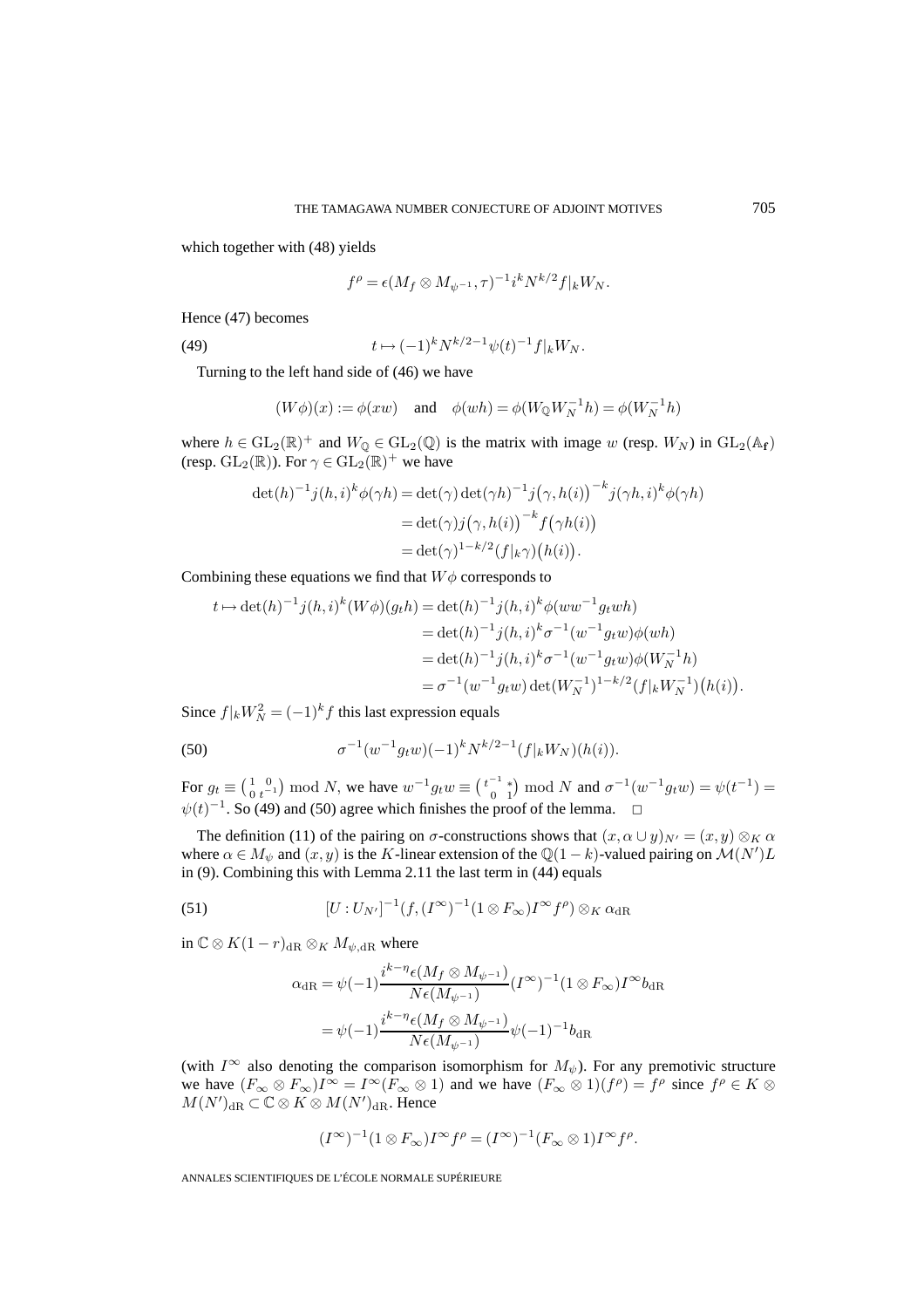Under the natural isomorphism  $\mathbb{C} \otimes K \otimes M(N')_B \cong (\mathbb{C} \otimes M(N')_B)^{\mathbf{I}_K}$  the action of  $F_{\infty} \otimes 1 \otimes 1$ on the left hand side gets transformed into the action sending  $(x_\tau)$  to  $\tau \mapsto (F_{\infty,\tau} \otimes 1)(x_{\overline{\tau}})$  where  $F_{\infty,\tau}$  is complex conjugation acting on C in the factor indexed by  $\tau$ . Hence the  $\tau$ -component of (51) equals

$$
[U:U_{N'}]^{-1}(\tau(f), (I^{\infty})^{-1}(F_{\infty,\tau}\otimes 1)I^{\infty}\overline{\tau}(f^{\rho}))\otimes_{\mathbb{C}}\tau(\alpha_{\mathrm{dR}})
$$
  
= 
$$
[U:U_{N'}]^{-1}(k-2)!(4\pi)^{k-1}\phi(N')(\tau(f),\tau(f))_{\Gamma(N')}\tau(\alpha_{\mathrm{dR}})\otimes \iota^{k-1}
$$

where  $\phi$  is Euler's function and we have used (10). Therefore (51) equals

(52) 
$$
[U:U_{N'}]^{-1}(k-2)!(4\pi)^{k-1}\phi(N')(f,f)_{\Gamma(N')} \cdot \alpha_{\text{dR}} \otimes \iota^{k-1}
$$

$$
= \frac{[\bar{\Gamma}_1(N):\bar{\Gamma}(N')]}{[U:U_{N'}]} \phi(N')(k-2)!(4\pi)^{k-1}(f,f)_{\Gamma_1(N)} \cdot \alpha_{\text{dR}} \otimes \iota^{k-1}
$$

in  $\mathbb{C} \otimes M_{\psi}(1-k)_{\text{dR}}$  where  $[\bar{\Gamma}_1(N) : \bar{\Gamma}(N')]$  is the degree of the covering  $\Gamma(N')\backslash \mathfrak{H} \to$  $\Gamma_1(N)\backslash\mathfrak{H}$ . Since the maps  $\det:U\to(\mathbb{Z}/N'\mathbb{Z})^\times$  and  $\mathrm{SL}_2(\mathbb{Z})\to\mathrm{SL}_2(\mathbb{Z}/N'\mathbb{Z})$  are surjective one finds

(53)  
\n
$$
[U:U_{N'}] = \phi(N') \left[\mathrm{SL}_{2}(\mathbb{Z}) \cap U : \mathrm{SL}_{2}(\mathbb{Z}) \cap U_{N'}\right]
$$
\n
$$
= \phi(N') \left[\Gamma_{0}(N) : \Gamma(N')\right]
$$
\n
$$
= \phi(N')\phi(N) \left[\Gamma_{1}(N) : \Gamma(N')\right]
$$
\n
$$
= \phi(N')\phi(N)\delta(N) \left[\bar{\Gamma}_{1}(N) : \bar{\Gamma}(N')\right]
$$

where  $\delta(N) = 1$  if  $N > 2$  and  $\delta(N) = 2$  if  $N \le 2$  (note that  $-1 \in \Gamma_1(N)$  iff  $N \le 2$  whereas  $-1 \notin \Gamma(N')$ ). Combining this with Lemma 2.12 below we find that (52) equals

$$
\frac{(k-2)!(4\pi)^{k-1}}{\phi(N)\delta(N)} \cdot \frac{(k-1)!\delta(N)N\phi(N)L^{nv}(A_f,1)}{4^k\pi^{k+1}} \cdot \frac{i^{k-\eta}\epsilon(M_f\otimes M_{\psi^{-1}})}{N\epsilon(M_{\psi^{-1}})} \cdot b_{\mathrm{dR}}\otimes \iota^{k-1}
$$

$$
= \frac{i^{k-\eta}(k-2)!(k-1)!L^{nv}(A_f,1)\epsilon(M_f\otimes M_{\psi^{-1}})}{4\pi^2\epsilon(M_{\psi^{-1}})} \cdot b_{\mathrm{dR}}\otimes \iota^{k-1}.
$$

This finishes the proof of Theorem 2.10.  $\Box$ 

LEMMA 2.12. – *If* f *is a newform of conductor* N*, weight* k *and with coefficients in the number field* K*, we have*

$$
\left(\tau(f),\tau(f)\right)_{\Gamma_1(N)}=\frac{(k-1)!\delta(N)N\phi(N)L^{\rm nv}(A_f,\tau,1)}{4^k\pi^{k+1}}
$$

*for any embedding*  $\tau : K \to \mathbb{C}$  *and*  $\delta(N)$  *as in* (53)*.* 

*Proof.* – We fix  $\tau$  and write f for  $\tau(f)$  to ease notation. By Theorem 5.1 of [51] (essentially a reformulation of a theorem of Rankin and Shimura), we have

$$
L(k, f, \bar{\psi}) = \frac{4^k \pi^{k+1} (f, f)_{\Gamma_1(N)}}{(k-1)!\delta(N)NN_{\psi}\phi(N/N_{\psi})}
$$

where  $L(s, f, \bar{\psi}) = \prod_p L_p(s, f, \bar{\psi}),$ 

$$
L_p(s, f, \bar{\psi})^{-1} = (1 - \bar{\psi}(p)\alpha_p^2 p^{-s}) (1 - \bar{\psi}(p)\alpha_p \beta_p p^{-s}) (1 - \bar{\psi}(p)\beta_p^2 p^{-s})
$$

 $4^e$  SÉRIE – TOME 37 – 2004 – N° 5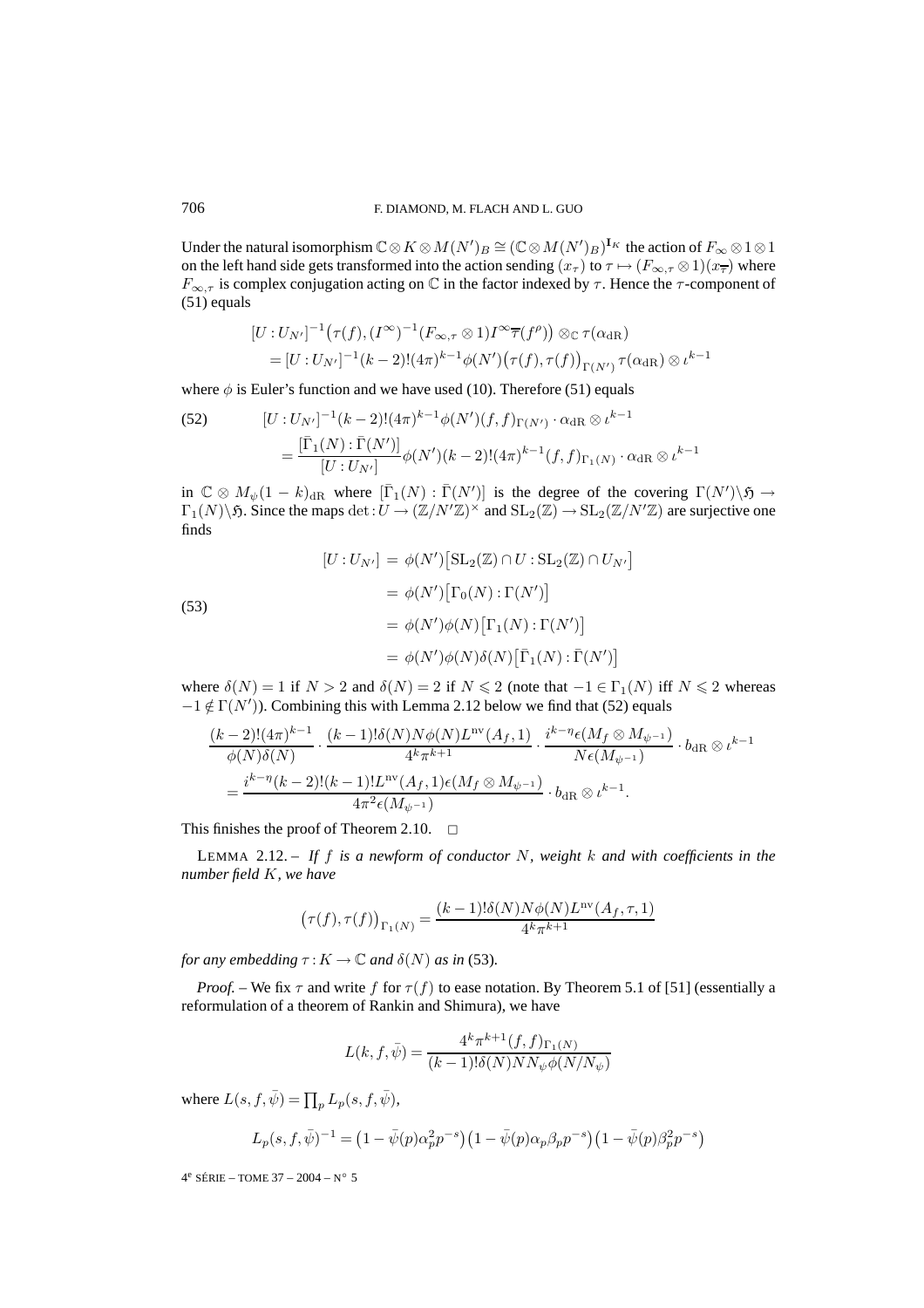and  $\alpha_p$ ,  $\beta_p$  are defined as in Section 1.7.2 for  $p \nmid N$  and  $\alpha_p + \beta_p = a_p$ ,  $\alpha_p \beta_p = 0$  for  $p \mid N$ . Denote by  $M_p$  the exact power of p dividing an integer M. To show the lemma it suffices to show that

(54) 
$$
L_p(k, f, \bar{\psi}) \frac{\phi(N_p/N_{\psi, p})}{N_p/N_{\psi, p}} = L_p^{\text{nv}}(A_f, \tau, 1) \frac{\phi(N_p)}{N_p}
$$

for all primes p. If  $p \nmid N$ , this is immediate from Section 1.7.2. If  $N_p = p$  and  $N_{\psi, p} = 1$ , we have  $a_p^2 = \psi(p)p^{k-2}$  by [63, Theorem 4.6.17(2)] and  $\pi_p(f)$  is special so that (54) holds true by (23). The only other case in which  $a_p \neq 0$  is when  $N_p = N_{\psi, p}$  [63, Theorem 4.6.17]. In this case  $\bar{\psi}(p)=0$  and hence  $L_p(k, f, \bar{\psi})=1$  whereas  $\pi_p(f)$  is principal series so that  $L_p^{\text{nv}}(A_f, \tau, 1) = (1 - p^{-1})^{-1} = N_p/\phi(N_p)$  by (23). Finally, if  $N_p > 1$  and  $a_p = 0$ , then  $L_p(k, f, \bar{\psi}) = L_p^{\text{nv}}(A_f, \tau, 1) = 1, N_p/N_{\psi, p} > 1$  and both sides in (54) equal  $(1 - p^{-1})$ .  $\Box$ 

*Remark*. – In the following, we shall not need the full precision of Theorem 2.10 but only the fact that  $i^{k-\eta}((k-2)!)^2 \epsilon(M_f \otimes M_{\psi^{-1}})/2\epsilon(M_{\psi^{-1}})\epsilon(A_f)$  is a unit in  $\mathcal{O} = \mathcal{O}_K[(Nk!)^{-1}]$ . This in turn is a consequence of Lemma 2.13 below.

LEMMA 2.13. – Let M be an object of  $PM_K$  which is L-admissible everywhere and let  $\tau: K \to \mathbb{C}$  *be an embedding. Then*  $\epsilon(M, \tau) = \epsilon(M, \tau, 0)$  *is a unit in*  $\mathbb{Z}[\epsilon(M)^{-1}]$  *where*  $\mathbb{Z}$  *is the ring of algebraic integers.*

*Proof.* – By definition  $\epsilon(M, \tau) = \prod_p \epsilon(D_{\rm pst}(M_\lambda | G_p) \otimes_{K_\lambda, \tau'} \mathbb{C}, \psi_p, dx_p)$  is a product over all places p of Q where the additive characters  $\psi_p$  and the Haar measures  $dx_p$  are chosen as in [17, 5.3] and  $\tau' : K_{\lambda} \to \mathbb{C}$  is any extension of  $\tau$ . The assumption that M is L-admissible at p implies that the isomorphism class of  $D_{\text{pst}}(M_{\lambda}|G_p) \otimes_{K_{\lambda}, \tau'} \mathbb{C}$  is independent of  $\tau'$ . The definition of  $\epsilon$  in [16, (8.12)] and [16, Theorem 6.5 (a),(b)] show that

$$
\epsilon(D_{\rm pst}(M_{\lambda}|G_p)\otimes_{K_{\lambda},\tau'}\mathbb{C},\psi_p,dx_p)=\tau'\epsilon(D_{\rm pst}(M_{\lambda}|G_p),\psi_p,dx_p)\in\tau'\bigl(K_{\lambda}(\mu_{p^{\infty}})\bigr).
$$

Replacing  $\tau'$  by  $\gamma\tau'$ ,  $\gamma \in \text{Aut}(\mathbb{C}/K(\mu_{p^{\infty}}))$ , and using the *L*-admissibility again, we deduce from this formula that  $\epsilon(D_{\text{pst}}(M_{\lambda}|G_p)\otimes_{K_{\lambda},\tau'} \mathbb{C},\psi_p,dx_p) \in K(\mu_{p^{\infty}})$ . The remark after [16, (8.12.4)] shows that  $\epsilon$  can be directly expressed in terms of the  $\lambda$ -adic representation  $M_{\lambda}$  for  $\lambda \nmid p$ . Namely

$$
\epsilon(D_{\mathrm{pst}}(M_{\lambda}|G_p), \psi_p, dx_p) = \epsilon_0((M_{\lambda}|W_p)^{ss}, \psi_p, dx_p) \det(-\operatorname{Frob}|M_{\lambda}^{I_p})^{-1}
$$

where  $\epsilon_0$  is introduced in [16, §5] and  $(M_\lambda|W_p)^{ss}$  is the semisimplification of  $M_\lambda$  as a representation of  $W_p$ . Now for any  $\lambda \nmid p$  the  $W_p$ -representation  $M_\lambda$  is the restriction of a continuous  $G_p$ -representation, hence carries a  $W_p$ -stable  $\mathcal{O}_\lambda$ -lattice. This implies, on the one hand, that  $\det(-\text{Frob}|M_\lambda^{I_p}) \in \mathcal{O}_\lambda^\times$  and on the other hand, via [16, Theorem 6.5(c)], that  $\epsilon_0((M_{\lambda}|W_p)^{ss}, \psi_p, dx_p) \in \mathcal{O}_{\lambda}[\mu_{p^{\infty}}]^{\times}$ . Noting that with our choice of  $\psi_p, dx_p$  the epsilon factor equals 1 (resp. a power of i) for  $p \nmid c(M)$  (resp.  $p = \infty$ ) the lemma follows.  $\Box$ 

#### **2.4. Bloch–Kato conjecture**

We now recall the formulation of the  $\lambda$ -part of the Bloch–Kato conjecture. We assume that M is a premotivic structure in  $\mathbf{PM}_K$  such that M is critical,  $L(M, 0) \neq 0$  and Conjecture 2.8 holds. We assume that  $\lambda$  is a prime of K such that

(55) 
$$
H^0(\mathbb{Q}, M_\lambda) \cong H^1_{\mathbf{f}}(\mathbb{Q}, M_\lambda) \cong H^1_{\mathbf{f}}(\mathbb{Q}, M_\lambda^D) \cong H^0(\mathbb{Q}, M_\lambda^D) \cong 0.
$$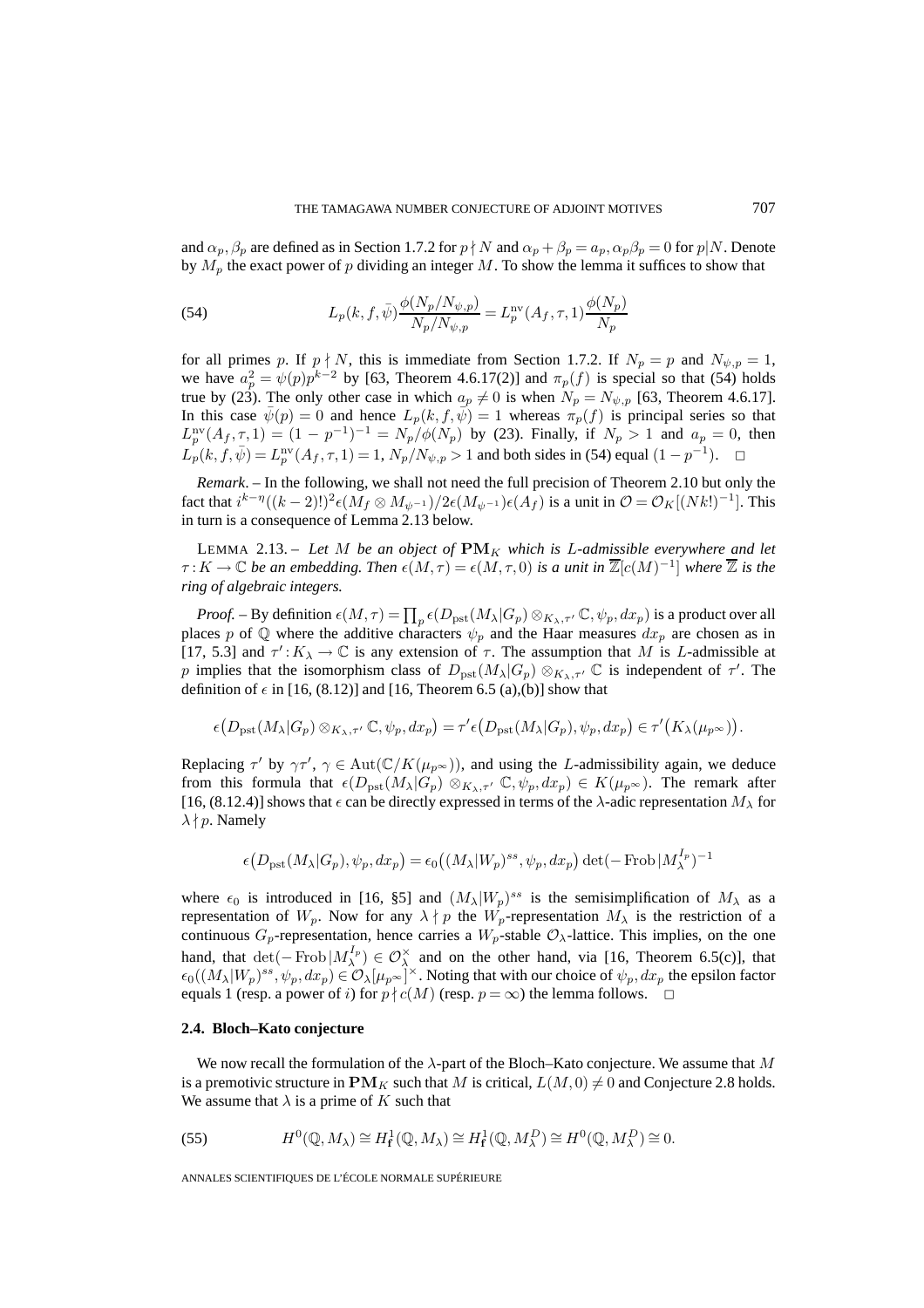This is conjectured to hold for all  $\lambda$  under our hypotheses on M and it implies Conjecture 2.6. If  $M = A_f$  or  $A_f(1)$  and  $\lambda \notin S_f$  then (55) holds by Theorem 2.7.

Fontaine and Perrin-Riou [41, II.4] define an  $\mathcal{O}_{\lambda}$ -lattice  $\delta_{\mathbf{f},\lambda}(M)$  in  $K_{\lambda} \otimes_K \Delta_{\mathbf{f}}(M)$ . They assume  $K = \mathbb{Q}$ , denote their lattice  $\Delta_S(T)$  (where S is a finite set of primes and T is a Galois-stable lattice in  $M_{\lambda}$ ) and then prove it is independent of the choice of S and T. One checks that the definition and independence argument carry over to arbitrary  $K$  by taking determinants relative to  $\mathcal{O}_\lambda$  and  $K_\lambda$  instead of  $\mathbb{Z}_\ell$  and  $\mathbb{Q}_\ell$ . The arguments of [41, II.5] carry over as well, giving another description of  $\delta_{\mathbf{f},\lambda}(M)$  for which we need more notation. Choose a Galois stable lattice  $M_\lambda \subset M_\lambda$  and a free rank one  $\mathcal{O}_\lambda$ -module  $\omega \subset K_\lambda \otimes_K \det_K t_M$ . We let  $\theta(M_{\lambda}) = \det_{\mathcal{O}_{\lambda}} \mathcal{M}_{\lambda}^{+}$ , regarded as a lattice in  $K_{\lambda} \otimes_{K} \det_{K} M_{B}^{+}$  via the comparison isomorphism  $I_\lambda^B$ . We let  $\mathcal{M}^D_\lambda = \text{Hom}_{\mathcal{O}_\lambda}(\mathcal{M}_\lambda, \mathcal{O}_\lambda(1)) \subset M_\lambda^D$ . The Tate–Shafarevich group of  $\mathcal M$ 

$$
III(\mathcal{M}_{\lambda}) := \frac{H^1_{\mathbf{f}}(\mathbb{Q}, M_{\lambda}/\mathcal{M}_{\lambda})}{H^1_{\mathbf{f}}(\mathbb{Q}, M_{\lambda}) \otimes (K_{\lambda}/\mathcal{O}_{\lambda})}
$$

is always finite and can be identified with  $H_{\mathbf{f}}^1(\mathbb{Q}, M_{\lambda}/\mathcal{M}_{\lambda})$  under our hypothesis  $H_{\mathbf{f}}^1(\mathbb{Q},M_\lambda)=0$ . The same holds for  $\mathcal{M}_\lambda^D$ . Furthermore, by the main result of [33] (also [41, II.5.4.2]),  $III(\mathcal{M}_{\lambda})$  and  $III(\mathcal{M}_{\lambda}^D)$  have the same length. In fact, there is an  $\mathcal{O}_{\lambda}$ -linear isomorphism

(56) 
$$
\mathrm{III}(\mathcal{M}_{\lambda}^D) \cong \mathrm{Hom}_{\mathbb{Z}_{\ell}}(\mathrm{III}(\mathcal{M}_{\lambda}), \mathbb{Q}_{\ell}/\mathbb{Z}_{\ell}).
$$

Finally, the Tamagawa ideal of  $\mathcal{M}_{\lambda}$  relative to  $\omega$  is defined as

$$
\mathrm{Tam}_{\omega}^0(\mathcal{M}_{\lambda}) = \mathrm{Tam}_{\ell,\omega}^0(\mathcal{M}_{\lambda}) \cdot \mathrm{Tam}_{\infty}^0(\mathcal{M}_{\lambda}) \cdot \prod_{p \neq \ell} \mathrm{Tam}_p^0(\mathcal{M}_{\lambda}),
$$

where the factors are defined as in I.4.1 (and II.5.3.3) of [41]. Recall that  $\text{Tam}_{p}^{0}(\mathcal{M}_{\lambda})=1$  if  $\mathcal{M}_{\lambda}$ is unramified at  $p \neq \ell$  and that

$$
\mathrm{Tam}_{\infty}^0(\mathcal{M}_{\lambda}) = \mathrm{Fitt}_{\mathcal{O}_{\lambda}} H^1(\mathbb{R}, \mathcal{M}_{\lambda}) = \mathcal{O}_{\lambda}
$$

if  $\ell$  is odd. The argument of [41, I.4.2.2] shows that if  $p \neq \ell$ , then

$$
\mathrm{Tam}_p^0(\mathcal{M}_\lambda) = \mathrm{Fitt}_{\mathcal{O}_\lambda} H^1(I_p, \mathcal{M}_\lambda)_{\mathrm{tor}}^{G_{\mathbb{Q}_p}}
$$

from which it is not hard to deduce that

(57) 
$$
\text{Tam}_p^0(\mathcal{M}_\lambda) = \text{Tam}_p^0(\mathcal{M}_\lambda^D).
$$

Viewing Hom<sub>O</sub>,  $(\theta(\mathcal{M}_{\lambda}), \omega)$  as a lattice in  $K_{\lambda} \otimes_K \Delta_f(M)$ , we have by [41, Theorem II.5.3.6]

$$
\text{(58) }\delta_{\mathbf{f},\lambda}(M) = \frac{\text{Fitt}_{\mathcal{O}_{\lambda}}H^0(\mathbb{Q},M_{\lambda}/\mathcal{M}_{\lambda})\cdot \text{Fitt}_{\mathcal{O}_{\lambda}}H^0(\mathbb{Q},M_{\lambda}^D/\mathcal{M}_{\lambda}^D)}{\text{Fitt}_{\mathcal{O}_{\lambda}}\amalg (\mathcal{M}_{\lambda}^D)\cdot \text{Tam}_{\omega}^0(\mathcal{M}_{\lambda})}\text{Hom}_{\mathcal{O}_{\lambda}}\big(\theta(\mathcal{M}_{\lambda}),\omega\big).
$$

The  $\lambda$ -part of the Bloch–Kato conjecture can then be formulated as follows:

CONJECTURE 2.14. – Let M in  $\text{PM}_K$  be critical,  $b(M)$  as in Conjecture 2.8,  $\lambda$  a place of K such that (55) holds and  $\delta_{\mathbf{f},\lambda}(M)$  as in (58). Then

$$
\delta_{\mathbf{f},\lambda}(M) = (1 \otimes b(M)) \mathcal{O}_{\lambda}.
$$

 $4^e$  SÉRIE – TOME 37 – 2004 – N° 5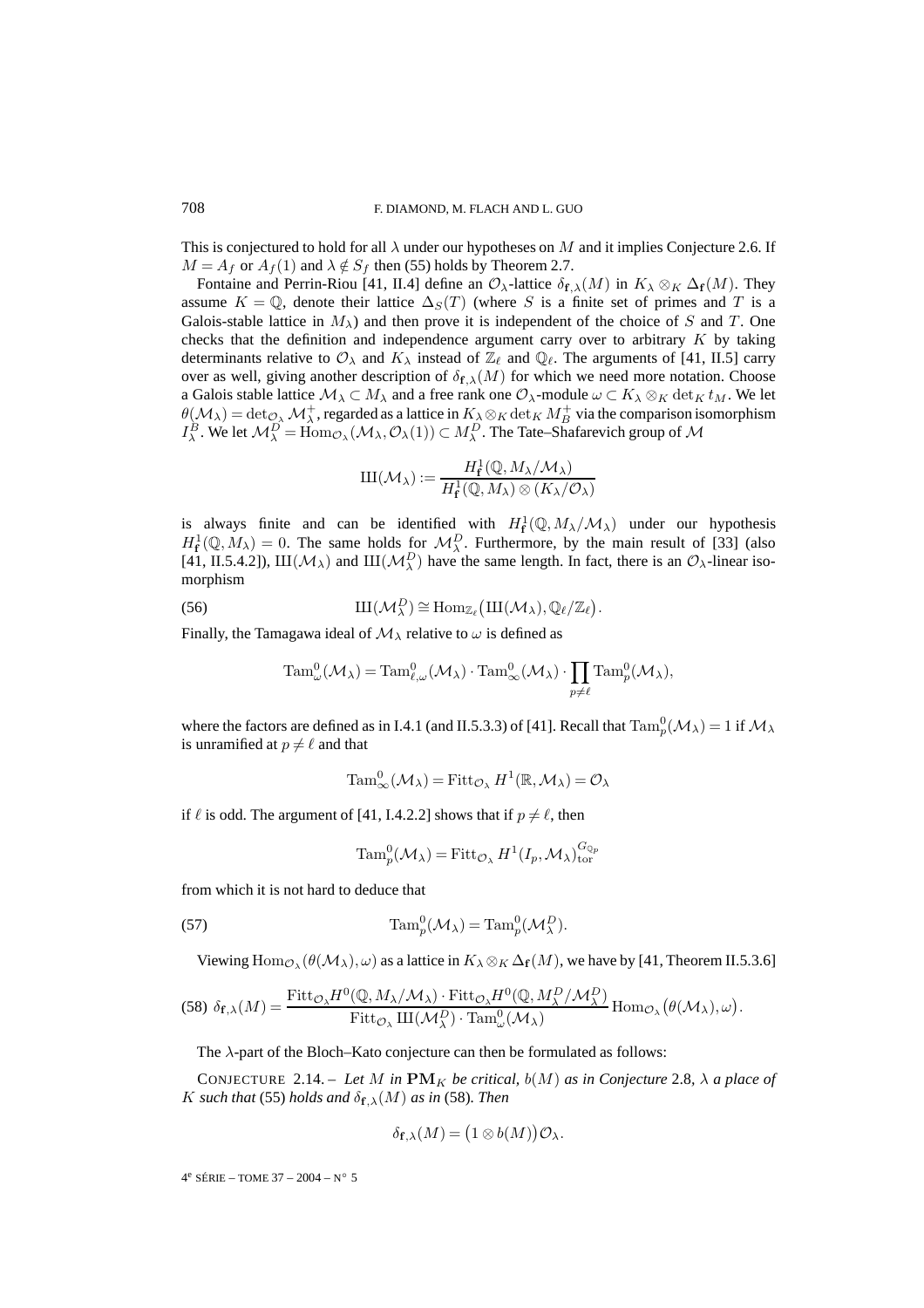THEOREM 2.15. – Let  $f$  be a newform and  $S_f$  the set of places defined in (31). Then *Conjecture* 2.14 *holds for both*  $M = A_f$  *and*  $M = A_f(1)$  *and any*  $\lambda \notin S_f$ .

*Proof.* – Suppose M,  $b(M)$  and  $\lambda$  are as in Conjecture 2.14 and S is a set of places of  $\mathbb{Q}$ containing  $\ell$ ,  $\infty$  and those where  $M_{\lambda}$  is ramified. Assume  $\Sigma := S \setminus {\ell, \infty}$  is nonempty and  $L_p(M,0)^{-1} \neq 0$  for all  $p \in \Sigma$ . Put  $b^{\Sigma}(M) = \prod_{p \in \Sigma} L_p(M,0)b(M)$ . By [41, Proof of I.4.2.2] we have for  $p \in \Sigma$ ,

$$
\mathrm{Fitt}_{\mathcal{O}_\lambda} H^1_{\mathbf{f}}(\mathbb{Q}_p, \mathcal{M}_\lambda) = L_p(M, 0)^{-1} \mathrm{Tam}_p^0(\mathcal{M}_\lambda)
$$

since  $L_p(M,0)^{-1} \neq 0$ . The exact sequence of Lemma 2.1 applied to  $W = M_\lambda^D/M_\lambda^D$  then implies that Conjecture 2.14 is equivalent to

(59) 
$$
\frac{\text{Fitt}_{\mathcal{O}_{\lambda}} H^0(\mathbb{Q}, M_{\lambda}^D/M_{\lambda}^D)}{\text{Fitt}_{\mathcal{O}_{\lambda}} H_{\Sigma}^1(\mathbb{Q}, M_{\lambda}^D/M_{\lambda}^D) \text{{Tam}_{\ell,\omega}^0(M_{\lambda})} \text{Hom}_{\mathcal{O}_{\lambda}}(\theta(\mathcal{M}_{\lambda}), \omega) = (1 \otimes b^{\Sigma}(M)) \mathcal{O}_{\lambda}
$$

where  $H_2^1(\mathbb{Q}, M_\lambda^D/M_\lambda^D)$  was defined in Section 2.1. We shall first prove Theorem 2.15 for  $M = B_f = A_f(1)$  in which case the condition  $L_p(M, 0)^{-1} \neq 0$  for the reformulation (59) of Conjecture 2.14 is satisfied.

Recall that  $A_{f,\lambda} = \text{ad}_{\mathcal{O}_{\lambda}}^0 \mathcal{M}_{f,\lambda}$  and put  $\mathcal{B}_{f,\lambda} = \mathcal{A}_{f,\lambda}(1)$ . Using the identification (39) of  $t_{A_f} = \det_K t_{A_f}$  we let

$$
\omega_A = \mathcal{O}_{\lambda} \otimes_{\mathcal{O}} \text{Hom}_{\mathcal{O}}(\text{Fil}^{k-1} \mathcal{M}_{f, \text{dR}}, \mathcal{M}_{f, \text{dR}}/\text{Fil}^{k-1} \mathcal{M}_{f, \text{dR}})
$$
  
\n
$$
\cong \text{Hom}_{\mathcal{O}_{\lambda}}(\text{Fil}^{k-1} \mathcal{M}_{f, \text{dR}} \otimes_{\mathcal{O}} \mathcal{O}_{\lambda}, \mathcal{M}_{f, \text{dR}} \otimes_{\mathcal{O}} \mathcal{O}_{\lambda}/\text{Fil}^{k-1} \mathcal{M}_{f, \text{dR}} \otimes_{\mathcal{O}} \mathcal{O}_{\lambda})
$$
  
\n
$$
\cong \text{Hom}_{\mathcal{O}_{\lambda}}(\text{Fil}^{k-1} \mathcal{M}_{f, \lambda-\text{crys}}, \mathcal{M}_{f, \lambda-\text{crys}}/\text{Fil}^{k-1} \mathcal{M}_{f, \lambda-\text{crys}}).
$$

Similarly, identifying  $\det_K t_{B_f}$  with  $\det_K t_{A_f} \otimes \mathbb{Q}(2)_{\text{dR}}$  we define  $\omega_B$  as  $\omega_A \otimes \iota^{-2}$ .

Fix a prime  $\lambda \notin S_f$  and let  $\Sigma$  be the set of primes dividing N if  $N > 1$  or put  $\Sigma = \{p\}$  for some prime  $\lambda \nmid p$  if  $N = 1$ . The isomorphism  $\gamma : M_f \to M_f^{\Sigma}$  of Proposition 1.4 satisfies

$$
\gamma^t = \gamma^{-1} \phi \prod_{p \in \Sigma} L_p^{\text{nv}}(B_f, 0)^{-1}
$$

by Proposition 1.4 where  $\phi = \prod_{\delta_p=1} (-a_p) \prod_{\delta_p=2} \psi(p) p^{k-1} \in \mathcal{O}_\lambda^\times$  (it is well known that  $a_p^2 = \psi(p)p^{k-1}$  or  $a_p^2 = \psi(p)p^{k-2}$  if  $\delta_p = 1$  [63, 4.6.17]). Moreover,  $\gamma$  induces an isomorphism

$$
B_f = \text{Hom}_K\big(M_f, M_f(1)\big) \to B_f^{\Sigma} := \text{Hom}_K\big(M_f^{\Sigma}, M_f^{\Sigma}(1)\big)
$$

and an isomorphism  $\gamma$  :  $\Delta_{\mathbf{f}}(B_f) \to \Delta_{\mathbf{f}}(B_f^\Sigma)$  so that

$$
\gamma(b)\big(x\otimes(2\pi i)^2\big)\otimes\iota^2=\gamma_{\mathrm{dR}}b\big(\gamma_{\mathrm{dR}}^{-1}(x)\otimes(2\pi i)^2\big)\otimes\iota^2
$$

for  $b \in \Delta_f(B_f)$  and  $x \in M_{f, \mathrm{dR}}^{\Sigma}$ . For such b and x we have

$$
\langle x, \gamma(b)(x \otimes (2\pi i)^2) \otimes \iota^2 \rangle^{\Sigma} = \langle \gamma_{\text{dR}}^{-1}(x), \gamma_{\text{dR}}^t \gamma(b)(x \otimes (2\pi i)^2) \otimes \iota^2 \rangle
$$
  
\n
$$
= \langle \gamma_{\text{dR}}^{-1}(x), \gamma_{\text{dR}}^{-1} \gamma(b)(x \otimes (2\pi i)^2) \otimes \iota^2 \rangle \phi \prod_{p \in \Sigma} L_p^{\text{nv}}(B_f, 0)^{-1}
$$
  
\n(60)  
\n
$$
= \langle \gamma_{\text{dR}}^{-1}(x), b(\gamma_{\text{dR}}^{-1}(x) \otimes (2\pi i)^2) \otimes \iota^2 \rangle \phi \prod_{p \in \Sigma} L_p^{\text{nv}}(B_f, 0)^{-1}.
$$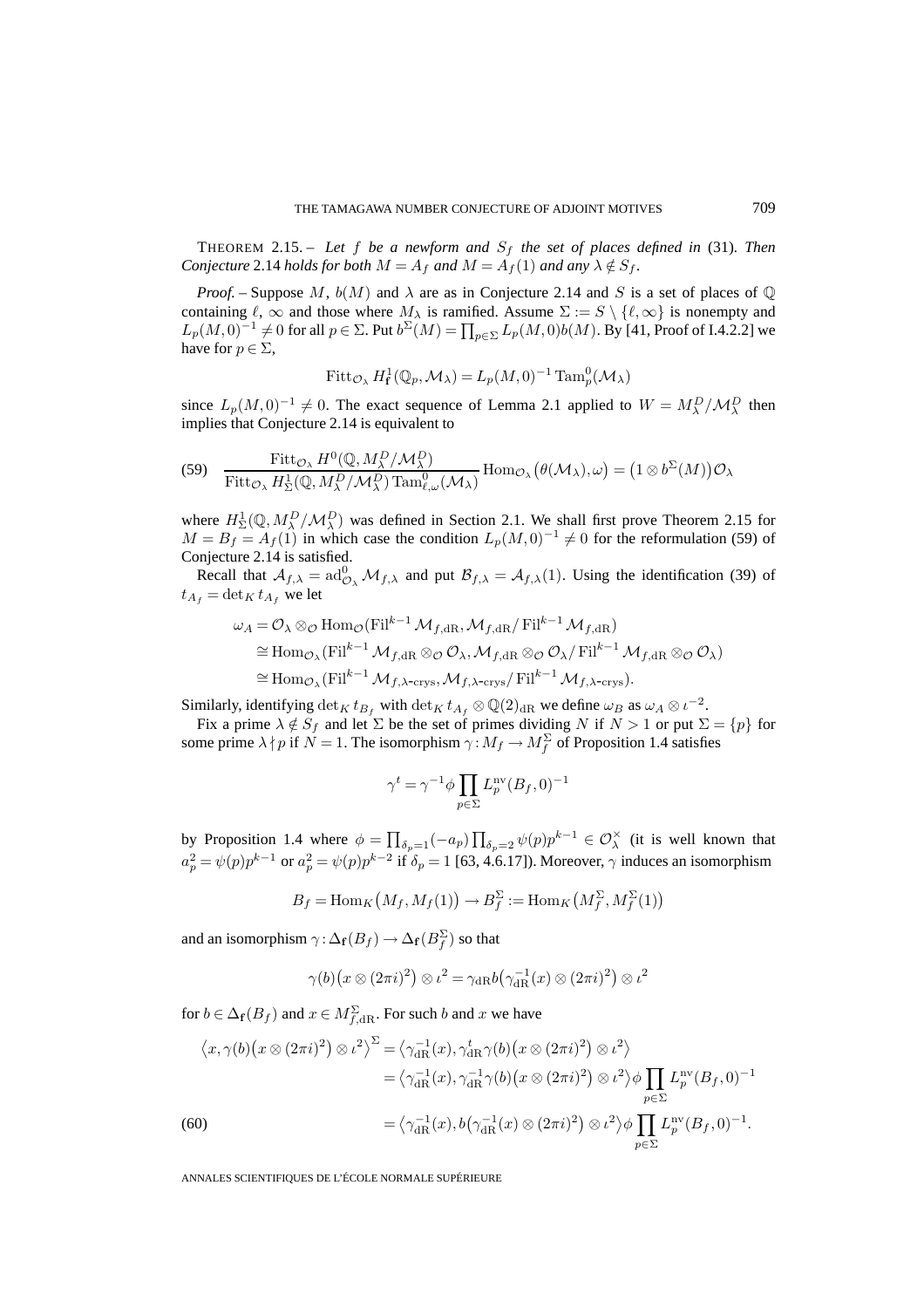Recall that  $\mathrm{Fil}^{k-1}\mathcal{M}_{f,\mathrm{dR}}^{\Sigma}=\mathcal{O}\cdot f^{\Sigma}=\mathcal{O}\cdot\gamma(f)$  by Propositions 1.4 where  $\mathcal{O}=\bigcap_{\lambda\in S_f}K\cap\mathcal{O}_\lambda$ . Note that if  $b'$  is an  $\mathcal{O}_{\lambda}$ -basis for

$$
\text{Hom}_{\mathcal{O}_\lambda}(\theta(\mathcal{B}_{f,\lambda}^{\Sigma}), \omega_B)
$$
  

$$
\cong \text{Hom}_{\mathcal{O}_\lambda}(\text{Fil}^{k-1}\mathcal{M}_{f,\text{dR}}^{\Sigma}\otimes_{\mathcal{O}}\theta(\mathcal{B}_{f,\lambda}), (\mathcal{M}_{f,\text{dR}}^{\Sigma}/\text{Fil}^{k-1}\mathcal{M}_{f,\text{dR}}^{\Sigma})\otimes_{\mathcal{O}}\mathcal{O}_\lambda\otimes\iota^{-2}),
$$

then

$$
\mathcal{O}_{\lambda} \cdot b' \big( f^{\Sigma} \otimes (2\pi i)^2 \big) \otimes \iota^2 = (\mathcal{M}_{f, \mathrm{dR}}^{\Sigma} / \mathrm{Fil}^{k-1} \mathcal{M}_{f, \mathrm{dR}}^{\Sigma}) \otimes_{\mathcal{O}} \mathcal{O}_{\lambda}
$$

and hence

$$
\mathcal{O}_{\lambda} \cdot \left\langle f^{\Sigma}, b'(f^{\Sigma} \otimes (2\pi i)^2) \otimes t^2 \right\rangle^{\Sigma} = \mathcal{O}_{\lambda} \eta_f^{\Sigma} \mathcal{M}_{\psi} (1 - k)_{\mathrm{dR}}
$$

where  $\eta_f^{\Sigma}$  was defined before Proposition 1.4. On the other hand by (60), Theorem 2.10 and the remark after the proof of Theorem 2.10, we have for  $\lambda \notin S_f$ ,

$$
\mathcal{O}_{\lambda} \cdot \left\langle f^{\Sigma}, \gamma b^{\Sigma}(B_f) \left( f^{\Sigma} \otimes (2\pi i)^2 \right) \otimes \iota^2 \right\rangle^{\Sigma}
$$
\n
$$
= \mathcal{O}_{\lambda} \cdot \left\langle f, b^{\Sigma}(B_f) \left( f \otimes (2\pi i)^2 \right) \otimes \iota^2 \right\rangle \prod_{p \in \Sigma} L_p^{\text{nv}}(B_f, 0)^{-1}
$$
\n
$$
= \mathcal{O}_{\lambda} \cdot \left\langle f, b(B_f) \left( f \otimes (2\pi i)^2 \right) \otimes \iota^2 \right\rangle \prod_{p \in \Sigma_e(f)} L_p(B_f, 0)
$$
\n
$$
= \mathcal{O}_{\lambda}(b_{\text{dR}} \otimes \iota^{k-1}) = \mathcal{O}_{\lambda} \mathcal{M}_{\psi}(1 - k)_{\text{dR}}.
$$

Eq. (59) for  $M = B_f$  therefore reduces to

$$
\frac{\text{Fitt}_{\mathcal{O}_{\lambda}} H^0(\mathbb{Q}, B_{f,\lambda}^P/B_{f,\lambda}^P)}{\text{Fitt}_{\mathcal{O}_{\lambda}} H^1_{\Sigma}(\mathbb{Q}, B_{f,\lambda}^P/B_{f,\lambda}^P) \text{ Tam}_{\ell,\omega_B}^0(\mathcal{B}_{f,\lambda})} \eta_f^{\Sigma} = \mathcal{O}_{\lambda}.
$$

Using Proposition 2.16 below, the fact that  $A_f = B_f^D$  and the vanishing of the group  $H^0(\mathbb{Q}, A_{f,\lambda}/\mathcal{A}_{f,\lambda})$  for  $\lambda \in S_f$ , this identity reduces to

$$
\text{Fitt}_{\mathcal{O}_{\lambda}} H_{\Sigma}^1(\mathbb{Q}, A_{f,\lambda}/\mathcal{A}_{f,\lambda}) = \mathcal{O}_{\lambda} \eta_f^{\Sigma}
$$

which is Theorem 3.7.

By (56), (57) and Proposition 2.16, the factor in front of  $Hom(\theta(\mathcal{M}_{\lambda}), \omega)$  in (58) is the same for  $M = A_f$  and  $M = B_f$ . The isomorphism tw defined in (42) maps  $\text{Hom}_{\mathcal{O}_\lambda}(\theta(\mathcal{A}_{f,\lambda}), \omega_A)$  to  $\text{Hom}_{\mathcal{O}_\lambda}(\theta(\mathcal{B}_{f,\lambda}), \omega_B)$ , hence  $\delta_{\mathbf{f},\lambda}(A_f)$  to  $\delta_{\mathbf{f},\lambda}(B_f)$ . Theorem 2.15 for  $M = A_f$  therefore follows from Theorem 2.15 for  $M = B_f$ , together with Theorem 2.10 and the fact that  $(1 - k)\epsilon(A_f)$  is a unit in  $\mathcal{O}_\lambda$ .  $\Box$ 

PROPOSITION 2.16. – We have 
$$
\text{Tam}_{\ell,\omega_A}^0(\mathcal{A}_{f,\lambda}) = \text{Tam}_{\ell,\omega_B}^0(\mathcal{B}_{f,\lambda}) = \mathcal{O}_{\lambda}
$$
 for  $\lambda \notin S_f$ .

*Proof.* – With the notation in Section 1.1.1, we further denote by MF the additive category of filtered  $\phi$ -modules as defined in [36, 1.2.1], by  $K_{\lambda}$ -MF the category of  $K_{\lambda}$ -modules in MF and by  $K_{\lambda}$ -MF<sup>a</sup> the full subcategory of  $K_{\lambda}$ -MF with filtration restrictions as in Section 1.1.1. Scalar extension  $-\otimes_{\mathbb{Z}_\ell} \mathbb{Q}_\ell$  induces an exact functor  $\mathcal{O}_\lambda$ - $\mathcal{MF}\to K_\lambda$ -MF where the notion of exactness in MF is defined in [36, 1.2.3].

Now assume that  $\mathcal{D}_1, \mathcal{D}_2$  are torsion free objects of  $\mathcal{O}_{\lambda}$ - $\mathcal{MF}^a$  for some a and put  $D_i =$  $\mathcal{D}_i \otimes_{\mathbb{Z}_\ell} \mathbb{Q}_\ell$ . Set  $\mathcal{D} = \text{Hom}_{\mathcal{O}_\lambda}(\mathcal{D}_1, \mathcal{D}_2)$  and  $D = \text{Hom}_{K_\lambda}(D_1, D_2)$  which are objects of  $\mathcal{MF}$  and

4e SÉRIE – TOME 37 – 2004 – N◦ 5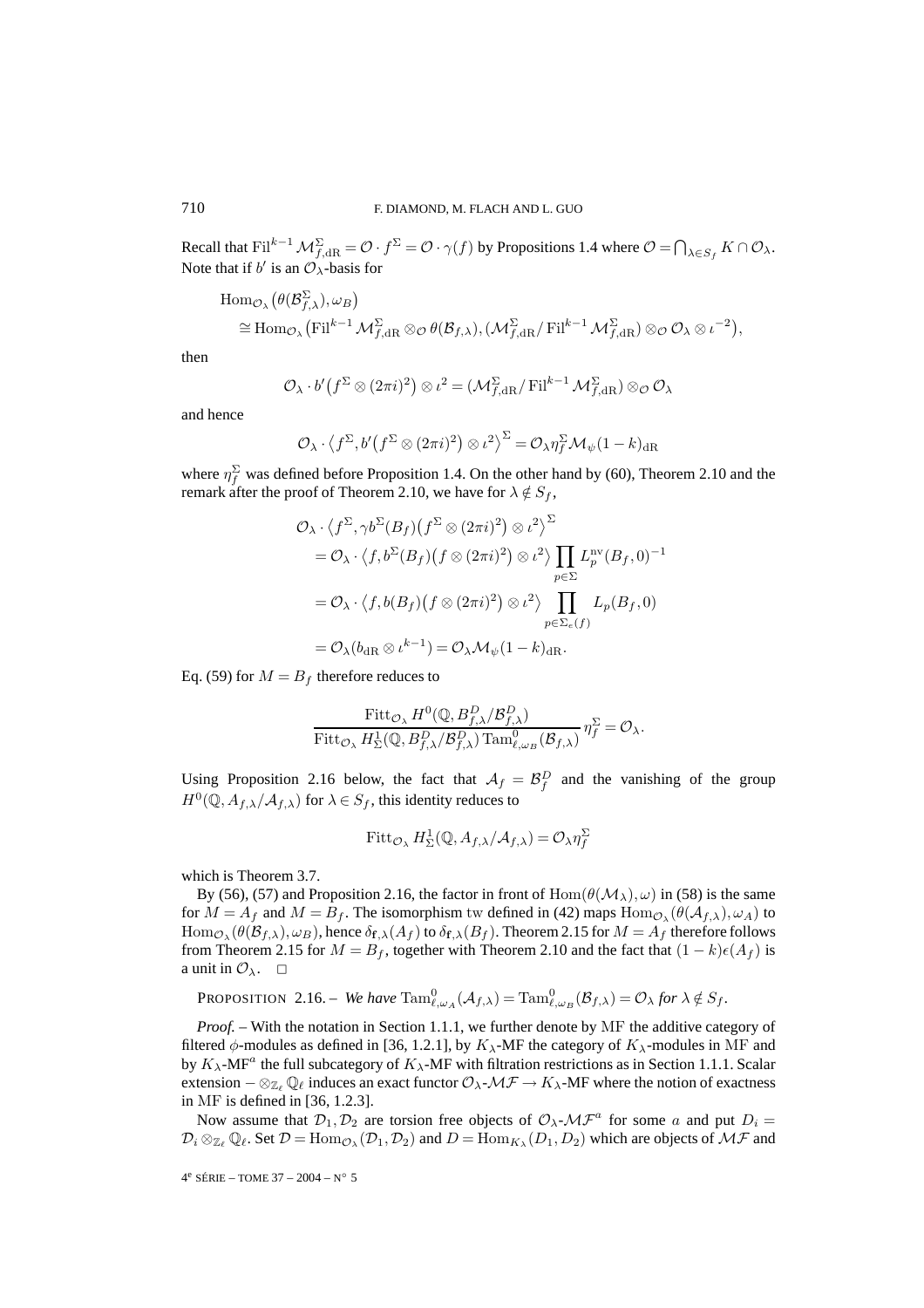MF respectively. We also have  $D \cong \mathcal{D} \otimes_{\mathbb{Z}_{\ell}} \mathbb{Q}_{\ell}$ . An elementary computation shows that the first two rows in the following commutative diagram are exact



where  $\pi$  is defined as follows. For  $\eta \in \mathcal{D}$ , define an extension  $\mathcal{E}_{\eta}$  of  $\mathcal{D}_1$  by  $\mathcal{D}_2$  in  $\mathcal{O}_{\lambda}$ - $\mathcal{MF}$  with underlying  $\mathcal{O}_{\lambda}$ -module  $\mathcal{D}_2 \oplus \mathcal{D}_1$ , filtration

$$
\operatorname{Fil}^i \mathcal{E}_{\eta} := \operatorname{Fil}^i \mathcal{D}_2 \oplus \operatorname{Fil}^i \mathcal{D}_1
$$

and Frobenius maps  $\phi^i$ : Fil<sup>i</sup>  $\mathcal{E}_n \rightarrow \mathcal{E}_n$ 

(62) 
$$
\phi^{i}(x, y) = (\phi^{i}(x) + \eta \phi^{i}(y), \phi^{i}(y)).
$$

The same definitions for  $\eta \in D$  lead to an extension in  $K_{\lambda}$ -MF. Then  $\pi(\eta)$  is the class of the Yoneda extension  $\mathcal{E}_n$  in Ext<sup>1</sup> (we shall identify Ext<sup>1</sup> with the group of Yoneda extensions throughout).

To explain the remaining part of diagram (61), we first recall the notion of admissibility from [36, 3.6.4]. A filtered  $\phi$ -module D' in MF is called admissible if the natural map  $B_{\text{crys}} \otimes_{\mathbb{Q}_\ell} D' \cong$  $B_{\text{crys}} \otimes_{\mathbb{Q}_\ell} V(D')$  is an isomorphism where  $V(D')$  is the  $G_\ell$ -representation

$$
V(D') = \text{Fil}^0(D' \otimes B_{\text{crys}})^{\phi \otimes \phi = 1}.
$$

The functor  $D' \to V(D')$  is fully faithful and exact on the category of admissible filtered  $\phi$ -modules, and induces an equivalence of this category with the category  $\text{Rep}_{\text{cris}}(G_{\ell})$  of crystalline  $K_{\lambda}[G_{\ell}]$ -representations (see [36, 3.6.5]). If  $D' = \mathcal{D}' \otimes_{\mathbb{Z}_l} \mathbb{Q}_l$  for some object  $\mathcal{D}'$ of  $\mathcal{MF}^0$ , then  $D'$  is admissible by [39, Theorem 8.4], and for such  $D'$  we have a natural isomorphism  $V(D') \cong V(D') \otimes_{\mathbb{Z}_{\ell}} \mathbb{Q}_{\ell}$  by (1). If  $D' = \mathcal{D}' \otimes_{\mathbb{Z}_{\ell}} \mathbb{Q}_{\ell}$  for some object  $\mathcal{D}'$  of  $\mathcal{MF}^a$ then we can extend the definition of  $\mathbb{V}$  by  $\mathbb{V}(\mathcal{D}') = \mathbb{V}(\mathcal{D}'[-a])(a)$  (Tate twist) and we deduce again that  $D'$  is admissible. In particular,  $D_1$  and  $D_2$  are admissible, and then  $D$  is admissible by [36, Proposition 3.4.3]. Putting  $V := V(D)$  and  $V_i := V(D_i)$  we have an isomorphism of  $G_{\ell}$ -representations  $V = \text{Hom}_{K_{\lambda}}(V_1, V_2)$  by [36, 3.6].

Coming back to diagram (61), the map  $\iota$  is just the natural map induced by

$$
D \stackrel{1\otimes -}{\longrightarrow} B_{\text{crys}} \otimes_{\mathbb{Q}_{\ell}} D \cong B_{\text{crys}} \otimes_{\mathbb{Q}_{\ell}} V \leftarrow H^0(\mathbb{Q}_{\ell}, B_{\text{crys}} \otimes_{\mathbb{Q}_{\ell}} V) =: D(V)
$$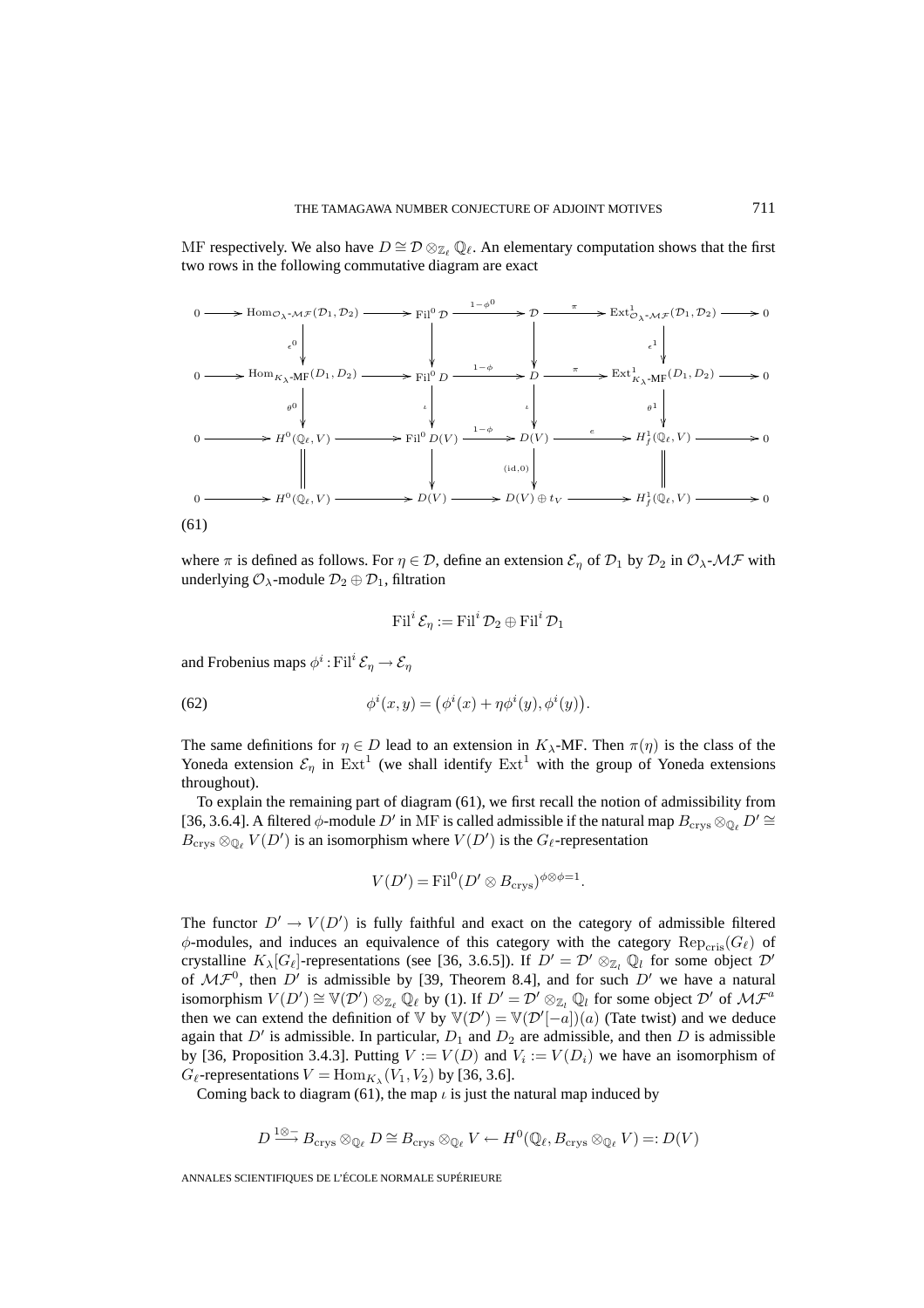and  $e$  is the boundary map in Galois cohomology induced from the short exact sequence of  $G_{\mathbb{Q}_{\ell}}$ -modules

(63) 
$$
0 \to V(D) \to \mathrm{Fil}^0(B_{\mathrm{crys}} \otimes_{\mathbb{Q}_\ell} D)^{1-\phi \otimes \phi} B_{\mathrm{crys}} \otimes_{\mathbb{Q}_\ell} D \to 0
$$

as in the proof of [4, Lemma4.5(b)]. It is clear that  $K_{\lambda}$ -MF<sup>a</sup> is closed under extensions inside  $K_{\lambda}$ -MF, hence we obtain a chain of isomorphisms

$$
\theta^i: \operatorname{Ext}^i_{K_{\lambda}} \text{-MF}(D_1, D_2) \leftarrow \operatorname{Ext}^i_{K_{\lambda}} \text{-MF}^a(D_1, D_2)
$$
\n
$$
\xrightarrow{v^i} \operatorname{Ext}^i_{\operatorname{Rep}_{\operatorname{cris}}(G_{\ell})}(V_1, V_2) \xrightarrow{\Delta^i} \operatorname{Ext}^i_{\operatorname{Rep}_{\operatorname{cris}}(G_{\ell})}(K_{\lambda}, \operatorname{Hom}_{K_{\lambda}}(V_1, V_2)) \rightarrow H^i_f(\mathbb{Q}_{\ell}, V)
$$

for  $i = 0, 1$ . Here  $\Delta^1$  sends a Yoneda extension

$$
0 \to V_2 \to V_3 \to V_1 \to 0
$$

to the pull back to  $K_{\lambda} \cdot 1_{V_1} \subseteq \text{Hom}_{K_{\lambda}}(V_1, V_1)$  of the induced extension

$$
0 \to \text{Hom}_{K_{\lambda}}(V_1, V_2) \to \text{Hom}_{K_{\lambda}}(V_1, V_3) \to \text{Hom}_{K_{\lambda}}(V_1, V_1) \to 0.
$$

The maps  $v^i$  (defined by applying V to a Yoneda extension) are isomorphisms because V is fully faithful and exact.

The three lower rows in (61) with the indicated maps form a commutative diagram, and all these rows are exact (see [4, Lemma 4.5(b)] for the two lower rows). We shall verify the identity  $\theta^1 \pi = e \iota$ , all the others being straightforward. Consider the commutative diagram

$$
0 \longrightarrow V_2 \longrightarrow \text{Fil}^0(B_{\text{crys}} \otimes_{\mathbb{Q}_\ell} D_2) \longrightarrow B_{\text{crys}} \otimes_{\mathbb{Q}_\ell} D_2 \longrightarrow 0
$$
  
\n
$$
\downarrow 0 \longrightarrow V_2 \longrightarrow \text{Fil}^0(B_{\text{crys}} \otimes_{\mathbb{Q}_\ell} (D_2 \oplus D_1))^{\phi=1} \longrightarrow \text{Fil}^0(B_{\text{crys}} \otimes_{\mathbb{Q}_\ell} D_1)^{\phi=1} \longrightarrow 0
$$
  
\n(64)

where all unnamed arrows are natural projection or inclusion maps, the top row is  $(63)$  with D replaced by  $D_2$ , and the action of  $\phi$  on  $D_2 \oplus D_1$  is given by (62). For  $\psi \in D$ , the extension  $e\iota(\psi)$ is the pullback of (63) under  $K_\lambda(1 \otimes \psi) \subset B_{\text{crys}} \otimes_{\mathbb{Q}_\ell} D$ . To compute  $(\Delta^1)^{-1}e(\psi)$  apply the exact functor  $\text{Hom}_{K_{\lambda}}(V_1,-)$  to diagram (64). Via the isomorphisms

$$
\text{Hom}_{K_{\lambda}}(V_1, B_{\text{crys}} \otimes_{\mathbb{Q}_{\ell}} D_2) \cong \text{Hom}_{B_{\text{crys}} \otimes K_{\lambda}}(B_{\text{crys}} \otimes_{\mathbb{Q}_{\ell}} V_1, B_{\text{crys}} \otimes_{\mathbb{Q}_{\ell}} D_2)
$$
  
\n
$$
\cong \text{Hom}_{B_{\text{crys}} \otimes K_{\lambda}}(B_{\text{crys}} \otimes_{\mathbb{Q}_{\ell}} D_1, B_{\text{crys}} \otimes_{\mathbb{Q}_{\ell}} D_2)
$$
  
\n
$$
\cong B_{\text{crys}} \otimes_{\mathbb{Q}_{\ell}} \text{Hom}_{K_{\lambda}}(D_1, D_2),
$$
  
\n
$$
\text{Hom}_{K_{\lambda}}(V_1, \text{Fil}^0(B_{\text{crys}} \otimes_{\mathbb{Q}_{\ell}} D_2)) \cong \text{Fil}^0(B_{\text{crys}} \otimes_{\mathbb{Q}_{\ell}} \text{Hom}_{K_{\lambda}}(D_1, D_2)),
$$

the first row becomes isomorphic to (63) and the image of

$$
1_{V_1} \in \text{Hom}_{K_{\lambda}}(V_1, V_1) = \text{Hom}_{K_{\lambda}}(V_1, \text{Fil}^0(B_{\text{crys}} \otimes_{\mathbb{Q}_\ell} D_1)^{\phi=1})
$$

in  $B_{\text{crys}} \otimes_{\mathbb{Q}_\ell} D$  is  $1 \otimes \psi$ . Hence  $(\Delta^1)^{-1}e(\psi)$  is represented by the lower row in (64). But from the definition of  $\pi$  it is immediate that the lower row in (64) is the image of  $\pi(\psi)$  under the functor V. This gives the identity  $\theta^1 \pi = e \iota$ .

4<sup>e</sup> SÉRIE – TOME 37 – 2004 – N° 5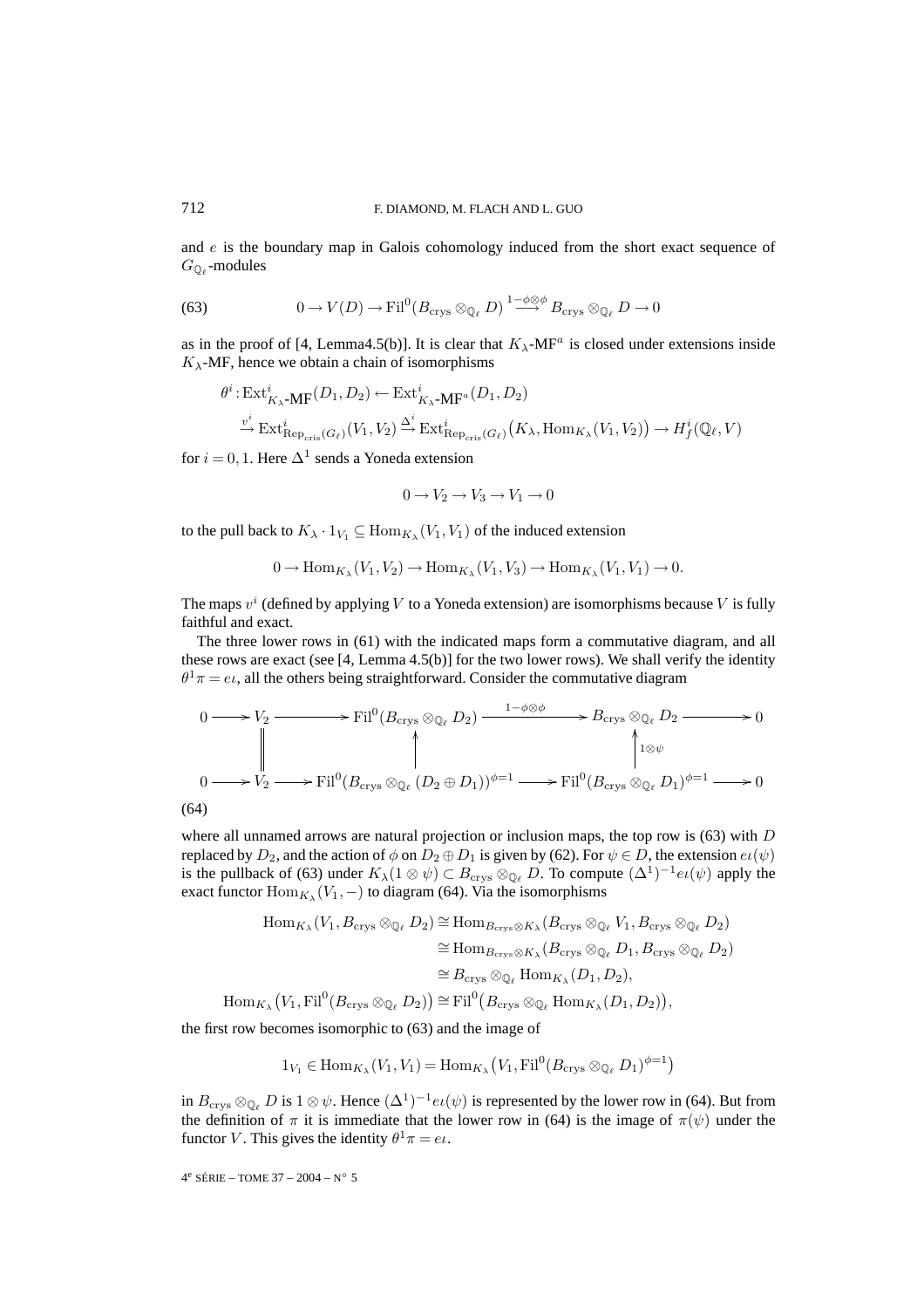Put  $T_i = \mathbb{V}(\mathcal{D}_i)$  for  $i = 1, 2$  and  $T = \text{Hom}_{\mathcal{O}_\lambda}(T_1, T_2)$  with its natural  $G_\ell$ -action. Then, since  $T_1$  is torsion free,  $H^1(\mathbb{Q}_\ell,T)$  naturally identifies with the set of equivalence classes of extensions of  $\mathcal{O}_{\lambda}[G_{\ell}]$ -modules

$$
(65) \t\t 0 \to T_2 \to T_3 \to T_1 \to 0.
$$

Since the functor V is exact on  $\mathcal{O}_{\lambda}$ - $\mathcal{MF}^a$ , and since  $\mathcal{O}_{\lambda}$ - $\mathcal{MF}^a$  is closed under extensions in  $\mathcal{O}_{\lambda}$ - $\mathcal{MF}$ , we obtain maps

$$
\Theta^i: \mathrm{Ext}^i_{\mathcal{O}_\lambda\text{-}\mathcal{MF}}(\mathcal{D}_1, \mathcal{D}_2)\xleftarrow{\sim} \mathrm{Ext}^i_{\mathcal{O}_\lambda\text{-}\mathcal{MF}^a}(\mathcal{D}_1, \mathcal{D}_2)\to \mathrm{Ext}^i_{\mathcal{O}_\lambda[G_\ell]}(T_1, T_2)\cong H^i(\mathbb{Q}_\ell, T)
$$

analogous to the maps  $\theta^i$ . The faithfulness of  $\mathbb {V}$  implies that  $\Theta^0$  is injective and fullness of  $\mathbb {V}$ implies that  $\Theta^0$  is surjective and that  $\Theta^1$  is injective. The image of  $\Theta^1$  lies in the subgroup

$$
H^1_f(\mathbb{Q}_{\ell},T):=\left\{[T_3]\in H^1(\mathbb{Q}_{\ell},T)|[V_3]:=[T_3\otimes_{\mathbb{Z}_{\ell}}\mathbb{Q}_{\ell}]\in H^1_f(\mathbb{Q}_{\ell},V)\right\}
$$

since  $\mathbb{V}(\mathcal{D}_3) \otimes_{\mathbb{Z}_{\ell}} \mathbb{Q}_{\ell} \cong V(\mathcal{D}_3 \otimes_{\mathbb{Z}_{\ell}} \mathbb{Q}_{\ell})$  is a crystalline representation. Conversely, if (65) lies in  $H^1_f(\mathbb{Q}_\ell,T)$ , the  $G_\ell$ -module  $T_3$  is a submodule of a crystalline representation  $V_3$  so that  $D(V_3)$  lies in  $K_\lambda$ -MF<sup>a</sup> and hence  $T_3$  lies in the essential image of the Fontaine–Laffaille functor V,  $T_3 = V(\mathcal{D}_3)$ , say. Since V is full the extension (65) is the image of a sequence  $0 \to \mathcal{D}_2 \to \mathcal{D}_3 \to \mathcal{D}_1 \to 0$  in  $\mathcal{O}_{\lambda}$ - $\mathcal{MF}^a$  and since V is fully faithful and exact, this sequence is exact, hence represents an element of  $\mathrm{Ext}^1_{\mathcal{O}_{\lambda}^{-}\mathcal{MF}}(\mathcal{D}_1,\mathcal{D}_2)$ . We conclude that

(66) 
$$
\Theta^1: \text{Ext}^1_{\mathcal{O}_{\lambda} \text{-}\mathcal{MF}}(\mathcal{D}_1, \mathcal{D}_2) \cong H^1_f(\mathbb{Q}_{\ell}, T)
$$

is an isomorphism. It is clear that  $\theta^i \epsilon^i = \tilde{\epsilon}^i \Theta^i$  where  $\tilde{\epsilon}^i$  :  $H^i(\mathbb{Q}_\ell,T) \to H^i(\mathbb{Q}_\ell,V)$  are the natural maps. The last row in (61) induces an isomorphism

$$
\det_{K_{\lambda}} H^{0}(\mathbb{Q}_{\ell}, V) \otimes_{K_{\lambda}} \det_{K_{\lambda}}^{-1} H^{1}_{f}(\mathbb{Q}_{\ell}, V) \cong \det_{K_{\lambda}} D \otimes_{K_{\lambda}} \det_{K_{\lambda}}^{-1} D \otimes_{K_{\lambda}} \det_{K_{\lambda}}^{-1} t_{V}
$$

$$
\cong \det_{K_{\lambda}}^{-1} t_{V}
$$

and the Tamagawa ideal is defined in [41, I.4.1.1] so that

(67) 
$$
\det_{\mathcal{O}_\lambda} H^0(\mathbb{Q}_\ell, T) \otimes_{\mathcal{O}_\lambda} \det_{\mathcal{O}_\lambda}^{-1} H^1_f(\mathbb{Q}_\ell, T) \cong \mathrm{Tam}_{\ell, \omega}^0(T) \omega^{-1}.
$$

Using the fact that  $\Theta^0$  is an isomorphism together with (66) and (61) one computes that the left hand side in (67) equals  $\det_{\mathcal{O}_\lambda}^{-1} \mathcal{D}/\mathrm{Fil}^0 \mathcal{D}$  so that  $\mathrm{Tam}_{\ell,\omega}^0(T) = \mathcal{O}_\lambda$  if  $\omega$  is a basis of  $det_{\mathcal{O}} \mathcal{D}/\mathrm{Fil}^0 \mathcal{D}.$ 

These arguments apply to  $\mathcal{D}_1 = \mathcal{D}_2 = \mathcal{M}_{f,\lambda\text{-crys}}$  which is an object of  $\mathcal{O}_{\lambda}$ - $\mathcal{M}\mathcal{F}^0$  if  $\lambda \notin S_f$ , more specifically if  $\ell \nmid N$  and  $\ell > k$ . We have  $T_1 = T_2 = \mathcal{M}_{f,\lambda}$  and  $T = \mathcal{A}_{f,\lambda} \oplus \mathcal{O}_\lambda$ . Our choice of  $\omega_A$  then ensures that  $\text{Tam}_{\ell,\omega_A}^0(\mathcal{A}_{f,\lambda}) = \mathcal{O}_\lambda$ . For  $B_f = A_f(1)$  we can use the same argument as long as both  $\mathcal{D}_1 = \mathcal{M}_{f,\lambda\text{-crys}}$  and  $\mathcal{D}_2 = \mathcal{M}_{f,\lambda\text{-crys}}[1]$  are objects of  $\mathcal{O}_{\lambda\text{-}}\mathcal{M}\mathcal{F}^1$ . This is the case if  $\ell > k + 1$  or if  $\ell = k + 1$  and  $\mathcal{M}_{\ell,\lambda\text{-crys}}$  has no nonzero quotient A in  $\mathcal{O}_{\lambda\text{-}}\mathcal{M}\mathcal{F}$  with  $\text{Fil}^{k-1} A = A.$ 

LEMMA 2.17. – If  $a_\ell \equiv 0 \bmod{\lambda}$ , then  $\mathcal{M}_{f, \lambda\text{-crys}}$  has no nonzero quotient A in  $\mathcal{O}_\lambda$ - $\mathcal{MF}$  with  $\text{Fil}^{k-1} A = A$ .

*Proof.* – By [75] we know that the characteristic polynomial of  $\phi$  on

$$
\mathcal{M} := \mathcal{M}_{f, \lambda \text{-crys}} \text{ is} X^2 - \psi^{-1}(\ell) a_{\ell} X + \psi^{-1}(\ell) \ell^{k-1},
$$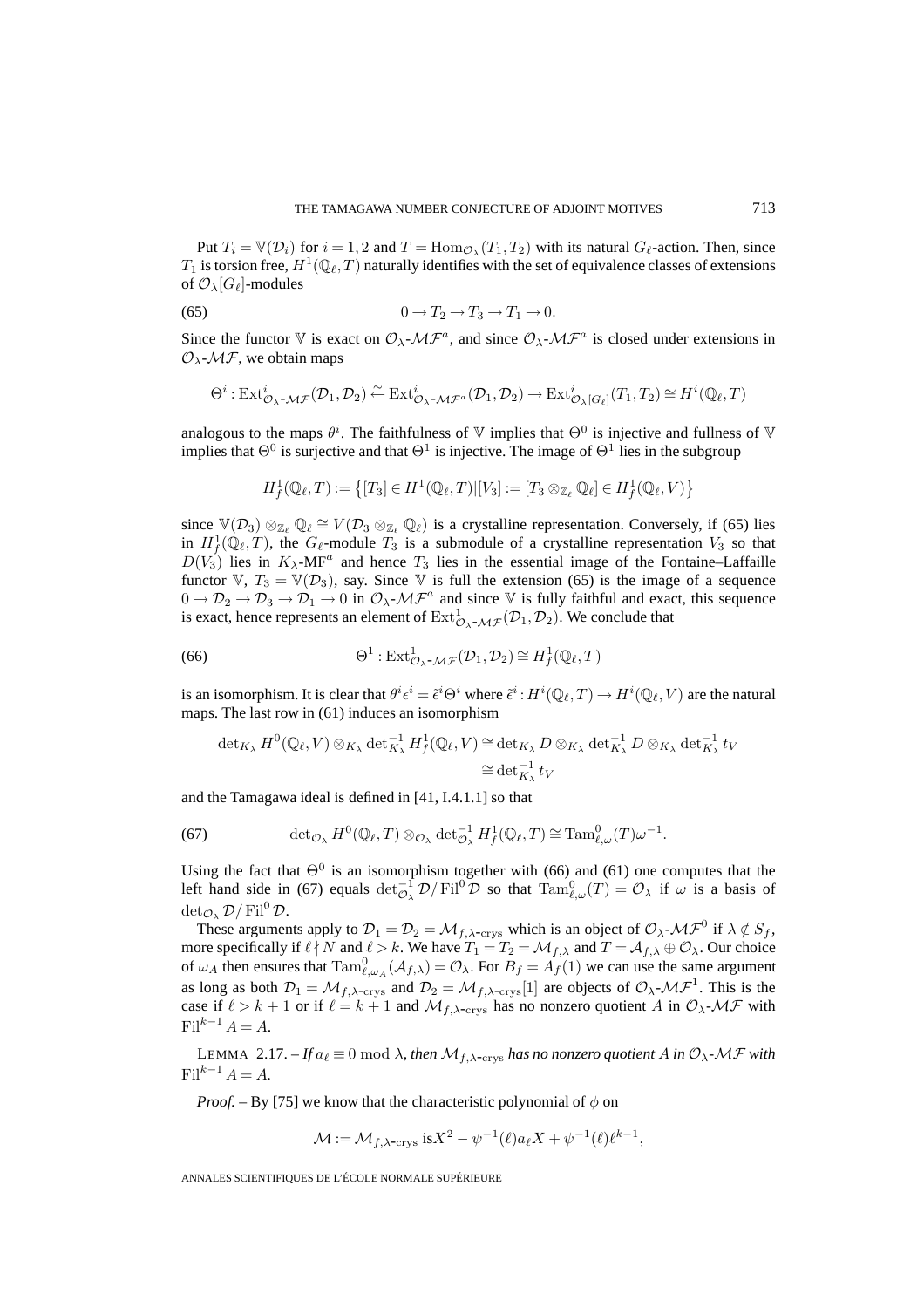hence  $\bar{\phi}$  has characteristic polynomial  $X^2$  on  $\bar{\mathcal{M}} := \mathcal{M} \otimes_{\mathcal{O}} (\mathcal{O}_{\lambda}/\lambda)$ . Since

(68) 
$$
\overline{\mathcal{M}} = \overline{\phi}(\overline{\mathcal{M}}) + \overline{\phi}^{k-1}(\mathrm{Fil}^{k-1}\overline{\mathcal{M}})
$$

and  $\dim_{\mathcal{O}_{\lambda}/\lambda} \text{Fil}^{k-1} \bar{\mathcal{M}} = 1$ , the map  $\bar{\phi}$  is nonzero, hence conjugate to  $\begin{pmatrix} 0 & 1 \\ 0 & 0 \end{pmatrix}$ . Since  $\bar{\phi} =$  $\ell^{k-1}\overline{\phi}^{k-1} = 0$  on Fil<sup>k−1</sup>  $\overline{\mathcal{M}}$  and because of (68), we have Fil<sup>k−1</sup>  $\overline{\mathcal{M}} = \ker(\overline{\phi}) = \overline{\phi}(\overline{\mathcal{M}})$ . It is now easy to see that  $\overline{M}$  is a simple object in  $\mathcal{O}_{\lambda}$ - $\mathcal{MF}$ : Any proper subobject  $N \subset \overline{M}$  is  $\overline{\phi}$ stable, hence contained in ker( $\overline{\phi}$ ) = Fil<sup>k-1</sup>  $\overline{M}$  and we have Fil<sup>k-1</sup>  $N = N$ . But again by (68) we find  $\bar{\phi}^{k-1}(\text{Fil}^{k-1}\bar{\mathcal{M}}) \not\subseteq \text{ker}(\bar{\phi}) = \bar{\phi}(\bar{\mathcal{M}})$  so that  $N = \text{Fil}^{k-1}N = 0$ . If A is a nonzero quotient of M then  $\bar{A}$  is a nonzero quotient of  $\bar{M}$  hence equal to  $\bar{M}$  and we find Filk<sup>-1</sup>  $\bar{A} \neq \bar{A}$  and  $\text{Fil}^{k-1} A \neq A$ . □

It remains to prove Proposition 2.16 for  $\mathcal{B}_{f,\lambda}$  in the ordinary case  $a_{\ell} \not\equiv 0 \bmod \lambda$  (and  $\ell = k + 1$ ). We use the fact that  $B_f \cong A_f^*(1)$  and appeal to the following conjecture, a slight generalization (from  $\mathbb{Z}_{\ell}$  to  $\mathcal{O}_{\lambda}$ ) of conjecture  $C_{EP}(V)$  of [67] (we also use a similar generalization of [67, Proposition C.2.6]).

Let V be a crystalline representation of  $G_\ell$  over  $K_\lambda$  and  $T\subseteq V$  a  $G_\ell$ -stable  $\mathcal{O}_\lambda$ -lattice. Let  $\omega$ (resp.  $\omega^*$ ) be a lattice of

$$
\operatorname{det}_{K_{\lambda}} D(V)/\operatorname{Fil}^0 D(V) \quad \left(\text{resp. } \operatorname{det}_{K_{\lambda}} D\big(V^*(1)\big)/\operatorname{Fil}^0 D\big(V^*(1)\big)\right)
$$

so than we obtain a lattice  $\omega \otimes \omega^{*,-1}$  of  $\det_{K_{\lambda}} D(V)$  via the exact sequence

(69) 
$$
0 \to (D(V^*(1))/\mathrm{Fil}^0 D(V^*(1)))^* \to D(V) \to D(V)/\mathrm{Fil}^0 D(V) \to 0.
$$

Let  $\eta(T,\omega,\omega^*)\in B_{\text{crys}}\otimes_{\mathbb{Q}_\ell}K_\lambda$  be such that  $\det_{\mathcal{O}_\lambda}T=\eta(T,\omega,\omega^*)\omega\otimes \omega^{*,-1}$  under the comparison isomorphism  $B_{\text{crys}} \otimes_{\mathbb{Q}_\ell} \det_{K_\lambda} V \cong B_{\text{crys}} \otimes_{\mathbb{Q}_\ell} \det_{K_\lambda} D(V)$ . One shows that  $\eta(T,\omega,\omega^*)\in\mathbb{Q}_\ell^{ur}\otimes_{\mathbb{Q}_\ell}K_\lambda$  [67, Lemme C.2.8] and that in fact  $\eta(T,\omega,\omega^*)\in 1\otimes K_\lambda$  up to an element in  $(\mathbb{Z}_{\ell}^{ur} \otimes_{\mathbb{Z}_{\ell}} \mathcal{O}_{\lambda})^{\times}$ .

CONJECTURE 2.18. – *For*  $j \in \mathbb{Z}$ *, put*  $h_j(V) = \dim_{K_\lambda} \mathrm{Fil}^j D(V)/\mathrm{Fil}^{j+1} D(V)$ *, and put*  $\Gamma^*(j) = (j - 1)!$  *if*  $j > 0$  and  $\Gamma^*(j) = (-1)^j ((-j)!)^{-1}$  *if*  $j \le 0$ *. Then* 

$$
\mathcal{O}_{\lambda} \frac{\mathrm{Tam}_{\ell, \omega}^{0}(T)}{\mathrm{Tam}_{\ell, \omega^*}^{0}(T^*(1))} = \mathcal{O}_{\lambda} \prod_j \Gamma^*(-j)^{-h_j(V)} \eta(T, \omega, \omega^*).
$$

*Remark*. – One can show that upon taking the norm from  $K_{\lambda}$  to  $\mathbb{Q}_{\ell}$  all quantities in this formula transform into the corresponding quantities obtained by viewing  $V$  as a representation over  $\mathbb{Q}_\ell$  rather than  $K_\lambda$ . Since the norm map  $K_\lambda^\times/\mathcal{O}_\lambda^\times \to \mathbb{Q}_\ell^\times/\mathbb{Z}_\ell^\times$  is injective it suffices to prove the conjecture for  $K_{\lambda} = \mathbb{Q}_{\ell}$ .

We make Conjecture 2.18 more explicit for  $V = A_{f,\lambda}$ . In this case we have  $h_j(V) = 1$  for  $i = -1, 0, 1$  and  $h_j(V) = 0$  otherwise so that  $\prod_j \Gamma^*(-j)^{-h_j(V)} = -1$ . For  $\lambda \notin S_f$ , equation (20) shows that the isomorphism  $B_{\text{crys}} \otimes_{\mathbb{Q}_\ell} \det_{K_\lambda} V \cong B_{\text{crys}} \otimes_{\mathbb{Q}_\ell} \det_{K_\lambda} D(V)$  is induced by the functor V for the unit object in  $\mathcal{PM}_{K}^S$ , hence sends  $\det_{\mathcal{O}_\lambda} A_{f,\lambda}$  to  $\det_{\mathcal{O}_\lambda} A_{f,dR} \otimes_{\mathcal{O}} \mathcal{O}_\lambda$ . The computation of  $t_{B_f}$  in (40) works with  $M_{f,dR}$  replaced by  $\mathcal{M}_{f,dR} \otimes_{\mathcal{O}} \mathcal{O}_{\lambda}$  and the pairing (21) on  $A_f$  gives a perfect pairing  $(\mathcal{A}_{f,dR} \otimes_{\mathcal{O}} \mathcal{O}_{\lambda}) \otimes (\mathcal{A}_{f,dR} \otimes_{\mathcal{O}} \mathcal{O}_{\lambda}) \to \mathcal{O}_{\lambda}$ . Hence we find that  $\omega_A \otimes \omega_B^{-1}$  is a basis of  $\det_{\mathcal{O}_\lambda} \mathcal{A}_{f, \mathrm{dR}} \otimes_{\mathcal{O}} \mathcal{O}_\lambda$  via the exact sequence (69). We conclude that  $\eta(A_{f,\lambda}, \omega_A, \omega_B)=1$  and that Conjecture 2.18 reduces to the assertion

$$
\mathcal{O}_{\lambda} \text{Tam}_{\ell,\omega_A}^0(\mathcal{A}_{f,\lambda}) = \mathcal{O}_{\lambda} \text{Tam}_{\ell,\omega_B}^0(\mathcal{A}_{f,\lambda}(1)).
$$

4e SÉRIE – TOME 37 – 2004 – N◦ 5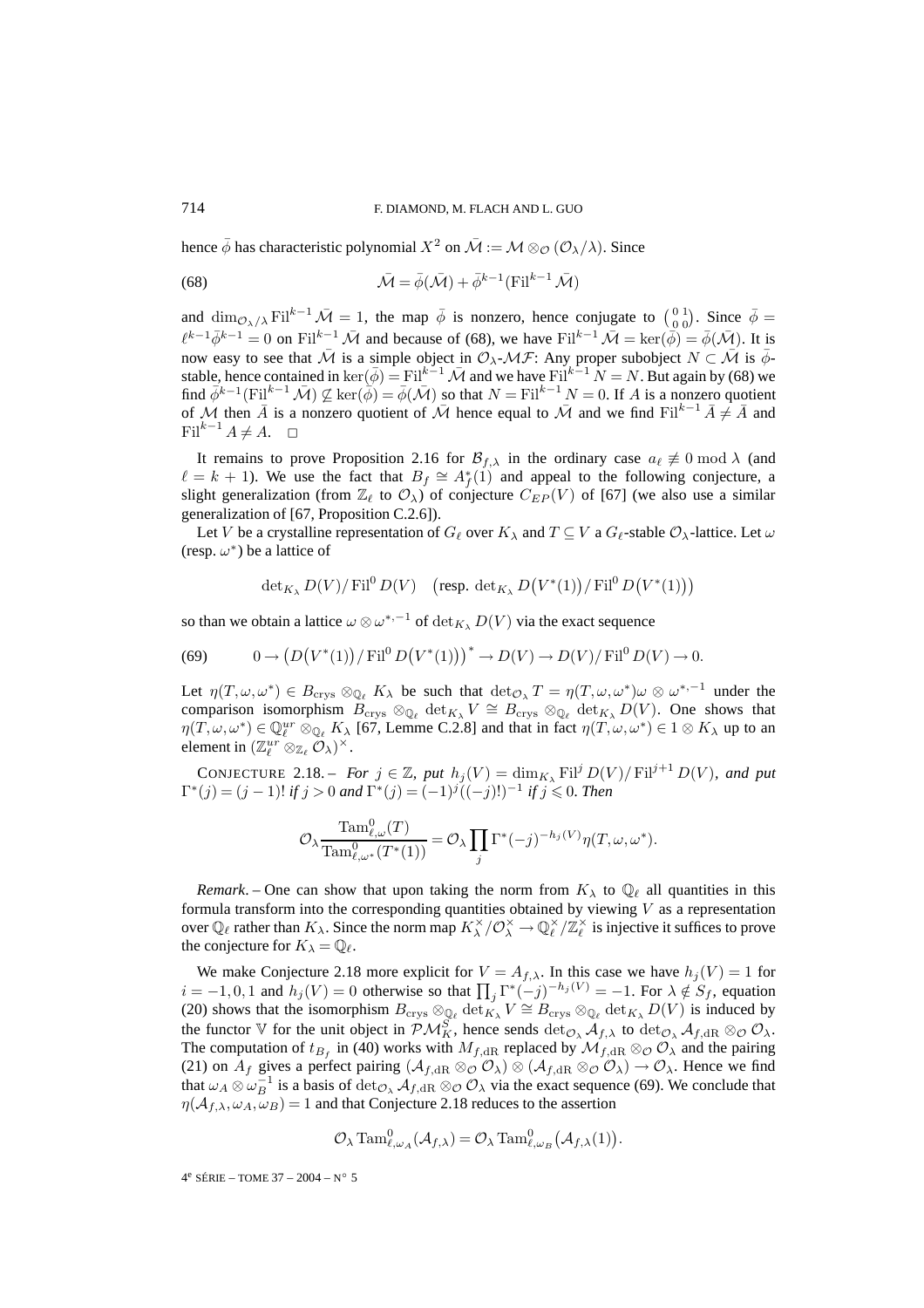Moreover, we know from the first part of the proof that the left hand side equals  $\mathcal{O}_{\lambda}$  if  $\lambda \notin S_f$ . Now Conjecture 2.18 is shown in [66] for  $K_{\lambda} = \mathbb{Q}_{\ell}$  and V an ordinary representation of  $G_{\mathbb{Q}_{\ell}}$  (combine Proposition 4.2.5, Theorem 3.5.4 of loc. cit.) under the assumption of another conjecture Rec(V) which has meanwhile been proved in [12]. Ordinarity of  $A_{f,\lambda}$  is implied by ordinarity of  $M_{f,\lambda}$  which in turn is implied by  $a_{\ell} \not\equiv 0 \mod \lambda$ . This finishes the proof of Proposition 2.16.  $\Box$ 

#### **3. The Taylor–Wiles construction**

Our method for computing the Selmer group of  $A_{f,\lambda}$  is based on that of Wiles [88] and his work with Taylor [86]. We first give an axiomatic formulation of the method of [88] and [86], made possible by the simplifications due to Faltings ([86], appendix), Lenstra [60], Fujiwara [42] and one of the authors [24]. This formulation makes no reference to deformation rings and group rings that appear in other axiomatizations of the method. We then verify these axioms in the context of modular forms of higher weight.

#### **3.1. An axiomatic formulation**

In this section, we fix a prime  $\lambda$  of a number field K and let  $\kappa = \mathcal{O}_K/\lambda$ . We let  $\ell$  denote the rational prime in  $\lambda$  and F the quadratic subfield of  $\mathbb{Q}(\mu_{\ell})$ . We also fix a continuous, odd, irreducible representation

$$
\rho_0: G_{\mathbb{Q}} \to \mathrm{Aut}_{\kappa}(V_0)
$$

where  $V_0$  is two-dimensional over  $\kappa$ . We define the Serre weight k of  $\rho_0$  as in [78], but using geometric normalizations. (Thus  $k$  is the integer associated in [78] to the representation on  $\text{Hom}_{\kappa}(V_0, \kappa)$ .) We impose the following three conditions on the representations  $\rho_0$  we consider:

- $\rho_0$  has minimal conductor among its twists.
- The restriction of  $\rho_0$  to  $G_F$  is absolutely irreducible.
- The Serre weight k of  $\rho_0$  satisfies  $2 \le k \le \ell 1$ .

The last condition is equivalent to  $\rho_0|I_\ell$  being equivalent over  $\bar{\kappa}$  to a representation of the form  $\bullet \ \psi_{\ell}^{1-k} \oplus \psi_{\ell}^{\ell(1-k)}$  $\ell^{(1-\kappa)}$  where  $\psi_{\ell}$  is a fundamental character of level two,

• or  $\left(\begin{smallmatrix} 1 & * \\ 0 & \chi_{\ell}^{1-k} \end{smallmatrix}\right)$ , peu ramifié if  $k = 2$ .

We let  $\psi$  :  $G_{\mathbb{Q}} \to \mathcal{O}_\lambda^\times$  denote the Teichmüller lift of  $\chi_\ell^{1-k}(\det \rho_0^{-1})$ ; thus  $\psi$  is unramified at  $\ell$  and has order prime to  $\ell$ , and  $\psi^{-1}\chi_{\ell}^{1-k}$  is a lift of  $\det \rho_0$ . We let  $\delta$  denote  $\psi^{-1}\chi_{\ell}^{1-k}$ .

We consider continuous geometric  $\ell$ -adic representations

$$
\rho: G_{\mathbb{Q}} \to \mathrm{Aut}_{K_{\rho}}(V_{\rho})
$$

where  $V_\rho$  is two-dimensional over a finite extension  $K_\rho$  of  $K_\lambda$  contained in  $\bar{K}_\lambda$ ,  $\rho$  has determinant  $\delta$  and reduction isomorphic to  $\rho_0$  over  $\bar{\kappa}$ . We let  $\mathcal{O}_{\rho}$  denote the ring of integers of  $K_{\rho}$ . We say such a representation  $\rho$  is an *allowable lift* of  $\rho_0$  if its restriction to  $G_{\ell}$  is short and crystalline. For a prime  $p \neq \ell$ , we say  $\rho$  is *minimally ramified* at p if the following hold:

- If  $\#\rho_0(I_p) \neq \ell$ , then  $\rho(I_p) \cong \rho_0(I_p)$ .
- If  $\#\rho_0(I_p) = \ell$ , then  $\dim_{K_p} V_p^{I_p} = 1$ .

Suppose we are given a set N of allowable lifts. We assume the  $\bar{K}_{\lambda}$ -isomorphism classes of the elements of N are distinct. For each  $\rho$ , we let  $\Sigma_{\rho}$  denote the set of primes at which  $\rho$  is not minimally ramified. For each set of primes

$$
\Sigma \subseteq \Sigma_0 := \{ p \, | \, p \neq \ell \}
$$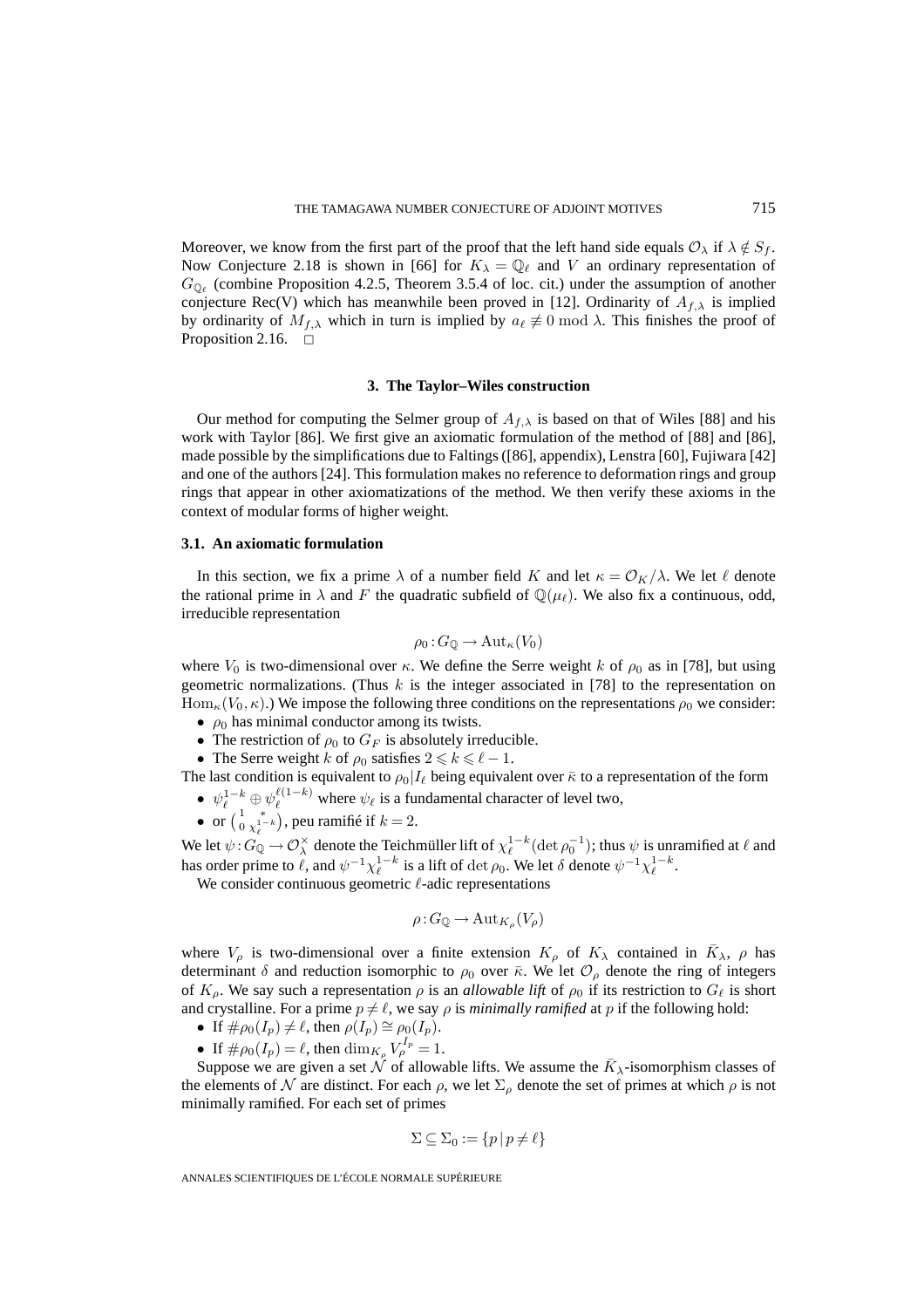we let  $\mathcal{N}^{\Sigma}$  denote the set of  $\rho$  in  $\mathcal N$  such that  $\Sigma_{\rho} \subset \Sigma$  and write  $V^{\Sigma}$  for the direct sum over  $\mathcal{N}^{\Sigma}$ of  $\bar{V}_{\rho} = \bar{K}_{\lambda} \otimes_{K_{\rho}} V_{\rho}$ . We assume that  $\mathcal{N}^{\Sigma}$  is finite if  $\Sigma$  is finite.

A *trellis* for N is an  $\mathcal{O}_\lambda G_0$ -submodule L of  $V^{\Sigma_0}$  such that for each finite set  $\Sigma \subset \Sigma_0$ , the  $\mathcal{O}_\lambda$ module  $L^{\Sigma} := L \cap V^{\Sigma}$  is finitely generated and the map  $\bar{K}_{\lambda} \otimes_{\mathcal{O}_{\lambda}} L^{\Sigma} \to V^{\Sigma}$  is an isomorphism. One checks that if  $\rho$  in  $\mathcal N$  is such that  $K_{\rho} = K_{\lambda}$ , then  $L_{\rho} := L \cap \overline{V}_{\rho}$  satisfies  $\overline{K}_{\lambda} \otimes_{\mathcal O_{\lambda}} L_{\rho} \xrightarrow{\sim} V_{\rho}$ . (To see this, for each  $\sigma \neq \rho \in \mathcal{N}^{\Sigma}$ , choose  $g_{\sigma}$  such that  $tr \rho(g_{\sigma}) \neq tr \sigma(g_{\sigma})$ . Then the map  $V^{\Sigma} \to \prod_{\sigma \neq \rho} V^{\Sigma}$  defined by  $(g_{\sigma}^2 - \text{tr} \rho(g_{\sigma})g_{\sigma} - \text{det} \rho(g_{\sigma}))_{\sigma}$  has kernel  $\overline{V_{\rho}}$ . It follows that its restriction to a map  $L^{\Sigma} \to \prod_{\sigma \neq \rho} L^{\Sigma}$  has kernel  $L_{\rho}$ , and therefore that  $\bar{K}_{\lambda} \otimes_{\mathcal{O}_{\lambda}} L_{\rho} \stackrel{\sim}{\to} V_{\rho}$ .) For such  $\rho$ , we let

$$
A_{\rho} = (\operatorname{ad}_{K_{\lambda}}^0 V_{\rho})/(\operatorname{ad}_{\mathcal{O}_{\lambda}}^0 L_{\rho}).
$$

One checks that if  $\rho$  is minimally ramified at p, then  $A_{\rho}^{I_p}$  is divisible.

A *system of perfect pairings*  $\varphi$  for L is an  $\mathcal{O}_{\lambda}[G_{\mathbb{Q}}]$ -isomorphism

$$
\varphi^{\Sigma} \! : \! L^{\Sigma} \! \to \! \text{Hom}_{\mathcal{O}_{\lambda}} \big( L^{\Sigma}, \mathcal{O}_{\lambda}(\psi^{-1}\chi_{\ell}^{1-k}) \big)
$$

for each finite  $\Sigma \subset \Sigma_0$ . Since the  $\bar{V}_{\rho}$  are irreducible, non-isomorphic and have determinant  $\delta$ , we see that for each  $\rho$  in  $\mathcal{N}^{\Sigma}$ ,  $\varphi^{\Sigma}$  induces a  $\bar{K}_{\lambda}G_{\mathbb{Q}}$ -isomorphism

$$
\wedge^2_{\bar K_{\lambda}} \bar V_{\rho} \to \bar K_{\lambda}(\delta)
$$

which we denote by  $\varphi_{\rho}^{\Sigma}$ . Moreover if  $K_{\rho} = K_{\lambda}$ , then  $\varphi_{\rho}^{\Sigma}$  arises from an injection

$$
\wedge^2_{\mathcal{O}_{\lambda}} L_{\rho} \to \mathcal{O}_{\lambda}(\delta).
$$

We say that a prime q is *horizontal* if the following hold

- $q \equiv 1 \mod l$ ;
- $\rho_0$  is unramified at q;
- $\rho_0(\text{Frob}_q)$  has distinct eigenvalues.

If  $Q$  is a finite set of horizontal primes, we let  $\Delta_Q$  denote the maximal quotient of  $\prod_{q\in Q}(\Z/q\Z)^\times$ of  $\ell$ -power order. For each  $q \in Q$ , we choose an eigenvalue  $\alpha_q \in \bar{\kappa}$  of  $\rho_0(\text{Frob}_q)$  and let  $\mu_{q,0}$ denote the unramified character  $G_q \to \bar{\kappa}^\times$  sending  $Frob_q$  to  $\alpha_q$ . Suppose that  $\xi$  is a character  $\Delta_Q \to \bar{K}_{\lambda}^{\times}$ . We say that  $\rho \in \mathcal{N}^Q$  is a  $\xi$ -lift of  $\rho_0$  if for each  $q \in Q$ , we have

$$
\bar{V}_{\rho} \cong \bar{K}_{\lambda}(\mu_{q,\rho}) \oplus \bar{K}_{\lambda}(\delta/\mu_{q,\rho})
$$

as  $\bar K_\lambda G_q$ -modules for some lift  $\mu_{q,\rho}: G_q\to \bar K^\times_\lambda$  of  $\mu_{q,0}$  with  $\mu_q|I_q$  corresponding via local class field theory to  $\xi|\Delta_{\{q\}}$ .

THEOREM 3.1. – Let N be a set of allowable lifts of  $\rho_0$  (with distinct  $\bar{K}_{\lambda}$ -isomorphism *classes and finite*  $N^{\Sigma}$  *for each finite*  $\Sigma \subset \Sigma_0$ *), L a trellis for* N *and*  $\varphi$  *a system of perfect pairings for* L*. Suppose that*

•  $\mathcal{N}^{\emptyset} \neq \emptyset$ ;

• *if*  $\Sigma \subset \Sigma^0$  *is a finite set of primes and*  $\rho \in \mathcal{N}^{\emptyset}$ , then

$$
\varphi_{\rho}^{\Sigma} = \varphi_{\rho}^{\emptyset} \beta_{\rho}^{\Sigma} \prod_{p \in \Sigma} L_p(\text{ad}_{K_{\rho}}^0 V_{\rho}, 1)^{-1}
$$

*for some* β<sup>Σ</sup> <sup>ρ</sup> *in* Oρ;

4<sup>e</sup> SÉRIE – TOME 37 – 2004 – N° 5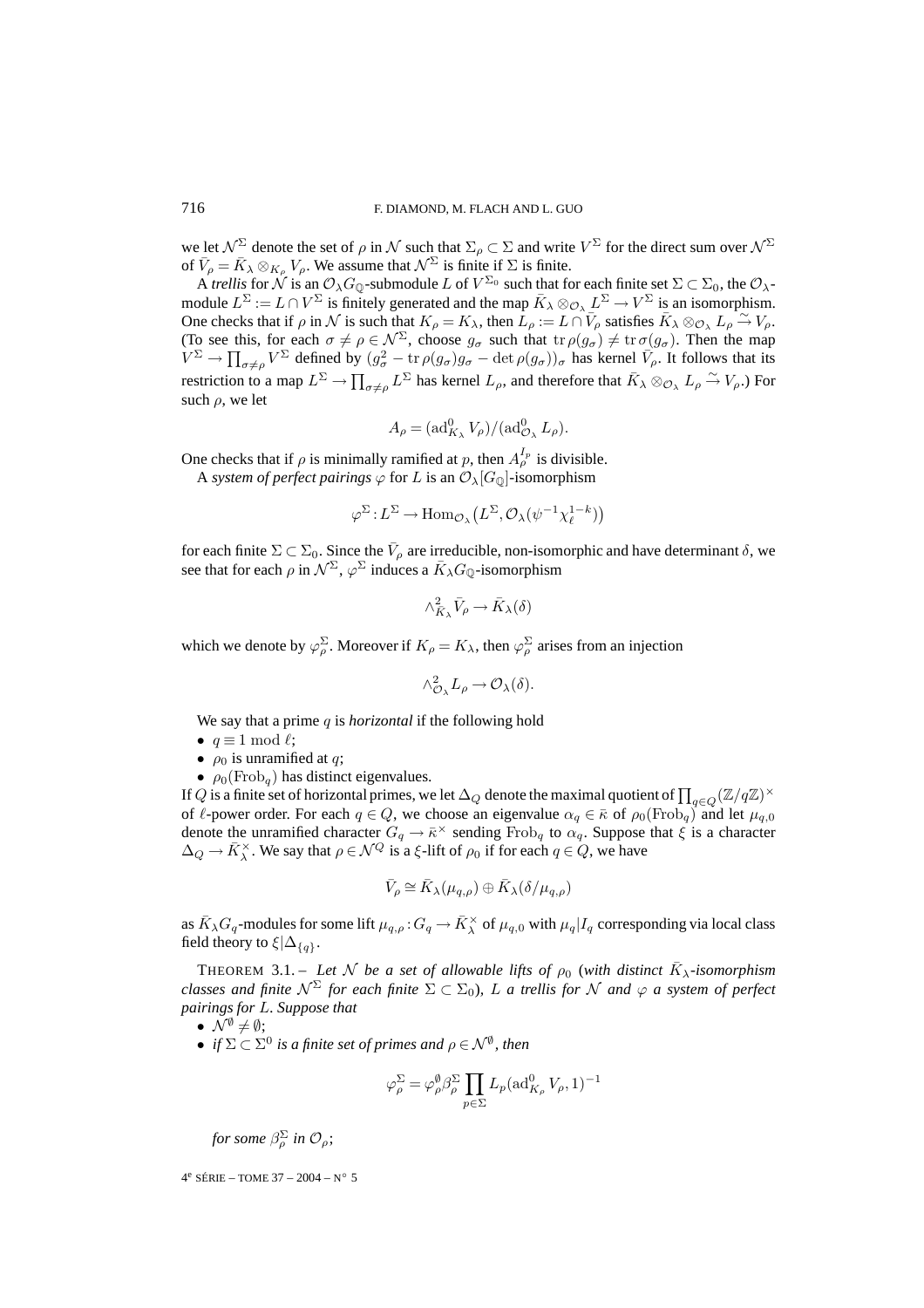- *if* Q *is a finite set of horizontal primes, then*
	- (i)  $\beta_{\rho}^Q \in \mathcal{O}_{\lambda}$  *is independent of*  $\rho \in \mathcal{N}^{\emptyset}$ ,
	- (ii)  $\#\mathcal{N}^{Q}\leqslant\#\mathcal{N}^{\emptyset}\cdot\#\Delta_{Q}$ , and
	- (iii) *there is a*  $\xi$ -lift of  $\rho_0$  *in*  $\mathcal{N}^Q$  for each  $\xi : \Delta_Q \to \overline{K}_\lambda^\times$ .

*Then every allowable lift of*  $\rho_0$  *is isomorphic over*  $\bar{K}_{\lambda}$  *to some*  $\rho$  *in* N. *Furthermore if*  $K_{\rho} = K_{\lambda}$ *, then the lengths of*

 $H^1_{\Sigma}(\mathbb{Q}, A_{\rho})$  and  $\mathcal{O}_{\lambda}(\delta)/\varphi_{\rho}^{\Sigma}(\wedge_{\mathcal{O}_{\lambda}}^2 L_{\rho})$ 

*coincide for any finite subset*  $\Sigma$  *of*  $\Sigma_0$  *containing*  $\Sigma_o$ *.* 

*Proof.* – One checks that to prove the theorem, we can replace  $K_{\lambda}$  by any finite extension and so assume that  $\kappa$  contains the eigenvalues of the elements of the image of  $\rho_0$ . Note also that the hypotheses ensure the existence of an element  $\rho_{\min}$  of  $\mathcal{N}^{\emptyset}$ . We may assume also that  $K_{\lambda} = K_{\rho_{\min}}$ , and we write simply  $V_{\min}$ ,  $L_{\min}$  and  $A_{\min}$  for  $V_{\rho_{\min}}$ ,  $L_{\rho_{\min}}$  and  $A_{\rho_{\min}}$ .

We first recall the results we need from the deformation theory of Galois representations. See [19,61] and Appendix A of [13] for more details. We let  $C$  denote the category of complete local Noetherian  $\mathcal{O}_{\lambda}$ -algebras. Recall that if A is an object of C with maximal ideal m, then an A-*deformation* of  $V_0$  is an isomorphism class of free A-modules M endowed with continuous  $AG_{\mathbb{Q}}$ -action  $\rho_M$ :  $G_{\mathbb{Q}} \to \text{Aut}_A M$  such that  $M/\mathfrak{m}M$  is  $(A/\mathfrak{m})G_{\mathbb{Q}}$ -isomorphic to  $(A/\mathfrak{m}) \otimes_{\kappa} V_0$ . For a prime  $p \neq \ell$ , we say that an A-deformation of  $V_0$  is *minimally ramified* at p if the following hold:

- If  $\#\rho_0(I_p) \neq \ell$ , then  $\rho_M(I_p) \cong \rho_0(I_p)$ .
- If  $\# \rho_0(I_p) = \ell$ , then  $M/M^{I_p}$  is free of rank one over A.
- Suppose that  $\Sigma$  is a finite subset of  $\Sigma_0$ . We say that M is of *type*  $\Sigma$  if the following hold:
- the  $AG_{\mathbb{Q}}$ -module M is minimally ramified outside  $\Sigma$ ;
- the  $AG_{\mathbb{Q}}$ -module  $\wedge^2_A M$  is isomorphic to  $A \otimes_{\mathcal{O}_\lambda} \mathcal{O}_\lambda(\delta)$ ;
- there exists an object  $A_0$  of C with maximal ideal  $m_0$  and finite residue field so that  $M \cong A \otimes_{A_0} M_0$  and for every  $n > 0$ , the  $\mathbb{Z}_\ell G_\ell$ -module  $M_0 / \mathfrak{m}_0^n M_0$  is an object of the category  $\mathcal{MF}^0_{\text{tor}}$ .

Consider the functor on C which associates to A the set of A-deformations of  $\rho_0$  of type  $\Sigma$ . By the results of Mazur and Ramakrishna, this functor is representable by an object of  $C<sup>2</sup>$  We denote this object  $R^{\Sigma}$  and let  $M^{\Sigma}$  denote the universal deformation. We recall also that  $R^{\Sigma}$  is topologically generated over  $\mathcal{O}_\lambda$  by the elements  $t_g^{\Sigma}$  for g in  $G_{\mathbb{Q}}$ , where  $t_g^{\Sigma}$  denotes the trace of the endomorphism g of the free  $R^{\Sigma}$ -module  $M^{\Sigma}$ . In particular,  $R^{\Sigma}$  has residue field  $\kappa$ .

If  $\Sigma_1 \subset \Sigma_2$ , then  $M^{\Sigma_1}$  is an  $R^{\Sigma_1}$ -deformation of  $V_0$  of type  $\Sigma_2$  and hence gives rise to a natural surjection  $R^{\Sigma_2} \to R^{\Sigma_1}$ .

Suppose now that  $\rho$  is in  $\mathcal N$  and  $\Sigma_\rho \subset \Sigma$ . Then  $\mathcal O_\rho$  is an object of C and there is an  $\mathcal O_\rho$ deformation M of  $\rho_0$  of type  $\Sigma$  so that  $V_\rho$  is  $K_\rho G_\mathbb{Q}$ -isomorphic to  $K_\rho \otimes_{\mathcal{O}_\rho} M$ . We thus obtain a continuous  $\mathcal{O}_{\lambda}$ -algebra homomorphism

$$
\theta_{\rho}^{\Sigma}: R^{\Sigma} \to K_{\rho}
$$

so that  $K_{\rho}\otimes_{R^{\Sigma}} M^{\Sigma}$  is isomorphic to  $V_{\rho}$ . The maps  $\theta_{\rho}^{\Sigma}$  for varying  $\Sigma \supset \Sigma_{\rho}$  are compatible with the natural surjections  $R^{\Sigma_2} \to R^{\Sigma_1}$  defined above. Note also that if  $K_\rho = K_\lambda$ , then  $A = \mathcal{O}_\lambda$  and  $\theta_\rho^{\Sigma}$  defines a surjection  $R^{\Sigma} \to \mathcal{O}_\lambda$ . In that case we have a natural isomorphism

(70) 
$$
\text{Hom}_{\mathcal{O}_{\lambda}}(\mathfrak{p}_{\rho}^{\Sigma}/(\mathfrak{p}_{\rho}^{\Sigma})^2, K_{\lambda}/\mathcal{O}_{\lambda}) \cong H_{\Sigma}^1(\mathbb{Q}, A_{\rho})
$$

<sup>&</sup>lt;sup>2</sup> Following [19] and of [13], we note that it is not necessary to assume A has residue field  $\kappa$  or to use strict equivalence classes of deformations.

ANNALES SCIENTIFIQUES DE L'ÉCOLE NORMALE SUPÉRIEURE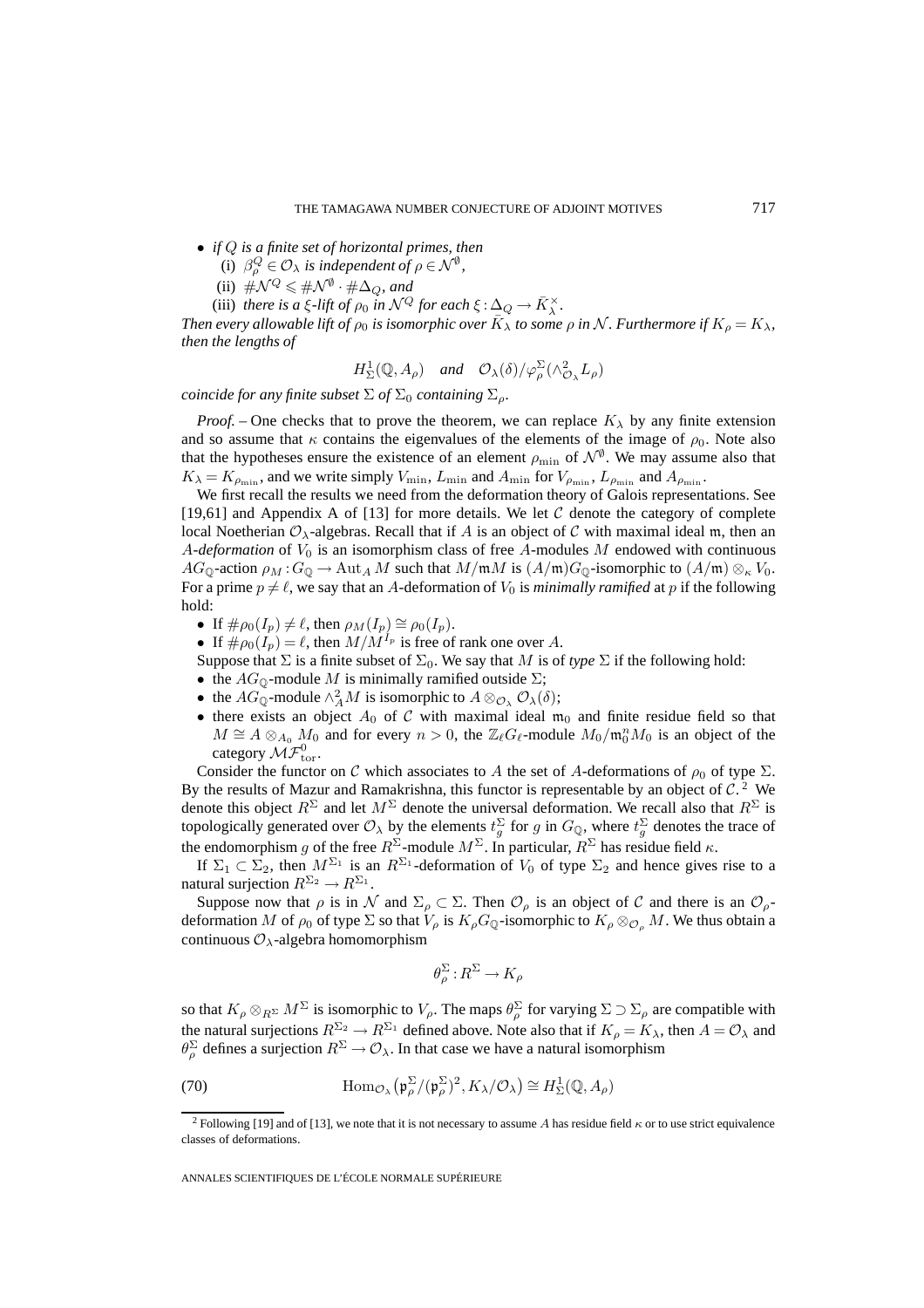of  $\mathcal{O}_\lambda$ -modules where  $\mathfrak{p}_\rho^{\Sigma}$  is the kernel of  $\theta_\rho^{\Sigma}$ . (We omit the proof, which is now standard; see for example Proposition 1.2 of [88] or Section 2 of [14], and use Proposition 2.2 above to identify the local condition on  $\ell$ .) In particular this is the case for  $\rho = \rho_{\min}$  and any finite  $\Sigma \subset \Sigma_0$ .

We regard  $V^{\Sigma}$  as a module for  $R^{\Sigma}$  via

(71) 
$$
R^{\Sigma} \to \prod_{\rho \in \mathcal{N}^{\Sigma}} K_{\rho}
$$

defined by the maps  $\theta_p^{\Sigma}$ . Note that if g is in  $G_{\mathbb{Q}}$ , then  $t_g^{\Sigma}$  acts on  $V^{\Sigma}$  via the endomorphism

$$
\operatorname{tr}(\rho(g)) = g + \delta(g)g^{-1}
$$

which is given by an element of  $\mathcal{O}_\lambda G_{\mathbb{Q}}$ . It follows that  $L^{\Sigma}$  is stable under the action of  $R^{\Sigma}$  and that  $\phi^{\Sigma}$  is  $R^{\Sigma}$ -linear. If  $\Sigma_1\subset \Sigma_2$ , then regarding  $L^{\Sigma_1}$  as an  $R^{\Sigma_2}$ -module via the natural surjection to  $R^{\Sigma}$ , we see that the inclusion  $L^{\Sigma_1} \to L^{\Sigma_2}$  is  $R^{\Sigma_2}$ -linear, as is its adjoint with respect to  $\varphi^{\Sigma_1}$ and  $\varphi^{\Sigma_2}$ .

We define the finite flat  $\mathcal{O}_{\lambda}$ -algebra  $T^{\Sigma}$  to be the image of  $R^{\Sigma}$  in  $\text{End}_{\mathcal{O}_{\lambda}} L^{\Sigma}$ . The maps  $\theta_{\rho}^{\Sigma}$ induce an isomorphism of finite  $\bar{K}_{\lambda}$ -algebras

$$
\bar{K}_{\lambda} \otimes_{\mathcal{O}_{\lambda}} T^{\Sigma} \to \prod_{\rho \in \mathcal{N}^{\Sigma}} \bar{K}_{\lambda}
$$

such that  $t_g^{\Sigma} \mapsto (\text{tr}\,\rho(g))_{\rho \in \mathcal{N}^{\Sigma}}$  for g in  $G_{\mathbb{Q}}$ . (The injectivity follows from that of

 $\bar{K}_{\lambda} \otimes_{\mathcal{O}_{\lambda}} T^{\Sigma} \to \bar{K}_{\lambda} \otimes_{\mathcal{O}_{\lambda}} \text{End}_{\mathcal{O}_{\lambda}} L^{\Sigma},$ 

and the surjectivity from the distinctness of the  $\theta_{\rho}^{\Sigma}$ .) In particular  $T^{\Sigma}$  is reduced and

(72) 
$$
\operatorname{rank}_{\mathcal{O}_{\lambda}} L^{\Sigma} = 2 \cdot \# \mathcal{N}^{\Sigma} = 2 \cdot \operatorname{rank}_{\mathcal{O}_{\lambda}} T^{\Sigma}.
$$

Suppose that  $\rho$  is an element of  $\mathcal{N}^{\Sigma}$  such that  $K_{\rho} = K_{\lambda}$ . Write  $\mathcal{P}_{\rho}^{\Sigma}$  for the image of  $\mathfrak{p}_{\rho}^{\Sigma}$  in  $T^{\Sigma}$ and  $I_\rho^{\Sigma}$  for the annihilator of  $\mathcal{P}_\rho^{\Sigma}$  in  $T^{\Sigma}$ . Note that  $\mathcal{P}_\rho^{\Sigma}$  (resp.,  $I_\rho^{\Sigma}$ ) is the set of elements in  $T^{\Sigma}$ whose image in  $\prod \bar{K}_{\lambda}$  has trivial component at  $\rho$  (resp., at each  $\rho' \neq \rho$ ).

Now consider the  $\mathcal{O}_{\lambda}$ -module

$$
\Omega_{\rho}^{\Sigma} = L^{\Sigma} / \left( L^{\Sigma} [\mathcal{P}_{\rho}^{\Sigma}] + L^{\Sigma} [I_{\rho}^{\Sigma}] \right).
$$

We define  $\eta_{\rho}^{\Sigma}$  as the annihilator of the finite torsion  $\mathcal{O}_{\lambda}$ -module

$$
\mathcal{O}_{\lambda}(\delta)/\varphi^{\Sigma}_{\rho}(\wedge^2_{\mathcal{O}_{\lambda}}L_{\rho}).
$$

We shall write  $\varphi_{\min}^{\Sigma}$ ,  $\Omega_{\min}^{\Sigma}$  and  $\eta_{\min}^{\Sigma}$ , for  $\varphi_{\min}^{\Sigma}$ ,  $\Omega_{\rho_{\min}}^{\Sigma}$  and  $\eta_{\rho_{\min}}^{\Sigma}$ .

LEMMA 3.2. – *The*  $\mathcal{O}_{\lambda}$ -module  $\Omega_{\rho}^{\Sigma}$  is isomorphic to  $(\mathcal{O}_{\lambda}/\eta_{\rho}^{\Sigma})^2$ .

*Proof.* – Note that the kernel of the projection  $L^{\Sigma} \to V_{\rho}$  coincides with that of the surjective composite

$$
L^{\Sigma} \xrightarrow{\sim} \text{Hom}_{\mathcal{O}_{\lambda}}(L^{\Sigma}, \mathcal{O}_{\lambda}(\delta)) \longrightarrow \text{Hom}_{\mathcal{O}_{\lambda}}(L_{\rho}, \mathcal{O}_{\lambda}(\delta)),
$$

 $4^e$  SÉRIE – TOME 37 – 2004 – N° 5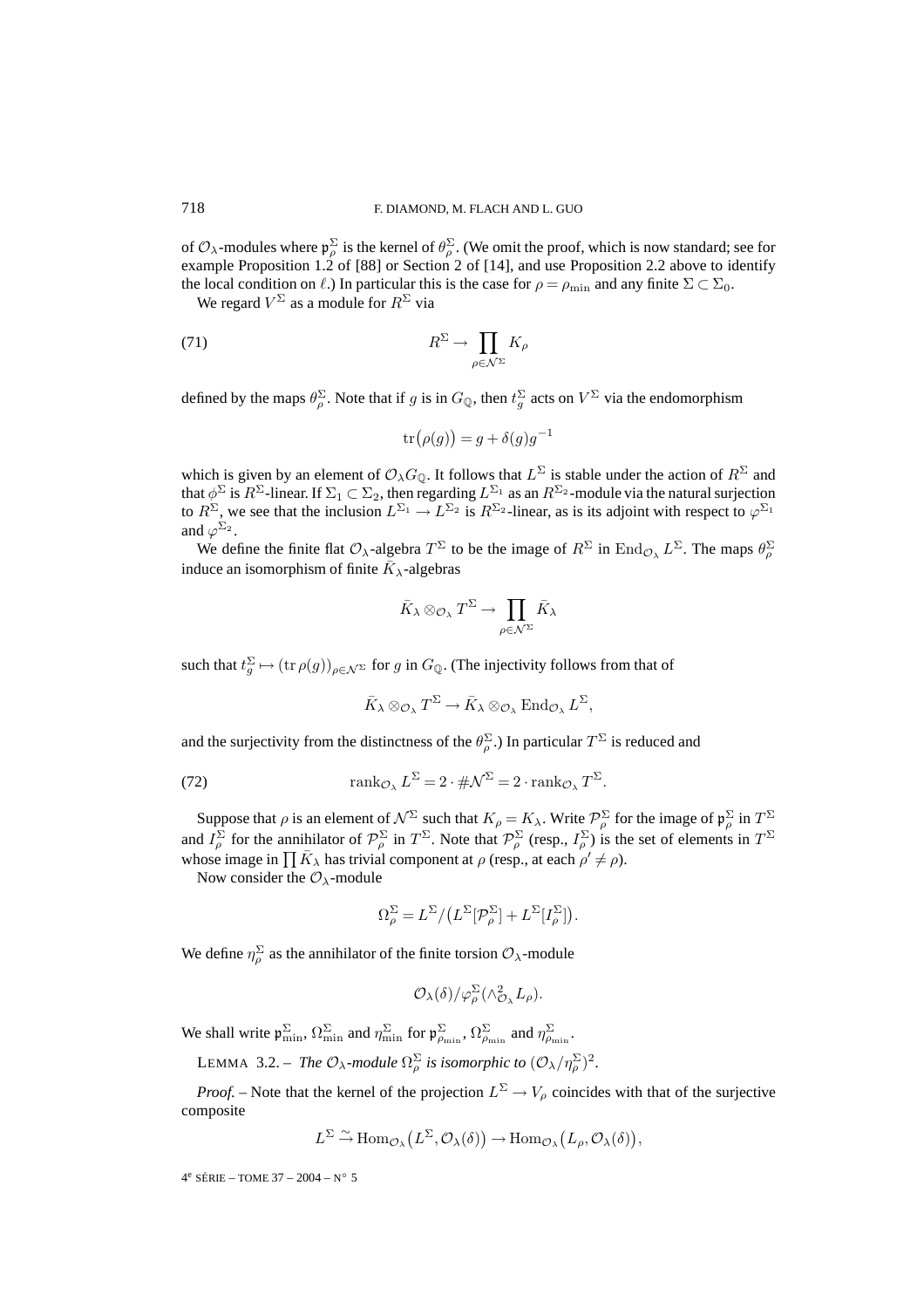where the first map is  $\varphi^{\Sigma}$  and the second is the natural surjection. Denoting this kernel by  $L_{\rho}^{\perp}$ , we have  $L_{\rho} \subset L^{\Sigma}[\mathcal{P}^{\Sigma}_{\rho}]$  and  $L_{\rho}^{\perp} \subset L^{\Sigma}[I_{\rho}^{\Sigma}]$ . Furthermore both inclusions are equalities since they become so after tensoring with  $\bar{K}_{\lambda}$  and  $L^{\Sigma}/L_{\rho}$  and  $L^{\Sigma}/L_{\rho}^{\perp}$  are torsion-free. Therefore the  $\mathcal{O}_{\lambda}$ -module  $\Omega_{\rho}^{\Sigma}$  is isomorphic to the cokernel of the map

$$
L_{\rho} \to L^{\Sigma}/L_{\rho}^{\perp} \xrightarrow{\sim} \text{Hom}_{\mathcal{O}_{\lambda}}(L_{\rho}, \mathcal{O}_{\lambda}(\delta))
$$

induced by  $\varphi^{\Sigma}$ , which in turn is isomorphic to

$$
\operatorname{Hom}_{\mathcal{O}_\lambda}\big(L_\rho,\mathcal{O}_\lambda(\delta)\big) \otimes_{\mathcal{O}_\lambda} \mathcal{O}_\lambda/\eta_\rho^\Sigma
$$

(in fact, canonically so as an  $\mathcal{O}_{\lambda}G_{\mathbb{Q}}$ -module).  $\Box$ 

Suppose now that Q is a finite set of horizontal primes. For each  $q \in Q$ , we have chosen an eigenvalue  $\alpha_q$  of  $\rho_0(Frob_q)$ . As in Lemma 2.44 of [14],

$$
M^Q \cong R^Q(\mu_q^Q) \oplus R^Q(\delta/\mu_q^Q)
$$

as an  $R^Q G_q$ -module for some lift  $\mu_q^Q$ :  $G_q \to (R^Q)^{\times}$  of  $\mu_{q,0}$ . (Recall that the character  $\mu_{q,0}$ was defined before the statement of the theorem and is  $\kappa^{\times}$ -valued since we enlarged  $K_{\lambda}$ .) The restriction of  $\mu_q^Q$  to the inertia group  $I_q$  factors through

$$
I_q \to \mathbb{Z}_q^\times \to \Delta_{\{q\}}
$$

where the first map is gotten from local class field theory and the second is the natural projection. We thus obtain a homomorphism  $\Delta_{\{q\}} \to (R^Q)^\times$  for each  $q \in Q$ . We can thus regard  $R^Q$  as an  $\mathcal{O}_\lambda[\Delta_Q]$ -algebra, and so regard  $L^Q$  as an  $\mathcal{O}_\lambda[\Delta_Q]$ -module. Note that every  $\rho \in \mathcal{N}^Q$  is a  $\xi$ -lift for a unique  $\xi = \xi_\rho : \Delta_Q \to \overline{K}_\lambda^\times$ , and then  $\Delta_Q$  acts on  $V_\rho$  via  $\xi_\rho$ .

Now let  $\mathcal{P}^Q$  denote the augmentation ideal of  $\mathcal{O}_{\lambda}[\Delta_Q]$ , i.e., the kernel of the map  $\mathcal{O}_{\lambda}[\Delta_Q] \to \mathcal{O}_{\lambda}$  defined by  $g \mapsto 1$  for g in  $\Delta_Q$ . Let  $I^Q$  denote the annihilator of  $\mathcal{P}^Q$  in  $\mathcal{O}_{\lambda}[\Delta_Q]$ , i.e., the principal ideal generated by  $t_{\Delta_Q} = \sum_{g \in \Delta_Q} g$ . Now consider the  $\mathcal{O}_{\lambda}$ -module

$$
\Omega^Q=L^Q/\big(L^Q[{\cal P}^Q]+L^Q[I^Q]\big).
$$

LEMMA 3.3. –  $L^Q$  *is free over*  $\mathcal{O}_\lambda[\Delta_Q]$ *, and*  $L^Q/\mathcal{P}^Q L^Q$  *is isomorphic over*  $R^Q$  *to*  $L^{\emptyset}$ *.* 

*Proof.* – Note that  $\bar{K}_{\lambda}[\Delta_Q] \cong \prod_{\xi} \bar{K}_{\lambda}$  via  $g \mapsto (\xi(g))_{\xi}$ , the product being over all characters  $\xi : \Delta_Q \to \overline{K}_\lambda^\times$ . Hypothesis (c) of the theorem ensures that this algebra acts faithfully on  $V^Q$ , and hence that  $\mathcal{O}_{\lambda}[\Delta_Q]$  acts faithfully on  $L^Q$ . Furthermore, if  $\rho$  is in  $\mathcal{N}^Q$ , then  $\rho$  is in  $\mathcal{N}^{\emptyset}$  if and only if  $\Delta_Q$  acts trivially on  $V_\rho$ , so we have  $L^Q[\mathcal{P}^Q]=L^{\emptyset}$ . It follows also that  $\#\Delta_Q L^\emptyset \subset t_{\Delta_Q} L^Q \subset L^\emptyset$ . Thus  $L^Q[I^Q] = (L^\emptyset)^\perp$ , so  $\Omega^Q$  is isomorphic to the cokernel of the endomorphism  $\nu_Q$  of  $L^\emptyset$  obtained by composing the inclusion  $L^\emptyset \to L^Q$  with its adjoint with respect to  $\varphi^Q$  and  $\varphi^{\emptyset}$ . Our hypotheses on the pairings (including (a)) ensure that

$$
\nu_Q = \# \Delta_Q \beta^Q \prod_{q \in Q} q^{-3} \left( q t_{\text{Frob}_q}^2 \delta^{-1} (\text{Frob}_q) - (q+1)^2 \right) \in \# \Delta_Q R^Q.
$$

Therefore  $\Omega^Q$  has length at least that of  $L^{\emptyset}/\#\Delta_Q L^{\emptyset}$ . Since  $\mathcal{P}^Q/(\mathcal{P}^Q)^2 \cong \mathcal{O}_{\lambda} \otimes \Delta_Q$ , we get

$$
\mathrm{length}_{\mathcal{O}_\lambda}\,\Omega^Q\geqslant d\,\mathrm{length}_{\mathcal{O}_\lambda}\,\mathcal{P}^Q/(\mathcal{P}^Q)^2
$$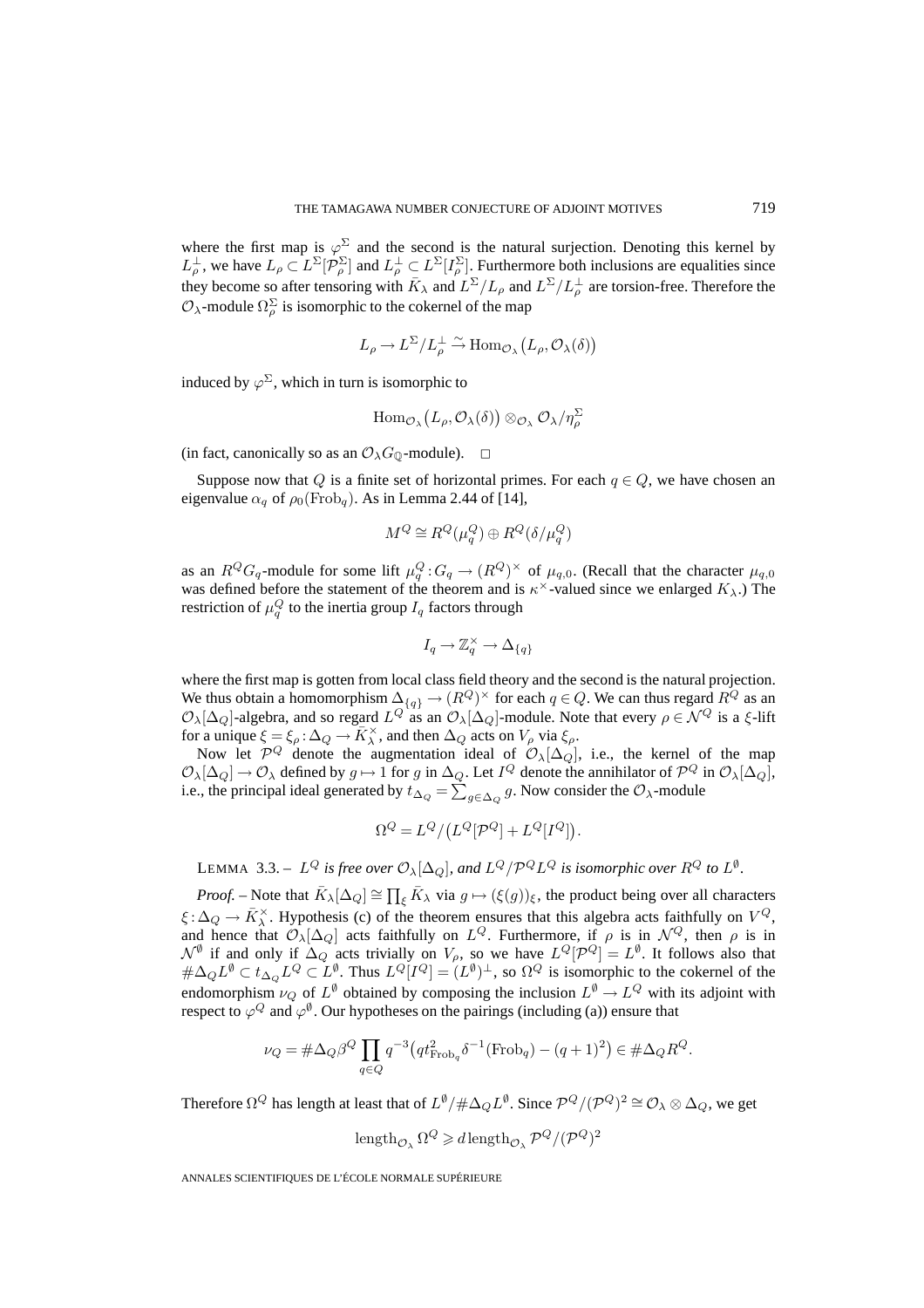where d is the  $\mathcal{O}_{\lambda}$ -rank of  $L^{\emptyset}$ . On the other hand, hypothesis (b) gives

$$
\operatorname{rank}_{\mathcal{O}_\lambda} L^Q = 2 \cdot \# \mathcal{N}^Q \leqslant 2 \cdot \# \Delta_Q \cdot \# \mathcal{N}^\emptyset = d \operatorname{rank}_{\mathcal{O}_\lambda} \mathcal{O}_\lambda[\Delta_Q].
$$

Theorem 2.4 of [24] therefore implies that  $L^Q$  is free over  $\mathcal{O}[\Delta_Q]$  of rank d. It follows that  $L^Q/\mathcal{P}^Q L^Q$  is free of rank d over  $\mathcal{O}_\lambda$ . Since the adjoint of  $L^{\emptyset} \to L^Q$  is surjective with kernel containing  $\mathcal{P}^Q L^Q$ , it follows that  $L^Q/\mathcal{P}^Q L^Q \cong L^{\emptyset}$ .  $\Box$ 

The following is proved exactly as in Chapter 3 of [88] (see Theorem 2.49 of [14]), except that we use Corollary 2.3 above instead of Proposition 1.9 of [88] (or Proposition 2.27 of [14]).

LEMMA 3.4. – *There exists an integer*  $r \geq 0$  *and sets of horizontal primes*  $Q_n$  *for each*  $n \geq 1$ *such that the following hold*:

- $\#Q_n = r;$
- $q \equiv 1 \mod l^n$  for each  $q \in Q_n$ ;
- $R^{Q_n}$  *is generated by r elements as an O-algebra.*

We are now ready to prove that  $R^{\emptyset}$  is a complete intersection over which  $L^{\emptyset}$  is free of rank two. We let r and  $Q = Q_n$  for  $n \ge 1$  be as in Lemma 3.4. Setting  $A = \kappa[[S_1, \ldots, S_r]],$  $B = \kappa[[X_1,\ldots,X_r]], R = \kappa \otimes_{\mathcal{O}} R^{\emptyset}$  and  $H = \kappa \otimes_{\mathcal{O}} L^{\emptyset}$ , we shall define B-modules  $H_n$  and maps  $\phi_n : A \to B$ ,  $\psi_n : B \to R$  and  $\pi_n : H_n \to H$  satisfying the hypotheses of Theorem 1.3 of [24]. We first choose surjective  $\kappa$ -algebra homomorphisms  $A \to \kappa[\Delta_{Q_n}]$  and  $B \to R_n$  where  $R_n = \kappa \otimes_{\mathcal{O}} R^{Q_n}$ . Note that the kernel of  $A \to \kappa[\Delta_{Q_n}]$  is contained in  $\mathfrak{m}_A^{\ell^n} \subset \mathfrak{m}_A^n$ . Define  $\psi_n$  as the composite  $B \to R_n \to R$  and define  $\phi_n : A \to B$  so the diagram



commutes. We consider  $L_n = \kappa \otimes_{\mathcal{O}} L^{Q_n}$  as a B-module via  $B \to R_n$ , and define  $H_n$  as  $L_n/\mathfrak{m}_A^n L_n$  and  $\pi_n$  as the map induced by  $L^{Q_n} \to L^{\emptyset}$ . Then  $H_n$  is free over  $A/\mathfrak{m}_A^n$ , and  $\pi_n$ induces  $H_n/\mathfrak{m}_A H_n \stackrel{\sim}{\rightarrow} H$ . We can therefore apply Theorem 1.3 of [24] to conclude that R is a complete intersection over which H is a free module. Since  $T^{\emptyset}$  is finite and flat over  $\mathcal{O}_{\lambda}$ , it follows that  $R^{\emptyset} \to T^{\emptyset}$  is an isomorphism since it is so after tensoring with  $\kappa$ . Moreover these rings are complete intersections over which  $L^{\emptyset}$  is a free module of rank 2.

We now apply the implication (c)  $\Rightarrow$  (b) of Theorem 2.4 of [24] to the  $R^{\emptyset}$ -module  $L^{\emptyset}$  and prime ideal  $\mathfrak{p}_{\min}^{\emptyset}$ . We thus obtain the formula

$$
2 \cdot \text{length}_{\mathcal{O}_{\lambda}} H_{\emptyset}^1(\mathbb{Q}, A_{\min}) = 2 \cdot \text{length}_{\mathcal{O}_{\lambda}} \mathfrak{p}_{\min}^{\emptyset} / (\mathfrak{p}_{\min}^{\emptyset})^2 = \text{length}_{\mathcal{O}_{\lambda}} \Omega_{\min}^{\emptyset} = 2 \cdot v_{\lambda}(\eta_{\min}^{\emptyset})
$$

where the first equality follows from (70) and the last from Lemma 3.2.

Suppose now that  $\Sigma$  is a finite subset of  $\Sigma_0$ . Applying (70) and Lemma 3.2 again, together with the inequality

$$
\operatorname{length}_{\mathcal{O}_\lambda}H^1_\Sigma(\mathbb{Q},A_{\min})\leqslant \operatorname{length}_{\mathcal{O}_\lambda}H^1_\emptyset(\mathbb{Q},A_{\min})-\sum_{p\in\Sigma}v_\lambda\big(L_p(\operatorname{ad}_K^0V_{\min},1)\big)
$$

obtained from the exact sequence of Lemma 2.1, we find that

- $2\cdot \mathrm{length}_{\mathcal{O}_\lambda} \mathfrak{p}_{\min}^\Sigma/(\mathfrak{p}_{\min}^\Sigma)^2 = 2\cdot \mathrm{length}_{\mathcal{O}_\lambda} H^1_\Sigma(\mathbb{Q},A_{\min}) \leqslant 2\cdot v(\eta_{\min}^\Sigma) = \mathrm{length}_{\mathcal{O}_\lambda} \, \Omega_{\min}^\Sigma.$
- 4<sup>e</sup> SÉRIE TOME 37 2004 N° 5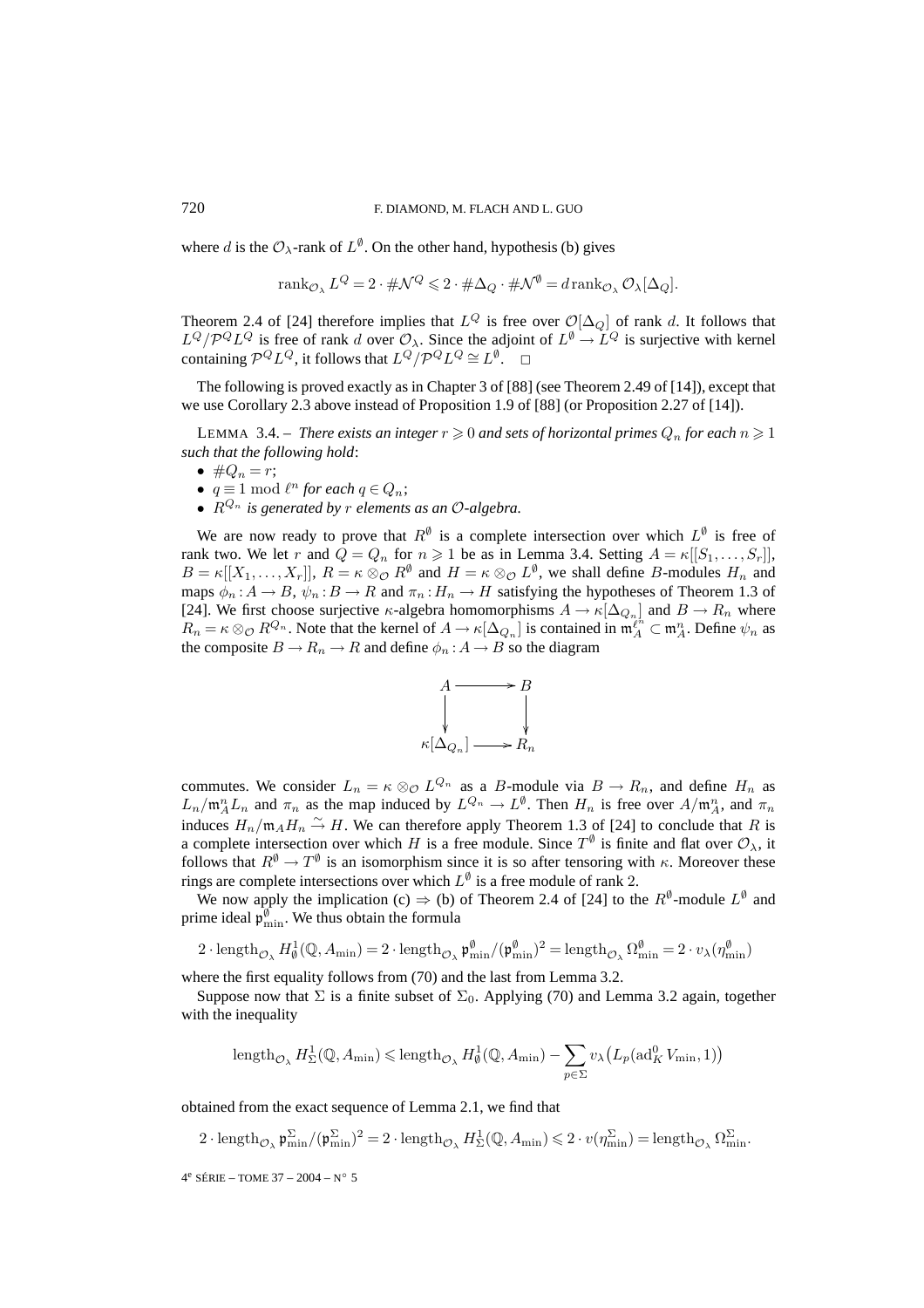We can then apply the implication (a)  $\Rightarrow$  (c) of Theorem 2.4 of [24] to conclude  $R^{\Sigma}$  is a complete intersection over which  $L^{\Sigma}$  is a free module of rank 2.

The second assertion of Theorem 3.1 follows from another application of Theorem 2.4 of [24], (70) and Lemma 3.2. To deduce the first assertion of Theorem 3.1, note that the map

$$
\bar K_\lambda\otimes_{\mathcal O_\lambda} R^\Sigma\to \prod_{\rho\in \mathcal N^\Sigma} \bar K_\lambda
$$

induced by (71) is an isomorphism. Every allowable lift of  $\rho_0$  arises, up to  $K_\lambda$ -isomorphism, from a  $\bar{K}_{\lambda}$ -linear map  $\bar{K}_{\lambda} \otimes_{\mathcal{O}_{\lambda}} R^{\Sigma}$  for some  $\Sigma$ . It therefore arises from  $\theta_{\rho}^{\Sigma}$  for some  $\rho$  in  $\mathcal{N}$ .  $\square$ 

#### **3.2. Consequences**

Let us now return to the setting of Theorem 2.15, namely that  $f$  is a newform of weight  $k \geq 2$ , character  $\psi$  and conductor N with coefficients in a number field K, and  $\lambda$  is a prime of K not in the set  $S_f$  defined in (31). We let  $\ell$  denote the rational prime in  $\lambda$ ; let  $\kappa = \mathcal{O}_K/\lambda$ and  $\overline{\mathcal{M}}_{f,\lambda} = \kappa \otimes_{\mathcal{O}_{K,\lambda}} \mathcal{M}_{f,\lambda}$  where  $\mathcal{M}_{f,\lambda}$  is defined in Section 1.6.2. We then consider the representation

$$
\rho_0: G_{\mathbb{Q}} \to \mathrm{Aut}_{\kappa} \bar{\mathcal{M}}_{f,\lambda}.
$$

Enlarging K and replacing f by a twist if necessary, we can assume that  $\kappa$  contains the eigenvalues of all elements of  $\rho_0(G_0)$  and  $\rho_0$  has minimal conductor among its twists. We shall now construct a set of lifts of  $\rho_0$  from modular forms satisfying the hypotheses of Theorem 3.1.

Suppose that g is a newform of the same weight k and character  $\psi$ , but any conductor  $N_q$  not divisible by  $\ell$ . We suppose that g has coefficients in a subfield  $K_q$  of  $K_\lambda$  generated over K by the coefficients of g. The inclusion of  $K_g$  in  $K_\lambda$  determines a prime  $\lambda_g$  of  $K_g$  over  $\ell$  and identifies  $K_{g,\lambda_q}$  with a finite extension of  $K_\lambda$  in  $K_\lambda$ . The representation

$$
\rho_g: G_\mathbb{Q} \to \mathrm{Aut}_{K_{g,\lambda_g}} M_{g,\lambda_g}
$$

is an allowable lift of  $\rho_0$  if and only if

$$
(73) \t\t\t a_p(g) \equiv a_p(f) \bmod \lambda_g
$$

for all but finitely many p. We let N denote the set of  $\rho_q$  such that (73) holds. Note that the  $\rho_q \in \mathcal{N}$  are inequivalent for distinct g.

From the work of Ribet and others, one knows that  $\mathcal{N}_{\emptyset}$  is non-empty. (See the discussions following Theorem 1 of [27] and Corollary 1.2 of [21].) Choose  $f_{\text{min}} \in \mathcal{N}^{\emptyset}$  and enlarge K if necessary so that Lemma 1.5 holds for  $f = f_{\text{min}}$  and all primes  $p \in \Sigma_1$ . For each finite subset  $\Sigma$  of  $\Sigma_0 = S_f(\mathbb{Q}) \setminus \{ \ell \}$ , we consider the  $\mathcal{O}_{\lambda}[G_{\mathbb{Q}}]$ -module  $\mathcal{M}(\sigma^{\Sigma})_{!,\lambda}$  defined in Section 1.8.1, and endowed with an action of  $\tilde{\mathbb{T}}^{\Psi_{\Sigma}}$  in Section 1.8.2. Let  $\mathfrak{m}^{\Sigma}$  denote the maximal ideal of  $\tilde{\mathbb{T}}^{\Psi_{\Sigma}}$  defined there, i.e., the kernel of the map  $\tilde{\mathbb{T}}^{\Psi_{\Sigma}} \to \kappa$  defined by  $t_p \mapsto a_p(f_{\min}^{\Sigma \cup \{r\}}) \bmod \lambda$ for  $p \notin \Psi_{\Sigma}$ . We let  $L^{\Sigma} = \mathcal{M}(\sigma^{\Sigma})_{!,\lambda,\mathfrak{m}^{\Sigma}}$ .

If  $Q$  is a finite set of horizontal primes for  $\rho_0$ , then we let  $D_Q = \prod_{q \in Q} q$  and define  $U_1^Q$  as the kernel of the homomorphism

$$
U_0(N_1^{\emptyset}D_Q) \to \prod_{q \in Q} (\mathbb{Z}/q\mathbb{Z})^{\times} \to \Delta_Q
$$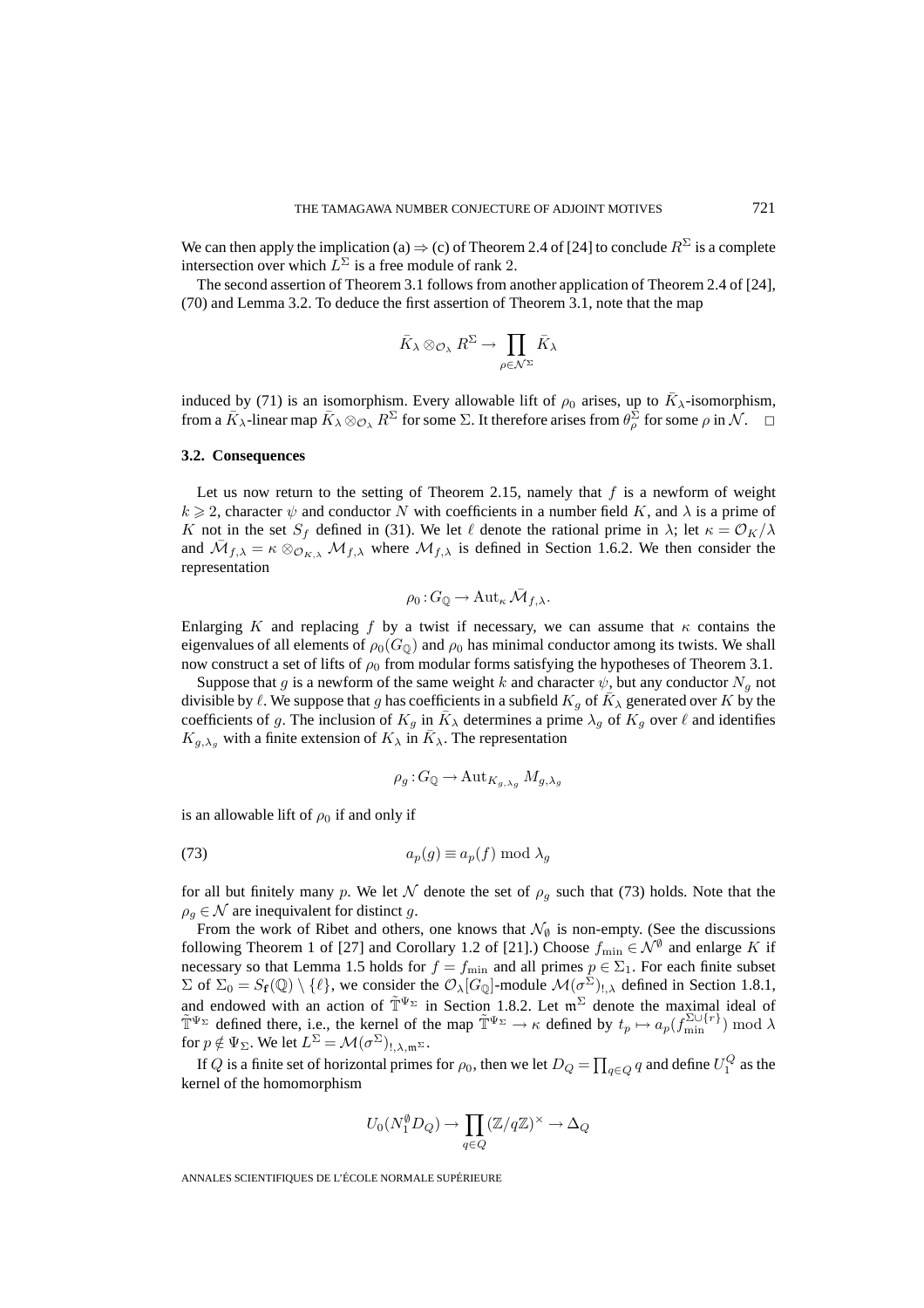where the first map sends  $\begin{pmatrix} a & b \\ c & d \end{pmatrix}$  to  $(a_q)_q$  and the second is the natural projection. We let  $\sigma_1^Q$  denote the restriction of  $\sigma^{\emptyset}$  to  $U_1^Q$ . Then the  $\mathcal{O}_{\lambda}[G_{\mathbb{Q}}]$ -module  $\mathcal{M}(\sigma_1^Q)_{!,\lambda}$  is endowed with an action of  $\tilde{T}^{\Psi_{\emptyset}}$  and we let  $\mathfrak{m}_1^Q$  denote the kernel of the map  $\tilde{T}^{\Psi_{\emptyset}} \to \kappa$  defined by  $t_p \mapsto a_p(f_{\min}^{\{r\}}) \bmod \lambda$  for  $p \notin \Psi_\emptyset \cup Q$  and  $t_q \mapsto \alpha_q$  for  $q \in Q$ , where  $\alpha_q$  is a chosen eigenvalue of  $\rho_0(\text{Frob}_q)$ . We let  $L_1^Q = \mathcal{M}(\sigma_1^Q)_{!,\lambda,\mathfrak{m}_1^Q}$ . Recall that for each  $\rho \in \mathcal{N}^Q$ , there is a unique character  $\xi_{\rho}$ :  $\Delta_Q \rightarrow \overline{K}_{\lambda}^{\times}$  such that  $\rho$  is a  $\xi_{\rho}$ -lift of  $\rho_0$ . We also use  $\xi_{\rho}$  to denote the corresponding character of  $G_{\mathbb{Q}}$  factoring through  $Gal(\mathbb{Q}(\mu_{D_Q})/\mathbb{Q}) \cong (\mathbb{Z}/D_Q\mathbb{Z})^{\times} \to \Delta_Q$ .

LEMMA 3.5. – *There is a*  $\bar{K}_{\lambda}[G_{\mathbb{Q}}]$ -linear isomorphism

$$
\iota^\Sigma:\bar K_\lambda\otimes_{\mathcal O_\lambda} L^\Sigma\stackrel{\sim}{\to} V^\Sigma
$$

*for each finite subset*  $\Sigma$  *of*  $\Sigma_0$ *, and* 

$$
\iota_1^Q: \bar{K}_{\lambda} \otimes_{\mathcal{O}_{\lambda}} L_1^Q \xrightarrow{\sim} \bigoplus_{\rho \in \mathcal{N}_Q} \bar{V}_{\rho}(\xi_{\rho}^{-1})
$$

*for each finite set*  $Q$  *of horizontal primes for*  $\rho_0$ *.* 

*Proof.* – Let  $\mathbb{T}^{\Sigma}$  denote the image of  $\mathcal{O}_{\lambda} \otimes_{\mathcal{O}_K} \tilde{\mathbb{T}}^{\Psi_{\Sigma}}$  in  $\mathrm{End}_{\mathcal{O}_{\lambda}}\mathcal{M}(\sigma^{\Sigma})_{!,\lambda}$ . Identifying  $K_{\lambda} \otimes_{\mathcal{O}_{\lambda}}$  $\mathbb{T}^{\Sigma}_{\mathfrak{m}^{\Sigma}}$  with the product of  $\mathbb{T}^{\Sigma}_{\mathfrak{p}}$  over minimal primes  $\mathfrak{p}$  contained in  $\mathfrak{m}^{\Sigma} \mathbb{T}^{\Sigma}$ , we see that  $K_{\lambda} \otimes_{\mathcal{O}_{\lambda}} L^{\Sigma}$ is isomorphic to the direct sum of  $\mathcal{M}(\sigma^{\Sigma})_{!,\lambda,\mathfrak{p}}$  for such p.

Suppose that g is a newform with coefficients in  $K_g$  and  $\rho_g \in \mathcal{N}^{\Sigma}$  (where  $K \subset K_g \subset \overline{K}_{\lambda}$  as in the definition of N). The  $\Sigma$ -level structures  $\sigma^{\Sigma}$  defined in Section 1.8.1 are then the same for f<sup>min</sup> and g (in fact, if  $p \notin \Sigma$  then  $c_p(f_{\min}) = c_p(g)$  and  $\delta_p(f_{\min}) = \delta_p(g)$ , if  $p \in \Sigma$  then  $c_p(f_{\min}) + \delta_p(f_{\min}) = c_p(g) + \delta_p(g)$ , and if  $p \in \Sigma_1 \setminus \Sigma$  then the representation  $\mathcal{V}'_p$  defined in Lemma 1.5 for  $f<sup>min</sup>$  works for g as well). We thus have

$$
M_{g,1,\lambda_g}^{\Sigma} \subset K_{g,\lambda_g} \otimes_{K_{\lambda}} M(\sigma^{\Sigma})_{!,\lambda}
$$

giving rise a homomorphism  $\mathbb{T}^{\Sigma}\to K_{g,\lambda_g}$  defined by  $T_p \mapsto a_p(g^{\Sigma\cup\{r\}})$  for  $p \notin \Psi_{\Sigma}$ . Letting  $\mathfrak{p}_g^{\Sigma}$ denote its kernel, we have  $\mathfrak{p}_{g}^{\Sigma} \subset \mathfrak{m}^{\Sigma} \mathbb{T}^{\Sigma}$ . Moreover  $\mathfrak{p}_{g}^{\Sigma} = \mathfrak{p}_{g'}^{\Sigma}$  if and only if g and g' are conjugate under  $G_{K_{\lambda}}$ .

Next we check that every such minimal  $\mathfrak{p} \subset \mathfrak{m}^{\Sigma} \mathbb{T}^{\Sigma}$  arises this way. Indeed every minimal prime p of  $\mathbb{T}^{\Sigma}$  is the kernel of a homomorphism  $\tilde{\mathbb{T}}^{\Psi_{\Sigma}} \to K_h$  arising from an eigenform h of level  $N^{\Sigma \cup \{r\}}$ . Moreover the newform g associated to h satisfies  $(\mathcal{V}'_p \otimes_{\mathcal{O}_K, \tau} \pi_p(g))^{\operatorname{GL}_2(\mathbb{Z}_p)} \neq 0$ for all  $p \in \Sigma_1 \setminus \Sigma$ ,  $\tau: K \to \mathbb{C}$  (where  $N^{\Sigma \cup \{r\}}$  and  $\mathcal{V}'_p$  are defined using  $f_{\min}$ ). If  $\mathfrak{p} \subset \mathfrak{m}^{\Sigma} \mathbb{T}^{\Sigma}$ , then (73) holds, so  $\rho_g$  is an allowable lift of  $\rho_0$ . In particular, we have that  $\rho_g$  is unramified at r, so  $c_r(g) = 0$ . Combining the inequality  $c_p(g) \leq c_p(f_{\min})$  for  $p \notin \Sigma$  with the condition on  $\pi_p(g)$  for  $p \in \Sigma_1 \setminus \Sigma$ , we conclude that  $\rho_g$  is minimally ramified outside  $\Sigma$ . Finally, the condition that  $T_p \in \mathfrak{m}^{\Sigma}$  for  $p \in \Sigma \cup \{r\}$  implies that  $a_p(h) \in \lambda_h$  for such p, from which we deduce that  $a_n(h)=0$  and therefore that  $h = g^{\Sigma \cup \{r\}}$ .

We have now shown that the set of minimal  $\mathfrak{p} \subset \mathfrak{m}^{\Sigma} \mathbb{T}^{\Sigma}$  is precisely the set of  $\mathfrak{p}^{\Sigma}_g$  where g runs over  $G_{K_{\lambda}}$ -orbits of newforms g such that  $\rho_g \in \mathcal{N}^{\Sigma}$ . For such p, we have that  $\mathbb{T}_{\mathfrak{p}}^{\Sigma}$  is reduced, so that  $K_{\lambda} \otimes_{\mathcal{O}_{\lambda}} \mathcal{M}(\sigma^{\Sigma})_{!,\lambda}[\mathfrak{p}] \cong \mathcal{M}(\sigma^{\Sigma})_{!,\lambda,\mathfrak{p}}$ . Extending scalars to  $\bar{K}_{\lambda}$  gives

$$
\bar{K}_{\lambda} \otimes_{K_{\lambda}} \mathcal{M}(\sigma^{\Sigma})_{!,\lambda,\mathfrak{p}} \cong \bigoplus_{\{g \mid \mathfrak{p}_{g}^{\Sigma} = \mathfrak{p}\}} \bar{K}_{\lambda} \otimes_{K_{g,\lambda_{g}}} M^{\Sigma}_{g,1,\lambda_{g}},
$$

4e SÉRIE – TOME 37 – 2004 – N◦ 5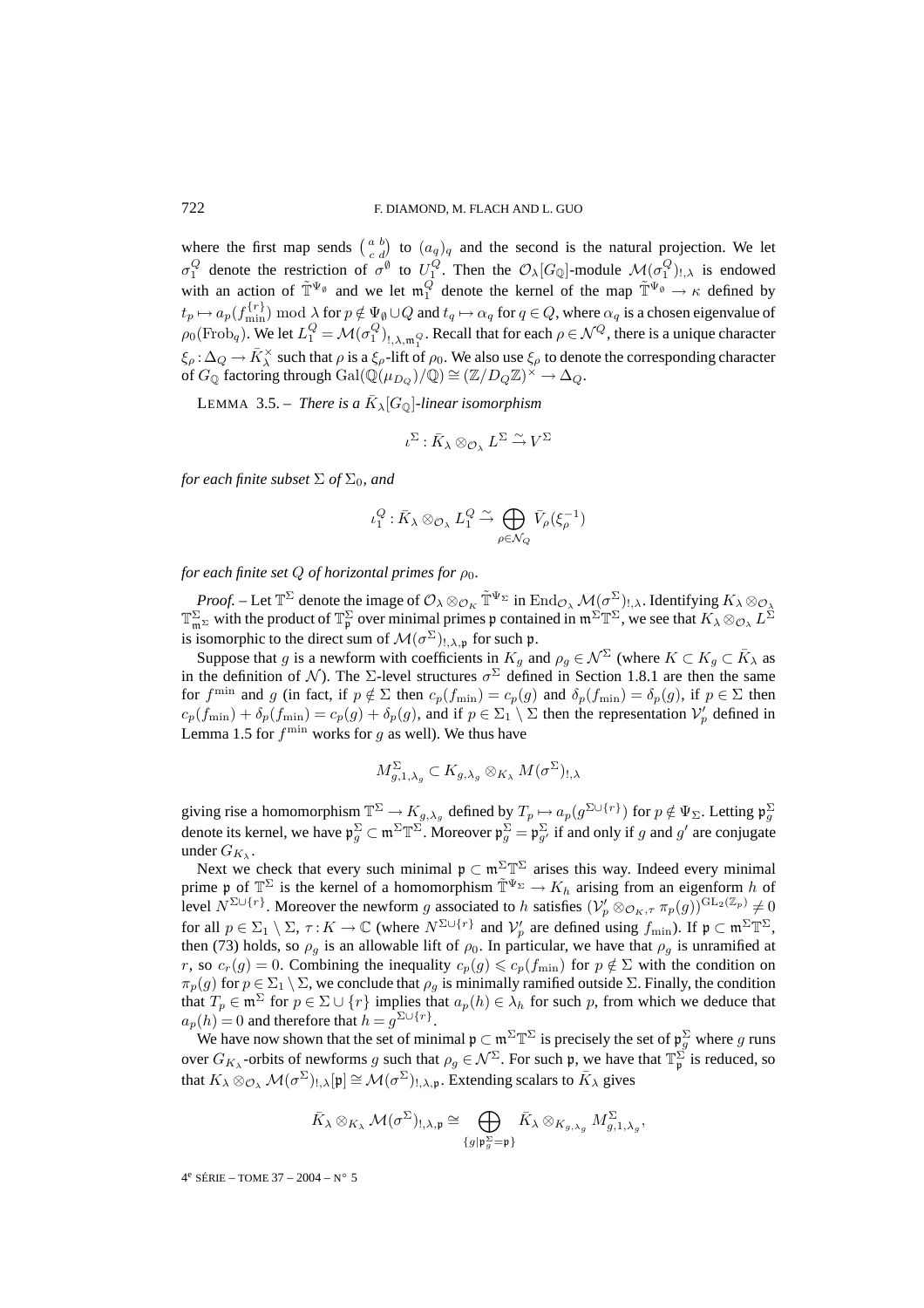and summing over p gives the desired isomorphism.

The construction of  $\iota_1^Q$  is similar, so we omit the details and note the only significant difference in the proof. Starting with a newform g such that  $\rho_g$  is a  $\xi$ -lift of  $\rho_0$  in  $\mathcal{N}^Q$ , we consider the newform associated to  $g \otimes \xi$ . This in turn gives an eigenform  $g_1^Q$  of level  $N^{\Sigma}D_Qr^2$  with  $a_r(g_1^Q) = 0$  and  $a_q(g_1^Q)$  reducing to  $\alpha_q$  for all  $q \in Q$ . Working with a Hecke algebra  $\mathbb{T}_1^Q$  defined analogously to  $\mathbb{T}^{\Sigma}$  above, one checks that the minimal primes of  $\mathbb{T}_1^Q$  contained in  $\mathfrak{m}_1^Q \mathbb$ correspond to the  $G_{K_{\lambda}}$ -orbits of the eigenforms  $g_1^Q$ .  $\Box$ 

Recall that in Section 1.8.3 we defined an  $\mathcal{O}_{\lambda}[G_{\mathbb{Q}}]$ -linear homomorphism  $\hat{\gamma}_{\Sigma}^{\Sigma'}: L^{\Sigma} \to L^{\Sigma'}$ for  $\Sigma \subset \Sigma'$  and proved in Lemma 1.11 that it is injective with torsion-free cokernel as an  $\mathcal{O}_{\lambda}$ -module. Recall also that  $\hat{\gamma}_{\Sigma}^{\Sigma''} = \hat{\gamma}_{\Sigma'}^{\Sigma''} \circ \hat{\gamma}_{\Sigma}^{\Sigma'}$  if  $\Sigma \subset \Sigma' \subset \Sigma''$ , so we can consider  $L := \lim_{\longrightarrow} L^{\Sigma}$ over all finite  $\Sigma \subset \Sigma_0$  with respect to the inclusions  $\hat{\gamma}_{\Sigma}^{\Sigma'}$  for  $\Sigma \subset \Sigma'$ . Note that the isomorphisms  $\iota^{\Sigma}$  in Lemma 3.5 can be chosen so that the  $\hat{\gamma}_{\Sigma}^{\Sigma'}$  are compatible with the inclusions  $V^{\Sigma} \subset V^{\Sigma'}$ . Taking their direct limit, we get an isomorphism

$$
\iota: \bar K_\lambda \otimes_{\mathcal O_\lambda} L_0 \cong \bigoplus_{\rho \in \mathcal N} V_\rho
$$

so that  $\iota(L)$  is a trellis with  $\iota(L)^{\Sigma} = \iota^{\Sigma}(L^{\Sigma})$  and with a system of perfect pairings provided by Corollary 1.6.

We now verify the remaining hypotheses of Theorem 3.1. The second bullet and part (a) of the third follow from Proposition 1.12(b). To establish parts (b) and (c), we appeal to Lemma 1.10 with  $\Psi = \Sigma_1 \cup Q$ . Combined with Lemma 3.5, this implies that  $\bigoplus_{\rho \in \mathcal{N}^Q} V_{\rho}(\xi_{\rho}^{-1})$  is a free  $\bar{K}_{\lambda}[\Delta_Q]$ -module with  $\Delta_Q$  acting on each  $V_{\rho}(\xi_{\rho}^{-1})$  via  $\xi_{\rho}^2$ . We conclude that the number of  $\xi$ lifts of  $\rho_0$  in  $\mathcal{N}^Q$  is independent of  $\xi$ , giving (b) and (c).

THEOREM 3.6. – *Suppose*  $\rho: G_{\mathbb{Q}} \to \text{Aut}_{K_{\lambda}} V$  *is a continuous geometric representation whose restriction to*  $G_{\ell}$  *is ramified, crystalline and short. If*  $\rho_0$  *is modular and its restriction* to  $G_F$  is absolutely irreducible, where  $F$  is the quadratic subfield of  $\mathbb{Q}(\mu_\ell)$ , then  $\rho$  is modular.

*Proof.* – Note that we may enlarge  $K_{\lambda}$  in order to prove the theorem. We can then apply Theorem 3.1 to the set  $\mathcal N$  just constructed for the twist  $\rho_0 \otimes_\kappa \psi'$  of minimal conductor, where  $\psi'$  is unramified at  $\ell$ . Writing  $\tilde{\ }$  for Teichmüller liftings, we conclude that  $\rho \otimes_{K_\lambda} \tilde{\psi}' \psi$  is modular, where  $\psi$  is a character of  $\ell$ -power order such that  $\chi_{\ell}^{1-k} \psi^2 \det \rho$  has order not divisible by  $\ell$ .  $\Box$ 

THEOREM 3.7. – Let f be a newform of weight  $k \geq 2$  and level N with coefficients in the *number field* K. Suppose that  $\lambda$  *is a prime of* K *not in the set*  $S_f$  *defined in* (31)*, and let*  $\mathcal{O}_{\lambda}$ *be the ring of integers in*  $K_{\lambda}$ *. Suppose that*  $\Sigma$  *is a finite set of primes not containing*  $\ell$  *such that*  $M_{f,\lambda}$  *is minimally ramified outside*  $\Sigma$ *. Then the*  $\mathcal{O}_{\lambda}$ *-module* 

$$
H^1_\Sigma(\mathbb{Q},A_{f,\lambda}/\mathcal{A}_{f,\lambda})
$$

has length  $v_\lambda(\eta_f^\Sigma)$  where  $\eta_f^\Sigma$  was defined before Proposition 1.4.

*Proof.* – Enlarging K and applying Theorem 3.1 to the set  $N$  just constructed for the twist  $\rho_0 \otimes_\kappa \psi'$  of minimal conductor, we conclude that the theorem holds for a twist of f, hence for f itself.  $\square$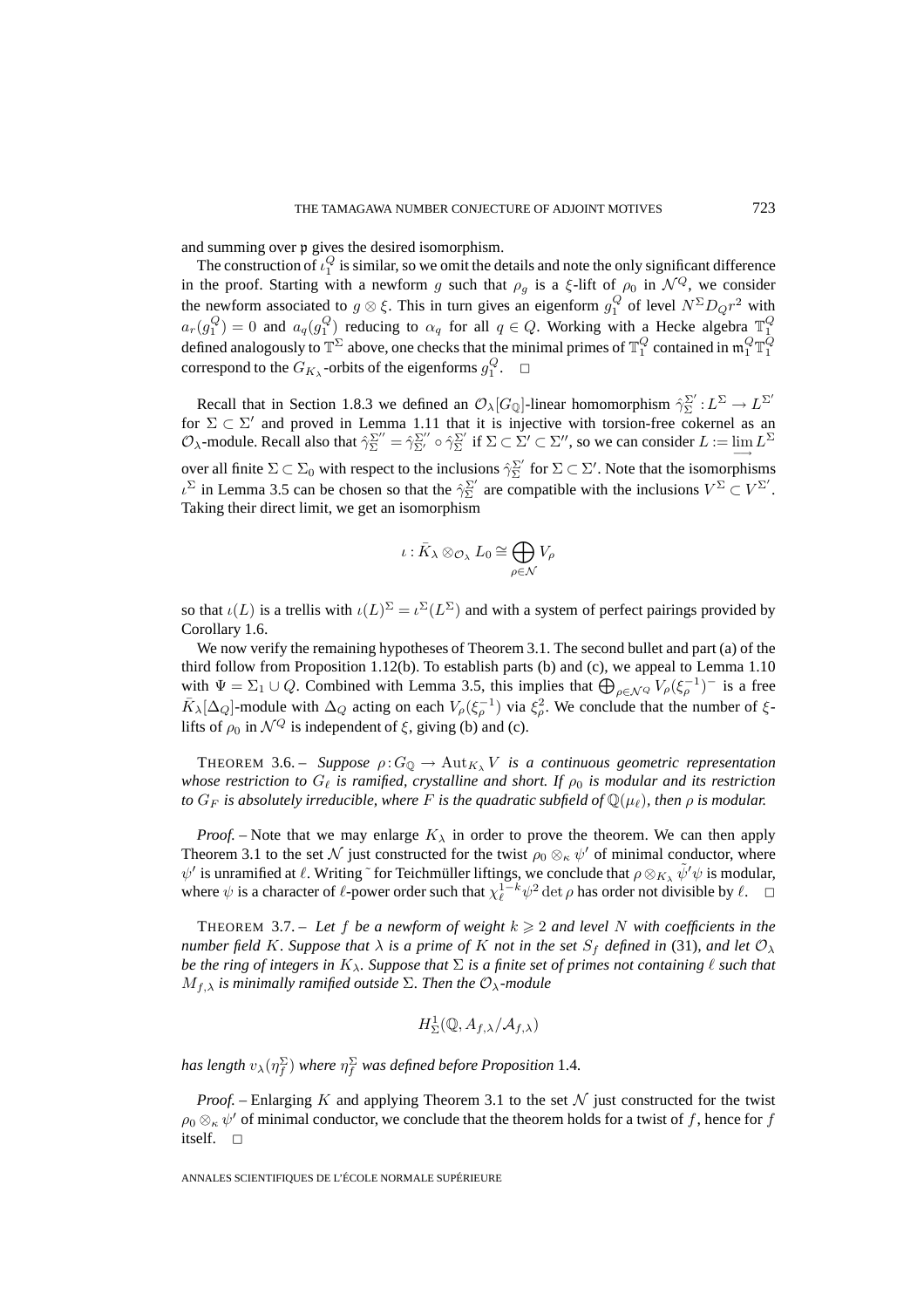## **Acknowledgements**

Research on this project was carried out while the first author worked at Cambridge, MIT and Rutgers, visited the IAS, IHP and Paris VII, and received support from the EPSRC, NSF and an AMS Centennial Fellowship. The second author would like to thank the IAS for its hospitality and acknowledge support from the NSF and the Sloan foundation. The third author was supported in part by an NSF grant and a research grant from University of Georgia in the early stages of this project, and thanks the IAS for its hospitality.

## **REFERENCES**

- [1] GROTHENDIECK A., et al., Séminaire de Géométrie Algébrique 1, Lecture Notes in Math., vol. **224**, Springer-Verlag, 1971.
- [2] ARTIN M., et al., Séminaire de Géométrie Algébrique 4, vol. 3, Lecture Notes in Math., vol. **305**, Springer-Verlag, 1973.
- [3] BERGER L., Représentations p-adiques et équations différentielles, *Invent. Math.* **148** (2) (2002) 219– 284.
- [4] BLOCH S., KATO K., L-functions and Tamagawa numbers of motives, in: *The Grothendieck Festschrift, vol. 1*, Birkhäuser, 1990, pp. 333–400.
- [5] BREUIL C., CONRAD B., DIAMOND F., TAYLOR R., On the modularity of elliptic curves over Q: Wild 3-adic exercises, *J. Amer. Math. Soc.* **14** (2001) 843–939.
- [6] BROWN K., Cohomology of Groups, Springer-Verlag, 1982.
- [7] BURNS D., FLACH M., Tamagawa numbers for motives with (noncommutative) coefficients, *Documenta Mathematica* **6** (2001) 501–570.
- [8] BURNS D., GREITHER C., On the equivariant Tamagawa number conjecture for Tate motives, *Invent. Math.* **153** (2003) 303–359.
- [9] CARAYOL H., Sur les représentations  $\ell$ -adiques attachées aux formes modulaires de Hilbert, *C. R. Acad. Sci., Paris* **296** (1983) 629–632.
- [10] COATES J., SCHMIDT C.-G., Iwasawa theory for the symmetric square of an elliptic curve, *J. Reine Angew. Math.* **375/376** (1987) 104–156.
- [11] COATES J., WILES A., On the conjecture of Birch and Swinnerton–Dyer, *Invent. Math.* **39** (1977) 223–251.
- [12] COLMEZ P., Théorie d'Iwasawa des représentations de de Rham d'un corps local, *Ann. of Math. (2)* **148** (2) (1998) 485–571.
- [13] CONRAD B., DIAMOND F., TAYLOR R., Modularity of certain potentially Barsotti–Tate Galois representations, *J. AMS* **12** (1999) 521–567.
- [14] DARMON H., DIAMOND F., TAYLOR R., Fermat's Last Theorem, in: *Current Development in Mathematics*, International Press, 1995, pp. 1–154.
- [15] DELIGNE P., Formes modulaires et représentations  $\ell$ -adiques, in: *Séminaire Bourbaki 1968/1969*, *exposé 255*, in: Lecture Notes in Math., vol. **179**, 1969, pp. 139–172.
- [16] DELIGNE P., Les constantes de l'équation fonctionnelle des fonctions L, in: *Modular Functions of One Variable. II*, in: Lecture Notes in Math., vol. **349**, Springer-Verlag, Berlin, 1997, pp. 501–595.
- [17] DELIGNE P., Valeurs de fonctions L et périodes d'intégrales, in: *Automorphic Forms, Representations and* L*-functions, Proc. Symp. Pure Math.*, in: American Math. Soc., vol. **33**, 1979, pp. 313–346.
- [18] DELIGNE P., RAPOPORT M., Les schémas de modules de courbes elliptiques, in: Lecture Notes in Math., vol. **349**, 1973, pp. 143–316.
- [19] DE SMIT B., LENSTRA H., Explicit construction of universal deformation rings, in: *Elliptic Curves, Modular Forms and Fermat's Last Theorem*, International Press, Cambridge, 1995, pp. 313–326.
- [20] DIAMOND F., Congruence primes for cusp forms of weight  $k \ge 2$ , *Astérisque* **196–197** (1991) 205– 213.
- [21] DIAMOND F., The refined conjecture of Serre, in: *Elliptic Curves, Modular Forms and Fermat's Last Theorem*, International Press, Cambridge, 1995, pp. 22–37.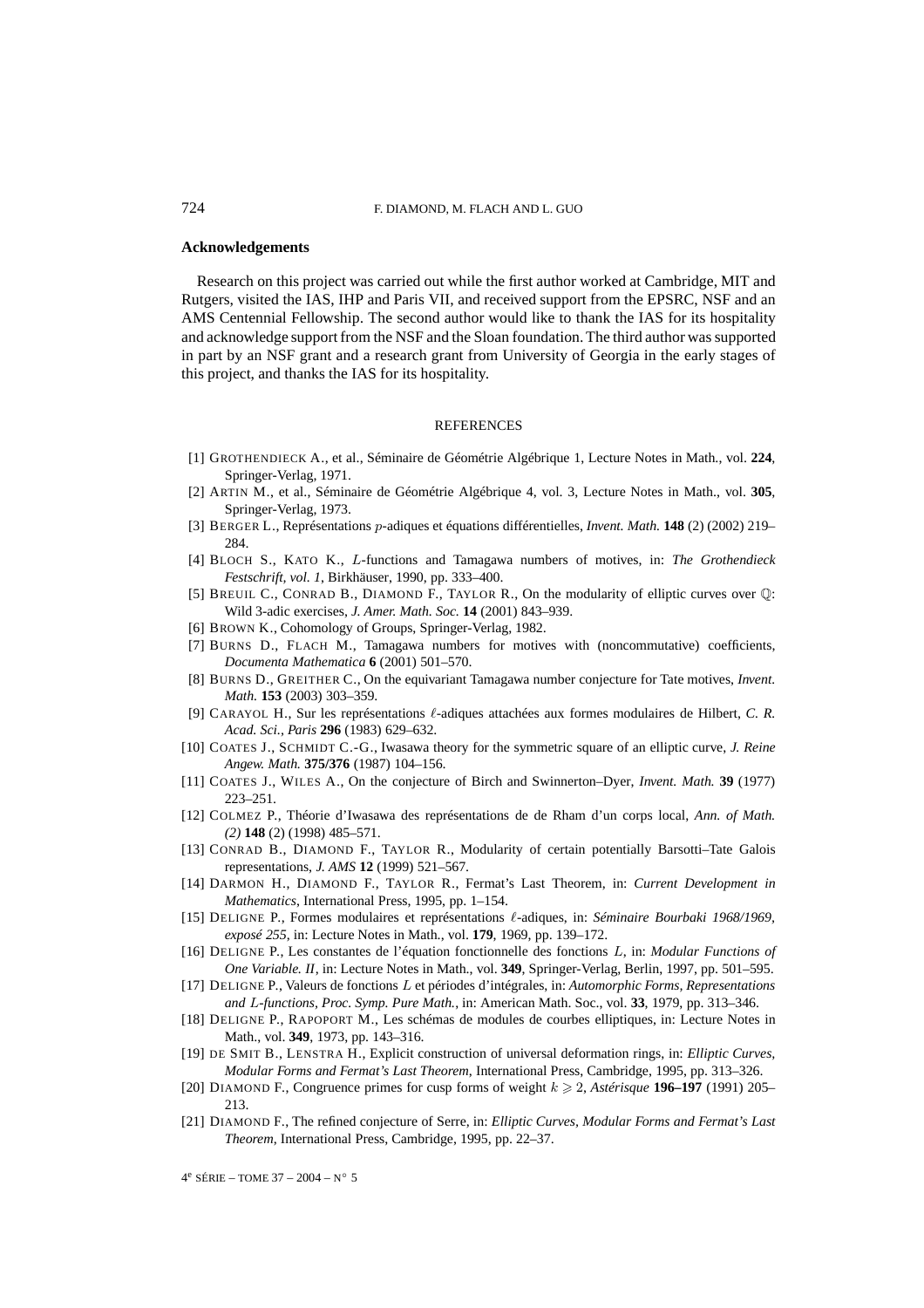- [22] DIAMOND F., On deformation rings and Hecke rings, *Annals of Math.* **144** (1996) 137–166.
- [23] DIAMOND F., An extension of Wiles' results, in: *Modular Forms and Fermat's Last Theorem*, Springer-Verlag, 1997, pp. 475–489.
- [24] DIAMOND F., The Taylor–Wiles construction and multiplicity one, *Invent. Math.* **128** (1997) 379–391.
- [25] DIAMOND, F., FLACH, M., GUO, L., Adjoint motives of modular forms and the Tamagawa number conjecture, preprint.
- [26] DIAMOND F., TAYLOR R., Non-optimal levels of mod  $\ell$  modular representations, *Invent. Math.* 115 (1994) 435–462.
- [27] DIAMOND F., TAYLOR R., Lifting modular mod  $\ell$  representations, *Duke Math. J.* **74** (1994) 253–269.
- [28] DICKINSON M., On the modularity of certain 2-adic Galois representations, *Duke Math. J.* **109** (2001) 319–382.
- [29] DIMITROV, M., Galois representations modulo  $p$  and cohomology of Hilbert modular varieties, Prépub. Math. de l'Univ. Paris 13, 2004-02.
- [30] EDIXHOVEN B., Serre's conjecture, in: *Modular Forms and Fermat's Last Theorem*, Springer-Verlag, 1997, pp. 209–242.
- [31] FALTINGS G., Crystalline cohomology and p-adic étale cohomology, in: *Algebraic Analysis, Geometry and Number Theory*, The John Hopkins University Press, 1989, pp. 25–80.
- [32] FLACH, M., Selmer groups for the symmetric square of an elliptic curve, thesis, Cambridge University, 1990.
- [33] FLACH M., A generalization of the Cassels–Tate pairing, *J. Reine Angew. Math.* **412** (1990) 113–127.
- [34] FLACH M., A finiteness theorem for the symmetric square of an elliptic curve, *Invent. Math.* **109** (1992) 307–327.
- [35] FLACH M., The equivariant Tamagawa number conjecture: a survey, in: J. Sands, et al. (Eds.), *Proceedings of a Conference on Stark's Conjecture, Baltimore, 2002*, in: Contemp. Math. Ser., AMS, 2004.
- [36] FONTAINE J.-M., Modules galoisiens, modules filtrés et anneaux de Barsotti–Tate, in: *Journées de Géométrie Algébrique de Rennes (III)*, in: Astérisque, vol. **65**, Soc. Math. de France, 1979, pp. 3– 80.
- [37] FONTAINE J.-M., Sur certains types de représentations p-adiques du groupe de Galois d'un corps local; Construction d'un anneau de Barsotti–Tate, *Ann. Math.* **115** (1982) 529–577.
- [38] FONTAINE J.-M., Valeurs spéciales des fonctions L des motifs, in: *Séminaire Bourbaki, exposé 751, février 1992*, in: Astérisque, vol. **206**, 1992, pp. 205–249.
- [39] FONTAINE J.-M., LAFFAILLE G., Construction de représentations p-adiques, *Ann. Sci. Éc. Norm. Sup.* **15** (1982) 547–608.
- [40] FONTAINE J.-M., MAZUR B., Geometric Galois representations, in: *Elliptic Curves, Modular Forms and Fermat's Last Theorem*, International Press, 1995, pp. 41–78.
- [41] FONTAINE J.-M., PERRIN-RIOU B., Autour des conjectures de Bloch et Kato: cohomologie galoisienne et valeurs de fonction L, in: *Motives*, in: Proc. Symp. in Pure Math., vol. **55**, 1994, pp. 599–706, Part 1.
- [42] FUJIWARA, K., Deformation rings and Hecke algebras in the totally real case, preprint.
- [43] GELBART S., JACQUET H., A relation between automorphic representations of  $GL(2)$  and  $GL(3)$ , *Ann. Sci. Éc. Norm. Sup., IV. Ser.* **11** (1978) 471–542.
- [44] GÉRARDIN P., Facteurs locaux des algèbres simples de rang 4. I, in: *Groupes Réductifs et Formes Automorphes, I (Paris, 1976–77)*, Univ. Paris VII, 1978, pp. 37–77.
- [45] GROSS B., ZAGIER D., Heegner points and derivatives of L-series, *Invent. Math.* **84** (1986) 225–320.
- [46] GROTHENDIECK A., MURRE J.P., The Tame Fundamental Group of a Formal Neighbourhood of a Divisor with Normal Crossings on a Scheme, Springer-Verlag, 1971.
- [47] GUO L., General Selmer groups and critical values of Hecke L-functions, *Math. Ann.* **297** (1993) 221–233.
- [48] GUO L., On the Bloch–Kato conjecture for Hecke L-functions, *J. Number Theory* **57** (1996) 340–365.
- [49] HARRISON, M., On the conjecture of Bloch–Kato for Grössencharacters over  $\mathbb{O}(i)$ , Ph.D. thesis, Cambridge University, 1993.
- [50] HARTSHORNE R., Algebraic Geometry, Springer-Verlag, Berlin, 1977.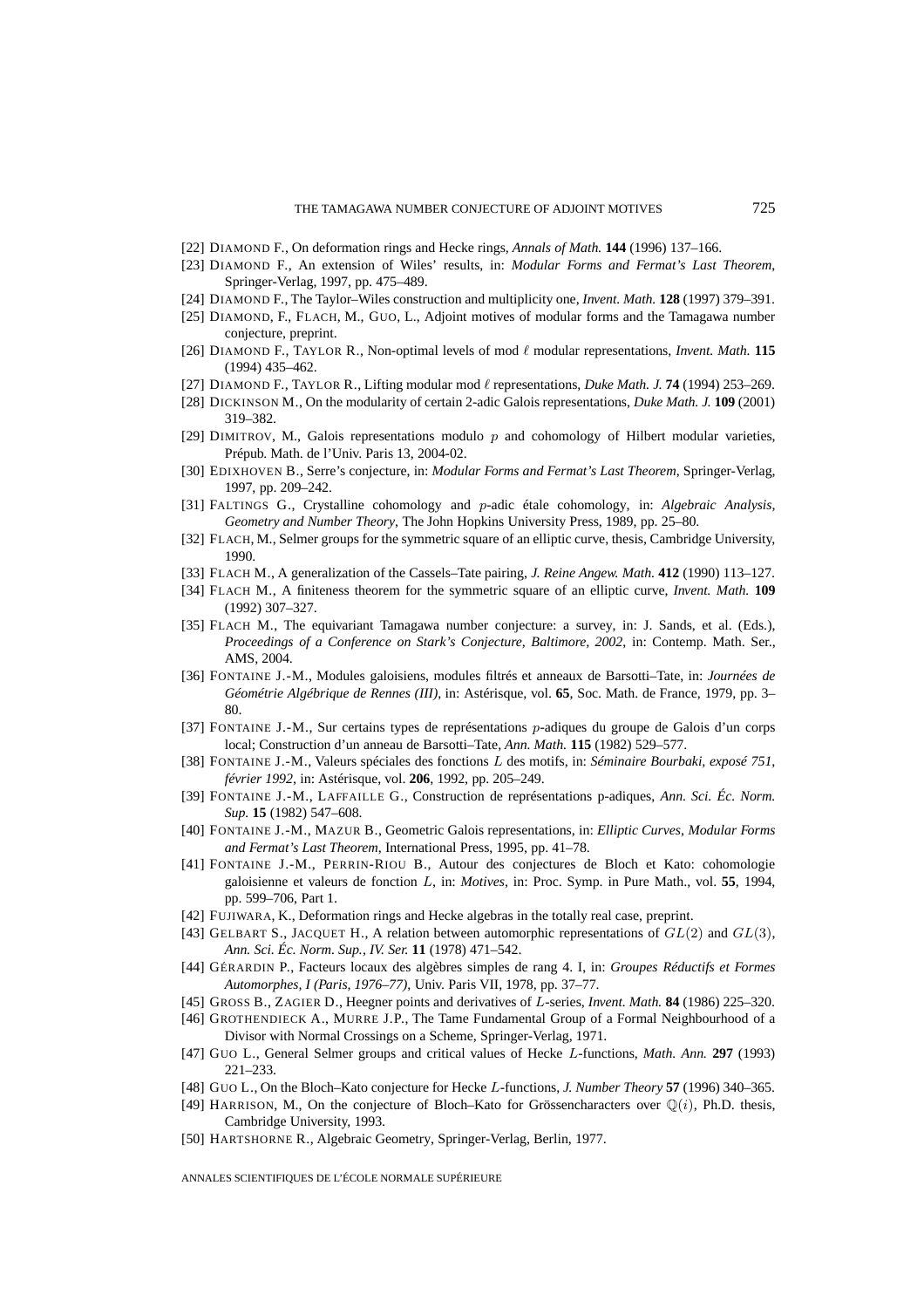- [51] HIDA H., Congruences of cusp forms and special values of their zeta functions, *Invent. Math.* **63** (1981) 225–261.
- [52] HUBER A., KINGS G., Bloch–Kato conjecture and main conjecture of Iwasawa theory for Dirichlet characters, *Duke Math. J.* **119** (2003) 393–464.
- [53] JANNSEN U., Mixed Motives and Algebraic K-theory, Lect. Notes in Math., vol. **1400**, Springer, 1990.
- [54] KATO K., Logarithmic structures of Fontaine-Illusie, in: *Algebraic Analysis, Geometry and Number Theory*, The John Hopkins University Press, 1989, pp. 191–224.
- [55] KATO K., Iwasawa theory and p-adic Hodge theory, *Kodai Math. J.* **16** (1993) 1–31.
- [56] KATO K., Euler systems, Iwasawa theory and Selmer groups, *Kodai Math. J.* **22** (1999) 313–372.
- [57] KINGS G., The Tamagawa number conjecture for CM elliptic curves, *Invent. Math.* **143** (2001) 571– 627.
- [58] KOLYVAGIN V.A., The Mordell–Weil and Shafarevich–Tate groups for Weil elliptic curves, *Izv. Akad. Nauk SSSR Ser. Mat.* **52** (6) (1988) 1154–1180, 1327. Translation in *Math. USSR-Izv.* **33** (3) (1989) 473–499.
- [59] KOLYVAGIN V.A., LOGACHEV YU.D., Finiteness of III over totally real fields, *Izv. Akad. Nauk SSSR Ser. Mat.* **55** (4) (1991) 851–876, Translation in *Math. USSR-Izv.* **39** (1) (1992) 829–853.
- [60] LENSTRA H., Complete intersections and Gorenstein rings, in: *Elliptic Curves, Modular Forms and Fermat's Last Theorem*, International Press, Cambridge, 1995.
- [61] MAZUR B., An introduction to the deformation theory of Galois representations, in: *Modular Forms and Fermat's Last Theorem*, Springer-Verlag, 1997, pp. 243–311.
- [62] MAZUR B., WILES A., Class fields of abelian extensions of Q, *Invent. Math.* **76** (1984) 179–330.
- [63] MIYAKE T., Modular Forms, Springer-Verlag, 1989.
- [64] NEKOVAR J., On the p-adic height of Heegner cycles, *Math. Ann.* **302** (4) (1995) 609–686.
- [65] OGG, On a convolution of L-series, *Invent. Math.* **7** (1969) 297–312.
- [66] PERRIN-RIOU B., Théorie d'Iwasawa des représentations p-adiques sur un corps local, *Invent. Math* **115** (1994) 81–149.
- [67] PERRIN-RIOU B., Fonctions L p-adiques des représentations p-adiques, *Astérisque* **229** (1995).
- [68] RIBET K., Congruence relations between modular forms, *Proc. ICM* **17** (1983) 503–514.
- [69] RUBIN K., Tate–Shafarevich groups and L-functions of elliptic curves with complex multiplication, *Invent. Math.* **89** (1987) 527–560.
- [70] RUBIN K., The "main conjecture" of Iwasawa theory for imaginary quadratic fields, *Invent. Math.* **103** (1991) 25–68.
- [71] SAITO T., Modular forms and p-adic Hodge theory, *Invent. Math.* **129** (1997) 607–620.
- [72] SAVITT, D., Modularity of some potentially Barsotti–Tate Galois representations, Thesis, Harvard University, 2001.
- [73] SCHMIDT C.-G., p-adic measures attached to automorphic representations of GL(3), *Invent. Math.* **92** (1988) 597–631.
- [74] SCHOLL A.J., Modular forms and de Rham cohomology; Atkin–Swinnerton–Dyer congruences, *Invent. Math.* **79** (1985) 49–77.
- [75] SCHOLL A.J., Motives for modular forms, *Invent. Math.* **100** (1990) 419–430.
- [76] SERRE J.-P., Géométrie algébrigue et géométrie analytique, *Ann. Inst. Fourier* **6** (1956) 1–42.
- [77] SERRE J.-P., Local Fields, Springer-Verlag, 1979.
- [78] SERRE J.-P., Sur les représentations modulaires de degré 2 de Gal $(\overline{Q}/Q)$ , *Duke Math. J.* **54** (1987) 179–230.
- [79] SHIMURA G., Introduction to the Arithmetic Theory of Automorphic Functions, Iwanami Shoten and Princeton University Press, 1971.
- [80] SHIMURA G., On the holomorphy of certain Dirichlet series, *Proc. London Math. Soc.* **31** (1975) 79–98.
- [81] SHIMURA G., On the periods of modular forms, *Math. Ann.* **229** (1977) 211–221.
- [82] SKINNER C.M., WILES A., Ordinary representations and modular forms, *Proc. Nat. Acad. Sci. USA* **94** (20) (1997) 10520–10527.
- [83] SKINNER C.M., WILES A., Residually reducible representations and modular forms, *IHÉS Publ.* **89** (1999) 5–126, (2000).

 $4^e$  SÉRIE – TOME 37 – 2004 – N° 5